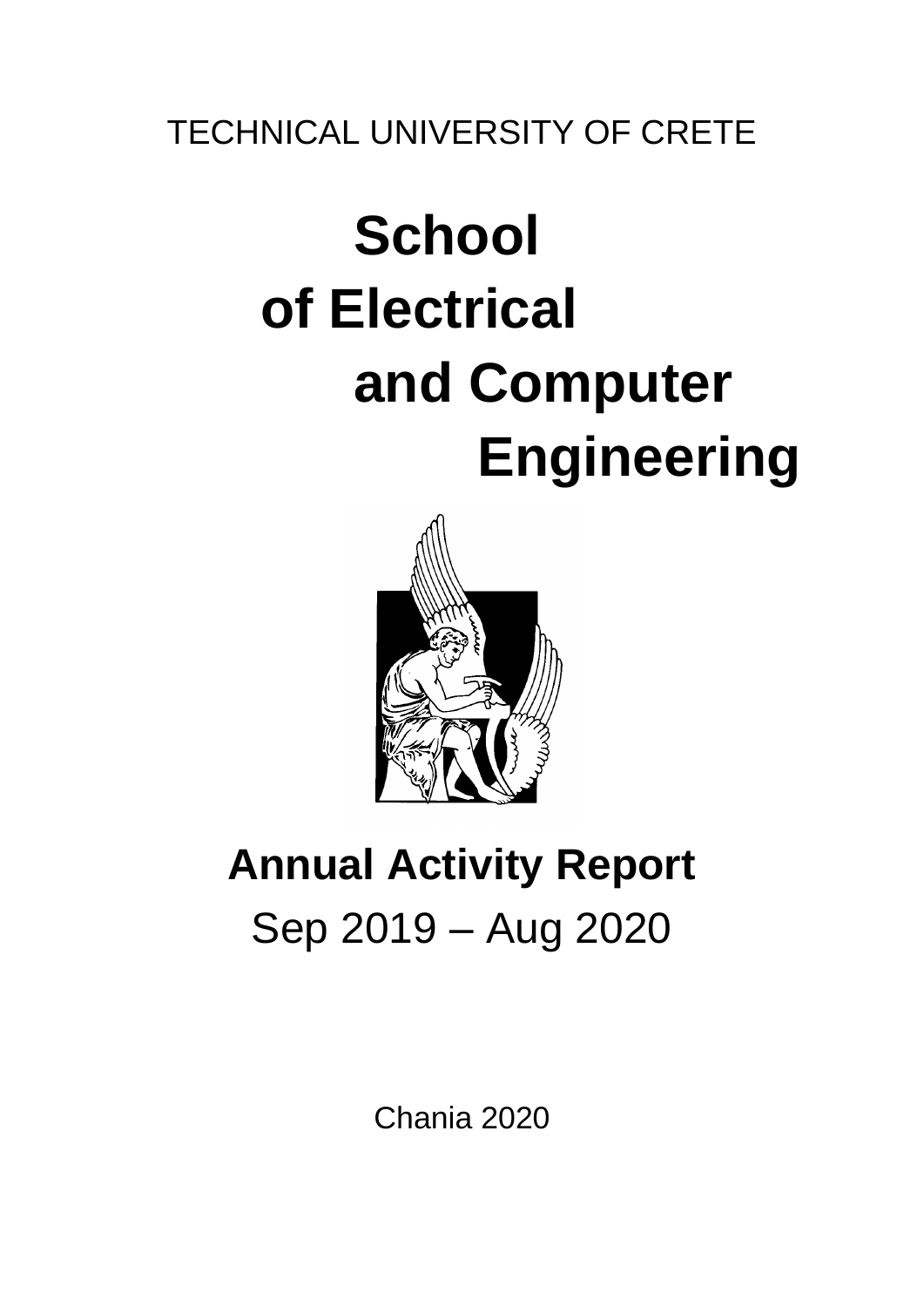## **Key Statistics for Sep. 2019 – Aug. 2020**

Total statistics

Journals Published: 49

Conferences Published: 65

Book Chapters: 5

Patents: 1

Diploma thesis: 106

MSc Thesis: 10

PhD Thesis: 4

Projects: 83

Average statistics (per faculty)

Journals Published: 1.96

Conferences Published: 2.6

Book Chapters: 0.2

Patents: 0.04

Diploma thesis: 4.24

MSc Thesis: 0.4

PhD Thesis: 0.16

Projects: 3.32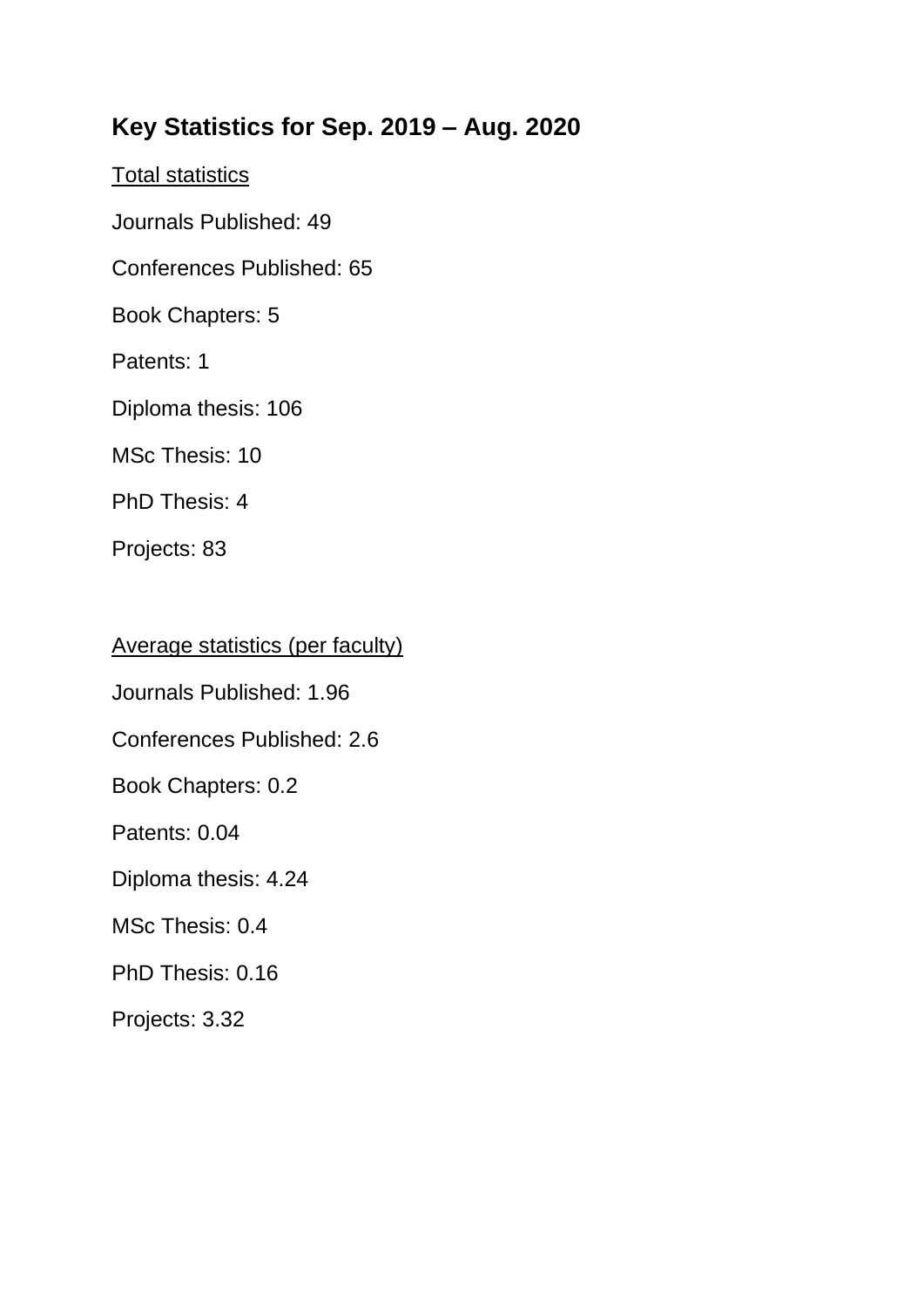## **Faculty Members**

#### **Computer Science Division**

- Chalkiadakis Georgios, Associate Professor
- Deligiannakis Antonios, Associate Professor
- Garofalakis Minos, Professor
- Lagoudakis Michail, Associate Professor
- Mania Katerina, Associate Professor
- Petrakis Euripides, Professor
- Samoladas Vasilis, Assistant Professor

#### **Electronics and Computer Architecture Division**

- Balas Costas, Professor
- Bucher Matthias, Associate Professor
- Dollas Apostolos, Professor
- Ioannidis Sotiris, Associate Professor
- Kalaitzakis Kostas, Professor
- Kanellos Fotios, Associate Professor
- Koutroulis Eftichios, Associate Professor
- Stavrakakis Georgios, Professor

#### **Systems Division**

• Bekiaris-Lymperis Nikolaos, Assistant Professor

#### **Telecommunications Division**

- Bletsas Aggelos, Professor
- Digalakis Vassilios, Professor on leave
- Karystinos George, Professor
- Liavas Athanasios, Professor
- Paterakis Michael, Professor
- Zervakis Michalis, Professor

#### **Faculty in the Sciences**

- Angelakis Dimitris, Associate Professor
- Ellinas Demosthenes, Professor
- Manoussaki Daphne, Assistant Professor
- Petrakis Minos, Associate Professor

#### **Emeritus Professor**

• Christodoulakis Stavros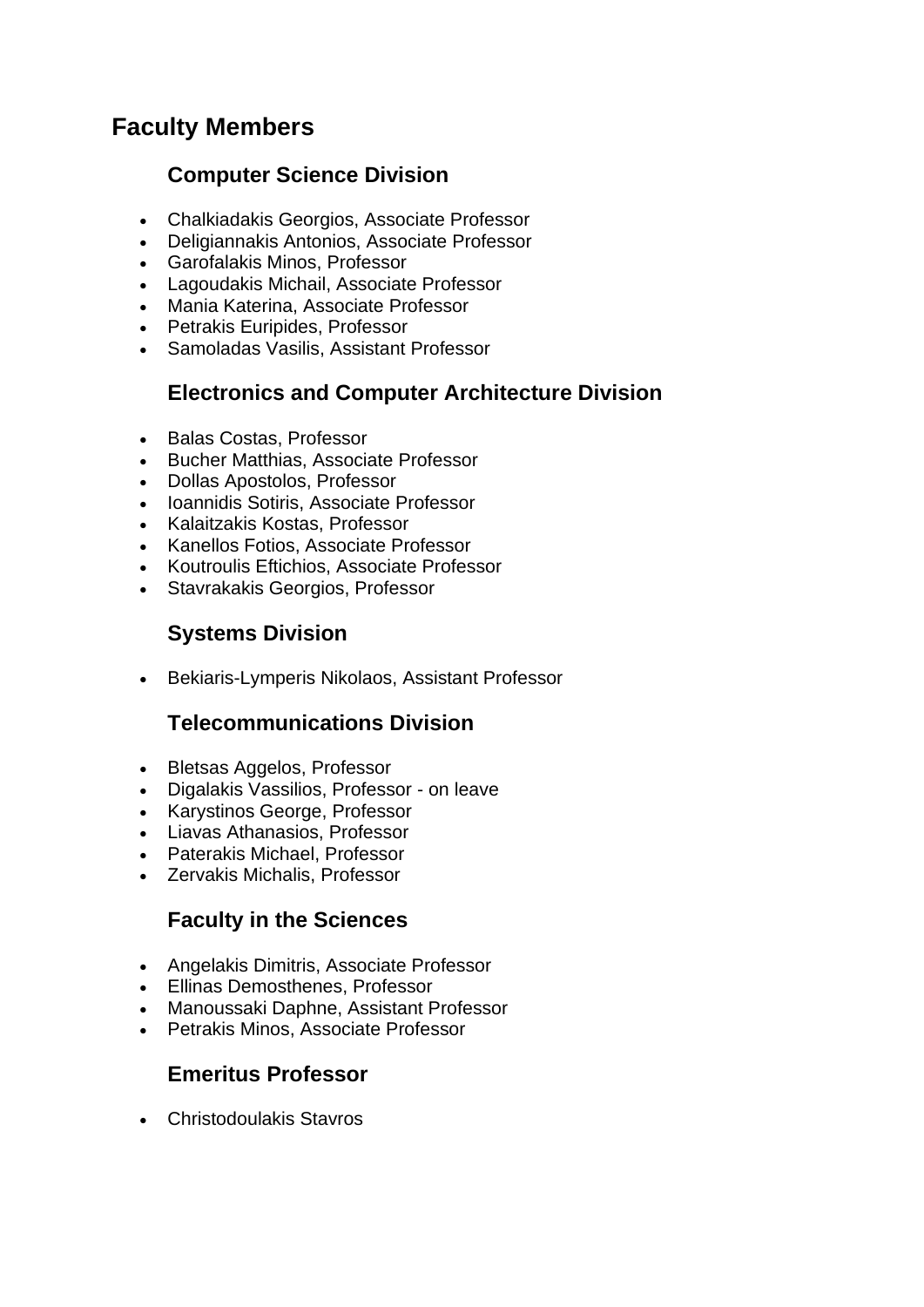

**Technical University of Crete**

**School of Electrical & Computer Engineering**

## **Annual Activity Report**

*For the period: Sep. 1, 2019 to Aug. 31, 2020*

**Name:** Georgios Chalkiadakis **Rank:** Associate Professor **Years in rank:** 4.5 **Division:** Computer Science **Lab affiliation:** Intelligent Systems

## **A – Teaching**

- Undergraduate courses taught
	- o COMP 201: Design and Development of Information Systems (mandatory)
	- o COMP 517: Multi-agent Systems
	- o COMP 417: Artificial Intelligence
- Curriculum & course development
	- Updated course material/slides for all aforementioned courses taught

- Publications in refereed journals
	- 1. Angelos Chliaoutakis and Georgios Chalkiadakis: [An Agent-Based](http://www.intelligence.tuc.gr/~gehalk/Papers/jasss-chliaoutakis-published-v23-i3-10.pdf)  [Model for Simulating Inter-Settlement Trade in Past Societies.](http://www.intelligence.tuc.gr/~gehalk/Papers/jasss-chliaoutakis-published-v23-i3-10.pdf) Journal of Artificial Societies and Social Simulation (JASSS), [23 \(3\) 10,](http://jasss.soc.surrey.ac.uk/23/3/10.html) 2020.
- Publications in refereed conferences
	- 1. Ryan Beal, Georgios Chalkiadakis, Timothy Norman and Sarvapali D. Ramchurn: [Optimizing Game Tactics for Football.](http://www.intelligence.tuc.gr/~gehalk/Papers/aamas2020-OptimGTfootball.pdf) In Proc. of the 19th Int. Conf. on Autonomous Agents and Multiagent Systems (AAMAS-2020), Auckland, New Zealand, May 2020.
	- 2. Riccardo Sartea, Georgios Chalkiadakis, Alessandro Farinelli, Matteo Murari: [Bayesian Active Malware Analysis.](http://www.intelligence.tuc.gr/~gehalk/Papers/aamas2020-BayesianActiveMalwareAnalysis.pdf) In Proc. of the 19th Int. Conf. on Autonomous Agents and Multiagent Systems (AAMAS-2020), Auckland, New Zealand, May 2020.
	- 3. Michail Mersinias, Stergos Afantenos and Georgios Chalkiadakis: [CLFD: A Novel Vectorization Technique and Its Application in Fake](http://www.intelligence.tuc.gr/~gehalk/Papers/mac-LREC2020-FakeNews.pdf)  [News Detection.](http://www.intelligence.tuc.gr/~gehalk/Papers/mac-LREC2020-FakeNews.pdf) In Proc. of the 12th Language Resources and Evaluation Conference (LREC-2020), Marseille, France, May 2020.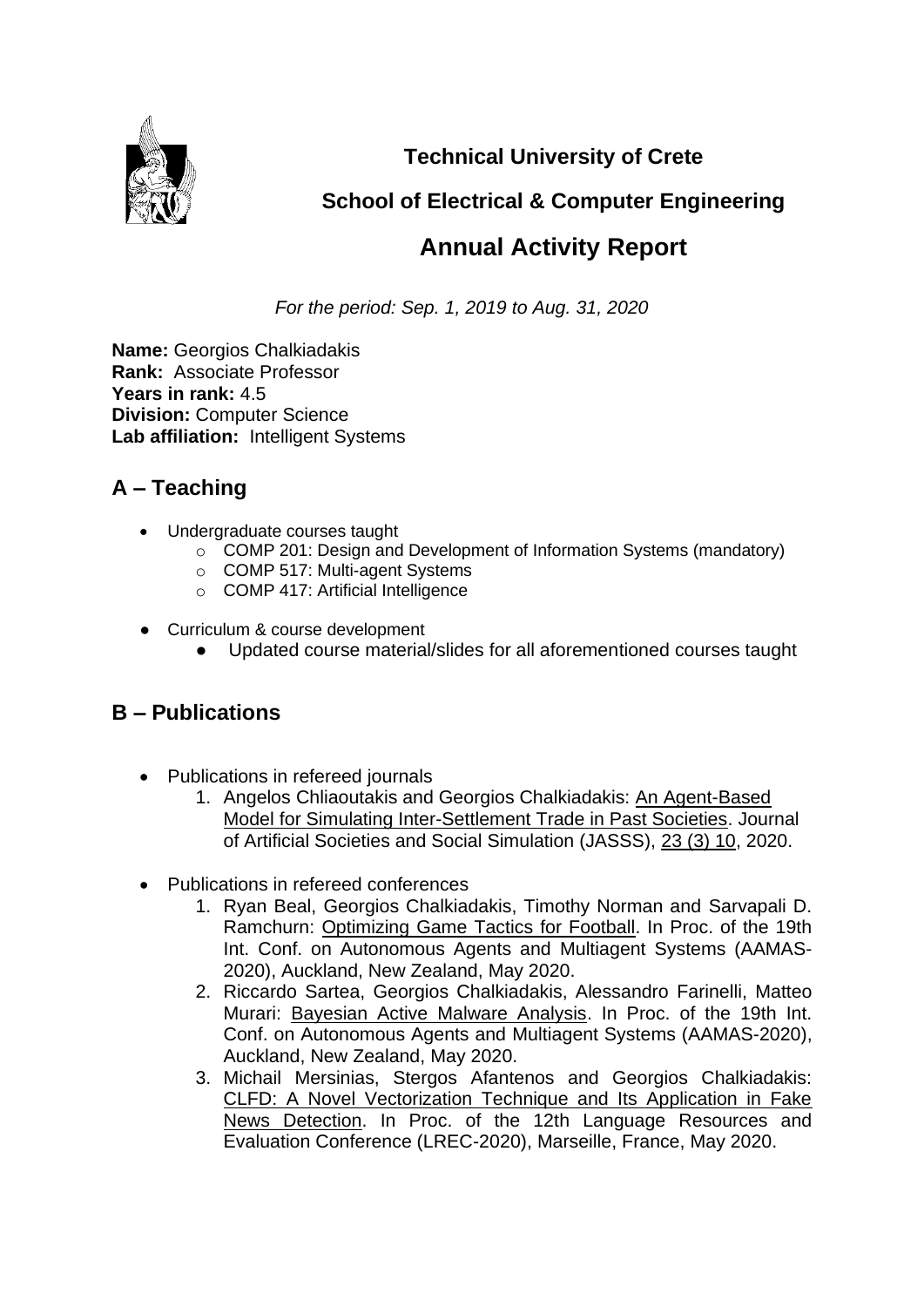#### **D – Funded Projects**

- Current projects:
	- o **Project "PISMA" ("Automating Pistachio Canopy Temperature Identification: A Machine Learning Approach").** A research project focusing on developing novel image recognition and machine learning techniques for precision irrigation scheduling. The project was carried out by Georgios' team at the School of ECE-TUC, while subcontracting to California State University, Fresno Foundation, USA. **Georgios' role:** *Georgios was the Principal Investigator for the Technical University of Crete team.* **Duration: 2020-2021**
	- o **Project "TrafficFluid".** An ERC Advanced Grant project aspiring to develop a novel lane-free traffic paradigm in the ear of connected automated vehicels, awarded to and led by Professor Markos Papageorgiou. <https://www.trafficfluid.tuc.gr/index.php?id=11785> **Georgios' role:** *Georgios is a senior research team member, conducting research on employing AI and Multiagent Learning methods for lane-free traffic, and co-supervising a PhD student to this end.* **Duration: 2019-2024**
	- o **Project "ANASA" ("Autonomous Robotic System for Urban Waste Recycling").** A national (co-funded by the EU) 48-month project. **Role:**  *Georgios is a research team member, directly supervising a graduate student working for the project* **Duration: 2018-2022**
	- o **Project "CO3" ("Digital Disruptive Technologies to Co-create, Coproduce and Co-manage Open Public Services along with Citizens").** A Horizon 2020 RIA project that was accepted under the "H2020-Socioeconomic and cultural transformations in the context of the fourth industrial revolution" call. **Georgios' role:** *Georgios is a member of the participating "Open Lab Athens" research team.* **Duration: 2019-2021**
	- o **Project "gE.CO Living Lab" ("Generative European Commons Living Lab").** A Horizon 2020 CSA project that was accepted under the "H2020-Socioeconomic and cultural transformations in the context of the fourth industrial revolution" call. **Georgios' role:** *Georgios is a member of the participating "Open Lab Athens" research team.* **Duration: 2019-2021**
- Project proposals submitted:
	- o Submitted a proposal to H.F.R.I. (ELIDEK)
	- o Participated as a partner in a CHIST-ERA (ERA-NET Cofund) proposal

#### **E – Professional service**

• Society Technical Committee duties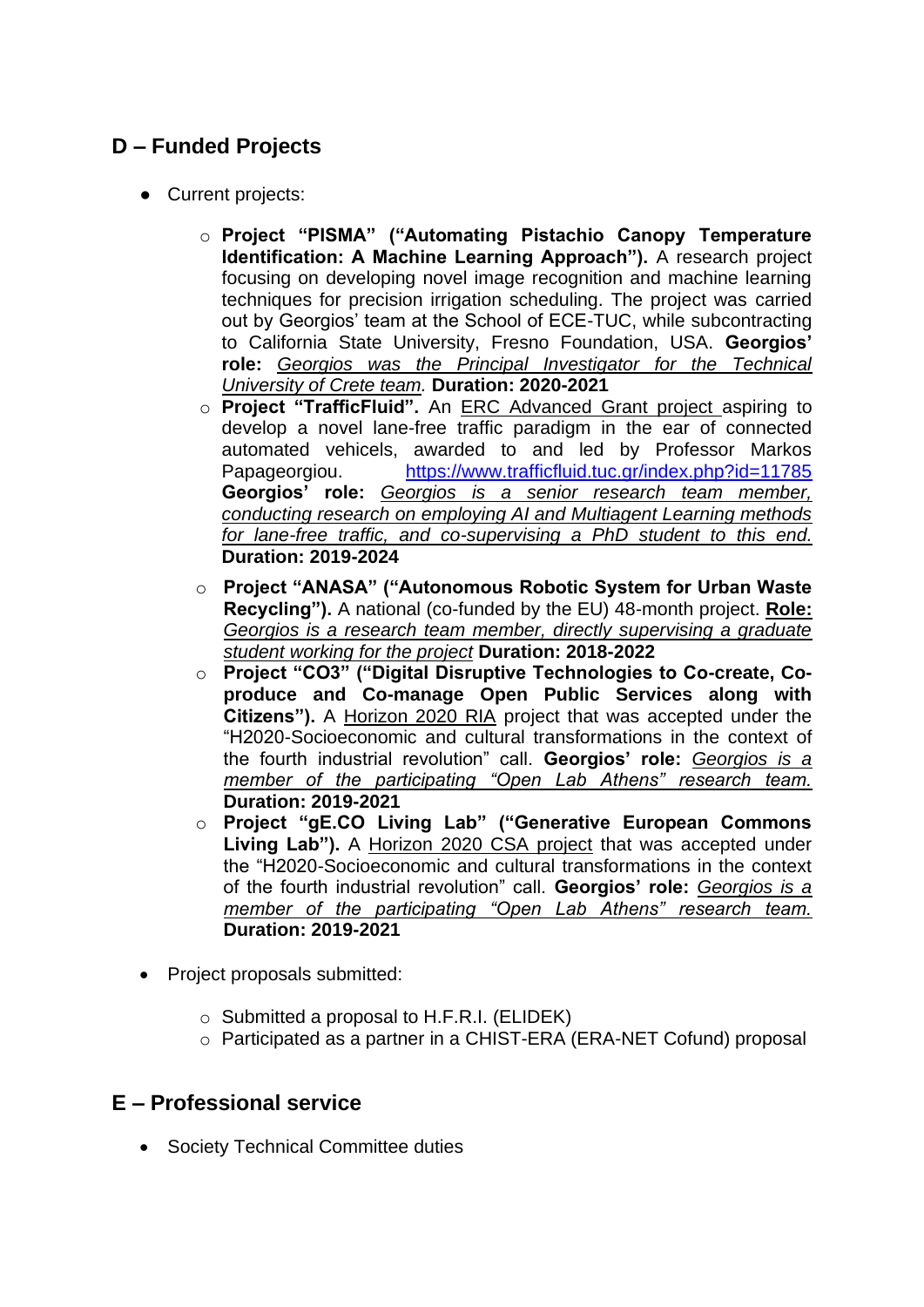#### o *Deputy Chair of the Board of Directors* of the **European Association for Multi-Agent Systems (EURAMAS)**

- International Workshops Chair and Organizer
	- o Co-organizer and co-Chair of the *AAAI-2020 Workshop on Artificial Intelligence in Team Sports (AITS@AAAI-2020), New York, USA, Feb 2020.*
- Conference *Senior* Technical Program Committee service
	- o The 19<sup>th</sup> International Conference on Autonomous Agents and Multiagent Systems, Auckland, New Zealand, May 2020 (**AAMAS-20**).
- Conference Technical Program Committee service
	- o The 11th Hellenic Conference on Artificial Intelligence, *virtual*, held in September 2020 **(SETN-2020)**.
- Reviewing activities
	- o Reviewer for the conferences I was a Program Committee member at (mentioned above)
	- o Reviewer for several journals; a subset of the following:
		- 1. The "International Journal of Game Theory" (IJGT)
		- 2. The "International Game Theory Review" journal (IGTR)
		- 3. The "Artificial Intelligence" journal (AIJ)
		- 4. The "Journal of Artificial Intelligence Research" (JAIR)
		- 5. The "Autonomous Agents and Multi-Agent Systems" journal (JAAMAS)
		- 6. The "Journal of Machine Learning Research" (JMLR)
		- 7. The "IEEE Intelligent Systems" journal
		- 8. The "Artificial Intelligence Review" journal (AIRE)
		- 9. The journal "IEEE Transactions on Systems, Man and Cybernetics, Part A"
		- 10. The journal "IEEE Transactions on Systems, Man and Cybernetics, Part B"
		- 11. The journal "IEEE Transactions on Systems, Man and Cybernetics, Part C"
		- 12. The "ACM Transactions on Autonomous and Adaptive Systems" journal
		- 13. The "Advances in Artificial Intelligence" journal
		- 14. The "International Journal on Artificial Intelligence Tools" (IJAIT)
		- 15. The "Journal of the Brazilian Computer Society"
		- 16. The "Energy and Buildings" journal
		- 17. The "Transportation Research Part C" journal
		- 18. The "Transactions on Intelligent Transportation Systems" journal
		- 19. The "Frontiers in Sustainable Cities" journal

 *- review editor for the "Smart Technologies and Cities" section*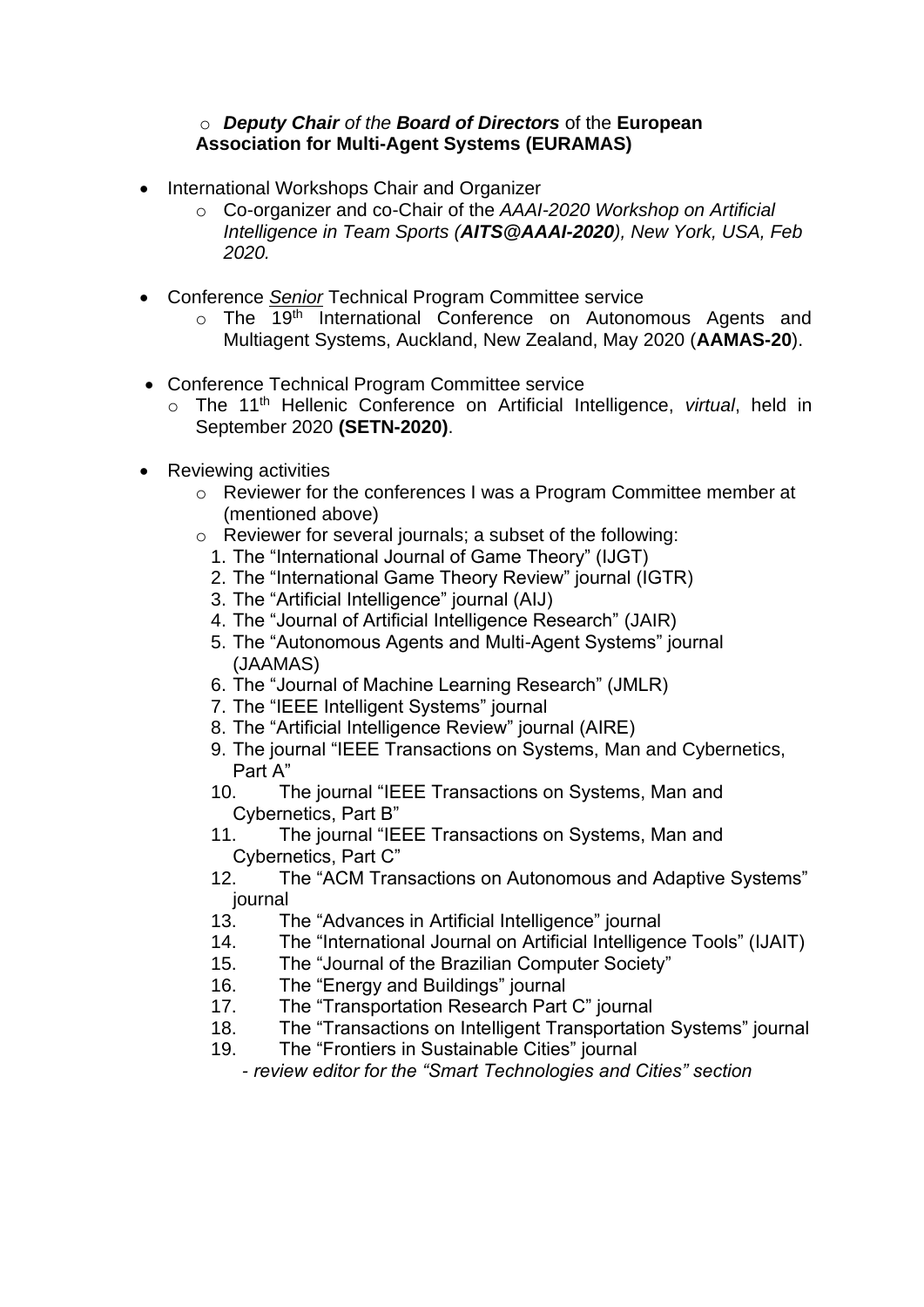## **F – Service to the Department and the School**

- School-level responsibilities
	- o Member of a committee approving the purchase of research equipment

- Active graduate students supervised
	- o Ph.D. and M.Sc. students completed (supervisor)
		- Chliaoutakis Aggelos (Ph.D.)
	- o Ph.D. and M.Sc. theses in progress (supervisor)
		- **1.** Troullinos Dimitrios (Ph.D.) [co-supervised with M. Papageorgiou]
			- **2.** Tripolitakis Evaggelos (Ph.D.)
			- **3.** Kydonakis Ares (M.Sc.)
			- **4.** Antonios Vogiatzis (M.Sc.)
			- **5.** Trigkas Nikolaos (M.Sc.)
- Undergraduate students supervised
	- o Diploma theses (MEng level) completed (supervisor)
		- 1. Mpacharis Athanasios
		- 2. Portokalakis Petros
		- 3. Katsigiannis Michail
		- 4. Pantelidakis Minas
		- 5. Apostolidou Maria
		- 6. Ziogas Ioannis-Panagiotis
		- 7. Papathanasiou Theodoros
		- 8. Theodoridis Alexios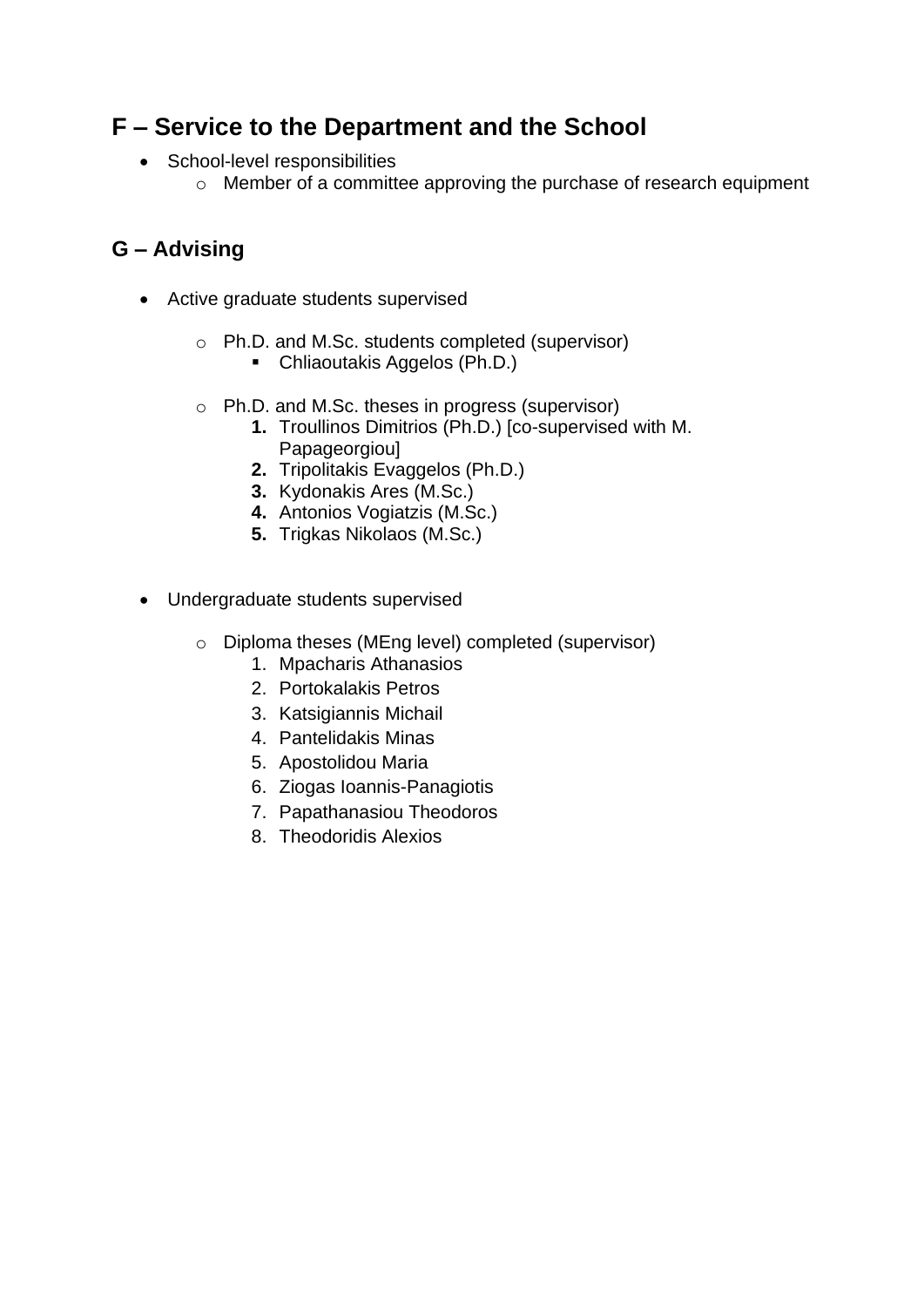

**Technical University of Crete School of Electrical & Computer Engineering**

## **Annual Activity Report**

*For the period: Sep. 1, 2019 to Aug. 31, 2020*

**Name:** Antonios Deligiannakis **Rank:** Associate Professor **Years in rank:** 7 **Full-time or part-time:** Full-time **Division:** Computer Science **Lab affiliation:** Distributed Multimedia Information Systems and Applications (MUSIC)

#### **A – Teaching**

- Undergraduate courses taught
	- o COMP 302 : Databases (mandatory)
	- o COMP 211 : Software Development Tools and Systems Programming
- Graduate courses taught
	- o COMP 613 : Special Issues in Database Systems
- Labs taught
- Curriculum & course development
	- o New courses / labs developed
		- COMP 211 : Software Development Tools and Systems Programming
	- o Lecture notes / slides developed
		- COMP 211 : Software Development Tools and Systems Programming
	- o Authored textbooks

#### **B – Publications**

- Publications in refereed journals
	- o Submitted: those published/appeared (see below)
	- o Accepted:

▪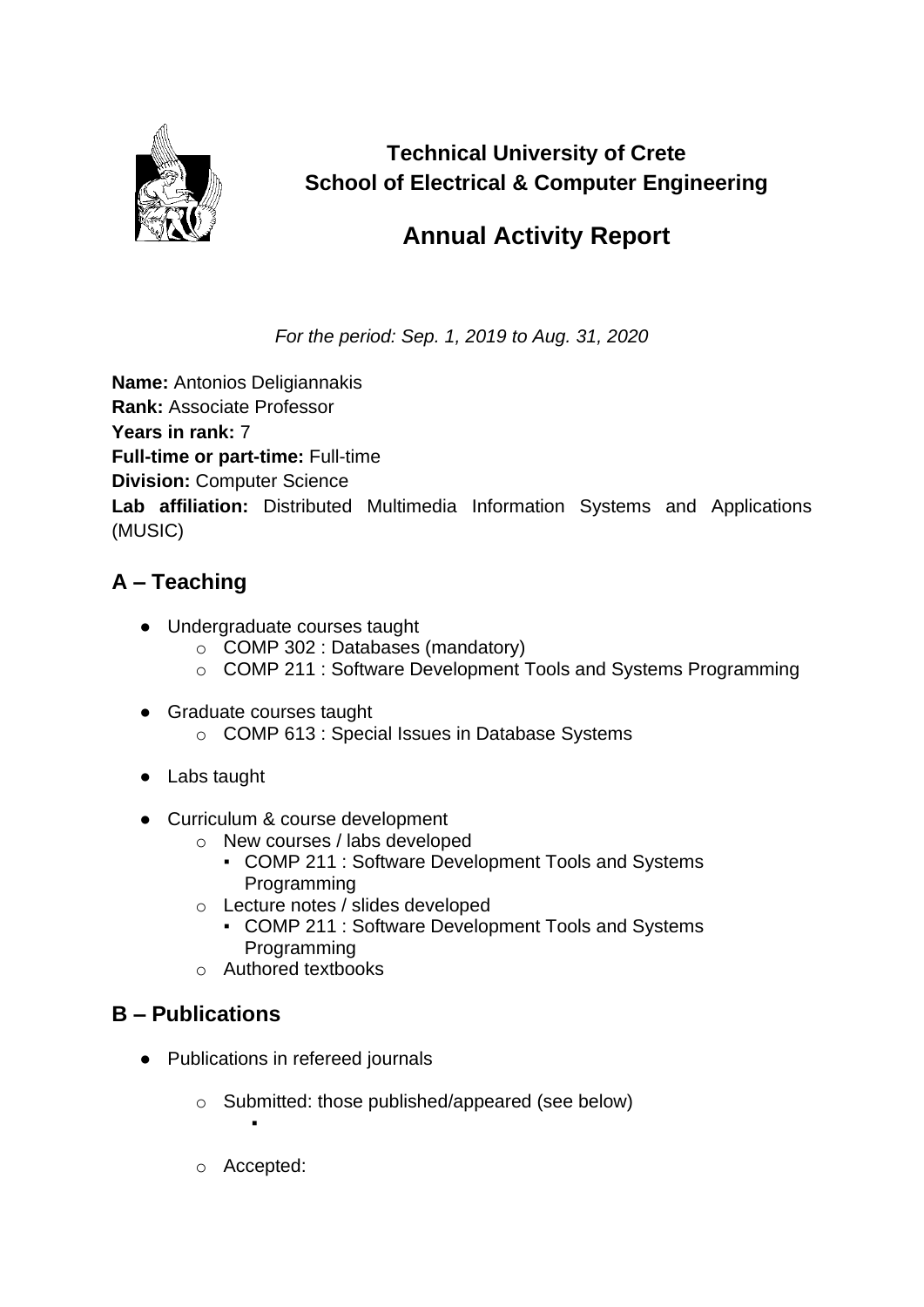- I. Flouris, N. Giatrakos, A. Deligiannakis, M. Garofalakis: Network-wide complex event processing over geographically distributed data sources. Information Systems.
- N. Giatrakos, A. Deligiannakis, M.N. Garofalakis, Y. Kotidis: Omnibus Outlier Detection in Sensor Networks using Windowed Locality Sensitive Hashing. Future Generation Computer **Systems**
- o Published:
	- N. Giatrakos, E. Alevizos, A. Artikis, A. Deligiannakis, M. Garofalakis: Complex Event Recognition in the Big Data Era: A Survey. VLDB Journal, Volume 29, Issue 1, Pages 313-352, 2020.
	- I. Flouris, N. Giatrakos, A. Deligiannakis, M. Garofalakis: Network-wide complex event processing over geographically distributed data sources. Information Systems.
	- N. Giatrakos, A. Deligiannakis, M.N. Garofalakis, Y. Kotidis: Omnibus Outlier Detection in Sensor Networks using Windowed Locality Sensitive Hashing. Future Generation Computer **Systems**
- Publications in refereed conferences
	- o Submitted: those published/appeared (see below)
		- Nikos Giatrakos, David Arnu, Theodoros Bitsakis, Antonios Deligiannakis, Minos N. Garofalakis, Ralf Klinkenberg, Aris Konidaris, Antonis Kontaxakis, Yannis Kotidis, Vasilis Samoladas, Alkis Simitsis, George Stamatakis, Fabian Temme, Mate Torok, Edwin Yaqub, Arnau Montagud, Miguel Ponce de Leon, Holger Arndt, Stefan Burkard: INforE: Interactive Crossplatform Analytics for Everyone. ACM CIKM 2020
		- Antonis Kontaxakis, Nikos Giatrakos, Antonios Deligiannakis: A Synopses Data Engine for Interactive Extreme-Scale Analytics. ACM CIKM 2020: 2085-2088
	- o Accepted:
		- Nikos Giatrakos, David Arnu, Theodoros Bitsakis, Antonios Deligiannakis, Minos N. Garofalakis, Ralf Klinkenberg, Aris Konidaris, Antonis Kontaxakis, Yannis Kotidis, Vasilis Samoladas, Alkis Simitsis, George Stamatakis, Fabian Temme, Mate Torok, Edwin Yaqub, Arnau Montagud, Miguel Ponce de Leon, Holger Arndt, Stefan Burkard: INforE: Interactive Crossplatform Analytics for Everyone. CIKM 2020: 3389-3392
		- Antonis Kontaxakis, Nikos Giatrakos, Antonios Deligiannakis: A Synopses Data Engine for Interactive Extreme-Scale Analytics. ACM CIKM 2020: 2085-2088
	- o Published:
- Books and edited book chapters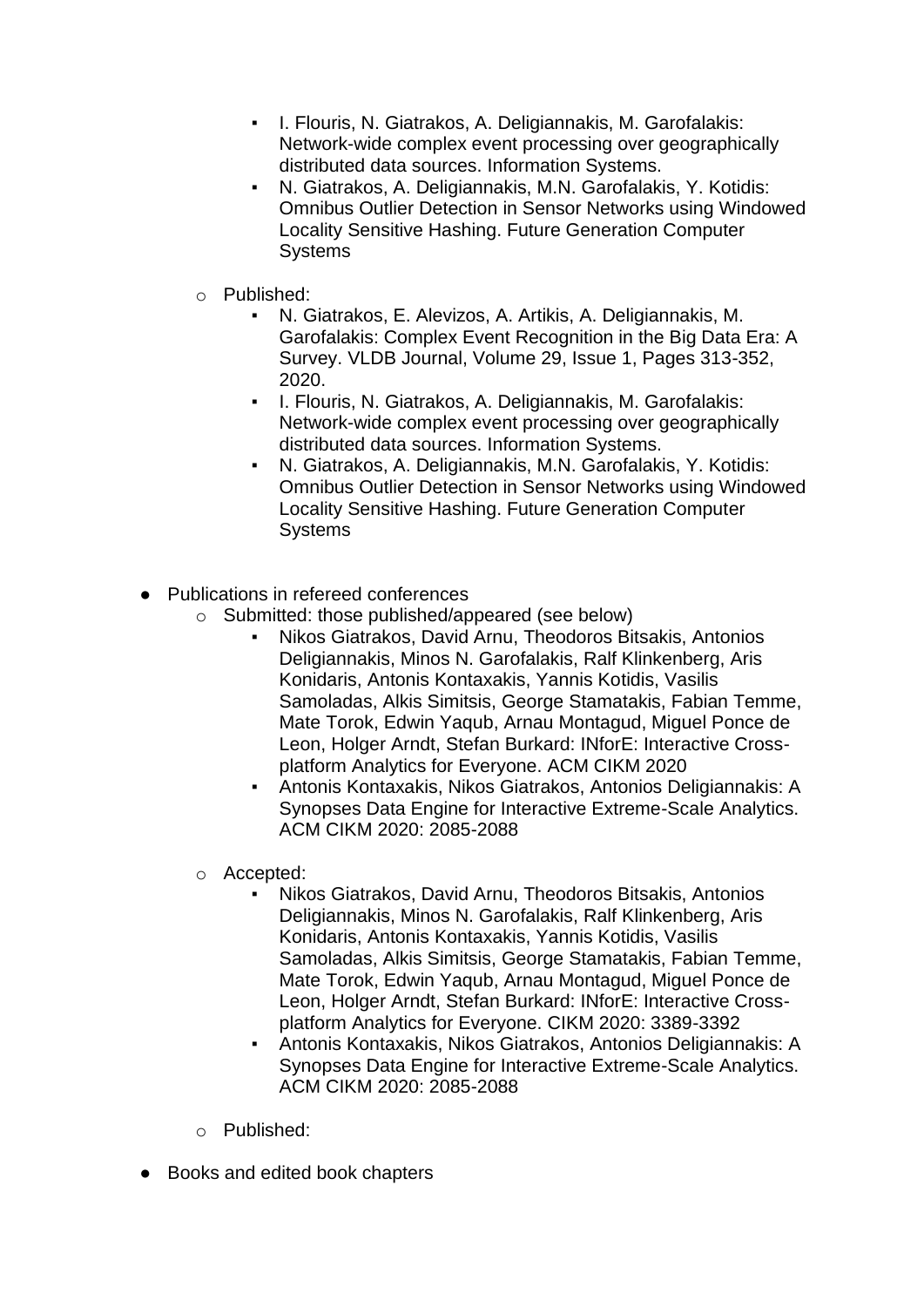- Patents
	- o *GRANTED*
	- 1.

#### **C – Awards & Distinctions**

• Best Demo Paper Award – ACM CIKM 2020, for the paper "INforE: Interactive Cross-platform Analytics for Everyone."

#### **D – Funded Projects**

- Current projects:
	- o INFORE (ICT-12-2018-2020 Big Data Call. Result: Granted Ranked 1st)
- Project proposals submitted:

#### **E – Professional service**

- Associate Editor duties
- Society Technical Committee duties
- Conference Technical Program Committee service
	- o SIGMOD ACM SIGMOD/PODS Conference on Management of Data
	- o VLDB Very Large Data Bases
	- o ICDE IEEE International Conference on Data Engineering
	- o EDBT International Conference on Extending Database Technology
- Conference Organization (specify role):
- Reviewing activities
	- o VLDB Journal
	- o IEEE Transactions on Knowledge and Data Engineering (TKDE)
	- o Big Data Research (ELSEVIER)
	- o ACM Transactions on Database Systems (ACM TODS)

#### **F – Service to the School and the University**

- School responsibilities
	- $\circ$  Undergraduate students advisor for 6<sup>th</sup> semester students
- University responsibilities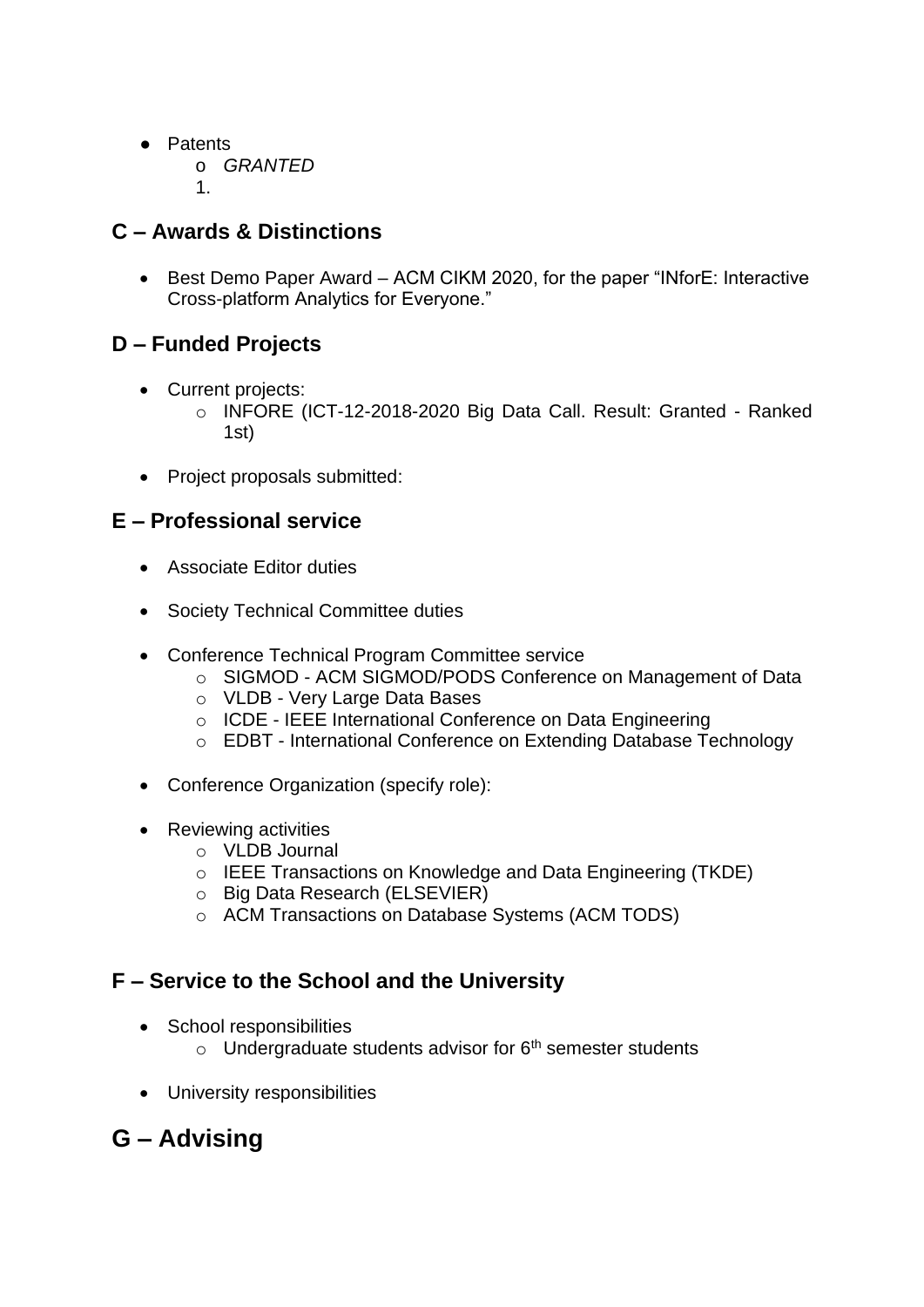- Active graduate students supervised
	- o Ph.D. and M.Sc. students completed (supervisor)
		- Kontaxakis Antonios (M.Sc)
	- o Ph.D. and M.Sc. theses in progress (supervisor)
		- Flouris Ioannis (Ph.D.)
		- Bitsakis Theodoros (M.Sc)
	- o Ph.D. and M.Sc. Degrees completed (committee member)
		- ▪
	- o Ph.D. and M.Sc. Degrees in progress (committee member)
		- Toutoudakis Michail (Ph.D.)
		- Vazaios Evangelos (Ph.D.)
		- Babalis Charalampos (M.Sc.)
		- Drakopoulos Panagiotis (M.Sc.)
		- Kalokyri Varvara (M.Sc.)
		- Kargatzis Dimitrios (M.Sc.)
		- Kasimatis Vasilios (M.Sc.)
		- Mantakos Georgios (M.Sc.)
		- Nydriotis Apostolos (M.Sc.)
		- Petrovski Stefan (M.Sc.)
		- **•** Thermolia Chriso (M.Sc.)
		- Verykokidi Eleni Angela (M.Sc.)
		- Zervoudakis Nikolaos (M.Sc.)
- Undergraduate students supervised
	- o Diploma theses in progress
		- **EXEC** Giannopoulos Emmanuel
		- Fragkakis Panteleimon
		- Kyriakidou Ioanna
		- Papageorgiou Dimitrios
		- Petheriotis Angelos
		- Vasilaki Anastasia
		- Pikionis Petros-Platon
		- Petheriotis Aggelos
		- Ntelmpizis Asterios
	- o Diploma theses completed (supervisor)
		- **Efrosyni Anesti**
		- Goutziouli Dimitra
	- o Diploma theses in progress (committee member)
		- Balambanis Ilias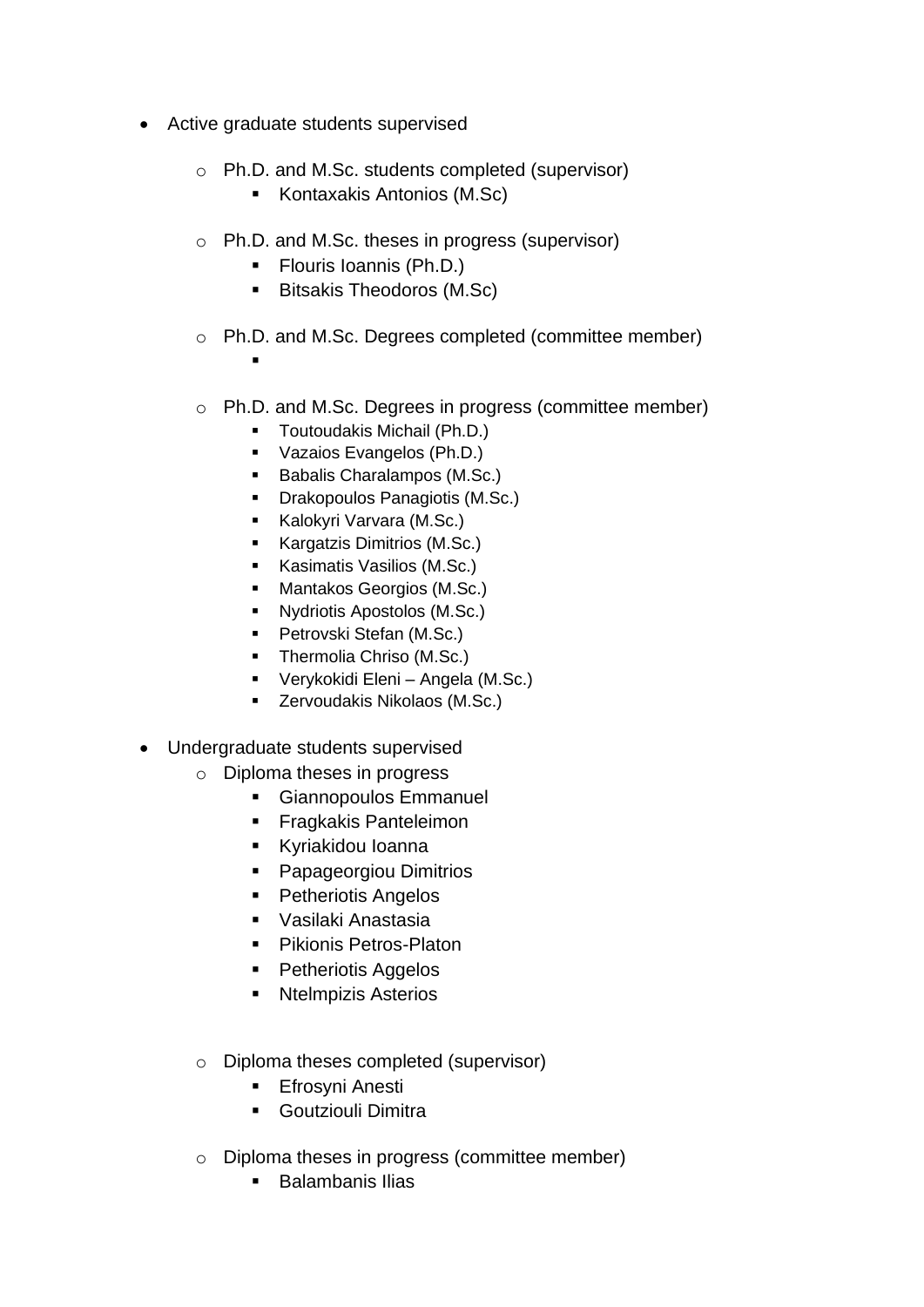- Epoure Edouard
- Plataniotis Stergios
- Methymakis Michail
- o Diploma theses completed (committee member)
	- Giannakopoulos Konstantinos Orestis
	- Kampioti Sofia
	- Xanthakis Emmanouil
	- Apostolakis Georgios
	- Theodoridis Alexios
	- Zacharioudakis Christos
	- Karageorgiou Kanin Christos
	- **EXALE** Karavasiliou Ekaterini
	- Zacharia Neofytos
	- Gionis Nikolaos
	- Botonakis Stylianos
	- Ziogas Ioannis Panagiotis
	- Tzavaras Emilios
	- Polychronakis Andreas
	- Motos Michail
	- **Efraimidis Michail**
	- Demertzis Rafail Athanasios
	- Gemistos Michail
	- Smyrneos Dimitrios
	- Vratsanos Georgios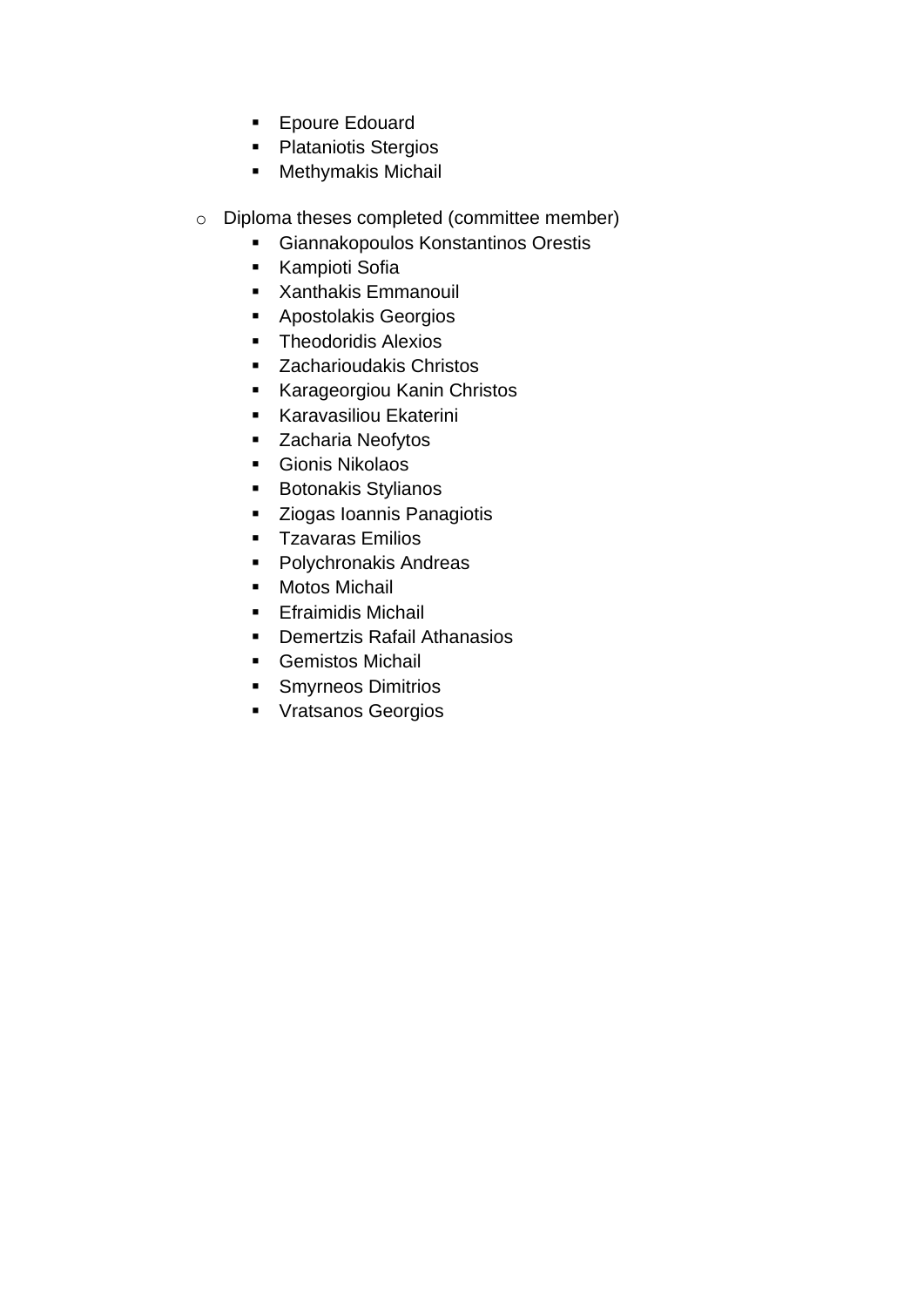

**Technical University of Crete**

## **School of Electronic & Computer Engineering**

## **Annual Activity Report**

*For the period: Sep. 1, 2019 to Aug. 31, 2020*

**Name:** Minos Garofalakis **Rank:** Professor **Years in rank:** 11 **Full-time or part-time:** Part-time *(full-time Director, Information Management Systems Institute (IMSI), ATHENA Research and Innovation Center)* **Division:** Computer Science **Lab affiliation:** SoftNet – Software Technology and Network Applications Laboratory (Director)

## **A – Teaching**

- Undergraduate courses taught o COMP 401: Algorithms and Complexity (mandatory)
- Graduate courses taught o COMP 615: Processing and Analyzing Big Data

- Publications in refereed journals
	- o Published:
		- **E.** Ioannis Flouris, Nikos Giatrakos, Antonios Deligiannakis, and Minos Garofalakis. "Network-Wide Complex Event Processing over Geographically Distributed Data Sources", Information Systems, Vol. 88, February 2020.
		- Nikos Giatrakos, Elias Alevizos, Alexander Artikis, Antonios Deligiannakis, and Minos Garofalakis. "Complex Event Recognition in the Big Data Era: A Survey", The VLDB Journal, Vol. 29, No. 1, January 2020.
		- Nikos Giatrakos, Antonios Deligiannakis, Minos Garofalakis, and Yannis Kotidis. "Omnibus Outlier Detection in Sensor Networks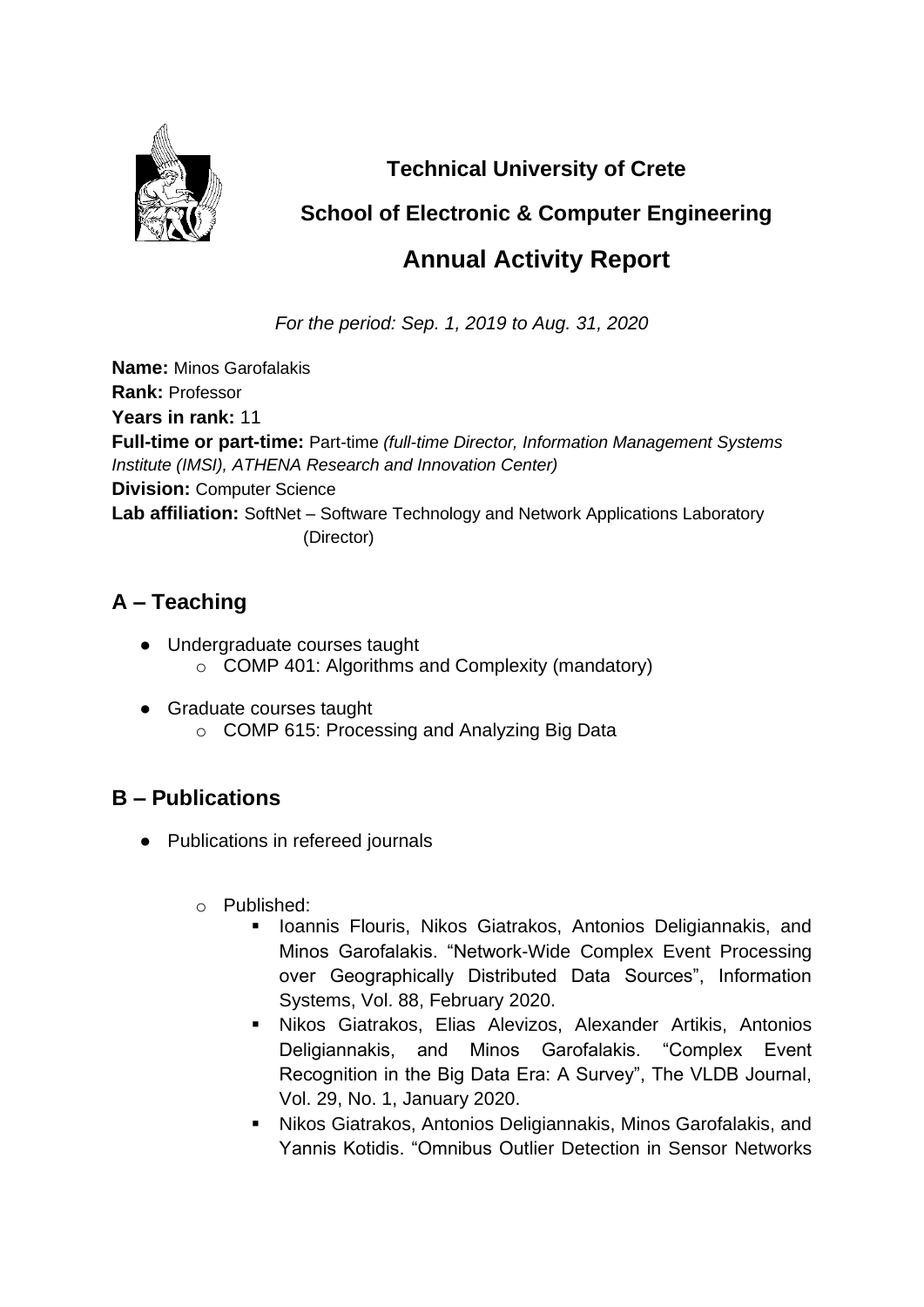using Windowed Locality Sensitive Hashing", Future Generation Computer Systems, Vol. 110, 2020.

- Publications in refereed conferences
	- o Published:
		- Grigorios Chrysos, Odysseas Papapetrou, Dionisios Pnevmatikatos, Apostolos Dollas, and Minos Garofalakis. "Data stream statistics over sliding windows: How to summarize 150 million updates per second on a single node" (Long Presentation Paper), Proceeedings of the 29th International Conference on Field-Programmable Logic and Applications (FPL'2019), Barcelona, Spain, September 2019.

#### **C – Awards & Distinctions**

- **Invited Speaker***: "Distributed Data Streaming and the Power of Geometry"*, Dagstuhl Seminar on Foundations of Composite Event Recognition, Dagstuhl, Germany, February 2020.
- **Invited Speaker:** *"With Big Data Comes Big Responsibility: Towards Private Data Analytics at Scale",* Human Brain Project Open Day (Session on "Big Data and Computational Neuroscience"), Athens, Greece, February 2020.

#### **D – Funded Projects**

- Current projects:
	- o H2020-ICT-2016 (Big Data PPP: Privacy-Preserving Big Data Technologies) Research and Innovation Action (RIA): "MHMD – My Health My Data" (2016- 2019). *Role: Work-Package Leader for WP5: Privacy-Preserving Data Analytics, for ATHENA RC*

#### **E – Professional service**

• Conference Organization (specify role)

● **Co-Chair:** 3rd ACM Europe Summer School on Data Science (Athens, Greece, July 2019)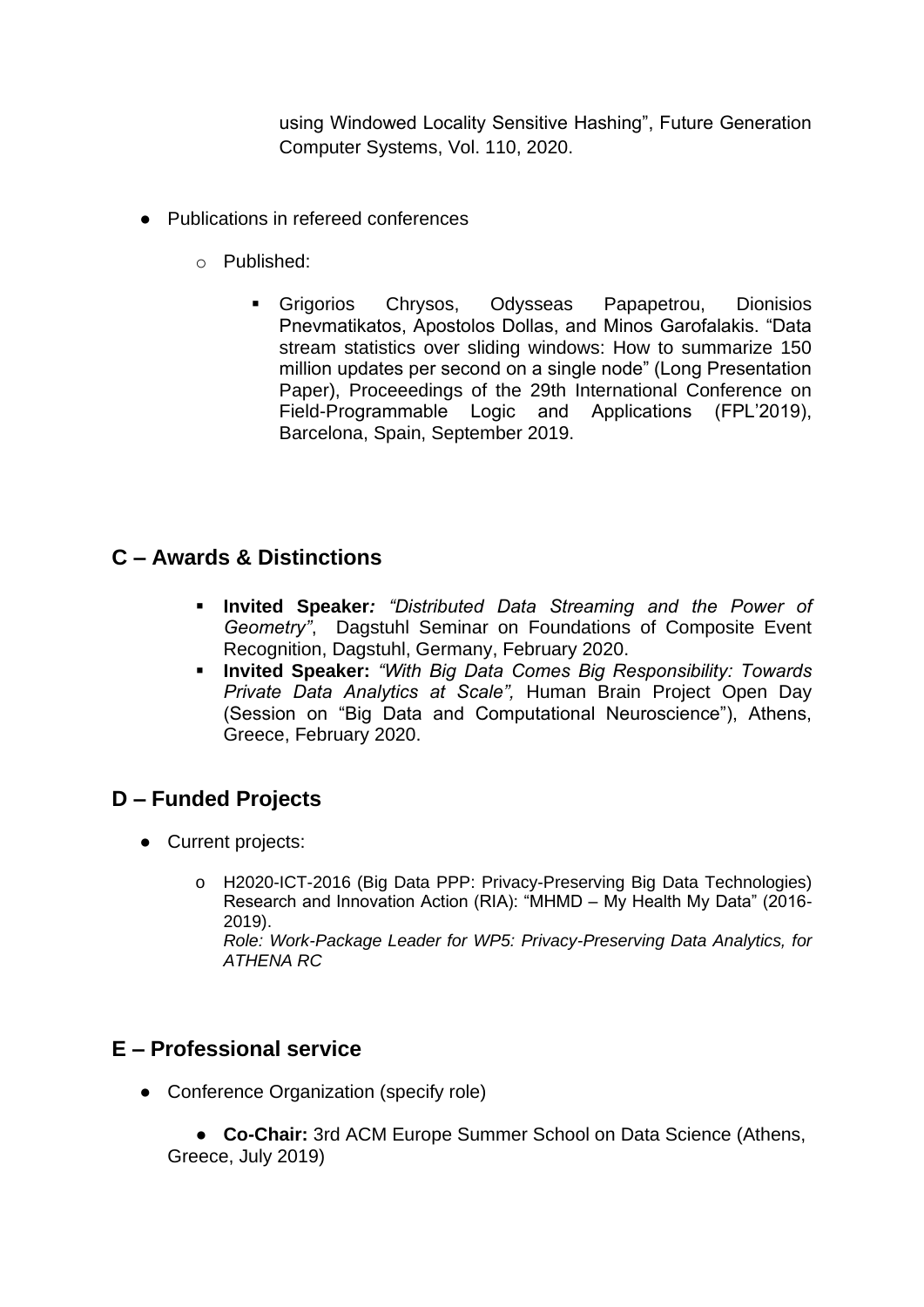## **F – Service to the School and the University**

- $\bullet$  School level responsibilities
	- o Software Technology and Network Applications Laboratory, *Director*

- Undergraduate students supervised
	- o Diploma theses completed (supervisor)
		- Rafail-Athanasios Demertzis ("Efficient Multi-dimensional Range Searchable Encryption for Large Databases", TUC, September 2019)
		- Christos Zaharioudakis ("Large-Scale Differentially-Private Data Synthesis", TUC, February 2020)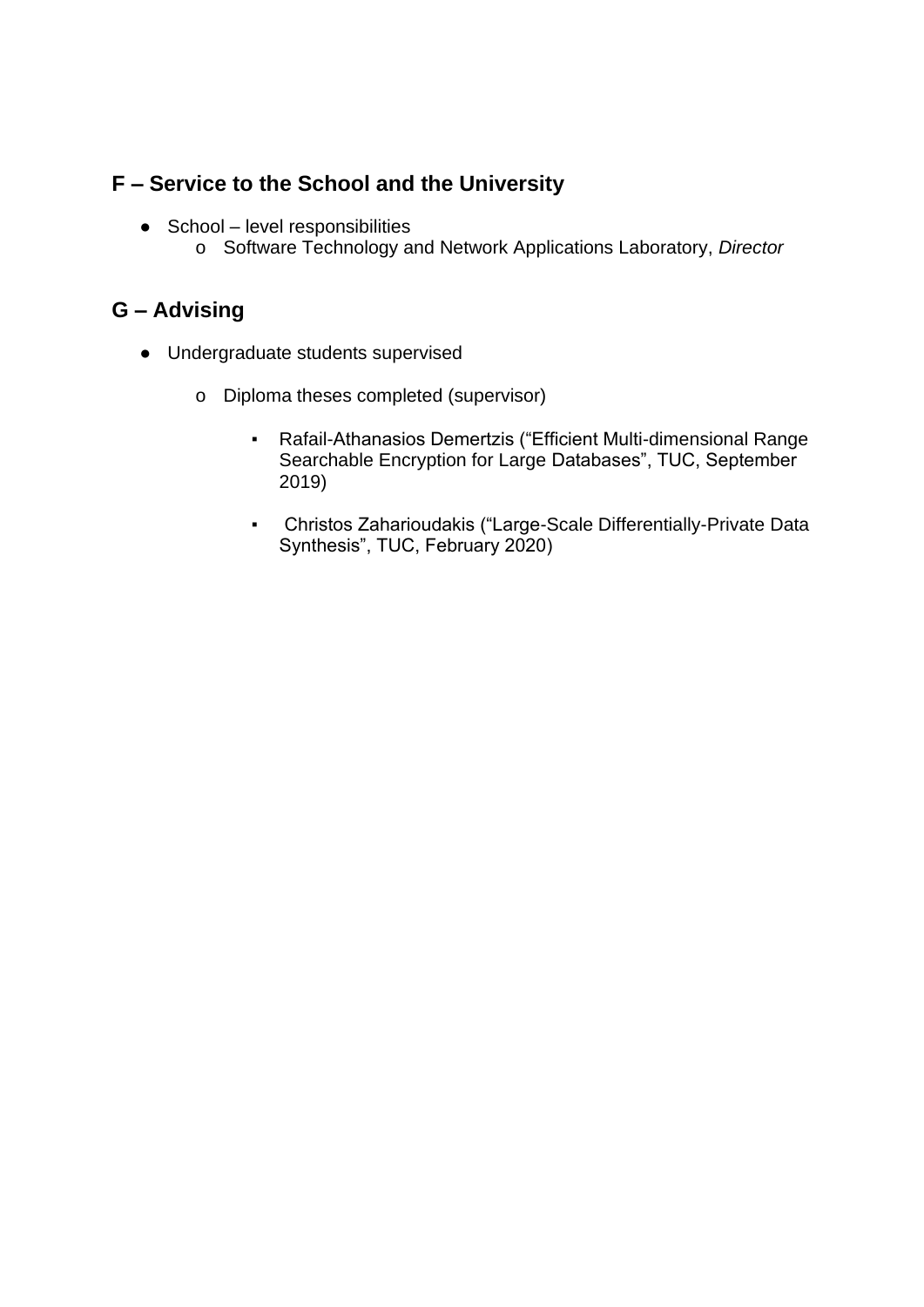

**Technical University of Crete**

## **School of Electrical & Computer Engineering**

## **Annual Activity Report**

*For the period: Sep. 1, 2019 to Aug. 31, 2020*

**Name:** Michail G. Lagoudakis **Rank:** Associate Professor **Years in rank:** 6 **Full-time or part-time:** Full-time **Division:** Computer Science **Lab affiliation:** Intelligent Systems Laboratory

## **A – Teaching**

- Undergraduate courses taught
	- o COMP 513: Autonomous Agents (elective, fall semester)
	- o COMP 402: Theory of Computation (mandatory, spring semester)

## **B – Publications**

- **Publications in refereed conferences** 
	- o Published
		- Fotios Lygerakis, Vassilios Diakoloukas, Michail G. Lagoudakis, Margarita Kotti, "Robust Belief State Space Representation for Statistical Dialogue Managers using Deep Autoencoders," Proceedings of the IEEE Automatic Speech Recognition and Understanding Workshop (ASRU 2019), Singapore, December 2019, pp. 1055–1061.

#### **D – Funded Projects**

#### **F – Service to the School and the University**

- University responsibilities
	- o Vice Rector of Administrative, Academic, and Student Affairs.

#### **G – Advising**

• **Completed** theses supervised as **principal advisor:**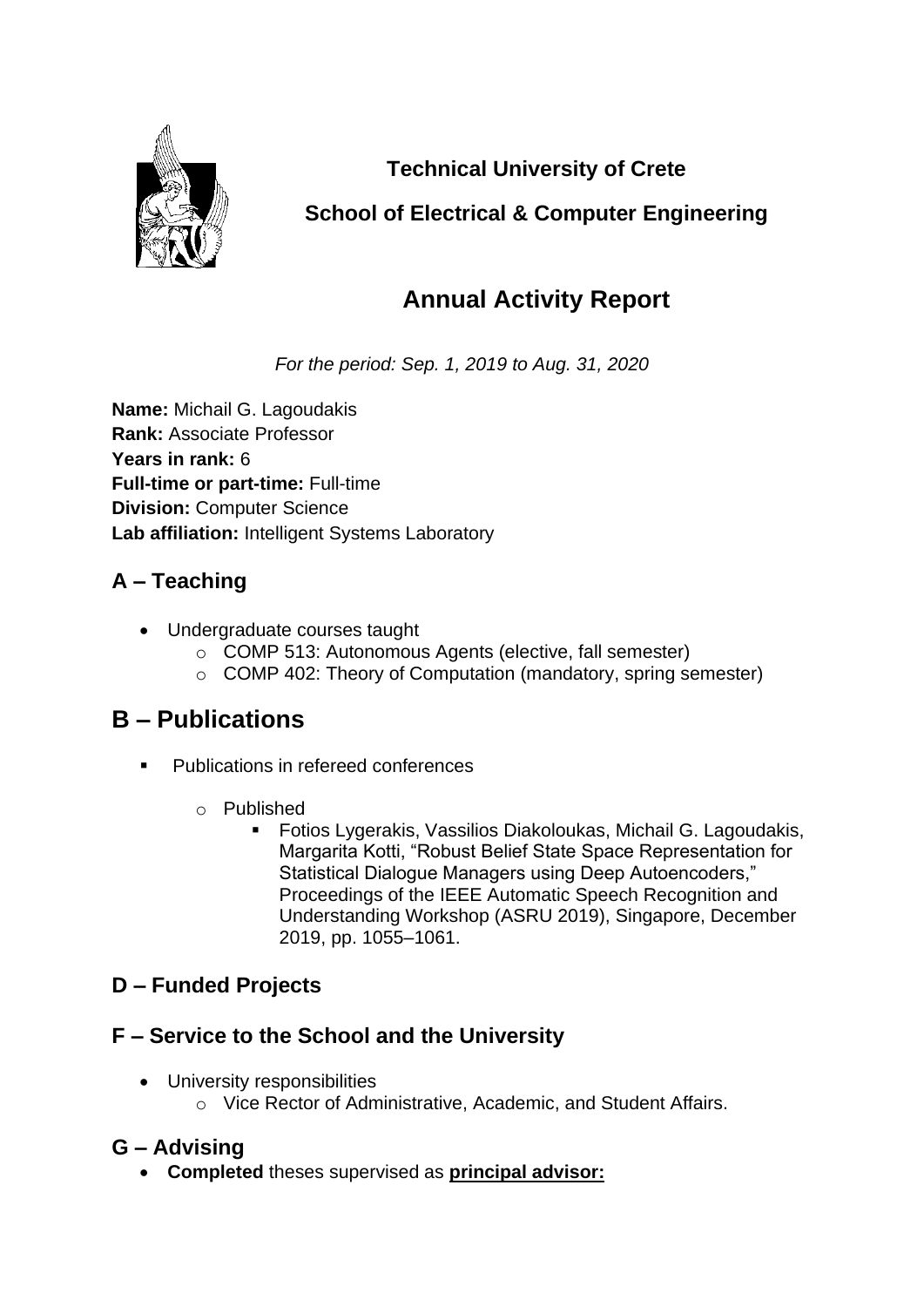- o Diploma Theses Completed
	- 1. **Nikolaos Lytridis**, defended on August 19, 2020 A Deep Machine Learning Architecture for Filtering and Classification of Motor Imagery EEG Data
	- 2. **Emmanouil Xanthakis**, defended on August 18, 2020 Development of a Web-Based Information System for the Documentation and Exploitation of the Learning Outcomes of University Courses
	- 3. **Georgios Gligoris**, defended on August 6, 2020 Argumentation and Reasoning on the Computational Cloud
	- 4. **Georgios Dialektakis**, defended on July 28, 2020 Adversarial Learning in Statistical Dialogue Systems
	- 5. **Georgios Bolonakis**, defended on February 13, 2020 Development of an Autonomous Robotic Rover for Collaborative Drone-Rover Monitoring Missions
	- 6. **Anastasios Karageorgiadis**, defended on October 10, 2019 FACESiR: Face and Speaker Identity Recognition in Video Streams
	- 7. **Nadia-Efthimia Frehat**, defended on October 9, 2019 Exploring Efficiency and Performance of Image Captioning
	- 8. **Michail Gemistos**, defended on October 8, 2019 Implementation of Intelligent Agent for the AIBIRDS Competition
	- 9. **Emmanouil Kritharakis**, defended on October 7, 2019 Multi-Document Text Summarization
- o MSc Theses Completed
	- 1. **Ioannis Skoulakis**, defended on October 30, 2019 Efficient Reinforcement Learning in Alternating Games
- **Ph.D., M.Sc. or Diploma theses principal advisor**, in progress:
	- o MSc Theses in Progress
		- 1. **Vasileios Sfakianakis**
		- Human Activity Recognition from Drone Aerial Images 2. **Emmanouil Orfanoudakis**
		- Event Recognition in Underwater Robot Team Missions 3. **Eleftherios Chatzilaris**
			- Coordinated Action and Learning in RoboCup
	- o Diploma Theses in Progress: **more than 20 students**
- **Ph.D., M.Sc. or Diploma theses committee member**:
	- o Completed
		- 1. **Angelos Chliaoutakis**, Ph.D. defended on March 02, 2020 School of ECE, Technical University of Crete Agent-Based Modeling of Past Societies and their Social **Organization**
		- 2. **Anastasios Chatziioannou**, M.Sc. defended on June 2, 2020 School of ECE, Technical University of Crete A Tomographic Hyperspectral Imaging Method: Application in Quantitative Pathology
		- 3. Many diploma thesis students
		- o In Progress

Various students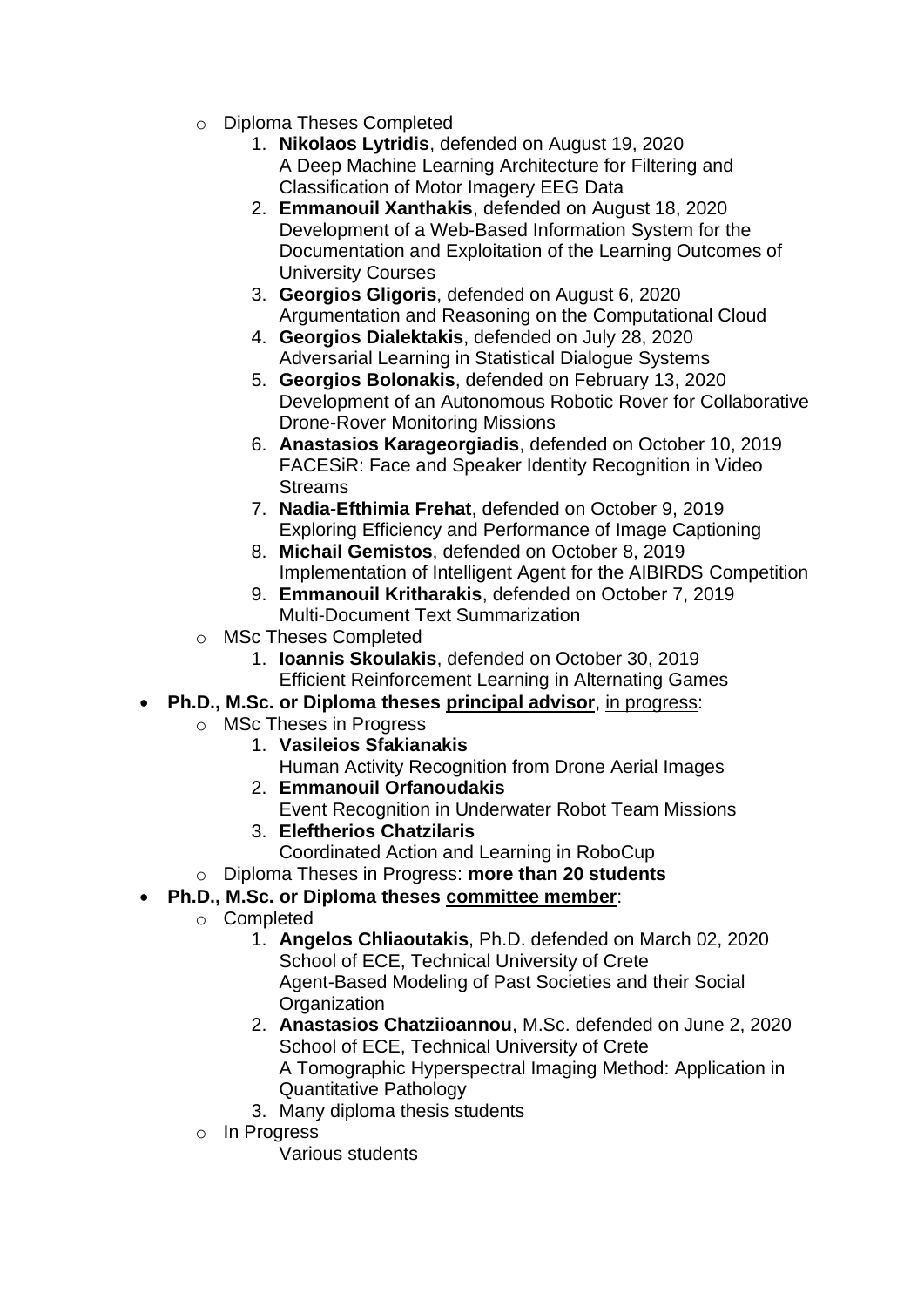

**Technical University of Crete Department of Electronic & Computer Engineering**

## **Annual Activity Report Template**

*For the period: Sep. 1, 2019 to Aug. 31, 2020*

**Name:** Katerina Mania **Rank:** Associate Professor **Years in rank:** 7 years 3 months as Assoc. Professor **Full-time or part-time:** Full-time **Division:** Computer Science **Lab affiliation:** Distributed Multimedia Information Systems and Applications (MUSIC)

## **A – Teaching (On sabbatical Spring 2020)**

- Undergraduate courses taught
	- o COMP 101 Introduction to Computers and Computer Science (Winter 2019)
- Curriculum & course development o Updated laboratory exercises for COMP 101

- Publications in refereed journals
	- o Published
- Publications in refereed conferences
	- o Published
		- Drakopoulos, P., Koulieris, G. A., & Mania, K. (2020). Front Camera Eye Tracking for Mobile VR. In 2020 IEEE Conference on Virtual Reality and 3D User Interfaces Abstracts and Workshops (VRW) (pp. 643-644). IEEE.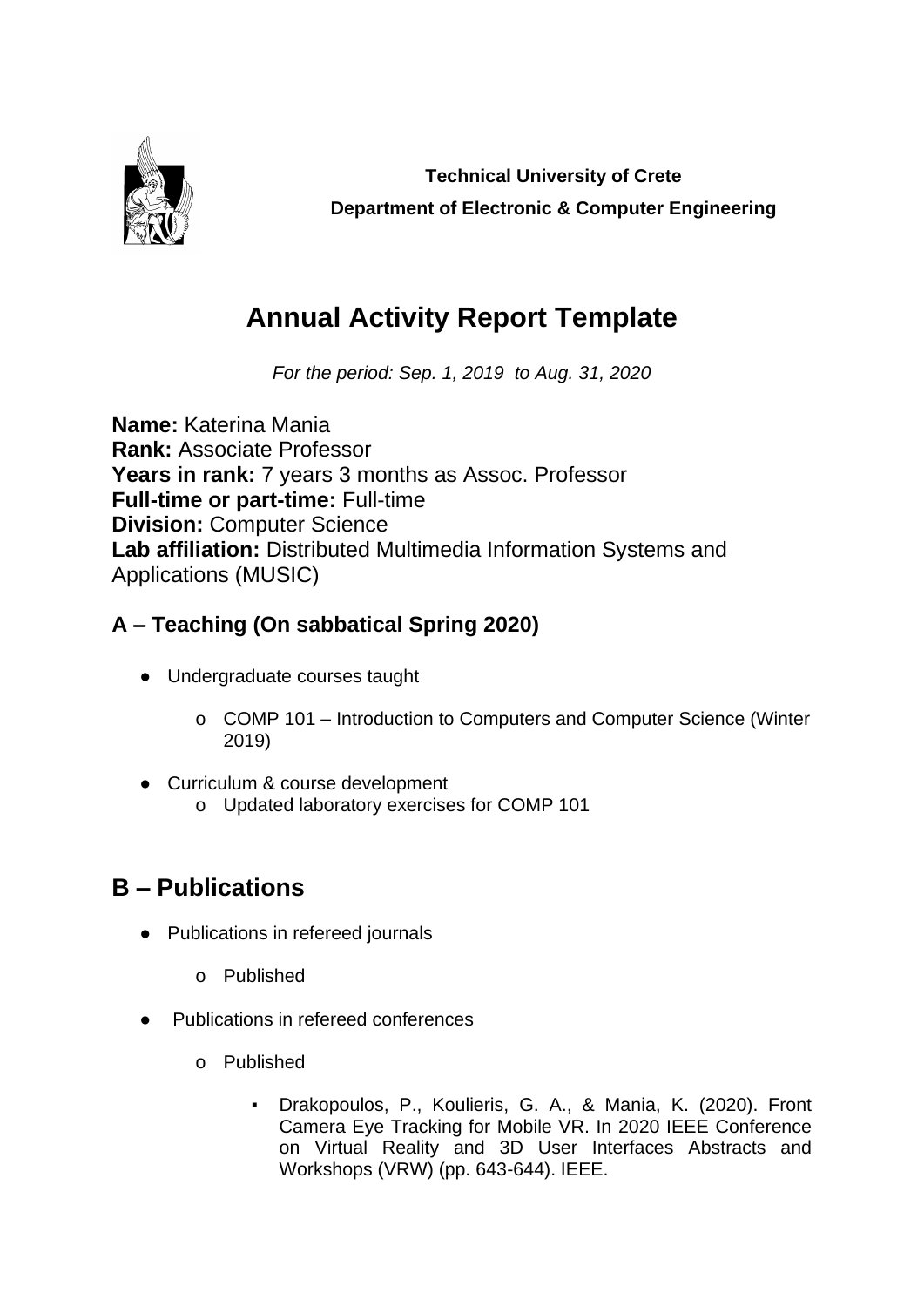- Spanoudakis, N., Kostis, K., & Mania, K. (2020). Argumentation for all. In Proceedings of the 35th Annual ACM Symposium on Applied Computing (pp. 980-982).
- Katsiokalis, M., Ragia, L., Mania, K. (2020). Outdoors Mobile Augmented Reality for Coastal Erosion Visualization Based on Geographical Data. In Proc. [XR workshop at ACM Intl. conf. on](https://dblp.org/db/conf/tabletop/xr2020.html#_blank)  [Interactive Surfaces and Spaces \(ACM ISS 2020\).](https://dblp.org/db/conf/tabletop/xr2020.html#_blank)
- Giariskanis, F., Parthenios, P., & Mania, K. (2019, September). ARCHIMUSIC3D: Multimodal Playful Transformations between Music and Refined Urban Architectural Design. In *2019 11th International Conference on Virtual Worlds and Games for Serious Applications (VS-Games)* (pp. 1-4). IEEE.
- Kirakosian, S., Maravelakis, E., & Mania, K. (2019, September). Immersive Simulation and Training of Person-to-3D Character Dance in Real-Time. In *2019 11th International Conference on Virtual Worlds and Games for Serious Applications (VS-Games)* (pp. 1-4). IEEE.

## **C – Awards & Distinctions**

## **D – Funded Projects**

- o Project proposals submitted
	- **ENCITO:** Effects of climate change in the old city of Chania, Latsis Foundation, 2020-2021, PI Dr Lemonia Ragia, Research collaborator.
	- TARTAN: culTurAl heRitage enTanglement with digitAl twiNs,DT-TRANSFORMATIONS-12-2018-2020, HORIZON2020.
	- CREATOR: Collaborative Platform for Digital Content Repurposing, H2020
	- HUMANAISE: Humans and Artificial Intelligent, Social and Emotional Agents Learn Together, EU FET Proactive
	- TIMEPIECE: Active Immersive Platform for Scientists providing digital preserved content retrieval, HORIZON2020
- o Project proposals funded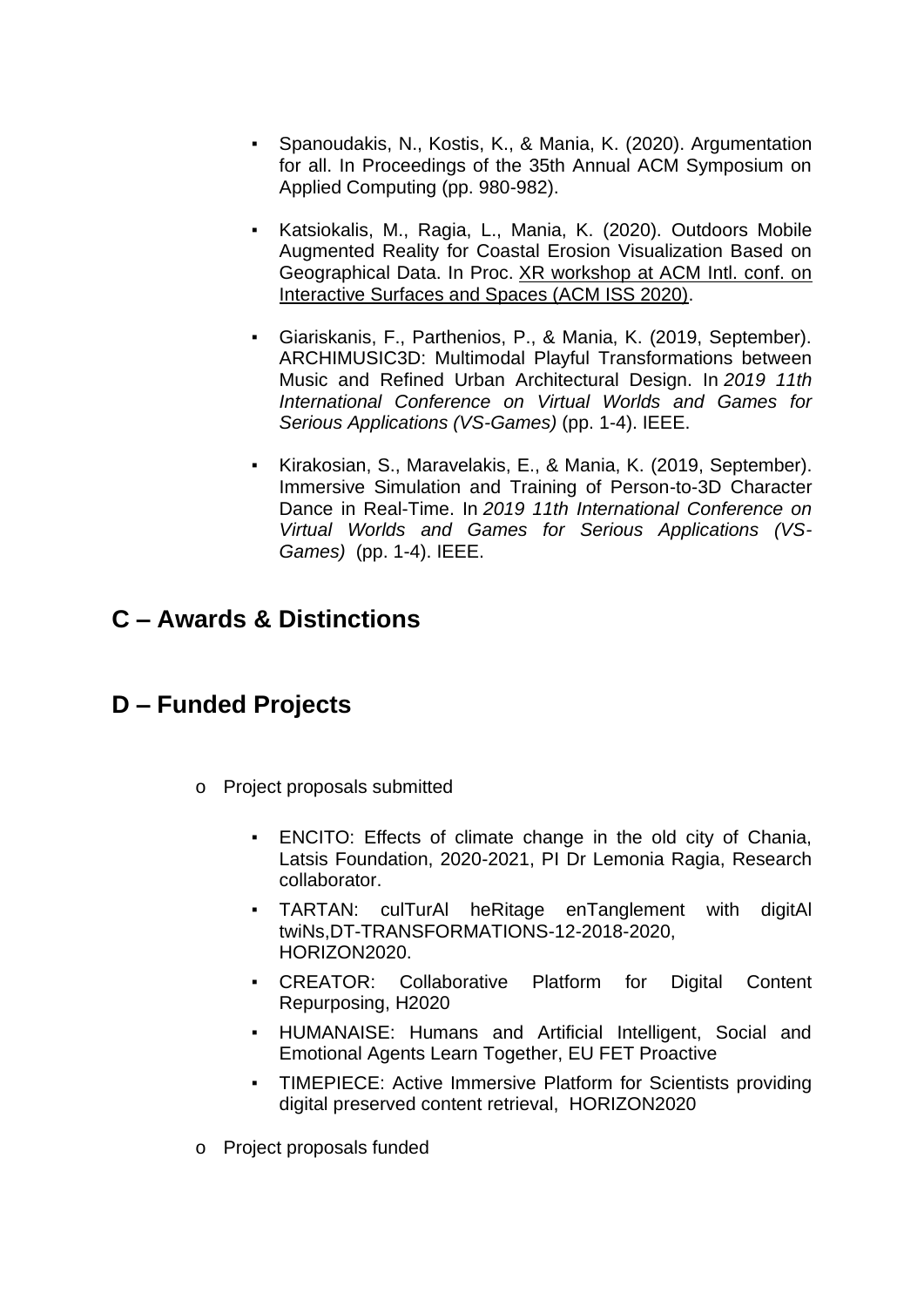- 'G4M: Serious Gaming for Computer Aided Manufacturing', call EYDE-ETAK 'Research-Create-Innovate GSRT, PI
- ANCIENT KYDONIA HISTORY TOUR: Multimedia tour of ancient Kydonia through playful musical elements, using augmented reality technologies, call EYDE-ETAK 'Research-Create-Innovate, GSRT, 2020-2023, PI
- 3D4DELPHI: Modelling Archaeological Uncertainty by Combining Μodern 3D Imaging for Scientific Documentation of Cultural Heritage: Application to the Archaeological Site of Delphi, Greece, call EYDE-ETAK 'Research-Create-Innovate GSRT, 2020-2023, PI
- **HAPTICS4SURGE: Haptic feedback in Virtual Reality Surgery** Systems for Medical Education, call EYDE-ETAK 'Research-Create-Innovate GSRT, 2020-2023, PI
- VARCITIES: Visionary Nature-based Actions for health, wellbeing & resilience in cities, HORIZON2020, PI and co-ordinator Assoc. Prof. Denia Kolokotsa, research collaborator
- AccelNet: Collaborative Research: An International Network of Networks for Wellbeing in the Built Environment (IN2WIBE), NSF, PI Prof. Panos Parthenios, research collaborator

## **E – Professional service**

- Associate Editor duties
	- o Associate Editor, *ACM Transactions on Applied Perception*, ACM Press (since September 2007)
	- o Associate Editor, *Presence Tele-operators and Virtual Environments,*  MIT Press (since June 2006)
- Conference Technical Program Committee service co-chair
	- o IEEE Conference on Games 2020, co-chair of AR/VR program track
- Conference Technical Program Committee service membership
	- o IEEE Virtual Reality 2019, 2020 full paper conference track program committee
	- o IEEE Conference on Games 2019, 2020
	- o ACM Symposium on Applied Perception 2019, 2020
	- o IEEE Int. Conf. in Games and Virtual Worlds for [Serious](http://vresources.org/node/1416#_blank) [Applications](http://vresources.org/node/1416#_blank) (VSGames), sponsored by IEEE, 2019, 2020
	- o GALA 2019, 2020 (Games and Learning Alliance Conference)
	- o IEEE AIVR 2020 (IEEE International Conference on Artificial Intelligence and Virtual Reality)
	- o FDG 2020, Foundations of Digital Games 2020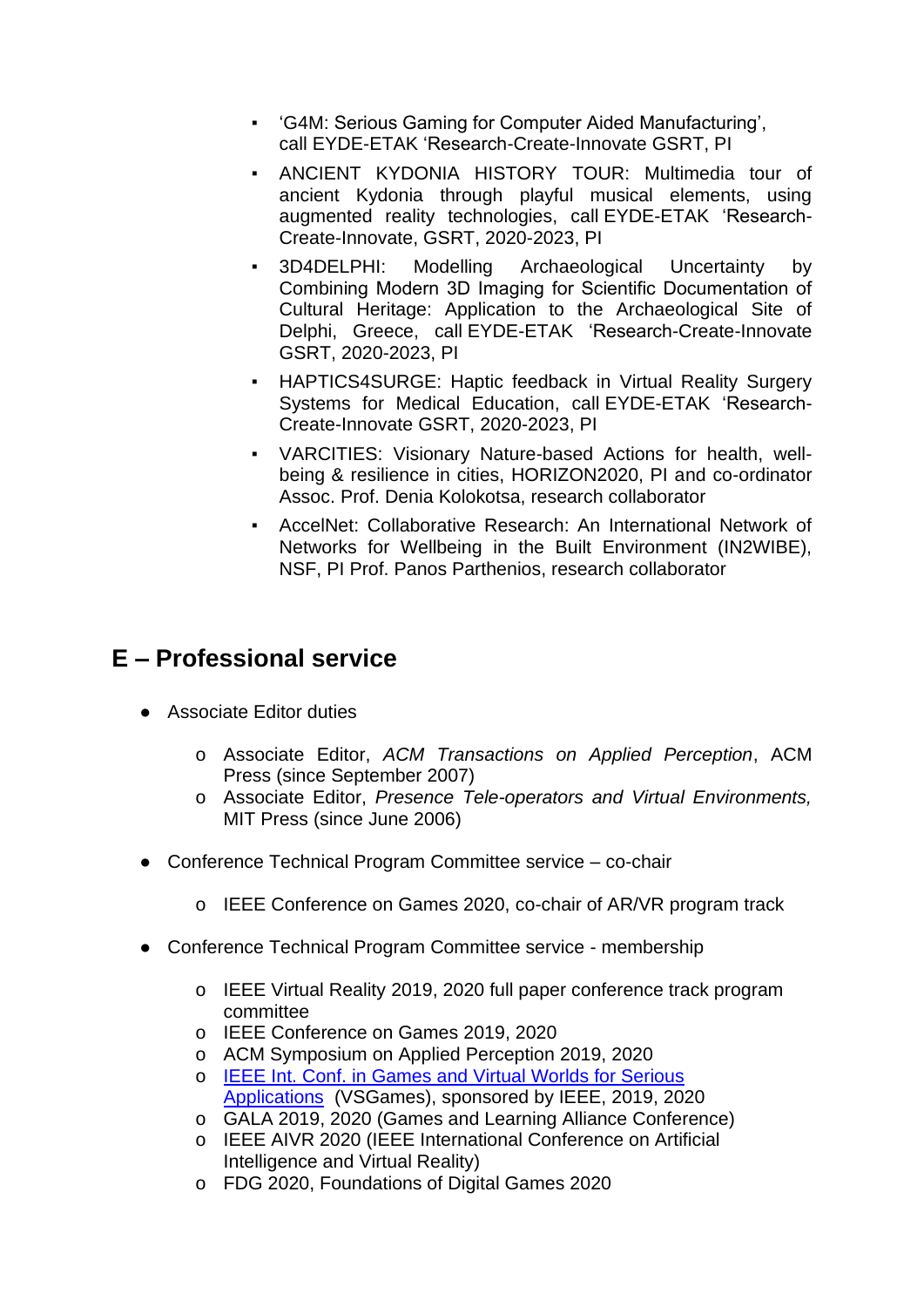- Reviewing activities
	- o Various international conferences and journals

## **F – Service to the Department and the School**

- School responsibilities
	- o Member of Kosmiteia (School Council)
	- o Member of the university-wide ERASMUS committee
	- o Responsible for public relations for the School of ECE
	- o Studies' advisor for 1st year studies
	- o Participation in the University 'Science Day' for primary school children, October 2019

- Active graduate students supervised
	- o Graduate students supervised (completed)
	- o Graduate students supervised (in progress)
		- Andreas Polychronakis 'Photorealistic 3D Reconstructions in Virtual and Augmented Reality', Ph.D
		- Adonis Paterakis 'Visualization based on Immersive Displays', M.Eng
		- Grigoris Daskalogrigorakis 'Guidance in Office Work Space employing Augmented Reality', M.Eng
		- Panos Drakopoulos 'Immersive Multi-modal Interaction for Complex Virtual Environments ', M.Eng
		- Katerina Malisova 'Conceptual 3D Visualization Methodologies', M.Eng
	- o Diploma theses completed (supervisor)
		- Alexandros Koukis 'A mobile app which Automates the Creation Process for the E-Shadow platform'
		- Minas Katsiokalis 'Mobile Augmented Reality for the Visualization of Coastal Erosion based on GIS'
		- Marina Giannaraki 'A Serious Game for the Improvement of Social Skills based on Music Rhythm'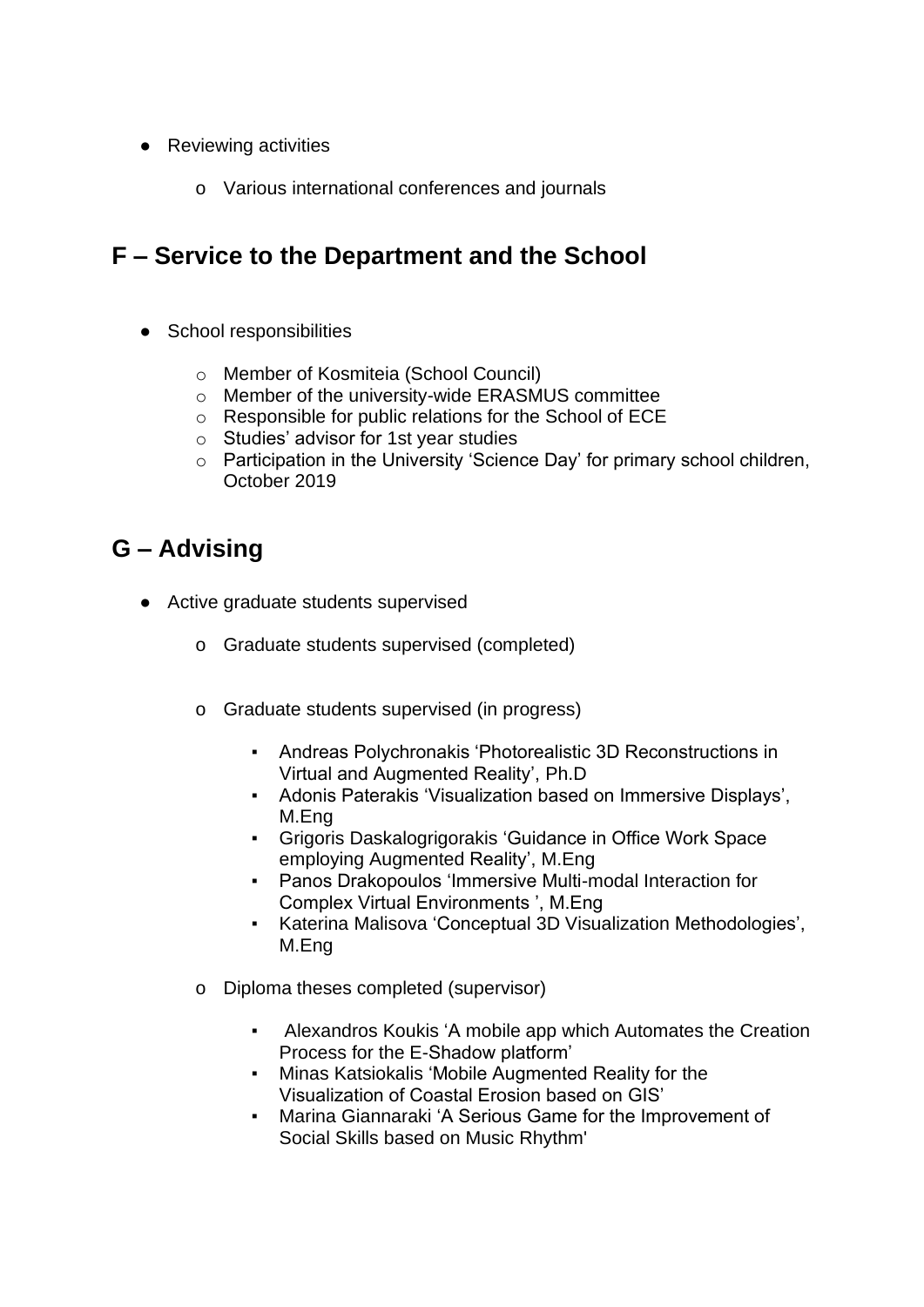- Michalis Efraimidis 'Wireless Embedded System based on a Glove for Hand Tracking and Sense of Touch in 3D Environments'
- o Diploma theses supervised (in progress)
	- Giannis Kritikos 'Interactive Documentary in Virtual Reality'
	- Algiannaki Maria 'MusicCityX: Real-time 3D Interactive System for the Improvement of Urban Areas based on their Musical Footprint'
	- Nikos Mouzakitis 'Interaction based on Gaze employing Eye-Tracking in Augmented Reality
	- Dimitris Marinopoulos 'PentAgRam: Collaborative Augmented Reality for Music Composition'
	- Anastasia Reboulaki 'Visualization of Uncertainty'
	- Georgios Gerodidis 'Development of 3D Animated Graphics in Unity based on Open-Source Motion Capture Data'
	- Michalis Methymakis 'An Input Architecture for Hands Interaction for Immersive Virtual Reality Applications based on Mobile Platforms
	- Antonis Danas 'Interactive Implementation of Missions based on Graphics in Unity3D'
- o Diploma theses in progress (committee member)
	- Dimos Christodoulopoulos
	- **Dimitrios Oikonomidis**
	- **Marios Mavrakis**
	- Savvas Chaitidis
	- Nikolaos Sfikas
- o Diploma theses completed (committee member)
	- Stiliani Spiridaki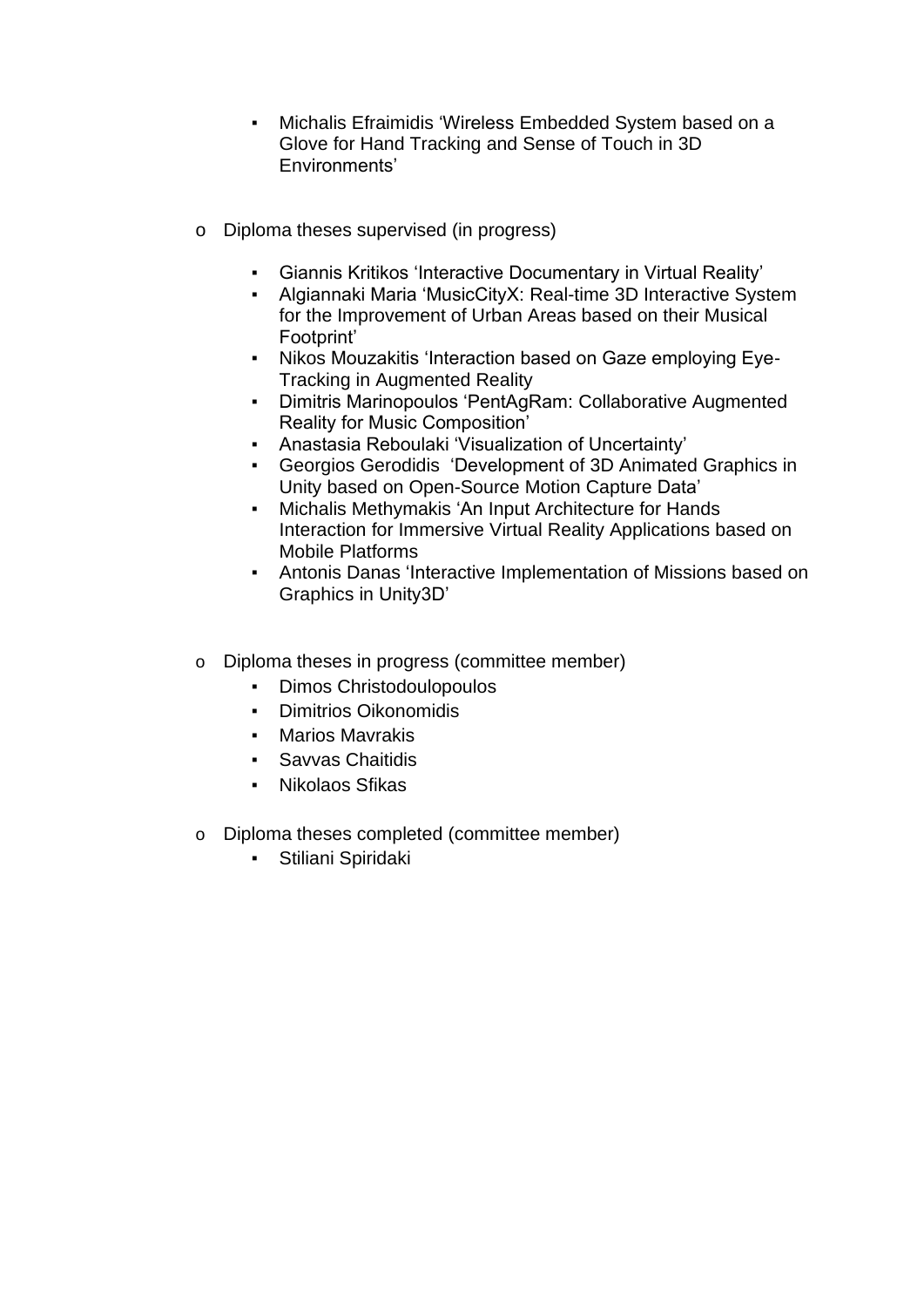

**Technical University of Crete**

#### **School of Electrical & Computer Engineering**

#### **Annual Activity Report**

*For the period: Sep. 1, 2019 to Aug. 31, 2020*

**Name:** Euripides G.M. Petrakis **Rank:** Professor **Years in rank:** 7 **Full-time or part-time:** Full-time **Division:** Computer Science **Lab affiliation:** Intelligent Systems Laboratory

#### **A – Teaching**

- Undergraduate courses taught
	- o COMP 202 : Data Structures and File Structures (mandatory)
	- o COMP 518 : Services in the Cloud and the Fog
- Graduate courses taught o AIS 605 : Special Topics in Information Systems
- Labs taught
	- o COMP 518 : Services in the Cloud and the Fog
	- o COMP 202 : Data Structures and File Structures
- Curriculum & course development
	- o New courses / labs developed
		- COMP518: Services in the Cloud and the Fog
		- AIS 605 : Special Topics in Information Systems
		- o Lecture notes / slides developed
			- COMP518: Services in the Cloud and the Fog
		- o Authored textbooks

- Publications in refereed journals
	- o Submitted: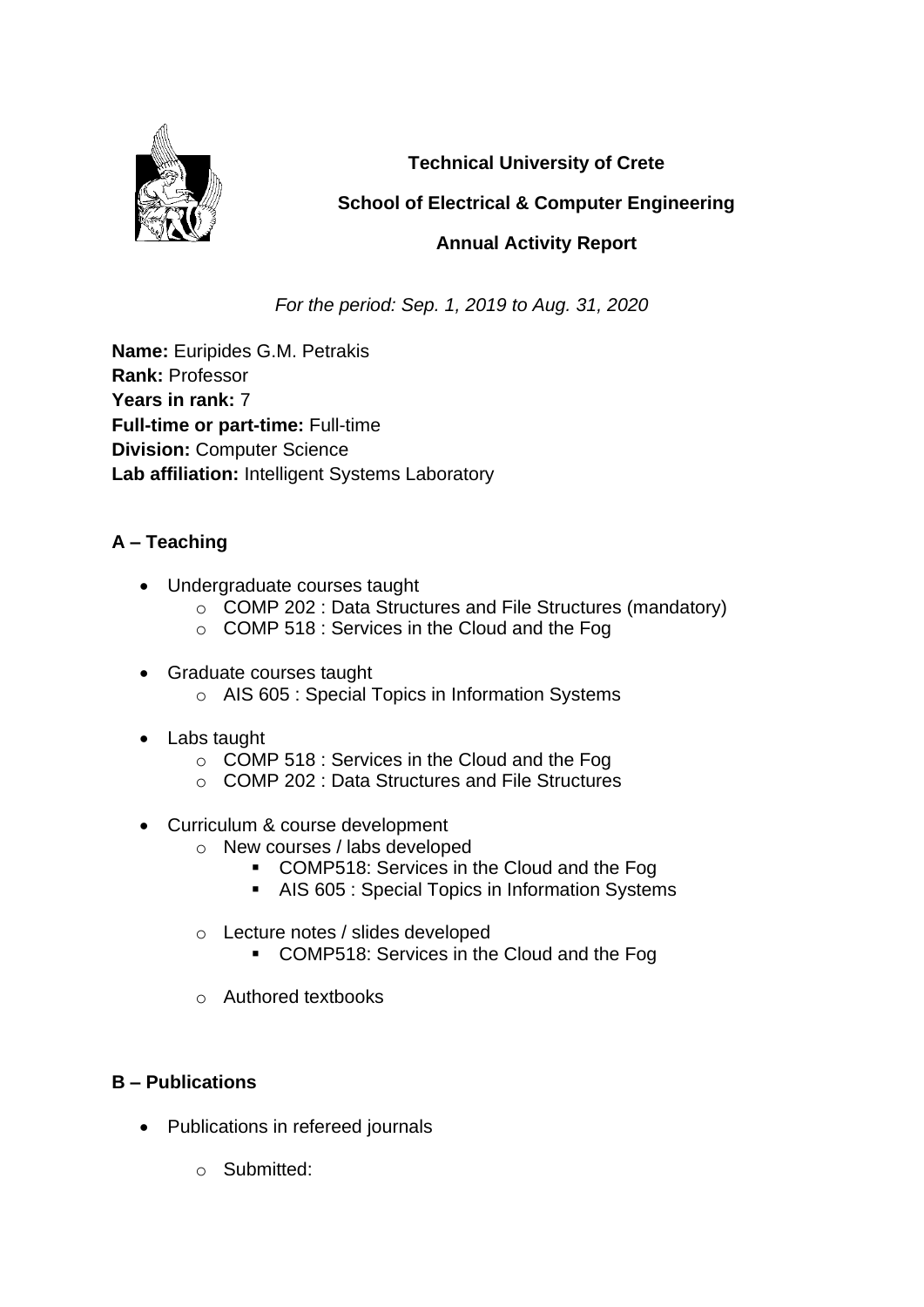- o Accepted:
	- See below
- o Published:
	- **Euripides G.M. Petrakis**, Xenofon Koundourakis, "i*[Xen:](http://www.intelligence.tuc.gr/~petrakis/publications/JUSPN2020.pdf)  [Secure Service Oriented Architecture and Context Information](http://www.intelligence.tuc.gr/~petrakis/publications/JUSPN2020.pdf)  [Management in the Cloud](http://www.intelligence.tuc.gr/~petrakis/publications/JUSPN2020.pdf)*", International Journal of Ubiquitous Systems and Pervasive Networks (JUSPN), September 2020 (accepted).
	- **Euripides G.M. Petrakis**, Filippos Antonopoulos, Stelios Sotiriadis, Nik Bessis, "*[iPACS: A Physical Access Control](http://www.intelligence.tuc.gr/~petrakis/publications/JAIHC2019.pdf)  [System as a Service and Mobile Application](http://www.intelligence.tuc.gr/~petrakis/publications/JAIHC2019.pdf)*", Ambient Intelligence and Humanized Computing (JAIHC), Vol 11, No. 3, pp. 929-943, March 2020.
- Publications in refereed conferences
	- o Accepted:
		- See below
	- o Published:
		- Christos Karageorgiou Kaneen and **Euripides G.M. Petrakis**, "*[Towards evaluating GDPR compliance in IoT applications](http://www.intelligence.tuc.gr/~petrakis/publications/KES2020.pdf)*", 24th International Conference on Knowledge-Based and Intelligent Information & Engineering Systems (KES 2020), Virtual Conference, September 16-18, 2020.
		- Michail S. Alexiou and **Euripides G.M. Petrakis**, "*[An Agent for](http://www.intelligence.tuc.gr/~petrakis/publications/Elixir.pdf)  [Supporting Elasticity in Docker Swarm](http://www.intelligence.tuc.gr/~petrakis/publications/Elixir.pdf)*", 34th International Conference on Advanced Information Networking and Applications (AINA 2020), Caserta, Italy, April 15-17, 2020.
		- Aimilios Tzavaras, Stelios Botonakis and **Euripides G.M. Petrakis**, "*[iSWoT: Service Oriented Architecture in the Cloud for](http://www.intelligence.tuc.gr/~petrakis/publications/iSWoT.pdf)  [the Semantic Web of Things](http://www.intelligence.tuc.gr/~petrakis/publications/iSWoT.pdf)*", 34th International Conference on Advanced Information Networking and Applications (AINA 2020), Caserta, Italy, April 15-17, 2020.
		- Neofytos Zacharia, Konstantinos Tsakos, and **Euripides G.M. Petrakis**, "*[iZen: Secure Federated Service Oriented](http://www.intelligence.tuc.gr/~petrakis/publications/iZen.pdf)  [Architecture for the Internet of Things in the Cloud"](http://www.intelligence.tuc.gr/~petrakis/publications/iZen.pdf)*, 34th International Conference on Advanced Information Networking and Applications (AINA 2020), Caserta, Italy, April 15-17, 2020.
		- Nikos Mainas and **Euripides G.M. Petrakis**, "*[SOAS 3.0:](http://www.intelligence.tuc.gr/~petrakis/publications/ICSC2020.pdf)*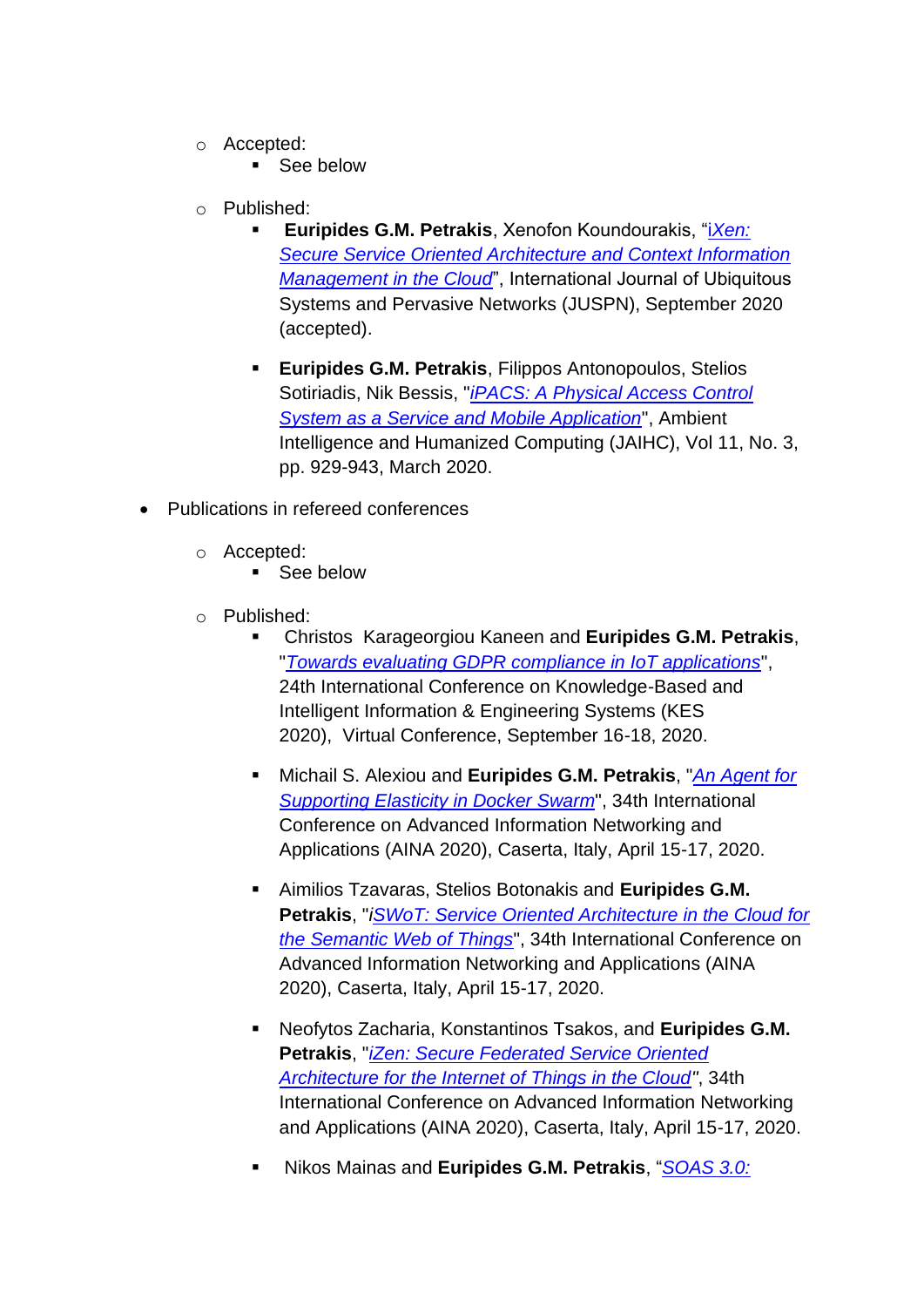*[Semantically Enriched OpenAPI 3.0 Descriptions and Ontology](http://www.intelligence.tuc.gr/~petrakis/publications/ICSC2020.pdf)  [for REST Services](http://www.intelligence.tuc.gr/~petrakis/publications/ICSC2020.pdf)*", 14th International Conference on Semantic Computing, San Diego, USA, February 3-5, 2020.

- Xenofon Koundourakis, **Euripides G.M. Petrakis**, "*[iXen:](http://www.intelligence.tuc.gr/~petrakis/publications/iXen.pdf)  [Content-driven Service Oriented Architecture for the Internet of](http://www.intelligence.tuc.gr/~petrakis/publications/iXen.pdf)  [Things in the Cloud](http://www.intelligence.tuc.gr/~petrakis/publications/iXen.pdf)*", 11th International Conference on Ambient Systems, Networks and Technologies (ANT 2020), Warsaw, Poland, April 6-9, 2020.
- **Euripides G.M. Petrakis**, Stelios Sotiriadis, Theodoros Soultanopoulos, Pelagia Tsiachri Renta, Konstantionos Tsakos, "*[The Role and Prospects of IoT and Cloud Computing in](http://www.intelligence.tuc.gr/~petrakis/publications/Bibe2019.pdf)  [Remote Health Monitoring](http://www.intelligence.tuc.gr/~petrakis/publications/Bibe2019.pdf)*", 19th IEEE International Conference on Bioinformatics and Bioengineering (IEEE BIBE 2019), Athens, Greece, October 28-30, 2019.
- Books and edited book chapters
	- **Euripides G.M. Petrakis,** George Myrizakis: **"***[iHome: Secure](http://www.intelligence.tuc.gr/~petrakis/publications/iHome-IOS.pdf)  [Smart Home Management in the Cloud and the Fog](http://www.intelligence.tuc.gr/~petrakis/publications/iHome-IOS.pdf)*", in Edge Computing for Massive Parallel Processing of IoT Data Streams, Fatos Xhafa, Arun Kumar Sangaiah (Eds). Vol 35: Advances in Parallel Computing, IOS Press, pp. 237-263, 2020.
- Patents

#### **C – Awards & Distinctions**

o IEEE Senior Member, 2019

#### **D – Funded Projects**

- Current projects:
	- o "*BorderUAS: Semi-autonomous border surveillance platform combining next generation unmanned aerial vehicles with ultrahigh-resolution multi-sensor surveillance payload*" (2020-2023), HORIZON 2020 (H2020-BES-02-2019), Duration 36 months, Project budget €6,997,332, Budget for TUC: €735,625, Role in project: *Co-Principal Investigator (Co-PI)*.
	- o *["MARS, sMart fArming with dRoneS"](https://project-mars.eu/),* (2018-2021), Ministry of Development, Greek Secretariat for Research and Technology, Research and Innovation Initiative, Project Budget €841,100, Budget for TUC €130,000, Role in project: *Co-Principal Investigator (Co-PI).*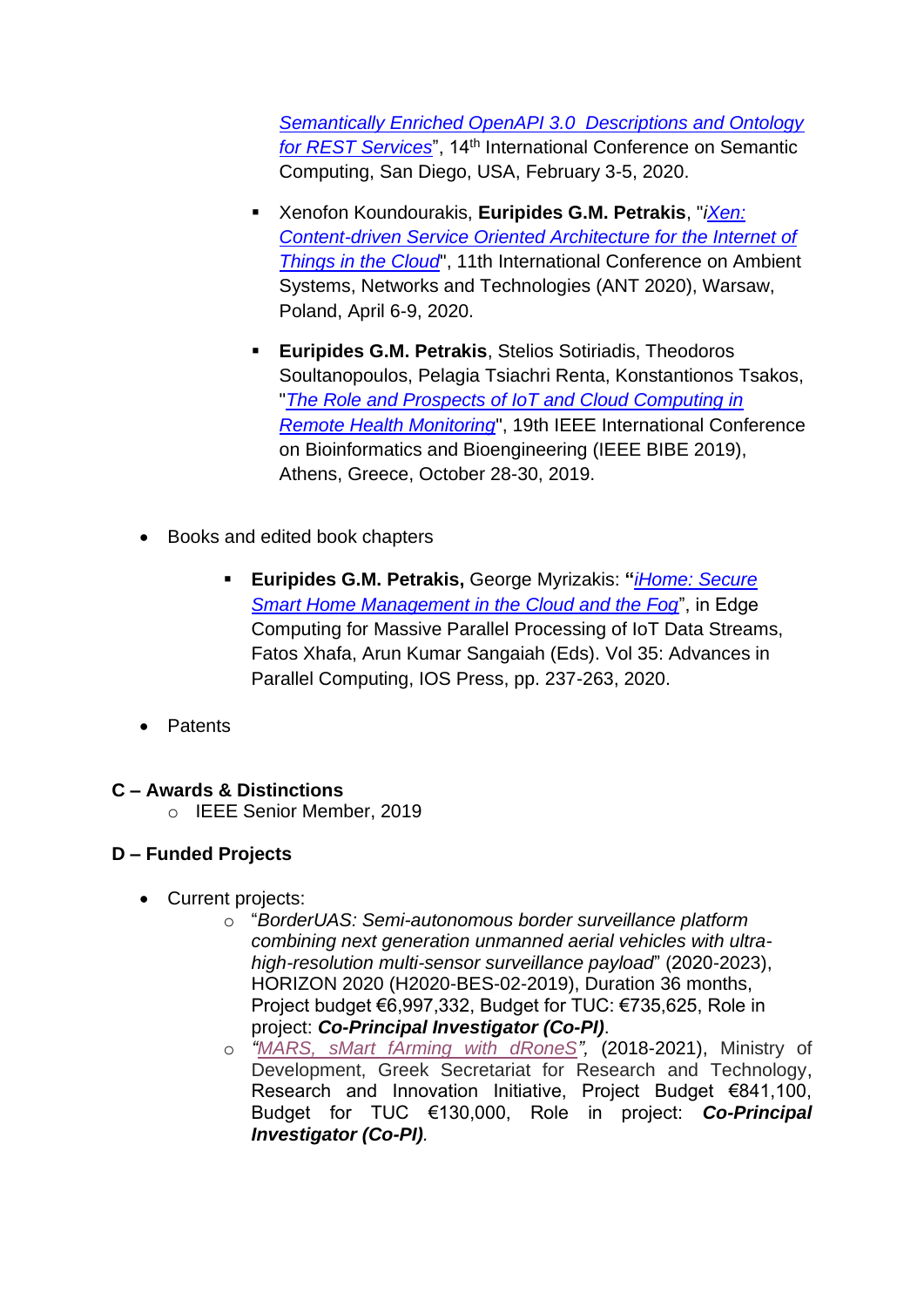- Project proposals submitted:
	- o Several proposals submitted in various Horizon2020, ESPA, Intereg Calls

#### **E – Professional service**

- Associate Editor duties
	- o Member of the Edtorial Board, [Internet of Things Journal](https://www.sciencedirect.com/journal/internet-of-things) (Scopus and in WoS Science Citation Index of Clarivate).
- Society Technical Committee duties
	- o Conference Technical Program Committee service
	- o Session chair, International Conference on Advanced Information Networking and Applications (AINA), 2020 in sessions (a) AINA-S20: Services Computing and Data Centers and (b) AINA-S21: Internet of Things Security.
	- o Program Committee (PC) member, International Conference on Advanced Information Networking and Applications (AINA), 2018-2021 (each year).
	- o IoT Track Chair, Intern. Conference on Emerging Ubiquitous Systems and Pervasive Networks (EUSPN), 2018-2021 (*each year*).
	- $\circ$  Program Committee (PC) member, 12<sup>th</sup> International Conference on Ambient Systems, Networks and Technologies (ANT), 2021.
	- o Program committee (PC) member, Intern. Symposium on Visual Computing (ISVC), 2005–2021 (*each year*).
		- o Program Committee (PC) member, 19<sup>th</sup> International Conference on Web Engineering (ICWE), 2019-2020 (*each year*).
		- o Technical Program Committee (TPC) member and session chair, IEEE Bioinformatics and Bioengineering (IEEE BIBE), 2015 & 2019.
		- o Technical Program Committee (TPC) member, IEEE Sarnoff Symposium (IEEE SARNOFF), NJ, USA, 2016-2019 (*each year*).
- Conference Organization (specify role)
	- o IoT Track Chair, 9<sup>th</sup> Intern. Conference on Emerging Ubiquitous Systems and Pervasive Networks (EUSPN–2018), 2018-2019 (*each year*).
- Reviewing activities
	- Reviewer for Several conferences / journals

#### **F – Service to the School and the University**

- School responsibilities
	- o Laboratory Director, Intelligent Systems Laboratory, Department of Electronic and Computer Engineering, Technical University of Crete
	- o Member of the Board, [Telecommunication Research Institute](http://www.tsi.gr/?lang=en)
	- o Research Committee**,** [Technical University of Crete](https://www.tuc.gr/index.php?id=385) (TUC), elected from faculty body (2019 – *2020*)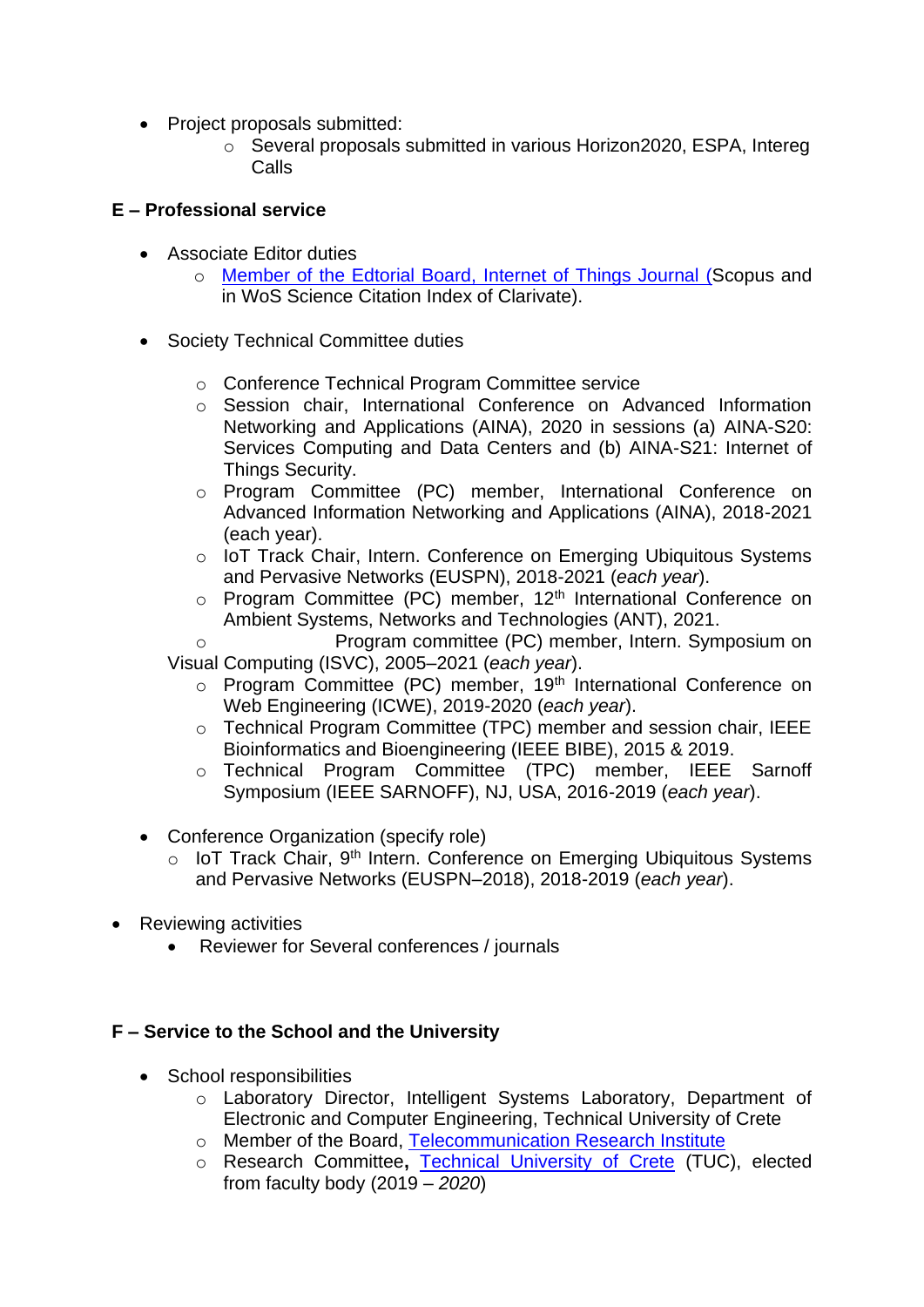• University responsibilities

- Active graduate students supervised
	- o Ph.D. and M.Sc. students supervised (advisor, completed)
		- Mainas Nikolaos (M.Sc)
	- o Ph.D. and M.Sc. students supervised (advisor, in progress)
		- **•** Preventis Alexandros (M.Sc.)
		- Thermolia Chryso (M.Sc.)
		- Tsakos Konstantinos (M.Sc)
		- Aimilios Tzavaras (M.Sc)
	- o Ph.D. and M.Sc. degrees awarded (committee member)
		- Angelos Hliaoutakis
	- o Ph.D. and M.Sc. Degrees (committee member)
		- Livanos Georgios (towards Ph.D)
		- Malandrakis Nikolaos (towards Ph.D)
		- Moirogiorgou Konstantia (towards Ph.D)
		- Oikonomidis Dimitrios (towards Ph.D)
		- Rexakis Ioannis (towards Ph.D)
		- Chorianopoulou Arodami (towards M.Sc.)
		- Giannoudaki Maria (towards M.Sc.)
		- Kydonakis Aris (towards M.Sc.)
		- Pitsiladis Andreas (towards M.Sc.)
		- **•** Trohatou Ioanna (towards M.Sc.)
		- Xifaras Konstantinos (towards M.Sc.)
		- **E** Hliaoutakis Angelos (towards Ph.D)
- Undergraduate students supervised
	- o Many
- Diploma theses in progress (supervisor)
	- Many (more than 10)
- Diploma theses completed (supervisor)
	- Karageorgiou Kaneen C.: Methodology for designing GDPR compliant IoT applications, Diploma Thesis, School of Electrical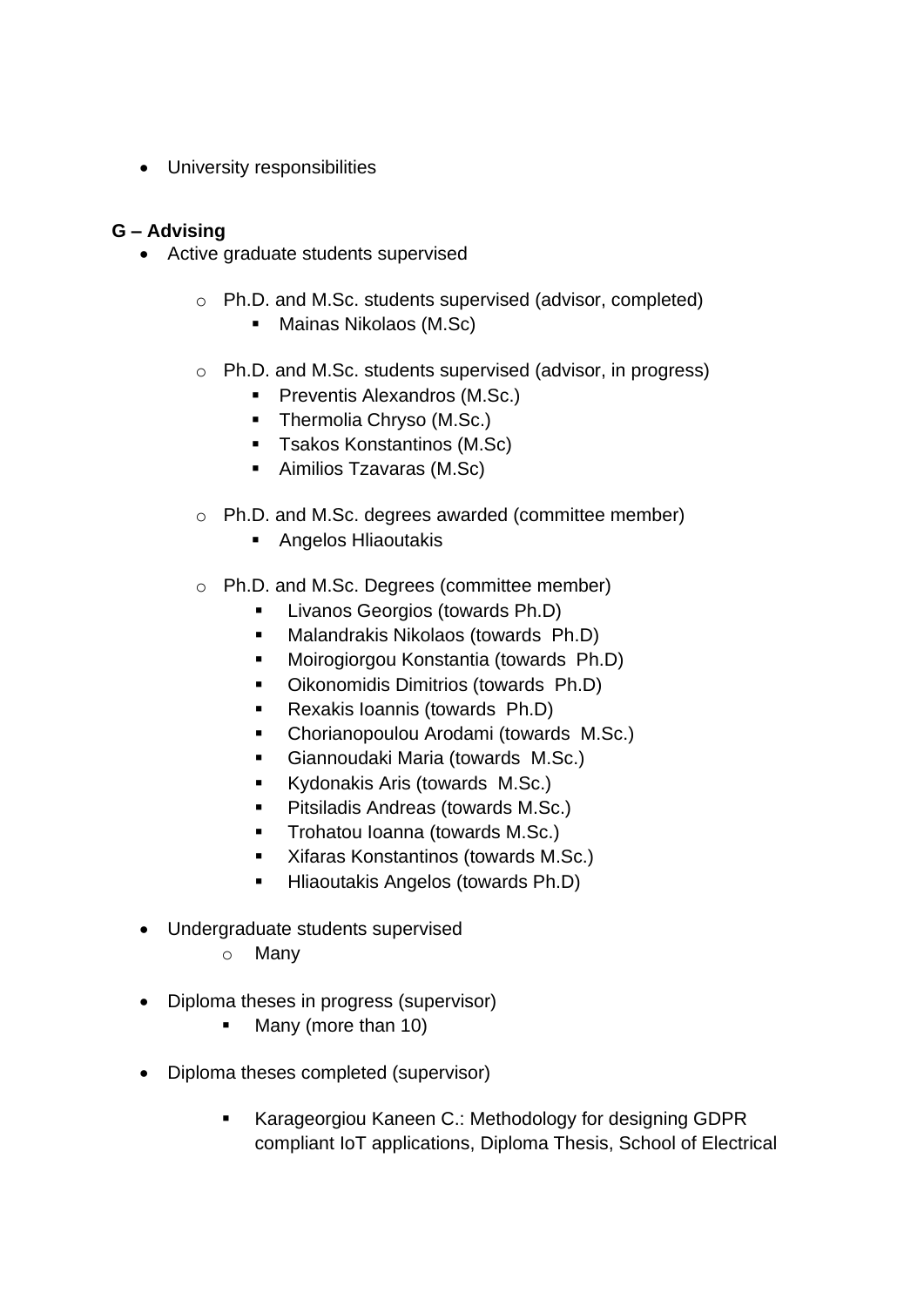and Computer Engineering, Technical University of Crete, December 2019.

- Service Synthesis for Application Development in a Semantic Internet of Things (IoT) Environment, Diploma Thesis, School of Electrical and Computer Engineering, Technical University of Crete, December 2019.
- Karavasileiou A.: An ontology for describing OpenAPI version 3 services in the cloud, Diploma Thesis, School of Electrical and Computer Engineering, Technical University of Crete, November 2019.
- Zacharia N.: LINCA: Service Oriented Architecture for Supporting Multi-Cloud Ecosystems, Diploma Thesis, School of Electrical and Computer Engineering, Technical University of Crete, October 2019.
- Tzavaras A.: Supporting Semantic Web of Things Functionality in the Cloud, Diploma Thesis, School of Electrical and Computer Engineering, Technical University of Crete, October 2019.
- Diploma theses in progress (committee member)
	- o Many
- Diploma theses completed (committee member)
	- Many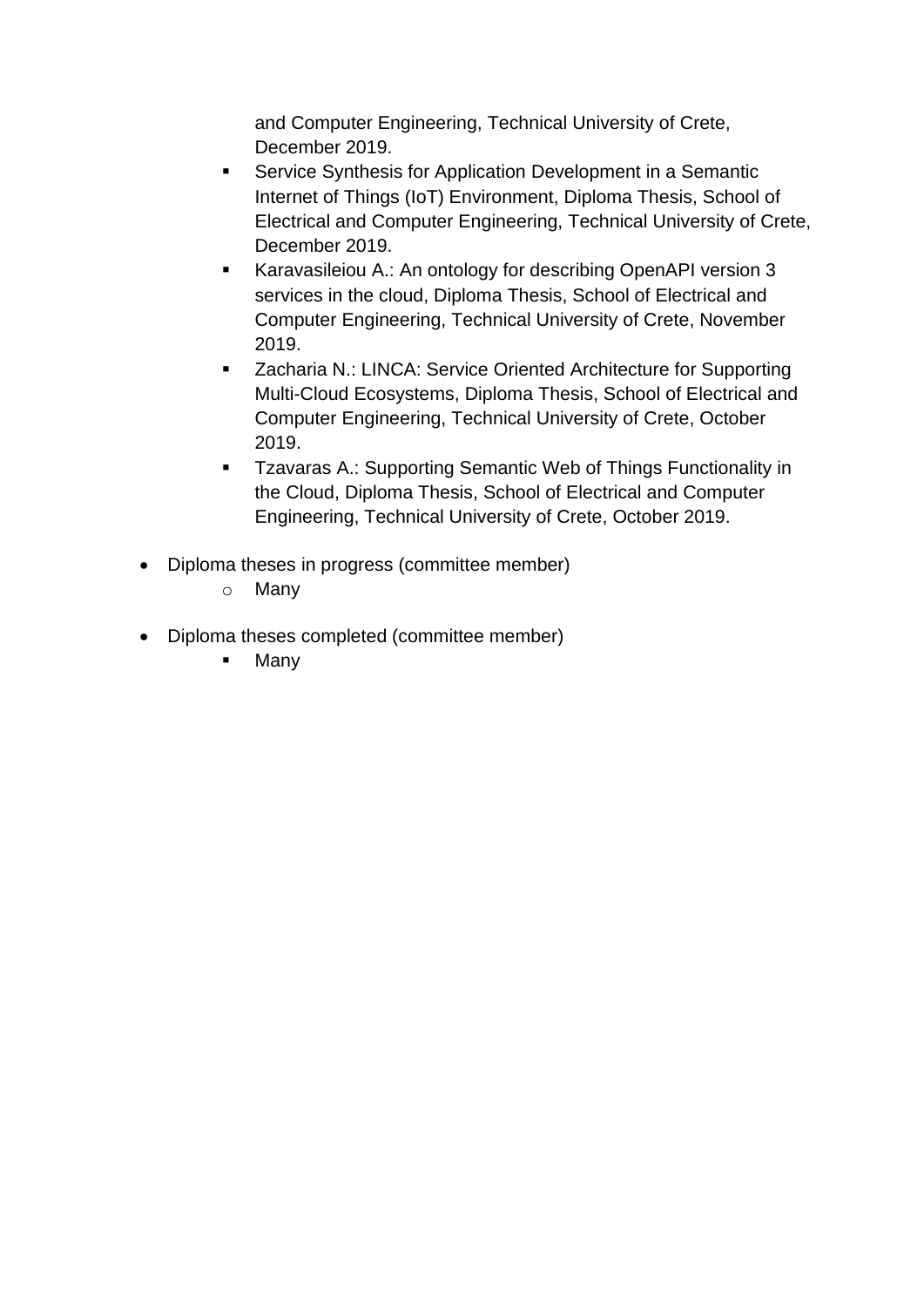

**Technical University of Crete School of Electrical & Computer Engineering**

## **Annual Activity Report**

*For the period: Sep. 1, 2016 to Aug. 31, 2017*

**Name:** Vasilis Samoladas **Rank:** Assistant Professor Years in rank: 12 years **Full-time or part-time:** Full-time **Division:** Computer Science **Lab affiliation:** Software Technology and Network Applications Laboratory

#### **A – Teaching**

- Undergraduate courses taught
	- o COMP 301 : Operating Systems (mandatory)
	- o COMP 420 : Principles of Distributed Software Systems
	- o COMP 416 : Computational Geometry
- Graduate courses taught o COMP 607 : Principles of Distributed Software Systems (Offered jointly with COMP 420)
	- o COMP 616 : Computational Geometry (Offered jointly with COMP 416)
- Curriculum & course development
	- o New courses / labs developed
	- o Lecture notes / slides developed
	- o Authored textbooks

- Publications in refereed journals
	- o Submitted: those published/appeared (see below)
	- o Accepted:
	- o Published: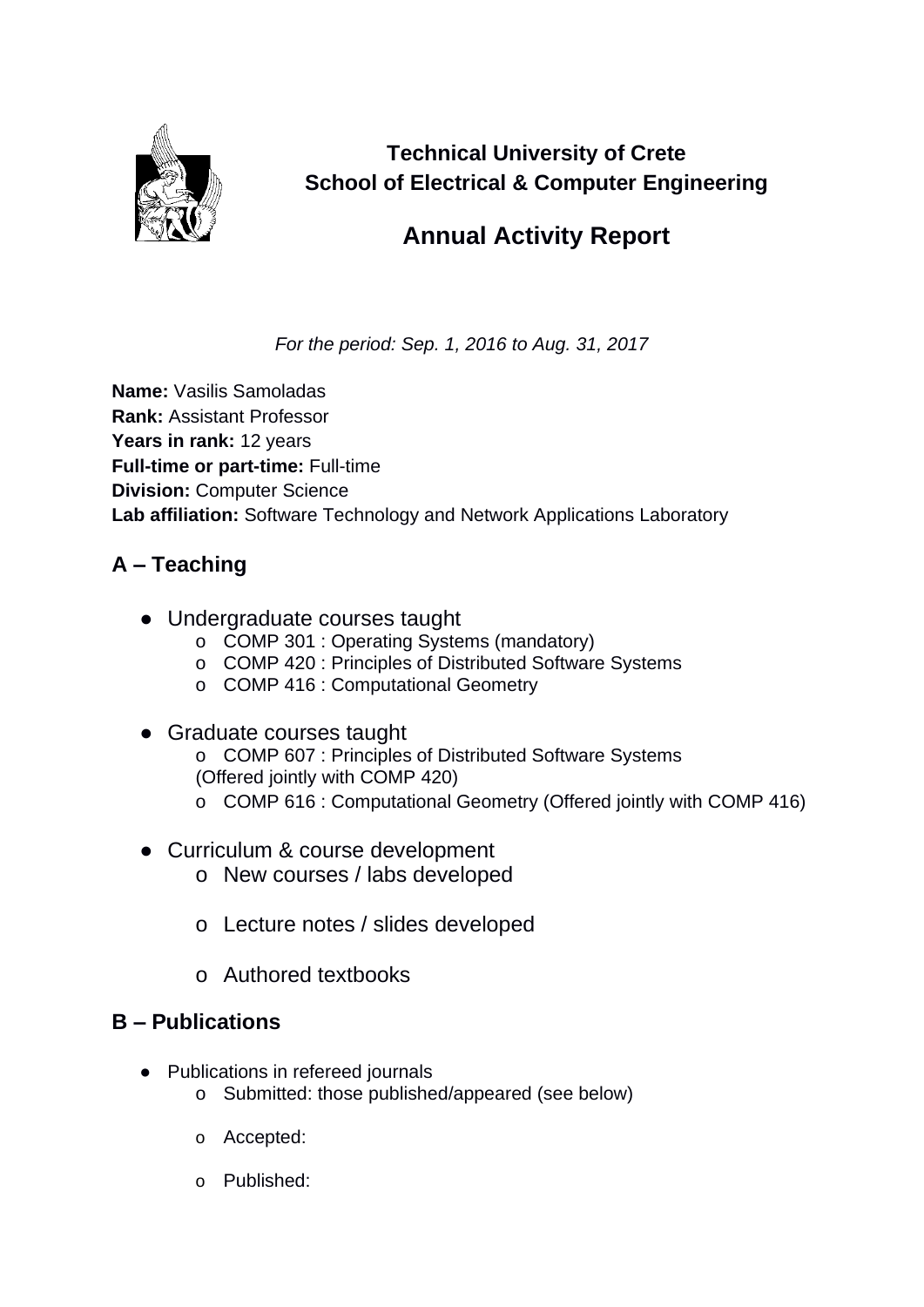- Publications in refereed conferences
	- o Published:
		- Vasilis Samoladas, Minos N. Garofalakis: Functional Geometric Monitoring for Distributed Streams. EDBT 2019: 85-96
- Patents
	- o *GRANTED*
	- 1.

#### **C – Awards & Distinctions**

#### **D – Funded Projects**

- Current projects:
- Project proposals submitted:

#### **E – Professional service**

- Conference Technical Program Committee service
	- o *KDIR-2019 International Conference on Knowledge Discovery and Information Retrieval*
	- o *EUSPN-19 International Conference on Emerging Ubiquitous Systems and Pervasive Networks (*

#### **F – Service to the Department and the School**

- Departmental responsibilities
- School level responsibilities

- Active graduate students supervised
	- o Ph.D. and M.Sc. students completed (supervisor)
	- o Ph.D. and M.Sc. theses in progress (supervisor)
		- ΚΟΝΙΔΑΡΗΣ ΒΗΣΣΑΡΙΩΝ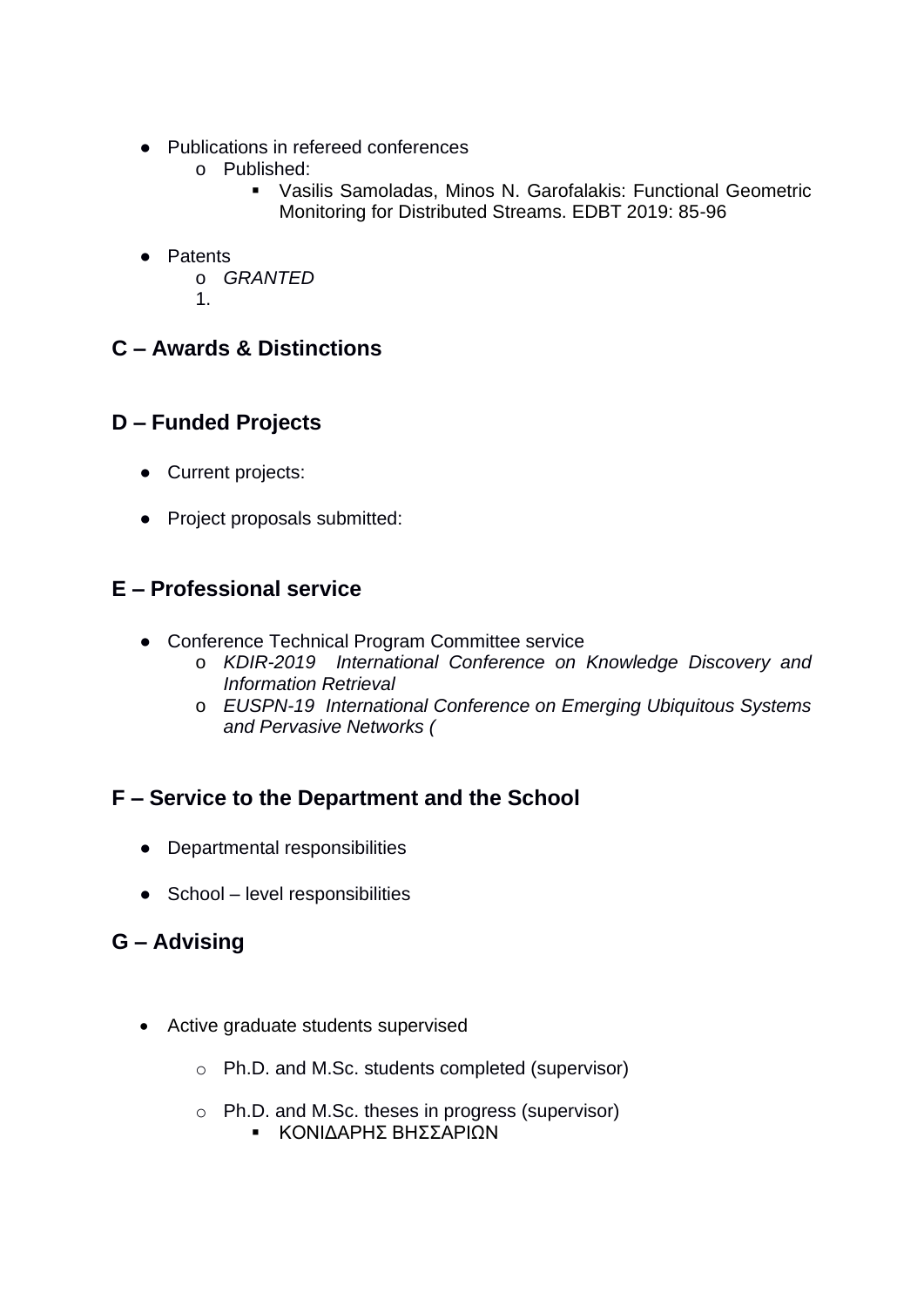- o Ph.D. and M.Sc. Degrees completed (committee member) ▪
- o Ph.D. and M.Sc. Degrees in progress (committee member) ▪ Vardoulakis Emmanuel (M.Sc.)
- Undergraduate students supervised

▪

▪

▪

- o Diploma theses in progress
	- ΚΑΜΠΙΩΤΗ ΣΟΦΙΑ
	- ΜΠΑΛΑΜΠΑΝΗΣ ΗΛΙΑΣ
	- ΕΠΟΥΡΕ ΕΝΤΟΥΑΡΝΤ
	- ΜΠΑΡΑΚΟΣ ΠΑΝΑΓΙΩΤΗΣ
	- ΣΕΙΣΑΚΗ ΕΥΤΥΧΙΑ
- o Diploma theses completed (supervisor)
- o Diploma theses in progress (committee member)
- o Diploma theses completed (committee member)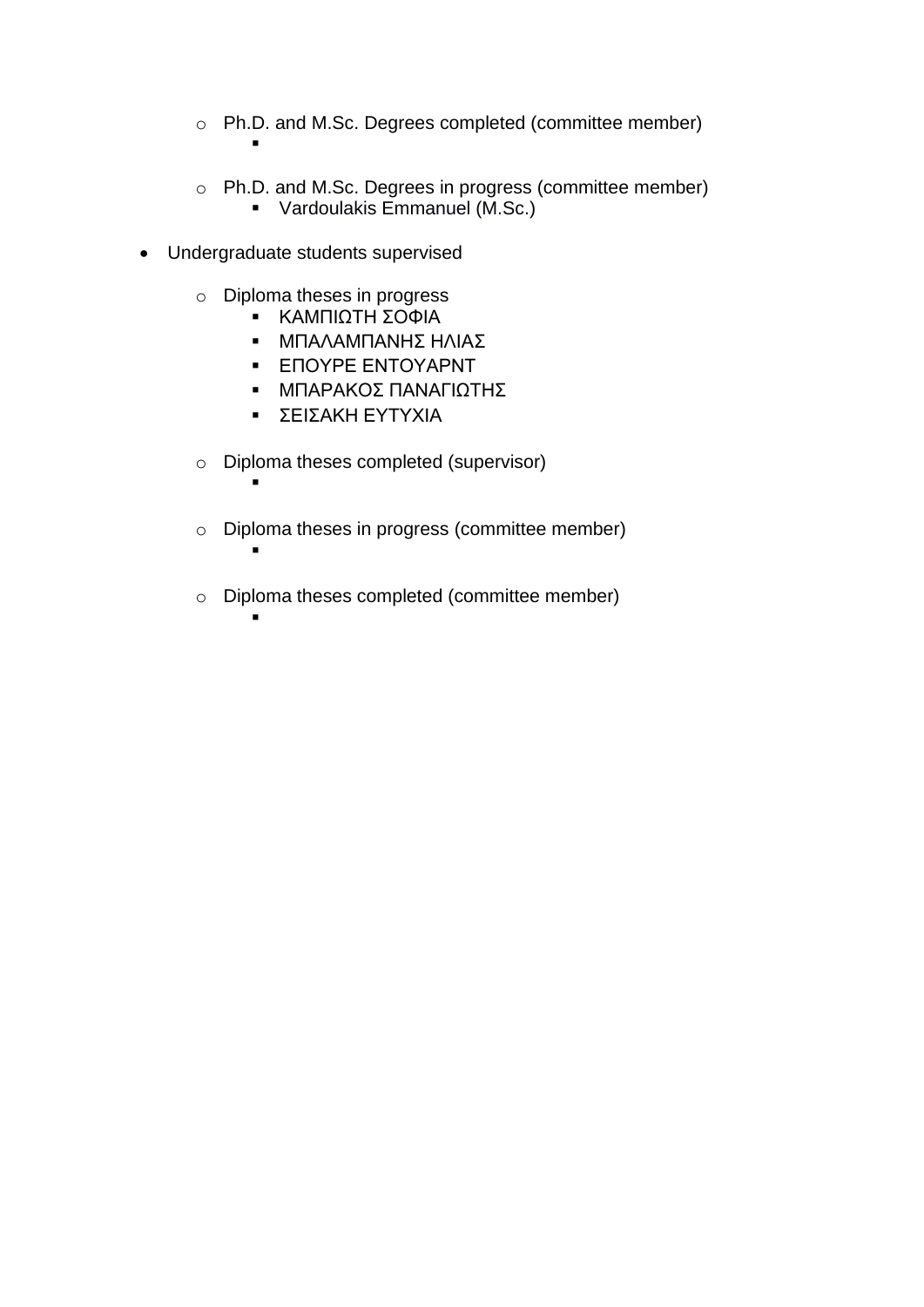

**Technical University of Crete School of Electrical & Computer Engineering**

## **Annual Activity Report**

*For the period: Sep. 1, 2019 to Aug. 31, 2020*

**Name:** Costas Balas **Rank:** Professor **Years in rank:** 4 **Full-time or part-time:** Full-time **Division:** Electronics and Computer Architecture **Lab affiliation:** Electronics Laboratory, Director **A – Teaching**

- Undergraduate courses taught
	- o ACE 204: Electronics I (mandatory)
	- o ACE 412: Optoelectronics
	- o ACE 513: Biomedical Engineering
- Graduate courses taught o ACE 607 : Optoelectronics (Offered jointly with ACE 412)
- Curriculum & course development
	- o New courses / labs developed
	- o Lecture notes / slides developed
	- o Authored textbooks

- Publications in refereed journals
	- o Submitted: those published/appeared (see below)
	- o Accepted:
	- o Published:
- Publications in refereed conferences
	- o Published:
- Patents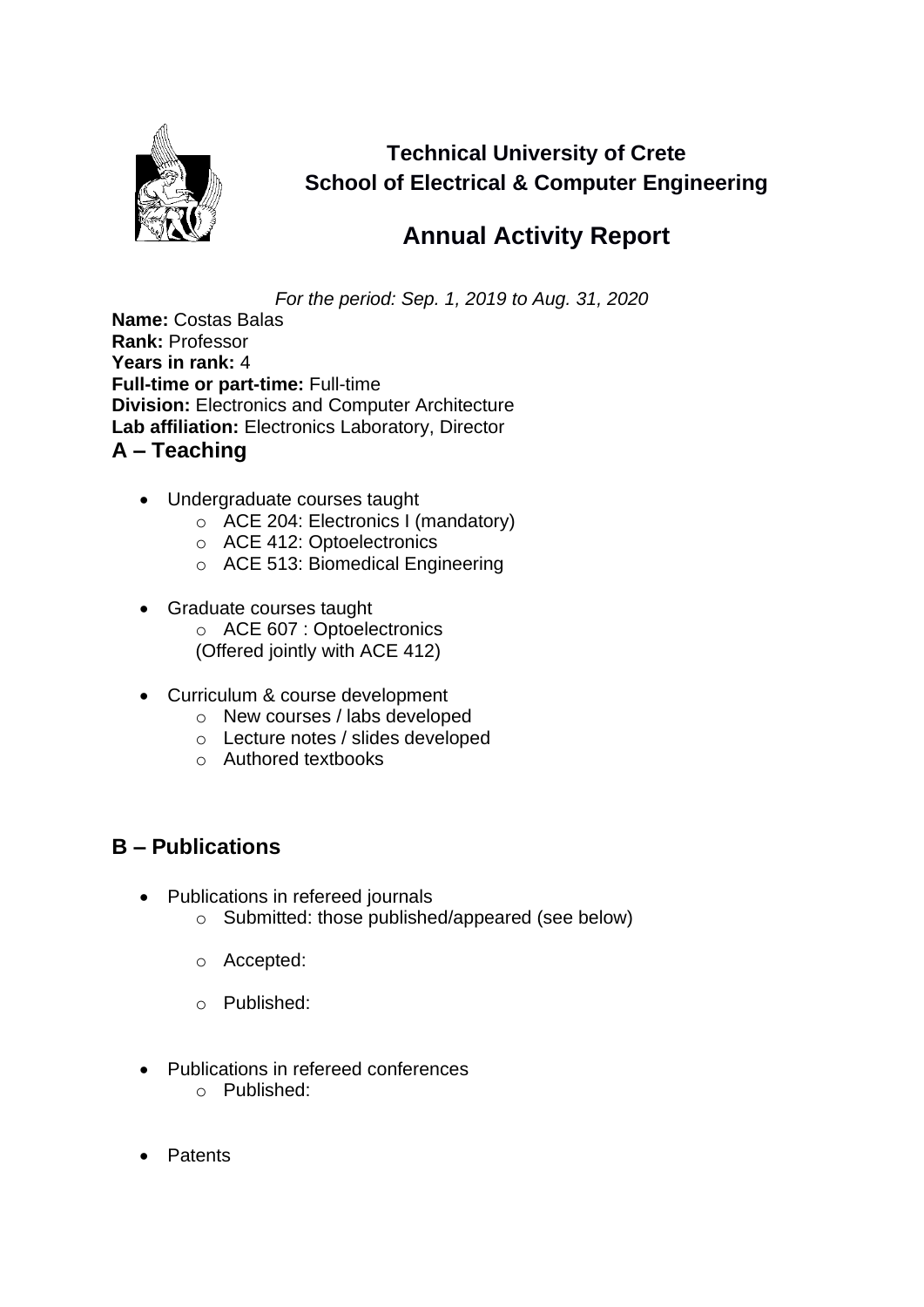#### **C – Awards & Distinctions**

- **Beijing Institute of Technology, Distinguished Lecture Series**
	- o 'Smart, ultra-wide band hyperspectral imaging for chemical/pathology mapping: Emerging applications in microscopy and in nondestructive analysis of artwork', 20-21 November 2019, Beijing China
	- o 'Video-Rate Hyperspectral Imaging Enables Spectral Hyper Vision: A Game-Changing Technology in Clinical Diagnosis and Surgery', 20-21 November 2019, Beijing China

#### **D – Funded Projects**

- Current projects:
	- o "SEA.VIEW.NET REAL TIME MEASUREMENT AND PUBLICATION ON THE WEB OF THE SUBSEA WATER CLARITY IN THE AREAS OF TOURIST INTEREST OF CRETE THROUGH INNOVATIVE DEVICES NETWORK" funded by Region of Crete
	- o INSPECT INteligent SPEctral Camera Technology (Code: T1EDK-02591 - MIS: 5029725) funded by NSRF 2014-2010 Competitiveness, Entrepreneurship & Innovation, Action "RESEARCH - CREATE - INNOVATE" (QCELL)
	- o XMMaS-Development of a coherent X-ray multispectral microscopy system (Code: T1EDK-04549 - MIS:5048516), funded by NSRF 2014- 2010 Competitiveness, Entrepreneurship & Innovation, Action "RESEARCH - CREATE - INNOVATE"
- Project proposals submitted:

#### **E – Professional service**

• Associate Editor duties

Guest editor Special Issue "Hyper- and Multi-Spectral Imaging" in Applied **Sciences** 

• Editorial Board member Journal of Applied Sciences

Editorial Board member Journal of Applied Sciences

• Society Technical Committee duties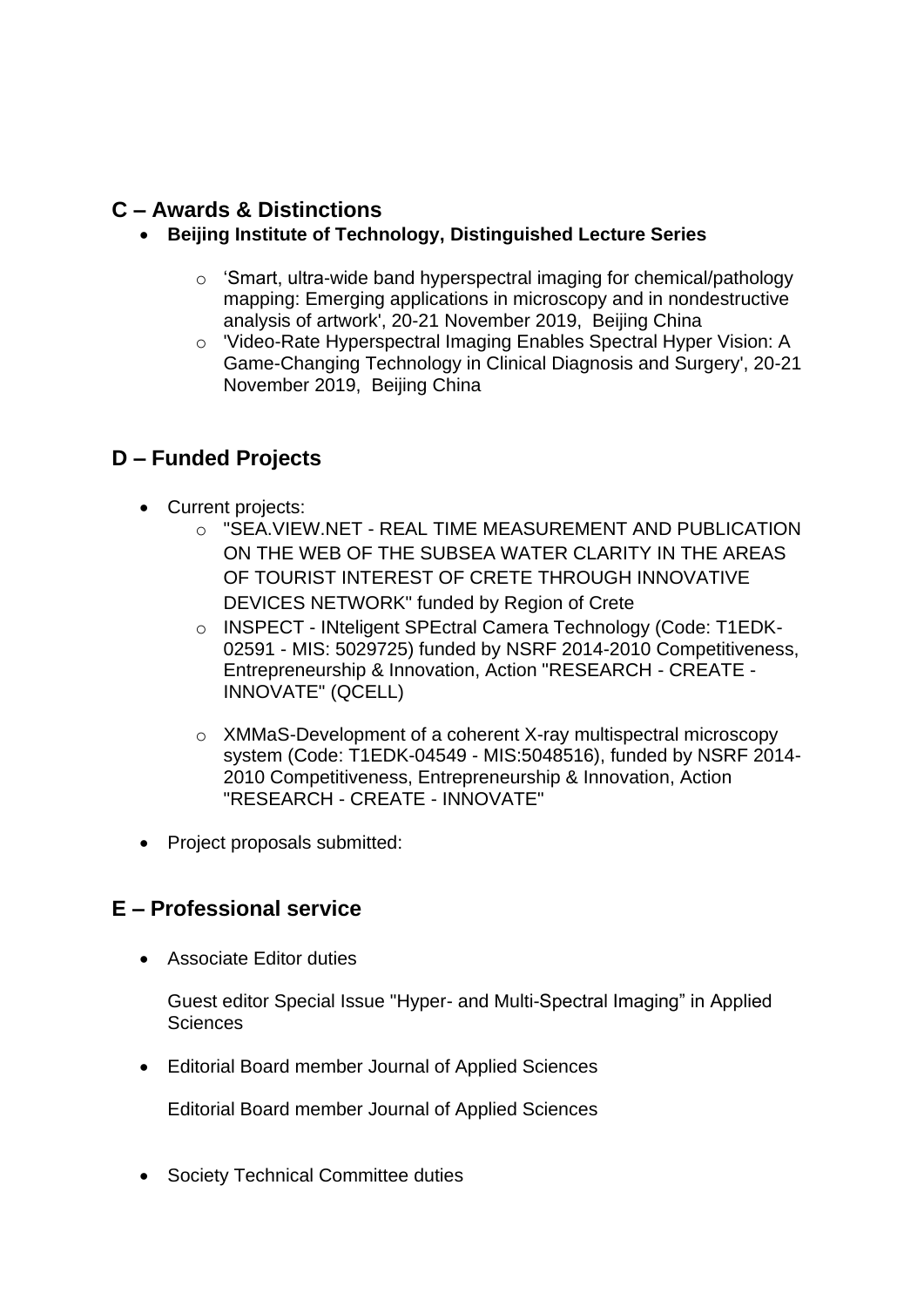- Conference Technical Program Committee service
- o program committee of IEEE BIBE-2020 (20th IEEE Conference on Bioinformatics and Bioengineering -2020)
- Conference Organization (specify role)
- Reviewing activities
	- o More than 10 reviews of Journal papers
	- o Reviewer in ERC EU program

#### **F – Service to the Department and the School**

- Departmental responsibilities
	- o Director of the Electronics Lab
- School level responsibilities o Chairman of TUCs Innovation House

- Active graduate students supervised
	- o Ph.D. and M.Sc. students supervised (advisor, completed)
		- Chatziioannou Anastasios (M.Sc.)
		- Logothetis Fragkoulis (M.Sc.)
	- o Ph.D. and M.Sc. students supervised (advisor, in progress)
		- Boras Charalambos (M.Sc.)
		- Chousos Christos (M.Sc.)
		- Markellos Dimitrios (Ph.D.)
		- Rossos Christos (Ph.D.)
		- Tsapras Athanasios (Ph.D.)
		- Epitropou Giorgos (M.Sc.)
	- o Ph.D. and M.Sc. degrees awarded (committee member)
	- o Ph.D. and M.Sc. Degrees (committee member)
		- Makris Nikolaos (Ph.D.)
		- Nikolaou Aristides (Ph.D.)
		- Kostopoulos Konstantinos (M.Sc.)
		- Gkouvatsos Nikolaos (M.Sc.)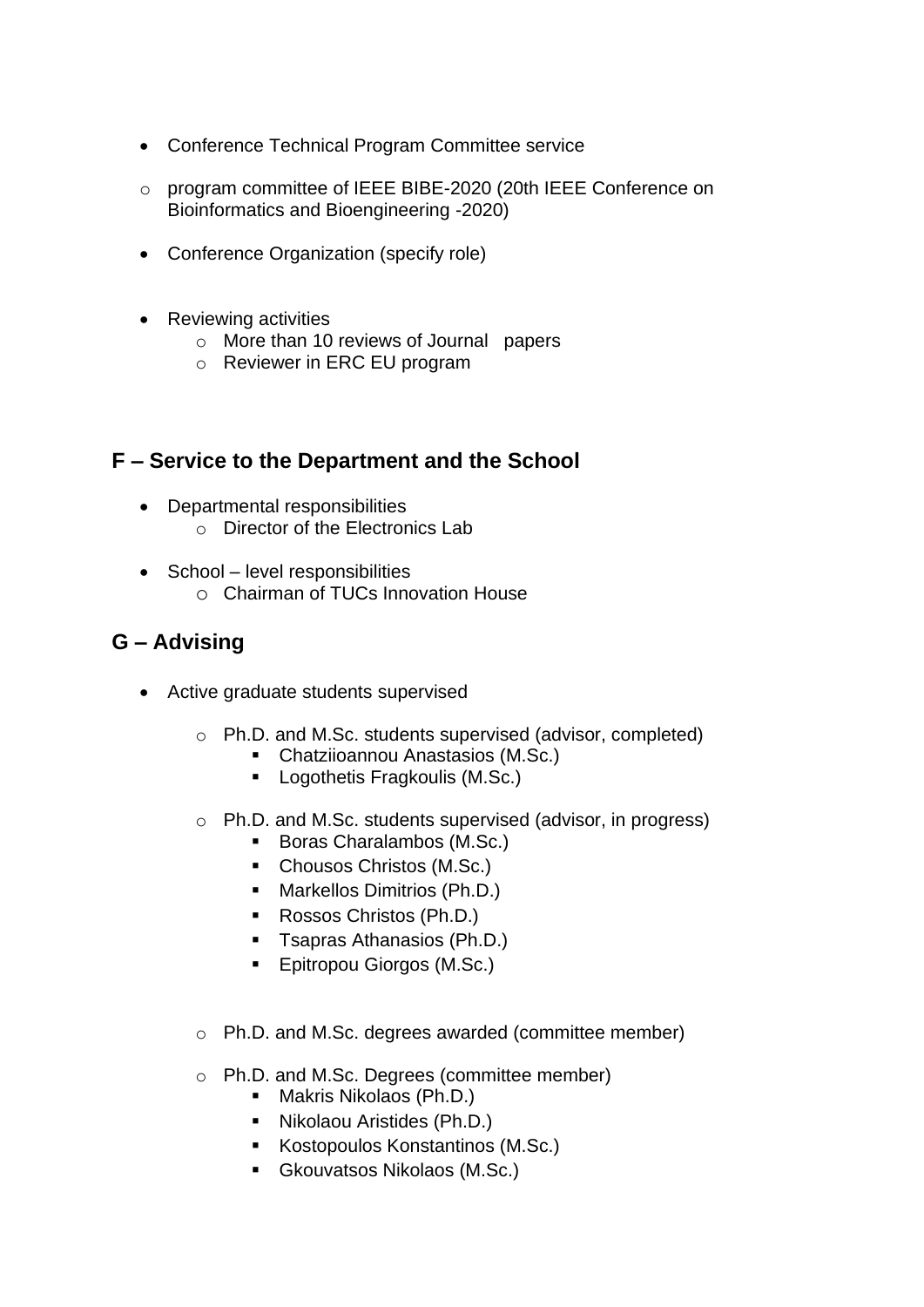- Roumeliotis Michail (M.Sc.)
- Undergraduate students supervised
	- o Diploma theses in progress
		- Emmanouilidis Konstantinos
		- Vogiatzis Konstantinos
		- Nikoloulias Dimitrios-Marios
		- Tsiaousis Christos
		- Stefatos Gerasimos
		- Takas Panagiotis
	- o Diploma theses completed (supervisor)
		- Pediaditis Dimitrios
		- Zacharopoulou Iliana
		- Mavrakis Marios
		- Spyridaki Styliani
	- o Diploma theses in progress (committee member)
		- Gegkios Nikolaos
		- Gompaki Efstathia
		- Kokkonas Dimitrios
		- Pappas Nikolaos
		- Mouzakitis Nikolaos
	- o Diploma theses completed (committee member)
		- Polychronakis Andreas
		- Gkouvatsos Nikolaos
		- Apostolakis Apostolos
		- Drakos Vissarios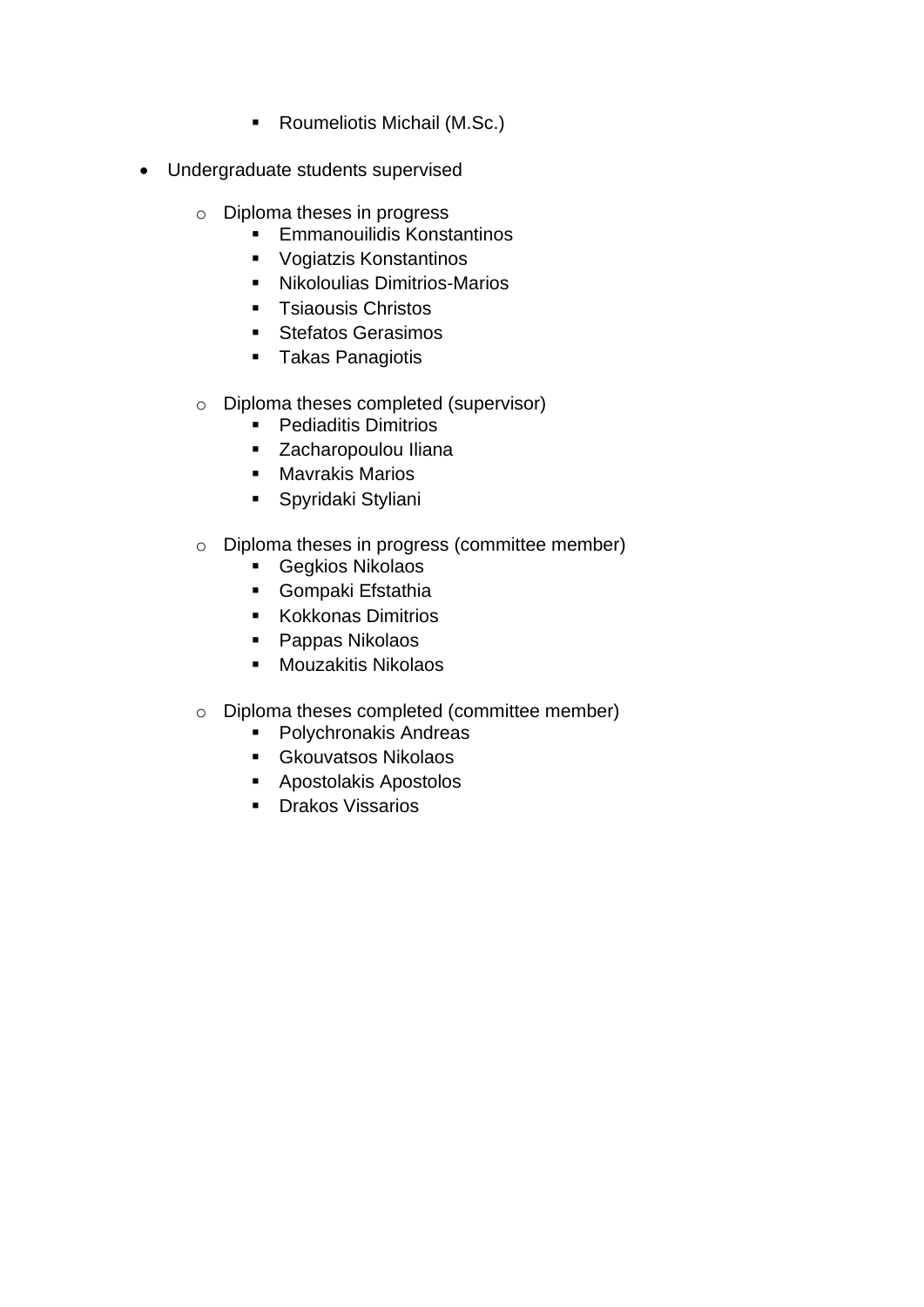

**Technical University of Crete School of Electrical & Computer Engineering**

## **Annual Activity Report**

*For the period: Sep. 1, 2019 to Aug. 31, 2020*

**Name:** Matthias Bucher **Rank:** Associate Professor **Years in rank:** 6 **Full-time or part-time:** Full-time **Division:** Electronics and Computer Architecture Lab affiliation: Electronics Laboratory

## **A – Teaching**

- Undergraduate courses taught
	- $\circ$  ECE 301 Electronics II (Fall 2019)
	- o ECE 416 Design of CMOS Analog Integrated Circuits (Spring 2020)
- Graduate courses taught
	- o ECE 604 Special Themes of CMOS Analog Integrated Circuit Design (Spring 2020)
- Labs taught
	- $\circ$  ECE 301 Electronics II (Fall 2019)
	- o ECE 416 Design of CMOS Analog Integrated Circuits (Spring 2020)

- Publications in refereed journals
	- o Submitted:
		- **M. Bucher,** N. Makris, L. Chevas, "Generalized Constant Current Method to Determine MOSFET Threshold Voltage", *IEEE Transactions on Electron Devices*.
		- N. Makris, **M. Bucher,** L. Chevas, F. Jazaeri, J.-M. Sallese, "Free Carrier Mobility, Series Resistance and Threshold Voltage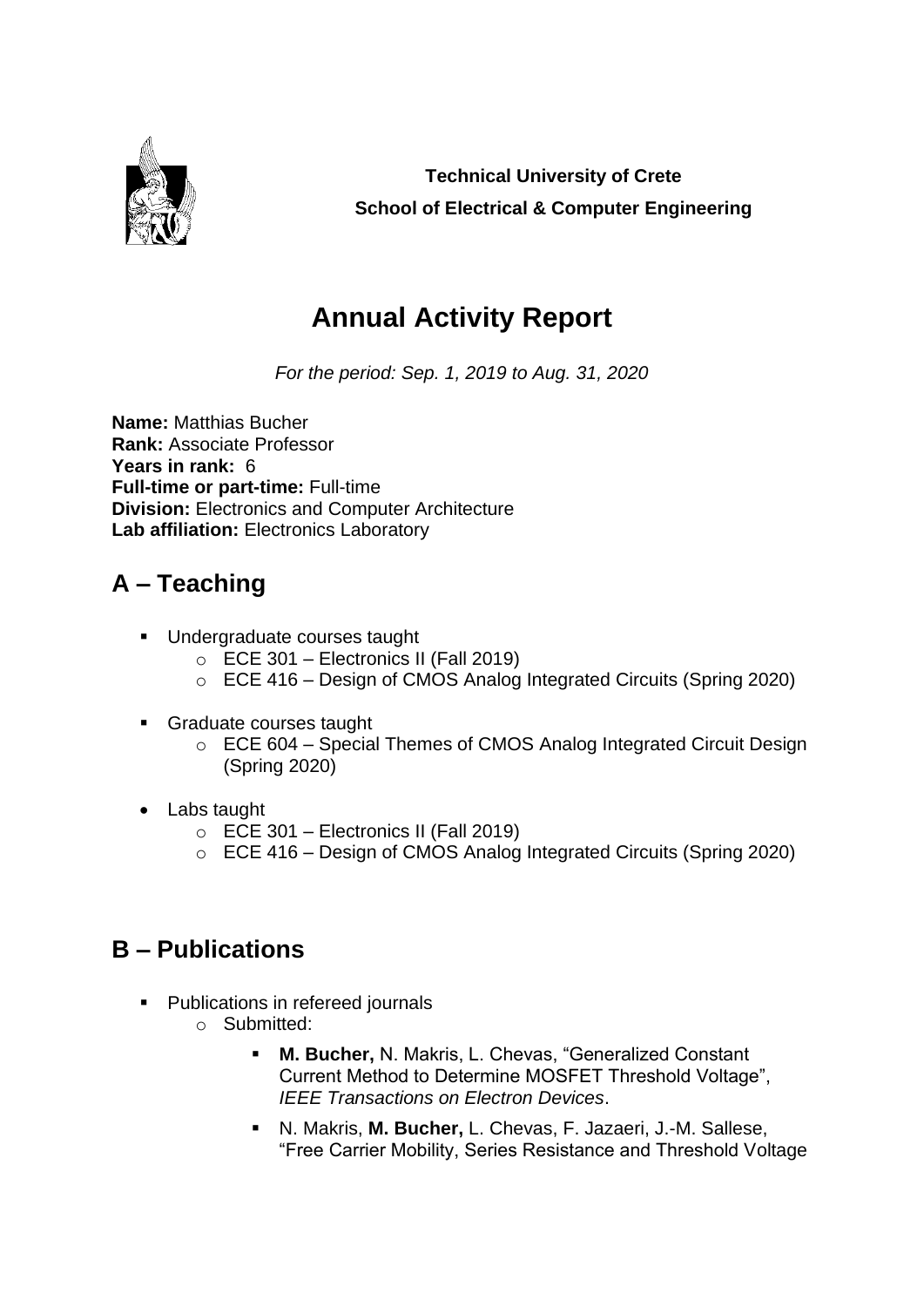Extraction in Junction FETs", *IEEE Transactions on Electron Devices*.

- o Accepted:
	- **M. Bucher, N. Makris, L. Chevas, "Generalized Constant** Current Method to Determine MOSFET Threshold Voltage", *IEEE Transactions on Electron Devices*.
	- N. Makris, **M. Bucher,** F. Jazaeri, J.-M. Sallese, "CJM: A Compact Model for Double-Gate Junction FETs", *IEEE Journal of the Electron Devices Society.*
- o Published:
	- N. Makris, **M. Bucher,** F. Jazaeri, J.-M. Sallese, "CJM: A Compact Model for Double-Gate Junction FETs", *IEEE Journal of the Electron Devices Society*, Vol. 7, pp. 1191-1199, 2019. [doi.](http://dx.doi.org/10.1109/JEDS.2019.2944817)
- **Publications in refereed conferences** 
	- N. Makris, L. Chevas, M. Bucher, "Compact Modeling of Low Frequency Noise and Thermal Noise in Junction Field Effect Transistors", *49th European Solid-State Device Research Conference (ESSDERC)*, pp. 198-201, Cracow, Poland, Sept. 23-26, 2019. [doi](https://doi.org/10.1109/ESSDERC.2019.8901775)
	- W. Grabinski, M. Pavanello, M. de Souza, D. Tomaszewski, J. Malesinska, G. Głuszko, **M. Bucher,** N. Makris, A. Nikolaou, A. Abo-Elhadid, M. Mierzwinski, L. Lemaitre, M. Brinson, C. Lallement, J.-M. Sallese, S. Yoshitomi, P. Malisse, H. Oguey, S. Cserveny, C. Enz, F. Krummenacher, E. Vittoz, "FOSS EKV2.6 Verilog-A Compact MOSFET Model", *49th European Solid-State Device Research Conference (ESSDERC)*, pp. 190- 193, Cracow, Poland, Sept. 23-26, 2019. [doi](https://dx.doi.org/10.1109/ESSDERC.2019.8901822)

# **C – Awards & Distinctions**

- *BEST PAPER AWARD,* N. Makris, M. Bucher, F. Jazaeri, J.-M. Sallese, "A compact model for static and dynamic operation of Symmetric Double-Gate Junction FETs", *48th European Solid-State Device Research Conference (ESSDERC)*, pp. 238 – 241, Dresden, Germany, Sept. 3-6, 2018 (awarded Sept. 25, 2019).
- Elected Member of the Board of Directors, *Micro-& Nano Scientific Society*, Athens, Greece.<http://micro-nano.gr/>

## **D – Funded Projects**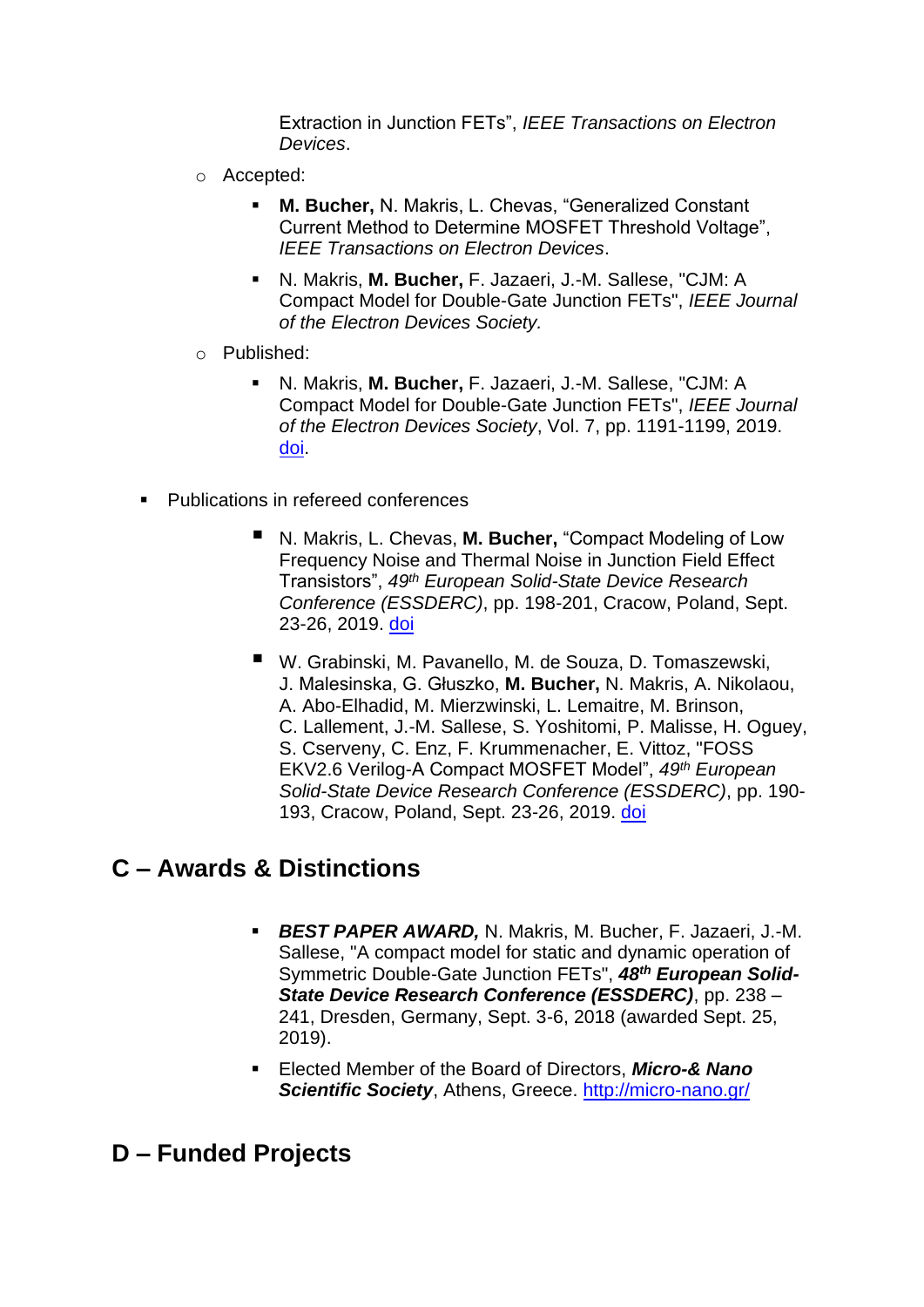- Current projects:
	- o *INNOVATION EL - Crete: "National Infrastructure of Nanotechnology, Innovative Materials and Micro-Nanoelectronics",* code ΟΠΣ (MIS) 5002772. Funding Agency: Operational Programme "Entrepreneurship, Competitiveness and Innovation 2014-2020" co-financed by Greek National Funds and the European Regional Development Fund (ERDF). Coordinator: IESL-FORTH, Heraklion, Greece. Duration: 4/2018 – 10/2021.<https://innovation-el.net/>
- Project proposals submitted:
	- o Erasmus Mundus Joint Master Degree (EMJMD) "Radiation and its Effects on MicroElectronics and Photonics Technologies" (RADMEP), 2-year European Master (120 ECTS), 2020. *Accepted.* ECE-TUC is an Associated Partner of RADMEP.<https://master-radmep.org/>
- Development of Electronics Laboratory infrastructure:
	- o Digital Oscilloscope, Keysight DSOX 1204G, 100 MHz.
	- o Europractice annual subscription.
	- o Cadence IC & System software.
	- o Keysight ADS and IC-CAP software.

# **E – Professional service**

- Conference Technical Programme Committee service
	- *TPC member, 27<sup>th</sup> Int. Conf. on Mixed Design of Integrated Circuits and Systems (MIXDES 2020).*
	- *TPC member, 9th Int. Conf. on Modern Circuits and Systems Technologies (MOCAST 2020).*
	- *TPC member, Int. Conf. Micro-Nano 2020.*
	- *TPC member, PAnhellenic Conference on Electronics & Telecommunications (PACET 2019).*
- Reviewing activities
	- *IEEE Transactions on Electron Devices*
	- *IEEE Journal of the Electron Device Society*
	- *IEEE Electron Device Letters*

## **F – Service to the Department and the School**

- Departmental responsibilities
	- o Member of admission committee of undergraduate students.
	- o Deputy Member of admission committee for postgraduate students.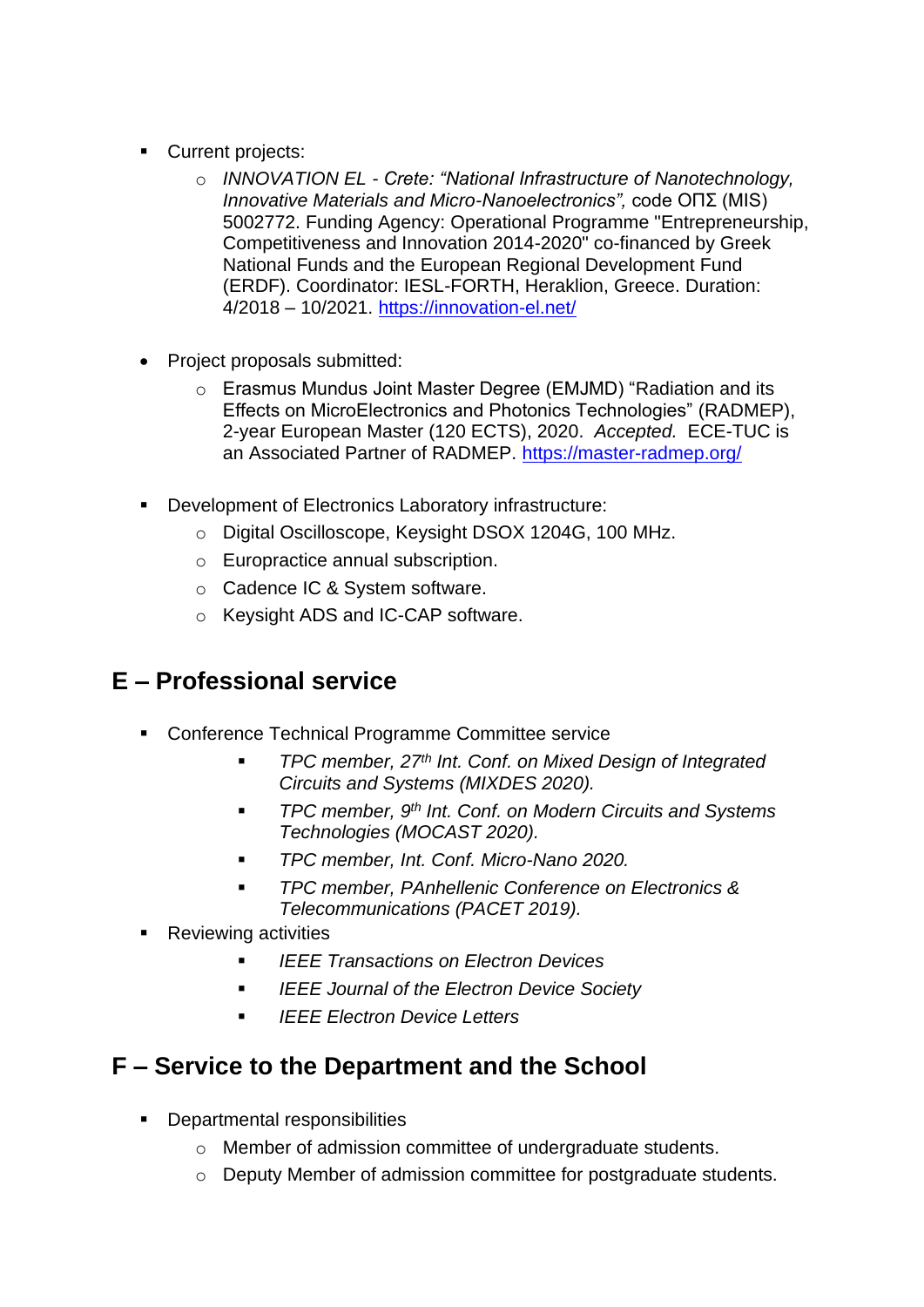o TUC Representant to Europractice Integrated Circuits (IC) Service [https://europractice-ic.com/.](https://europractice-ic.com/)

- Graduate students supervised
	- o Ph.D. theses completed (supervisor):
		- ▪
	- o Ph.D. students supervised (supervisor):
		- Nikolaos Makris. Charge-based modeling of field-effect transistors. Enrollment: Dec. 2015.
	- o Ph.D. students co-supervised:
		- ▪
	- o M.Sc. theses completed (supervisor):
		- Angelos Papadimitriou, Integrated mmWave FEM for 5G Communications, M.Sc. Thesis, School of ECE, Technical University of Crete, Chania, Greece, Jan. 2020.
	- o M.Sc. students supervised (supervisor):
		- Angelos Papadimitriou
		- Loukas Chevas
		- Alexia Papadopoulou
		- Konstantinos Kostopoulos
- Undergraduate students supervised
	- o Diploma theses completed (supervisor):
		- Apostolos Apostolakis, Design of low power operational transconductance amplifers (OTAs) in two generations of bulk CMOS, Diploma Thesis, School of ECE, Technical University of Crete, Chania, Greece, Dec. 2019.
		- Georgios Fousteris, Characterization and Modeling of HV-LDMOSFETs, Diploma Thesis, School of ECE, Technical University of Crete, Chania, Greece, Dec. 2019.
		- Stamatis Stoikotidis, Tool for statistical noise data analysis in CMOS technology, Diploma Thesis, School of ECE, Technical University of Crete, Chania, Greece, Dec. 2019.
		- Christos Diamantis, Characterization of statistical variability of enclosed gate nMOSFETs, Diploma Thesis, School of ECE, Technical University of Crete, Chania, Greece, Dec. 2019.
		- Vissarion (Aris) Drakos, Characterization of statistical variability of enclosed gate pMOSFETs, Diploma Thesis, School of ECE, Technical University of Crete, Chania, Greece, Dec. 2019.
	- o Diploma students (supervisor):
		- Nikolaos Gkouvatsos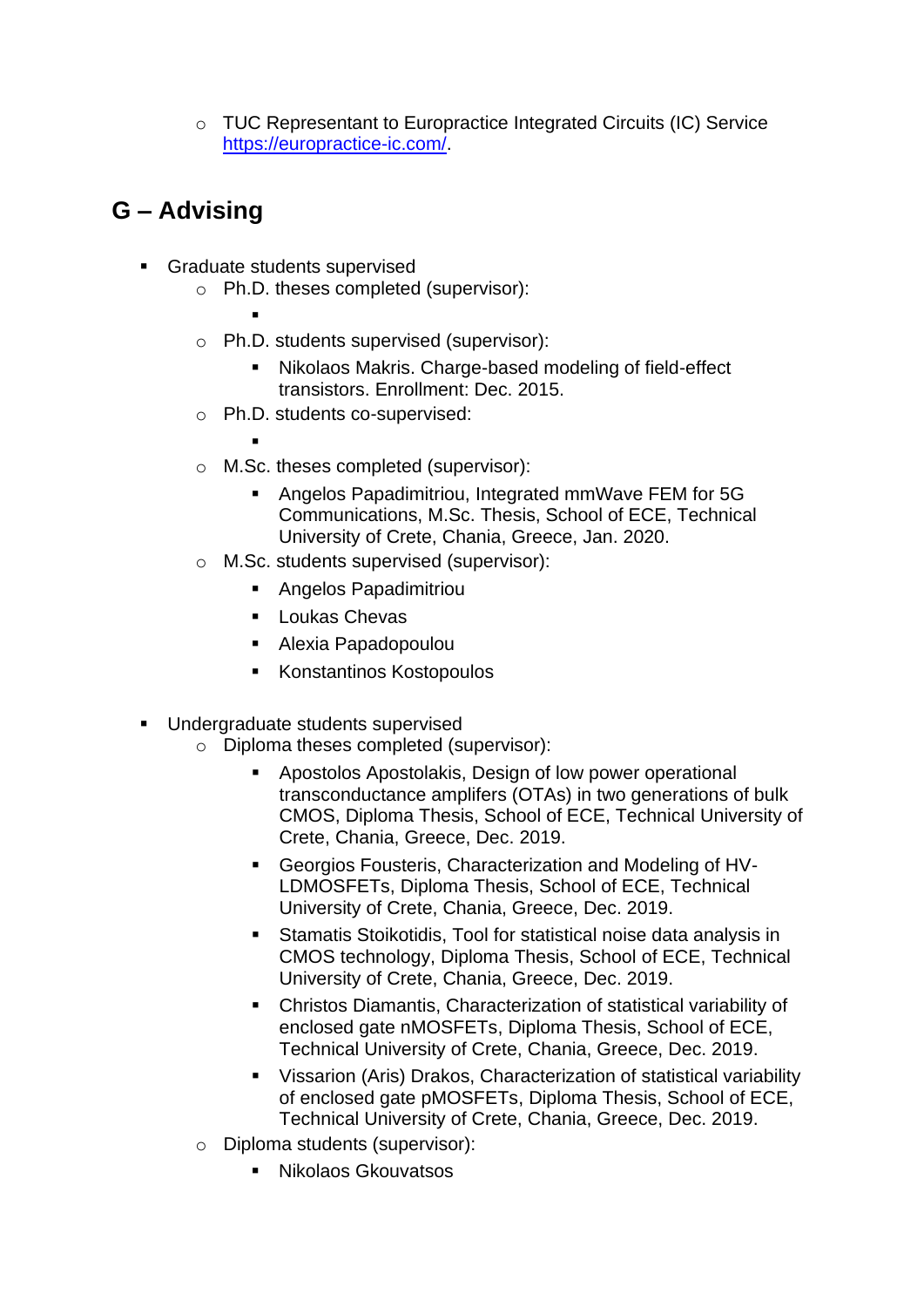- Antonios Antonakakis
- Dimitrios Kokkonas
- Nikolaos Gegkios
- Nikolaos Pappas
- o Diploma theses completed (committee member):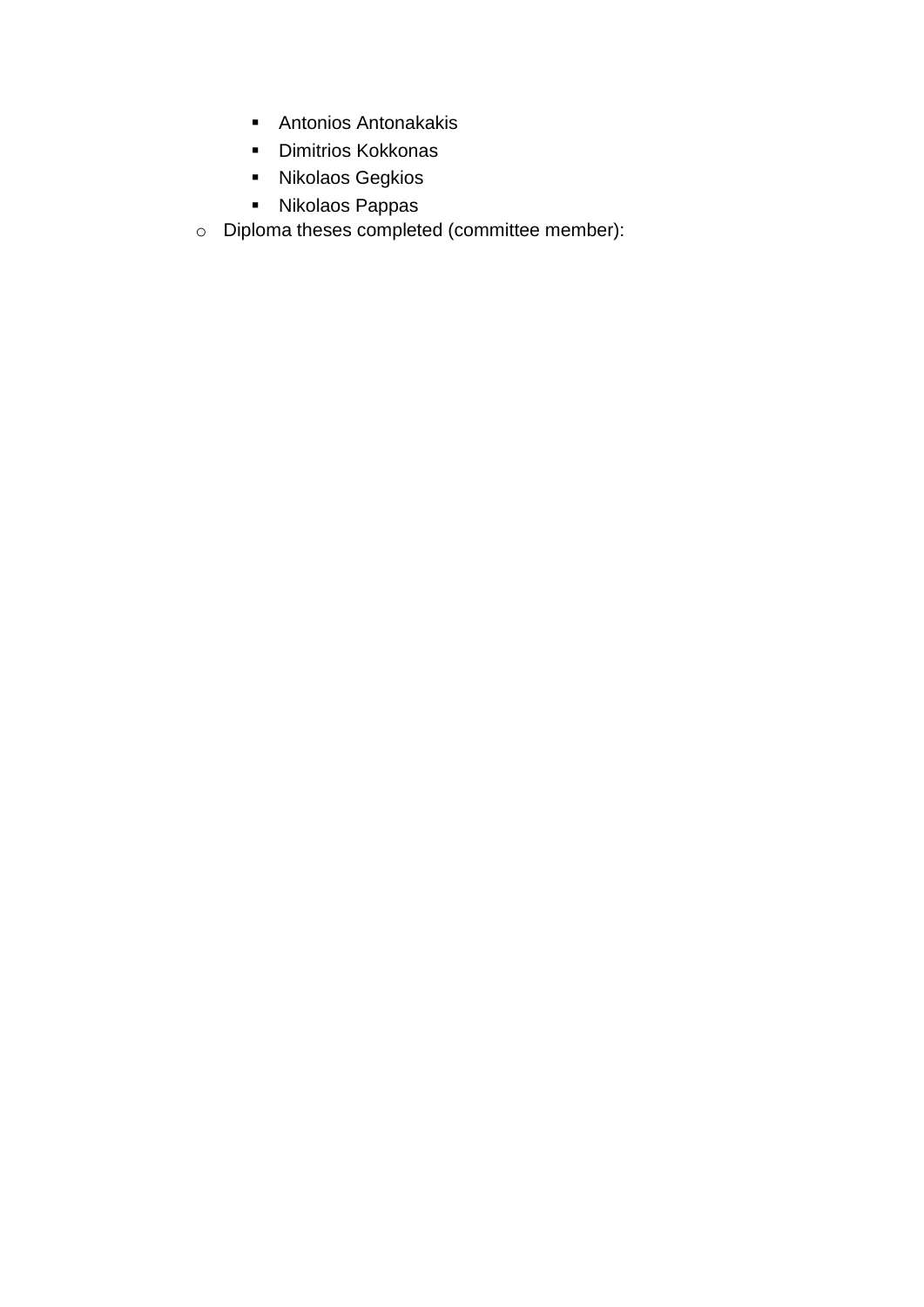

**Technical University of Crete**

## **School of Electrical & Computer Engineering**

# **Annual Activity Report**

*For the period: Sep. 1, 2019 to Aug. 31, 2020*

**Name:** Apostolos Dollas **Rank:** Professor **Years in rank:** 19 **Full-time or part-time:** Full-time **Division:** Electronics and Computer Architecture **Lab affiliation:** Microprocessor and Hardware Laboratory

## **A – Teaching**

- Undergraduate courses taught
	- o ACE 201: Digital Computers (mandatory)
	- o ACE 203 : Advanced Logic Design (mandatory)
- Graduate courses taught o ACE 608: CAD Tool Development for Integrated Circuit Design
- Labs taught
	- o Supervised the labs of ACE 201
	- o Supervised the labs of ACE 203,
	- o Administered (including examination and grading) all of the laboratory exercises and projects of ACE 608.
- Curriculum & course development
	- o Lecture notes / slides developed
		- Revised most of the SPIM-based laboratory exercises of ACE 201.
		- Revised exercises for hands-on lab experience with Xilinx Spartan FPGA's of ACE 203.
		- Revised the ACE 203 (Advanced Logic Design) class notes which were distributed in preliminary form through the webbased e-learning environment Webcourses.
		- Developed from scratch the laboratory exercises and projects of ACE 608, with completely new exercises and project.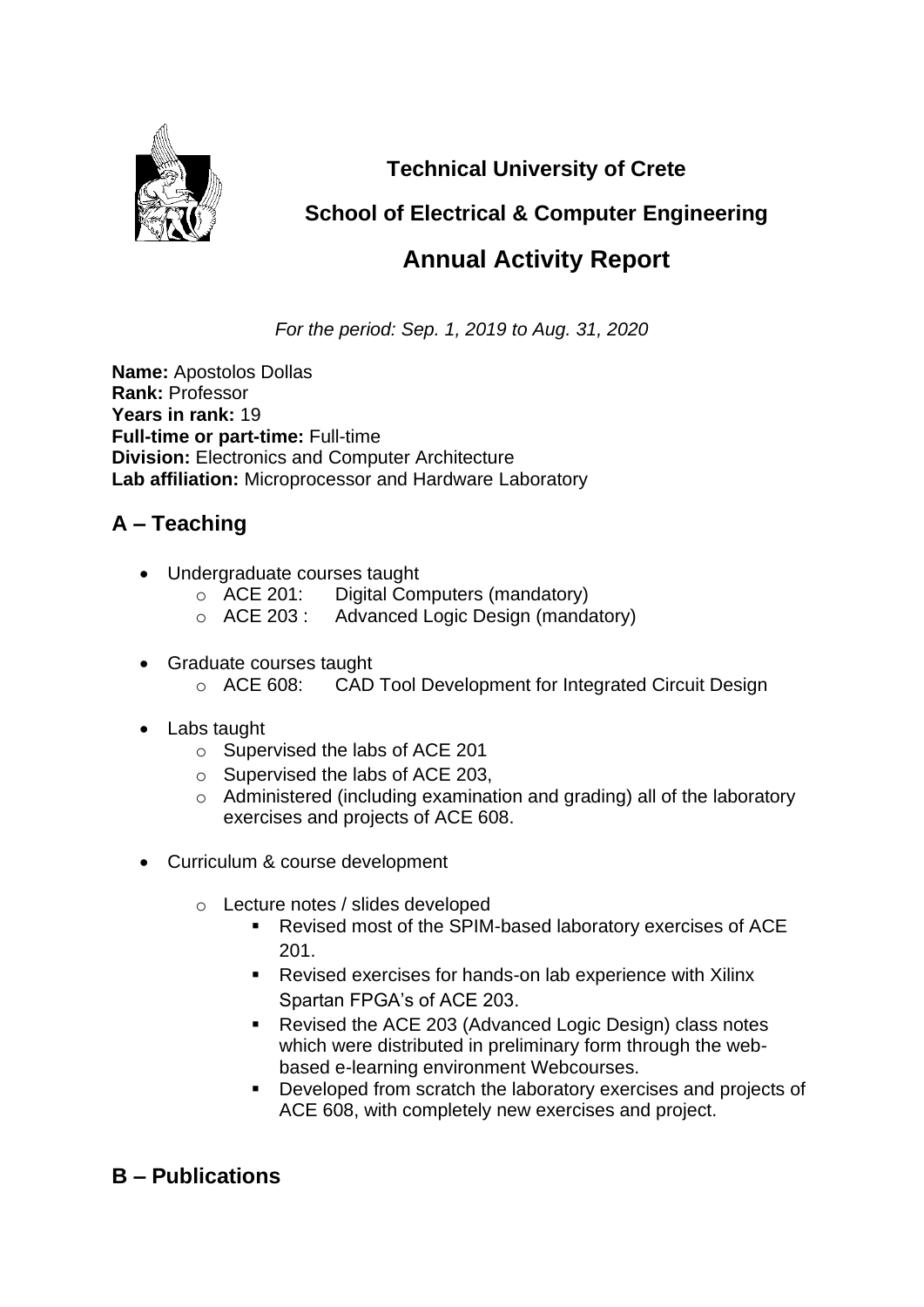- Publications in refereed journals
	- o N. Kyparissas, A. Dollas, Large-scale Cellular Automata on FPGAs: A New Generic Architecture and a Framework, ACM Transactions on Reconfigurable Technology and Systems (TRETS), (accepted, to appear December, 2020).
	- o N. Tampouratzis, I. Papaefstathiou, A. Nikitakis, A. Brokalakis, S. Andrianakis, A. Dollas, M. Marcon, E. Plebani, A Novel, Highly Integrated Simulator for Parallel and Distributed Systems, ACM Transactions on Architecture and Code Optimization (TACO), Vol. 17, No. 1, pp. 1-28, Mar./Apr., 2020.
- Publications in refereed conferences (Published)
	- o N. Badogiannis, K. Moirogiorgou, M. Zervakis, A. Dollas, N. Papandroulakis, "Real-Time Embedded System for Hole Detection in Fish Cage Nets", Proceedings of the IEEE International Conference on Imaging Systems and Techniques (IST), Dec. 8-10, Abu Dhabi, UAE, IEEE, 2019.
	- o N. Kyparissas, A. Dollas, "An FPGA-Based Architecture to Simulate Cellular Automata with Large Neighborhoods in Real Time", In Proceedings of the 29th International Conference on Field Programmable Logic and Applications (FPL), pp. 95-99, Barcelona, Spain, Sep. 9-13, 2019, IEEE Press.
- Book Chapters
	- o A. Dollas, "Meta-Arduino-ing Microcontroller-Based Cyber Physical System Design", Heterogenerous Cyber Physical Systems of Systems (HePSOS), I. Papaefstathiou, A. Hatzopoulos (Eds.), River Publishers, (accepted, to be published in late 2020).

### **C – Awards & Distinctions**

- o Steering Committee member, IEEE/ACM 30th International Symposium on Field Programmable Logic (FPL), Gottenburg, Sweden, Aug. 31st – Sept. 4th (virtual conference due to the pandemic) 2020.
- o Steering Committee member, IEEE/ACM 31th International Symposium on Field Programmable Logic (FPL), Dresden, Germany, Aug. 30-Sept. 3, 2021.

#### **D – Funded Projects**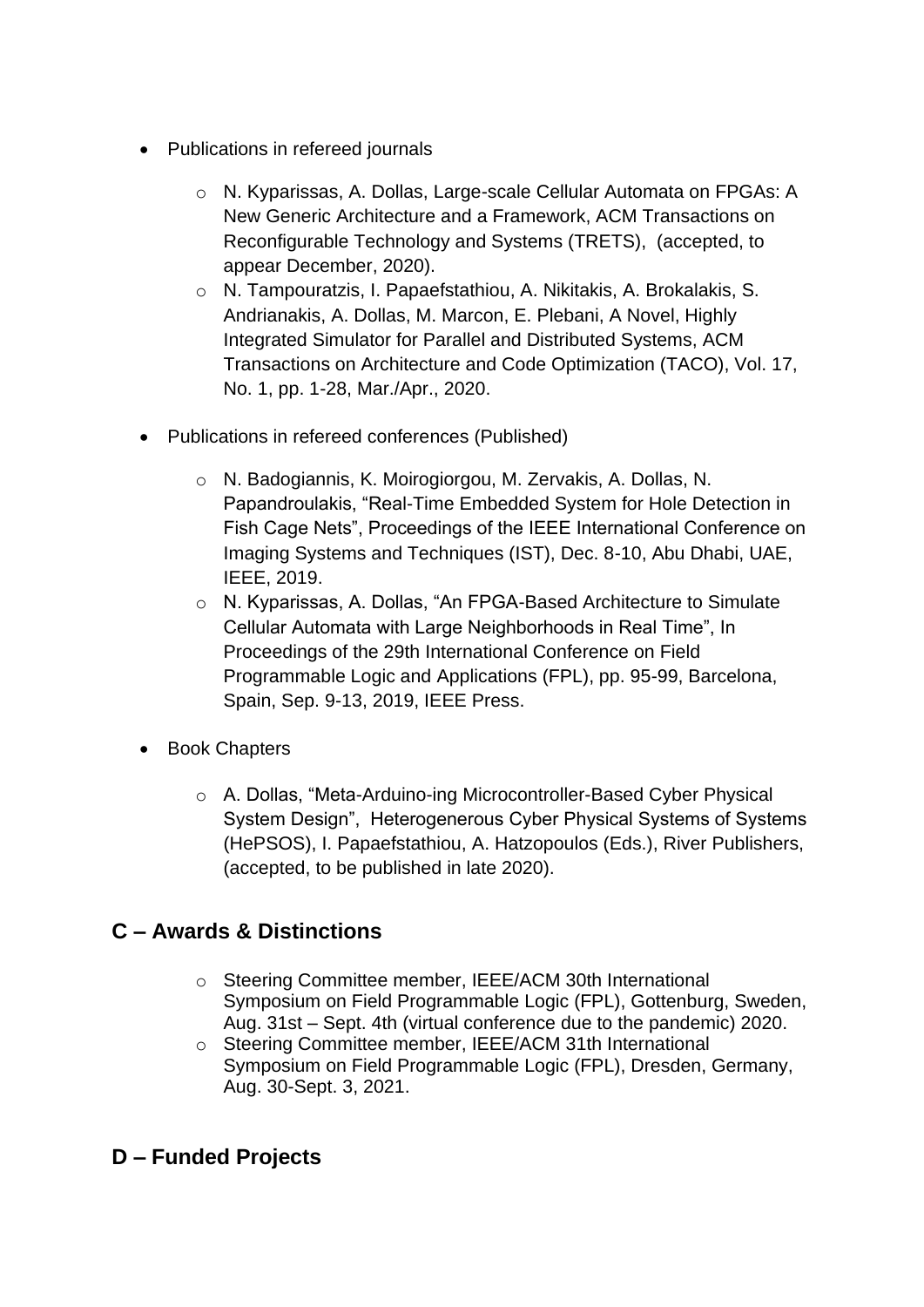- Current projects:
	- o Principal Investigator for TUC, ''Centre for the study and sustainable exploitation of Marine Biological Recourses (CMBR)'', Sub-project (5) ''Technical University of Crete – Upgrading and operation of research infrastructures within the framework of the CMBR Infrastructure ", Funded by the Ministry of Education, Research and Religious Affairs, General Secretariat for Research and Technology (GSRT), 2018 (3 year project), TUC funding: €153.800
- Participation as a Researcher in Projects:
	- o Senior Research Associate in the projects EPI\_SGA1 and EuroEXA (CARV group, ICS/FORTH)

#### **E – Professional service**

- Conference Technical Program Committee service
	- o Steering Committee and Program Committee member, IEEE/ACM 30th International Symposium on Field Programmable Logic (FPL), Gottenburg, Sweden, Aug. 31st – Sept. 4th (virtual conference due to the pandemic).
	- o Steering Committee and Program Committee member, IEEE/ACM 31th International Symposium on Field Programmable Logic (FPL), Dresden, Germany, Aug. 30-Sept. 3, 2021.
	- o Program Committee Member, 2019 International Conference on Field Programmable Technology (FPT, IEEE Sponsored), Tianjin, China, December 9-13, 2019.
	- o Invited Speaker at the IEEE sponsored *Heterogeneous Cyber Physical Systems of Systems (HEPSoS) Seasonal School,* November 2019, Thessaloniki, November, 2019.

*In all the program committees in which I participated (see above), I contributed with reviews of papers (as many as 8 full paper reviews in a single conference), the selection process, organizational issues, and when possible, attendance of the PC meeting. Because my field is rapidly changing, international conferences reflect the state of the art much more than archival journals and I have deliberately given the weight of my reviewing and committee activity on such conferences.*

- Reviewing activities
	- o Several international conferences, including all in which I participate in the program committee (see above) and journals, as well as project proposals

#### **F – Service to the School and the University**

- School responsibilities
	- o Faculty Advisor to the 1st semester students
	- o Member of faculty election boards at:
		- o the Technical University of Crete (multiple positions) o the National and Kapodistrian University of Athens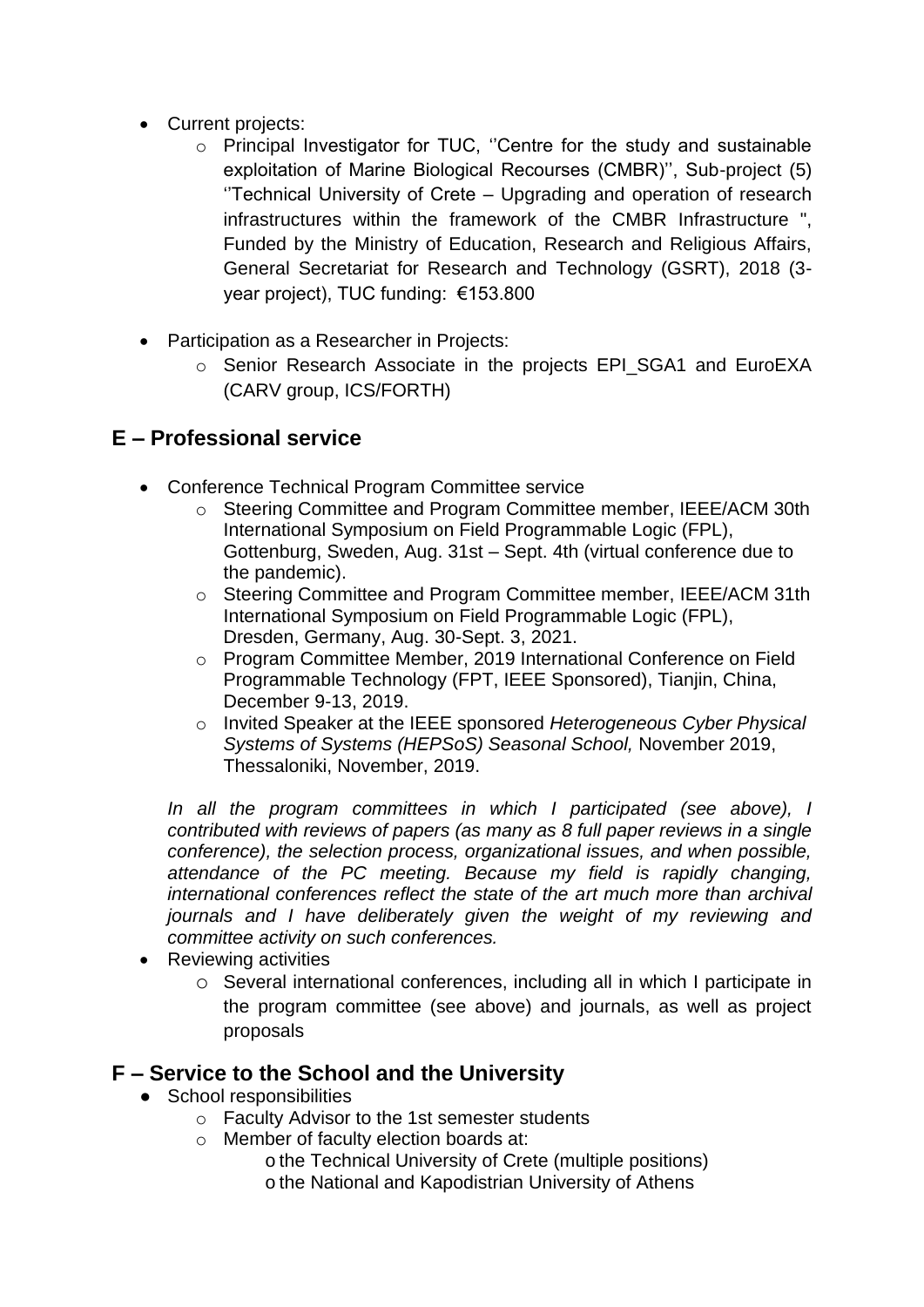o the Aristotelian University of Thessaloniki

o the University of Thessaly (multiple positions)

- o the Technological Educational Institute of the Peloponnese
- o Member of the Student Placement Committee, supervising the examination in the subject of Logic Design for graduates from other Departments who want to enroll at ECE.
- o Member of the evaluation committee for teaching experience of recent Ph.D. recipients (multiple committees).
- University responsibilities
	- o Member of the Telecommunication Systems Institute's (ITS) Board of **Directors**

- Active graduate students supervised
	- o Ph.D. and M.Sc. theses completed (supervisor)
		- Ioannou Aggelos (Ph.D.)
		- Giakoumakis Pavlos (M.Sc.)
		- Pekridis Georgios (M.Sc.)
	- o Ph.D. and M.Sc. theses in progress (supervisor)
		- Malakonakis Pavlos (Ph.D.)
		- Brokalakis Andreas (Ph.D.)
	- o Ph.D. and M.Sc. Degrees completed (committee member)
		- Giaourtas Michael (M.Sc. Computer Science Univ. of Crete)
		- Linardos Christos (M.Sc. Mineral Resources Engineering TUC)
		- Vasilakis Evangelos (Ph.D, Chalmers U. Sweden)
	- o Ph.D. and M.Sc. Degrees in progress (committee member)
		- Charitopoulos Georgios (Ph.D.)
		- Vatsolakis Charalampos (Ph.D.)
		- Amourgianos-Lorentzos Vasilios (M.Sc.)
		- Tsakaneli Stavroula (M.Sc.)
- Undergraduate students supervised
	- o Diploma theses in progress (supervisor)
		- Ampatzidis Konstantinos
		- Argyriou Maria
		- Bokalidis Anastasios
		- Charokopos Zisis
		- Fleggas Georgios
		- Fotakis Tzanis
		- Galanos Georgios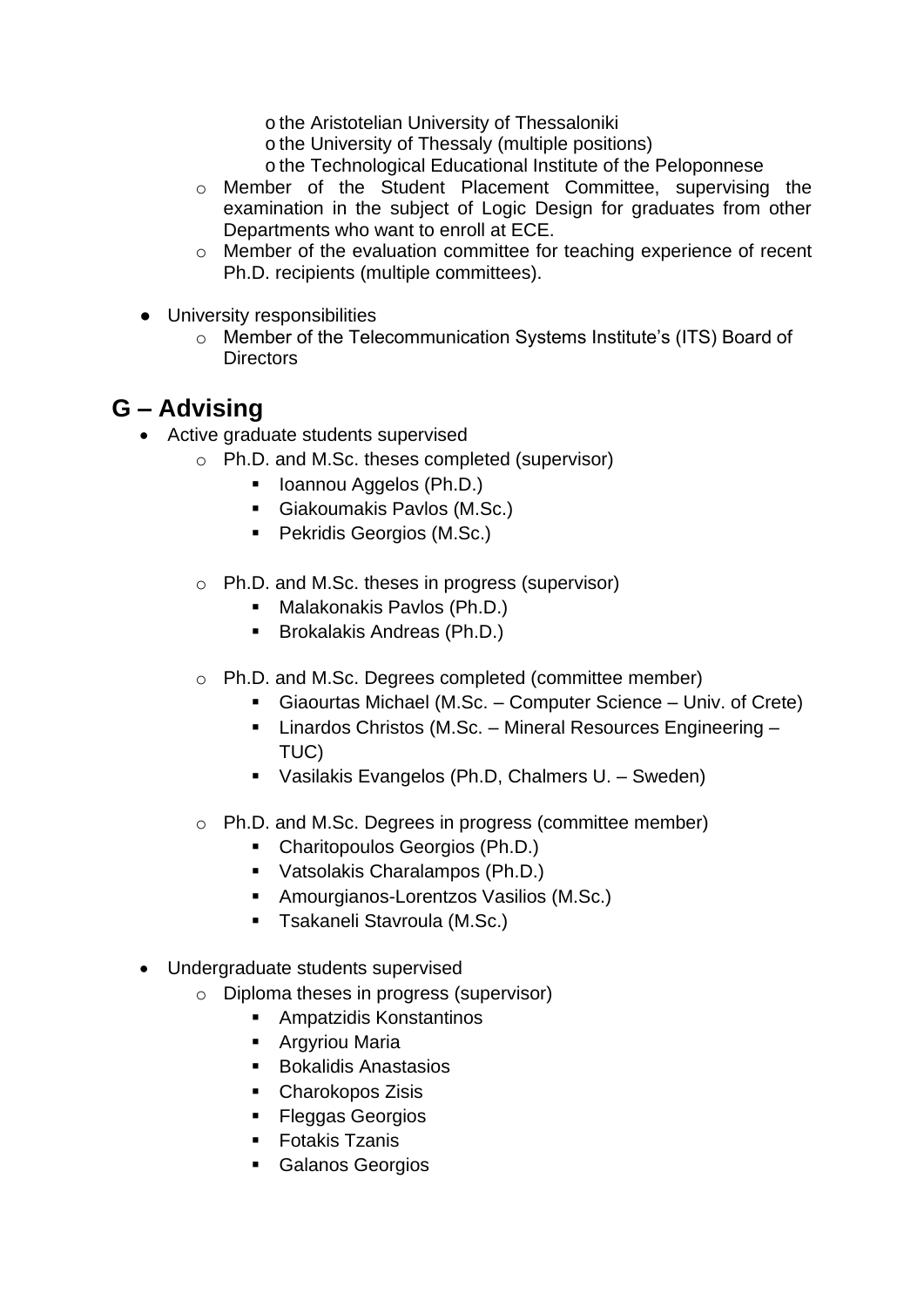- Galatianos Georgios
- Iliaki Anastasia
- Kalomiris Ioannis
- Kokkinis Iraklis Taxiarchis
- Konstantopoulos Konstantinos
- Kordas Sotiris
- **•** Lykos Emmanouil
- Makris Ioannis
- Manolis Nikolaos
- Marinaki Eftihia
- Metai Fdritt
- Morianos Ioannis
- Ntafi Firini
- Palaiologk Chariton
- Poupakis Alexandros
- Robogiannakis Emmanouil-Eleftherios
- Sotiropoulos Antonios
- Skoufis Charalampos
- Spyridakis Christos
- Stavgianoudakis Christos
- Theodoris Charalampos
- **·** Theodoroglaki Ioanna
- Zacheilas Theofilos
- o Diploma theses completed (supervisor)
	- Badogiannis Nikolaos
	- Chatzidaki Eleftheria
	- Fotinopoulos Georgios
	- Kasfikis Konstantinos
	- Katsoudas Panagiotis
	- Kyparissas Nikolaos
	- Loukas Charisios
	- Souflakis Emmanouil
- o Diploma theses in progress (committee member)
	- Andronikidis Georgios
	- Androulakis Dimitrios
	- Athanasiou Vasilios
	- Delakis Nikolaos
	- Demertzis Eleftherios
	- Drakoulaki Eleni
	- Georgiadis Vasilios
	- latrakis Georgios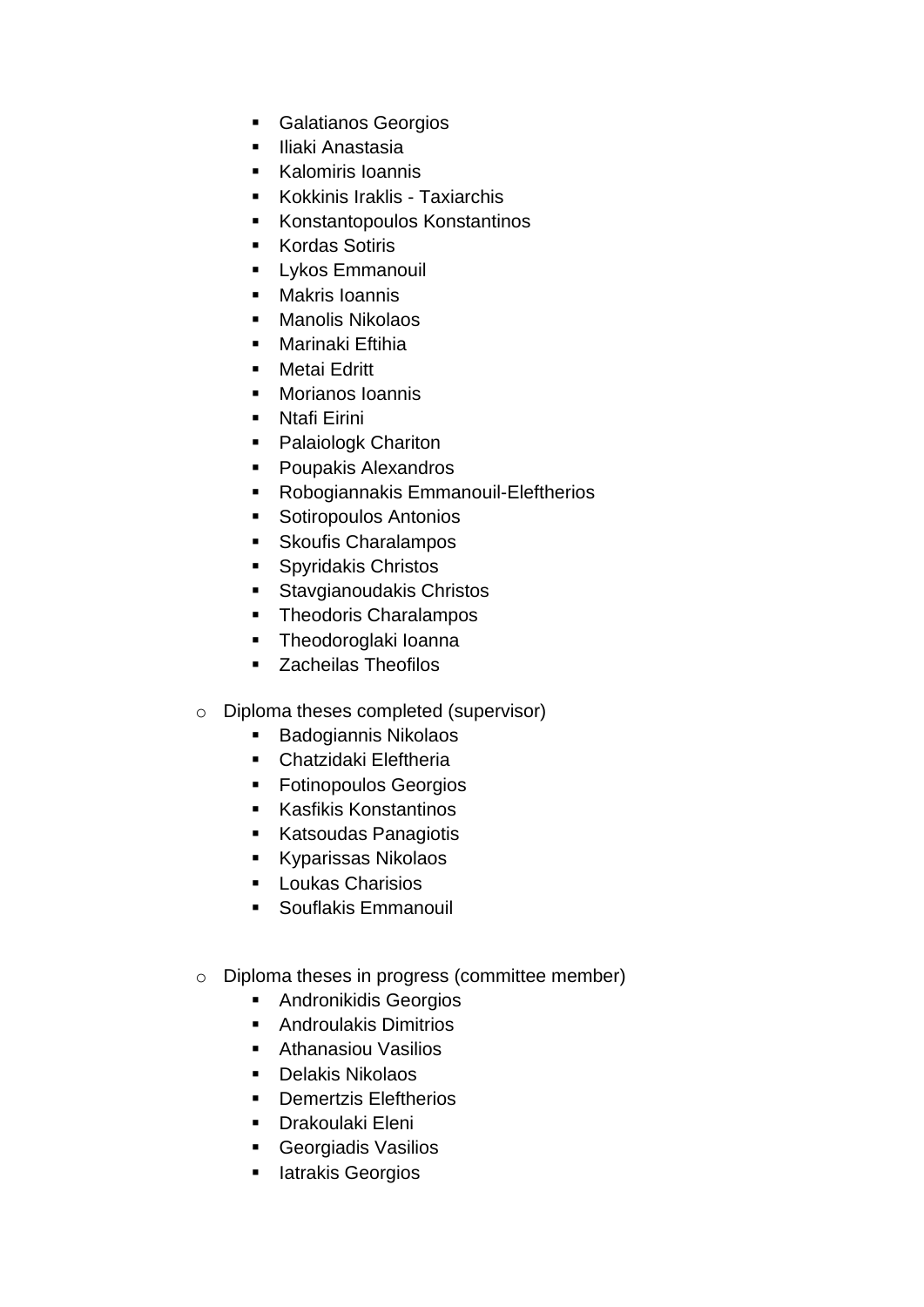- latrakis Petros Pavlos
- Iggilis Anastasia
- Kampourakis Nomikos
- Katsinelis Konstantinos
- Myrkos Demosthenes
- Panagidis Giannakis
- Pegkos Athanasios
- Pentafragkas Georgios
- Vatsithianos Nikolaos
- Vogiatzis Konstantinos
- o Diploma theses completed (committee member)
	- Bantra Konstantina
	- Bolonakis Georgios
	- Iskis Nikolaos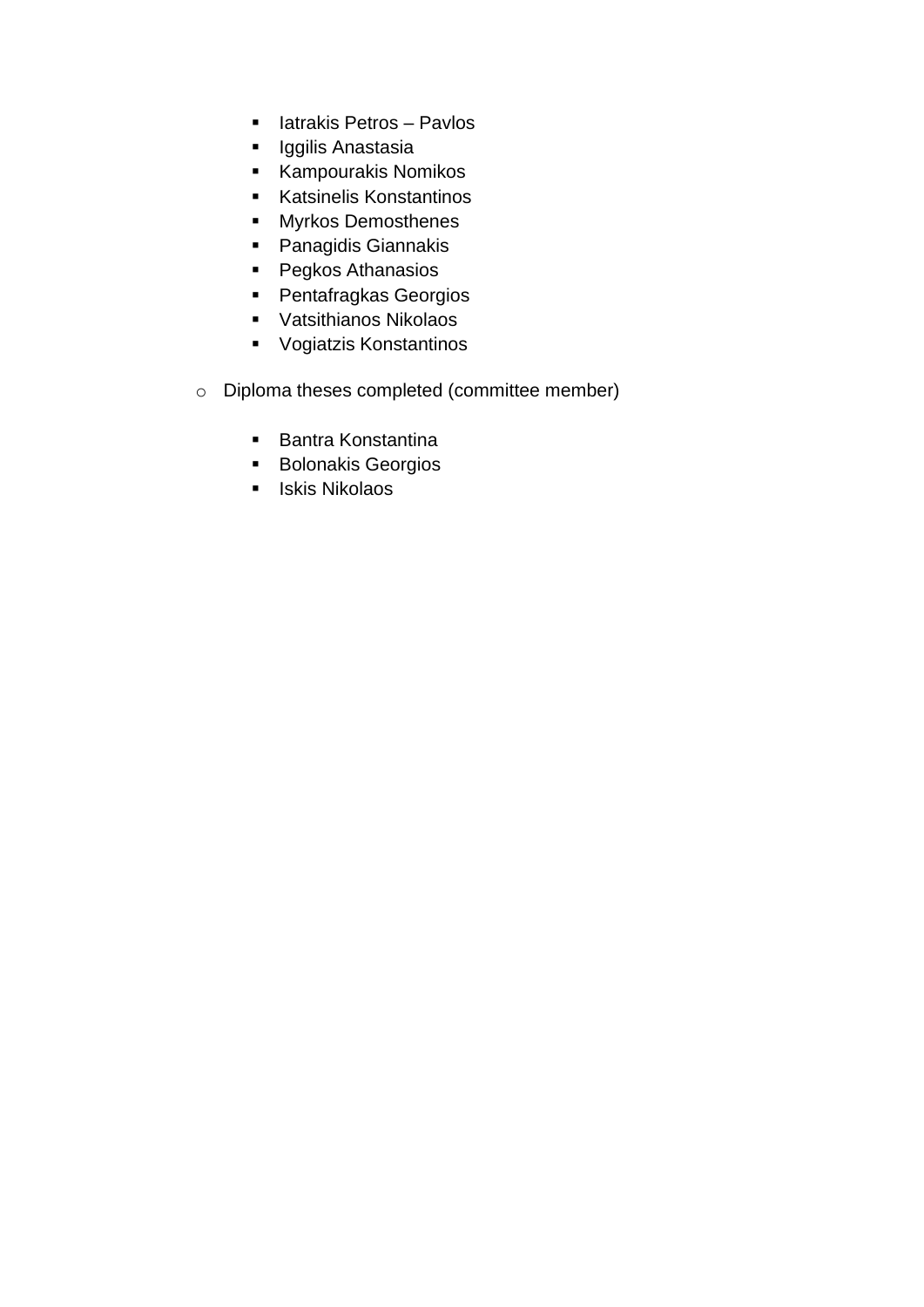

### **Technical University of Crete School of Electronic & Computer Engineering**

# **Annual Activity Report**

*For the period: Sep. 1, 2019 to Aug. 31, 2020*

**Name:** Sotiris Ioannidis **Rank:** Associate Professor **Years in rank:** 1 **Full-time or part-time:** Full-time **Division:** Electronics and Computer Architecture **Lab affiliation:** Microprocessor and Hardware Laboratory

### **A – Teaching**

- Undergraduate courses taught
- Graduate courses taught
- Labs taught
- Curriculum & course development o ΗΡΥ414: Security of Systems and Services

- Publications in refereed journals
	- o Published:
		- "The Seven Deadly Sins of the HTML5 WebAPI: A Large-scale Study on the Risks of Mobile Sensor-based Attacks" Michalis Diamantaris, Francesco Marcantoni, Sotiris Ioannidis, and Jason Polakis. In ACM Transactions on Privacy and Security (TOPS), August 2020.
		- sdfsdfs"Modern Aspects of Cyber-Security Training and Continuous Adaptation of Programmes to Trainees" George Hatzivasilis, Sotiris Ioannidis, Michali Smyrlis, George Spanoudakis, Fulvio Frati, Ludger Goeke, Torsten Hildebrandt, George Tsakirakis, Fotis Oikonomou, George Leftheriotis, and Hristo Koshutanski. Applied Sciences - Special Issue on Cyber Security of Critical Infrastructures, MDPI Open Access Journal, vol. 10, issue 16, article 5702, pp. 1-26, August 2020.
		- "AI-driven composition and security validation of an IoT ecosystem" George Hatzivasilis, Nikos Papadakis, Ilias Hatzakis, Sotiris Ioannidis, and George Vardakis. In Applied Sciences - Special Issue Smart City and Multi-Agent Systems, MDPI Open Access Journal, vol. 10, issue 14, article 4862, pp. 1-31, August, 2020.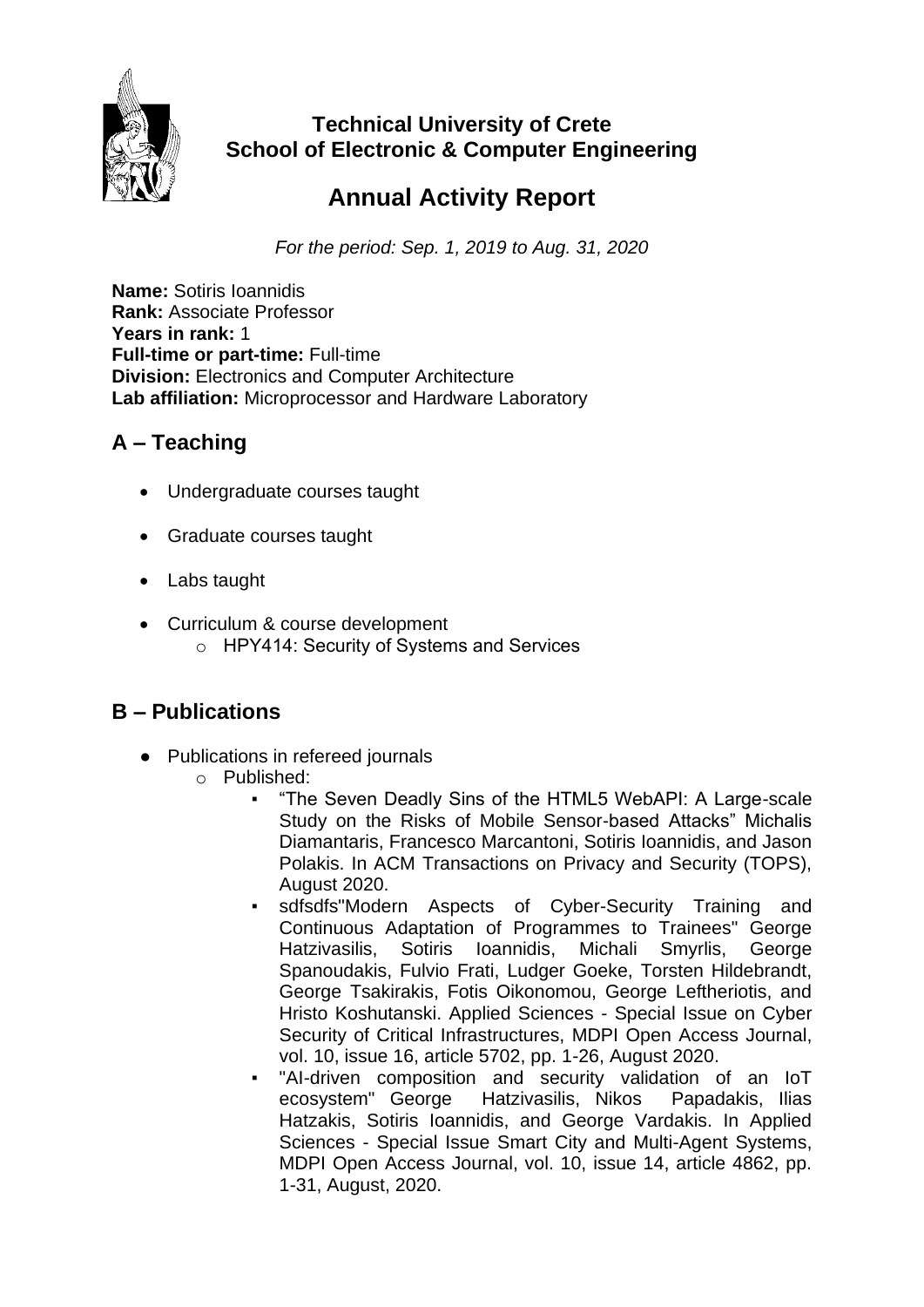- "Towards Intelligent Metasurfaces: The Progress from Globally-Tunable Meta- surfaces to Software-Defined Metasurfaces with an Embedded Network of Controllers" Odysseas Tsilipakos, Anna C. Tasolamprou, Alexandros Pitilakis, Fu Liu, Xuchen Wang, Mohammad Sajjad Mirmoosa, Dimitrios C. Tzarouchis, Sergi Abadal, Hamidreza Taghvaee, Christos Liaskos, Ageliki Tsioliaridou, Julius Georgiou, Albert Cabellos-Aparicio, Eduard AlarcoÃÅn, Sotiris Ioannidis, Andreas Pitsillides, Ian F. Akyildiz, Nikolaos V. Kantartzis, Eleftherios N. Economou, Costas M. Soukoulis, Maria Kafesaki, and Sergei Tretyakov. In Advanced Optical Materials, Wiley, July, 2020.
- "A Fine-grained Social Network Recommender System" Markos Aivazoglou, Antonios O. Roussos, Dionisis Margaris, Costas Vassilakis, Sotiris Ioannidis, Jason Polakis, and Dimitris Spiliotopoulos. In Social Network Analysis and Mining (SNAM), Springer, 2020.
- "A survey on vulnerability assessment tools and databases for cloud-based web applications" Kyriakos Kritikos, Kostas Magoutis, Manos Papoutsakis, and Sotiris Ioannidis. Array, Elsevier,Volumes 3-4, September - December 2019.
- Publications in refereed conferences
	- o Published:

"Integration of an online voting solution with the SMESEC security framework" Jordi Cucurull, Christos Tselios, Carolina Rueda, Noemi Folch, Fady Copty, Reda Igbaria, Manos Athanatos, Antonios Krithinakis, Sotiris Ioannidis, Jose Francisco Ruiz, and Pablo Barrientos. In Proceedings of the IEEE International Systems Conference (SysCon), Montreal, Canada, August 2020.

"Pythia: Scheduling of Concurrent Network Packet Processing Applications on Heterogeneous Devices" Giannis Giakoumakis, Eva Papadogiannaki, Giorgos Vasiliadis, and Sotiris Ioannidis. In Proceedings of the IEEE Conference on Network Softwarization (NETSOFT), Ghent, Belgium, June-July 2020 (short paper).

▪ "Mobility-aware Beam Steering in Metasurface-based Programmable Wireless Environments" Christos Liaskos, Shuai Nie, Ageliki Tsioliaridou, Andreas Pitsillides, Sotiris Ioannidis, and Ian Akyildiz. In Proceedings of the IEEE International Conference on Acoustics, Speech and Signal Processing (ICASSP), Barcelona, Spain, May 2020.

"TrustAV: Practical and privacy preserving malware analysis in the cloud" Dimitris Deyannis, Eva Papapdogiannaki, George Kalivianakis, Giorgos Vasiliadis, and Sotiris Ioannidis. In Proceedings of the 10th ACM Conference on Data Application Security and Privacy (CODASPY), New Orleans LA, USA, March 2020.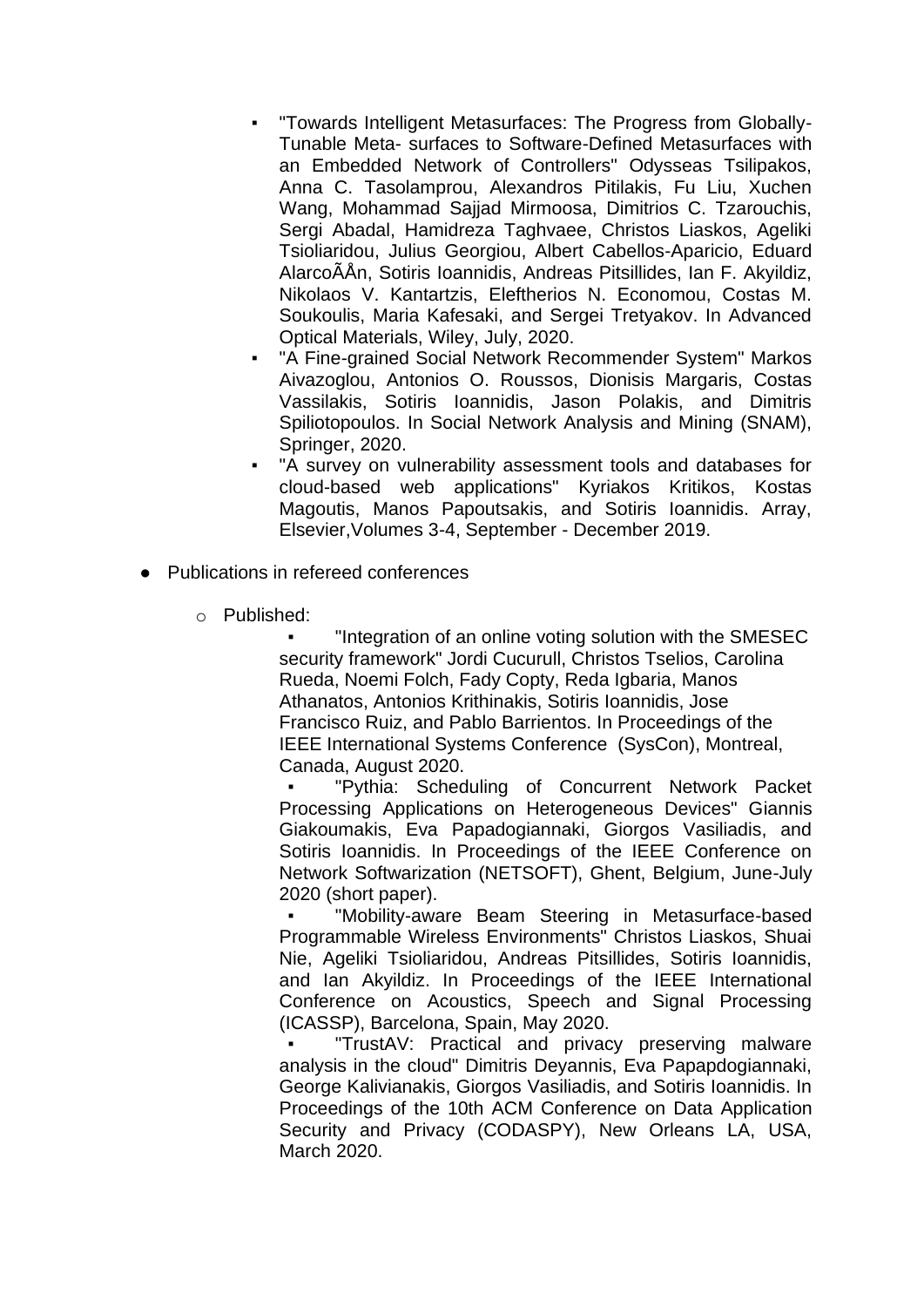"Secure Semantic Interoperability for IoT Applications with Linked Data" George Hatzivasilis, Othonas Soultatos, Eftychia Lakka, Sotiris Ioannidis, Darko Anicic, Arne Broring, Konstantinos Fysarakis, George Spanoudakis, Mirko Falchetto, and Lukasz Ciechomski. In Proceedings of the IEEE Global Communications Conference - Communication and Information System Security Symposium (GLOBECOM CISS), Waikoloa, HI, USA, December 2019.

"Cyber Insurance of Information Systems: Security and Privacy Cyber Insurance Contracts for ICT and Healthcare Organizations" George Hatzivasilis, Panos Chatziadam, Nikos Petroulakis, Sotiris Ioannidis, Matteo Mangini, Christos Kloukinas, Artsiom Yautsiukhin, Michalis Antoniou, Dimitrios G. Katehakis, and Marios Panayiotou. In Proceedings of the IEEE International Conference on Computer-Aided Modeling Analysis and Design of Communication Links and Networks (CAMAD), Limassol, Cyprus, September 2019.

"Towards Configurable Vulnerability Assessment in the Cloud" Kyriakos Kritikos, Manos Papoutsakis, Sotiris Ioannidis, and Kostas Magoutis. In Proceedings of the IEEE International Conference on Computer-Aided Modeling Analysis and Design of Communication Links and Networks (CAMAD), Limassol, Cyprus, September 2019.

"Using blockchains to enable Big Data analysis of private information" Kostas Lampropoulos, Giorgios Georgakakos, and Sotiris Ioannidis. In Proceedings of the IEEE International Conference on Computer-Aided Modeling Analysis and Design of Communication Links and Networks (CAMAD), Limassol, Cyprus, September 2019.

"Pattern-driven Security, Privacy, Dependability and Interoperability management of IoT environments" Othonas Soulatos, Manos Papoutsakis, Konstantinos Fysarakis, George Hatzivasilis, Manolis Michalodimitrakis, George Spanoudakis, and Sotiris Ioannidis. In Proceedings of the IEEE International Conference on Computer-Aided Modeling Analysis and Design of Communication Links and Networks (CAMAD), Limassol, Cyprus, September 2019.

"ABSense: Sensing Electromagnetic Waves on Metasurfaces via Ambient Compilation of Full Absorption" Christos Liaskos, Georgios G. Pyrialakos, Alexandros Pitilakis, Sergi Abadal, Ageliki Tsioliaridou, Anna Tasolamprou, Odysseas Tsilipakos, Odysseas Tsilipakos, Nikolaos V. Kantartzis, Sotiris Ioannidis, Eduard Alarc $\sqrt{2}n$ , Albert Cabellos-Aparicio, Maria Kafesaki, Andreas Pitsillides, Kypros Kossifos, Julius Georgiou, and Ian F. Akyildiz. In Proceedings of the 6th ACM International Conference on Nanoscale Computing and Communication (NanoCom), Dublin, Ireland. September 2019.

"TALON: An Automated Framework for Cross-Device Tracking Detection" Konstantinos Solomos, Panagiotis Ilia, Sotiris Ioannidis, and Nicolas Kourtellis. In Proceedings of the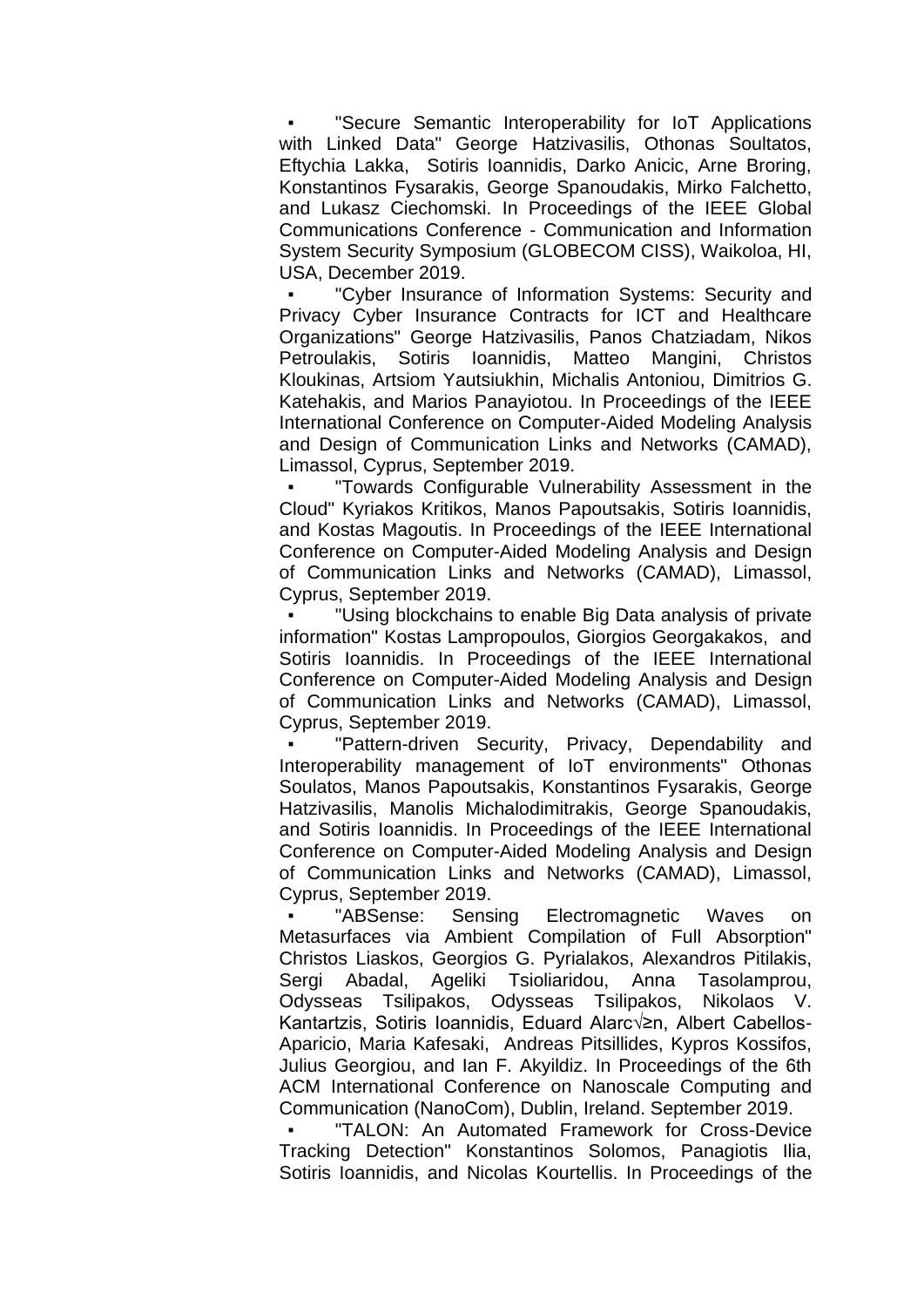22nd International Symposium on Research on Attacks, Intrusions, and Defenses (RAID), Beijing, China, September 2019.

▪ **"Advanced Physical-layer Security as an App in Programmable Wireless Environments"** Fotios Mathioudakis, Christos Liaskos, Ageliki Tsioliaridou, Shuai Nie, Andreas Pitsillides, Sotiris Ioannidis, and Ian Akyildiz. In Proceedings of the 21st IEEE International Workshop on Signal Processing Advances in Wireless Communications (SPAWC), Atlanta, Georgia, USA, May 2020.

▪ **"An Enclave Assisted Snapshot-based Kernel Integrity Monitor"** Dimitris Deyannis, Dimitris Karnikis, Giorgos Vasiliadis, and Sotiris Ioannidis. In Proceedings of the 3rd International Workshop on Edge Systems, Analytics and Networking (EdgeSys), Heraklion, Greece, April 2020.

▪ **"Towards the Insurance of Healthcare Systems"** George Hatzivasilis, Panos Chatziadam, Andreas I. Miaoudakis, Eftychia Lakka, Sotiris Ioannidis, Alessia Alessio, Michail Smyrlis, George Spanoudakis, Artsiom Yautsiukhin, Michalis Antoniou, and Nikos Stathiakis. In Proceedings of the International Workshop on Information & Operational Technology (IT & OT) security systems (IOSec), Luxembourg City, Luxemburg, September 2019.

▪ **"You Shall Not Register! Detecting Privacy Leaks across Registration Forms"** Manolis Chatzimpyrros, Konstantinos Solomos, and Sotiris Ioannidis. In Proceedings of the International Workshop on Model-driven Simulation and Training Environments for Cybersecurity (MSTEC), Luxembourg City, Luxemburg, September 2019.

- Books and edited book chapters
	- Proceedings of the 1st International Workshops IOSec, MSTEC, and FINSEC. Apostolos P. Fournaris, Manos Athanatos, Konstantinos Lampropoulos, Sotiris Ioannidis, George Hatzivasilis, Ernesto Damiani, Habtamu Abie, Silvio Ranise, Luca Verderame, Alberto Siena, and Joaquín García-Alfaro (Eds.). Luxembourg City, Luxembourg, September 26-27, 2019. Lecture Notes in Computer Science 11981, Springer 2020, ISBN 978-3-030-42050-5.
- Patents

#### **C – Awards & Distinctions**

#### **D – Funded Projects**

● Current projects:

● **"C4IIoT: Cyber security 4.0: protecting the Industrial Internet Of Things"** Funded by the European Commission (SU-ICT-01-2018)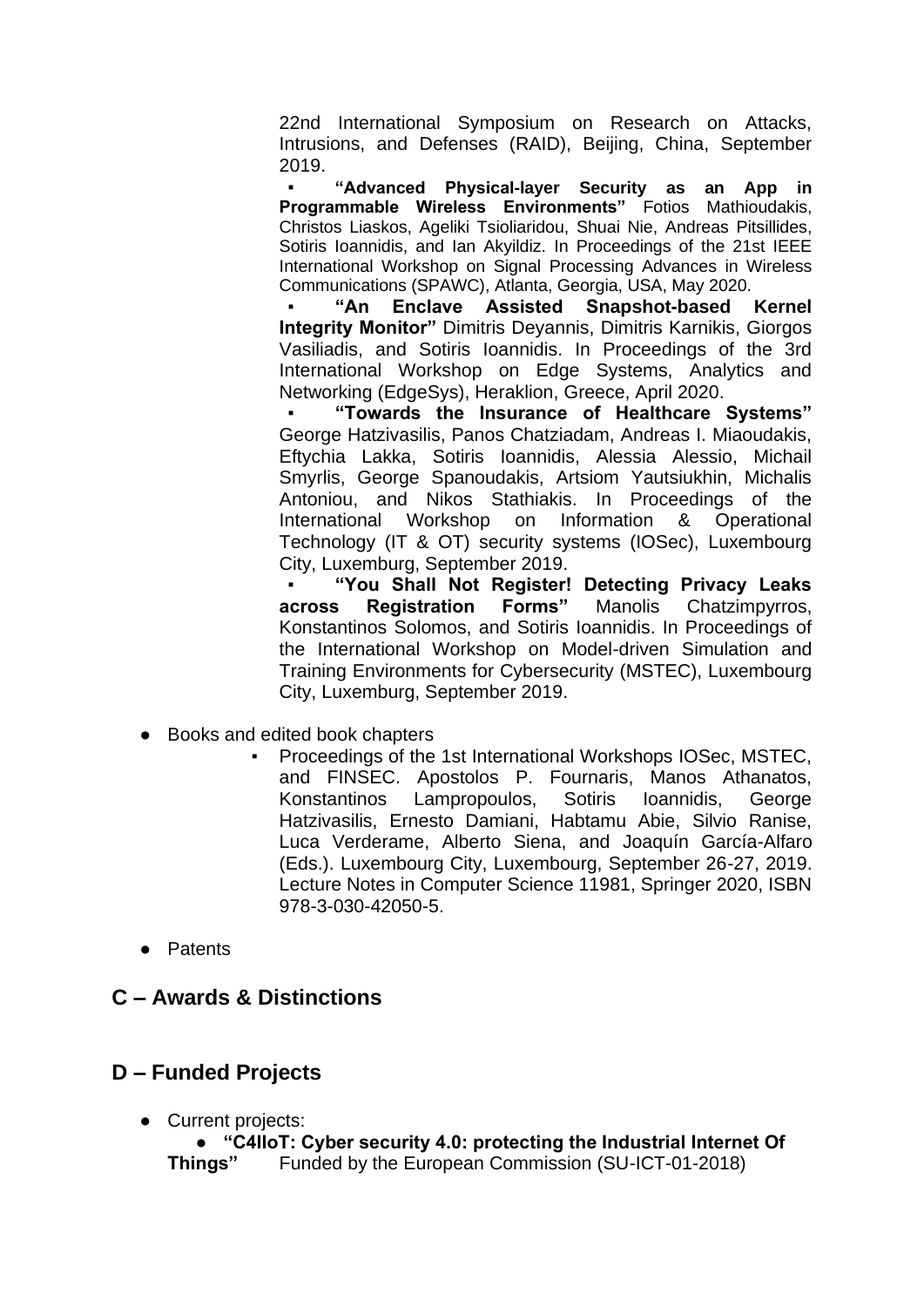● **"BIO-PHOENIX: Biologically Inspired Complex Software System Reconstruction at Near Extinction States"** Funded by the European Commission (MSCA-RISE-2018)

● **"THREAT-ARREST: Cyber Security Threats and Threat Actors Training - Assurance Driven Multi-layer, end-to-end Simulation and Training"** Funded by the European Commission (DS-07-2017)

● **"IDEAL-CITIES: Intelligence-Driven Urban Internet-of-Things Ecosystems for Trustworthy and Circular Smart Cities"** Funded by the European Commission (MSCA-RISE-2017)

● **"I-BiDaaS: Industrial-Driven Big Data as a Self-Service Solution"** Funded by the European Commission (ICT-16-2017)

**"CERTCOOP: Trans-European and Greek CERTs collaboration project"** Funded by the European Commission (CEF-2016-3)

● **"CYBERSURE: Cyber Security Insurance - A Framework for Liability-based Trust"** Funded by the European Commission (MSCA-RISE-2016)

● **"PUZZLE: Towards a Sophisticated SIEM Marketplace for Blockchain-based Threat Intelligence and Security-as-a-Service"** Funded by the European Commission (SU-DS03-2019)

● **"AI4HEALTHSEC: A Dynamic and Self-Organized Artificial Swarm Intelligence Solution for Security and Privacy Threats in Healthcare ICT Infrastructures"** Funded by the European Commission (SU-DS05-2019)

● **"HEIR: A secure Healthcare Environment for Informatics Resilience"** Funded by the European Commission (SU-DS05-2019)

● **"ASCAPE: Αrtificial intelligence Supporting CAncer Patients across Europe"** Funded by the European Commission (SC1-DTH-01-2019)

● **"COLLABS: Α COmprehensive cyber-intelligence framework for resilient coLLABorative manufacturing Systems"** Funded by the European Commission (ICT-08-2019

● **"AERAS: A CybEr range tRaining platform for medicAl organisations and systems Security"** Funded by the European Commission (MSCA-RISE-2019)

● **"CYBERSANE: Cyber Security Incident Handling, Warning and Response System for the European Critical Infrastructures"** Funded by the European Commission (SU-ICT-01-2018)

● **"GUARD: A cyber-security framework to GUArantee Reliability and trust for Digital service chains"** Funded by the European Commission (SU-ICT-01-2018)

● **"SPIDER: a cyberSecurity Platform for vIrtualiseD 5G cybEr Range services"** Funded by the European Commission (SU-DS01-2018)

● **"CONCORDIA: Cyber security cOmpeteNce fOr Research anD Innovation"** Funded by the European Commission (SU-ICT-03-2018)

● **"CyberExchange: Cyber Security Threats and Threat Actors Training - Assurance Driven Multi-layer, end-to-end Simulation and Training"** Funded by the European Commission (CEF-2017-3)

● **"RESIST: RESilient transport InfraSTructure to extreme events"** Funded by the European Commission (MG-7-1-2017) (

● **"CE-IoT: A Framework for Pairing Circular Economy and IoT: IoT as an enabler of the Circular Economy circularity-by-design as an**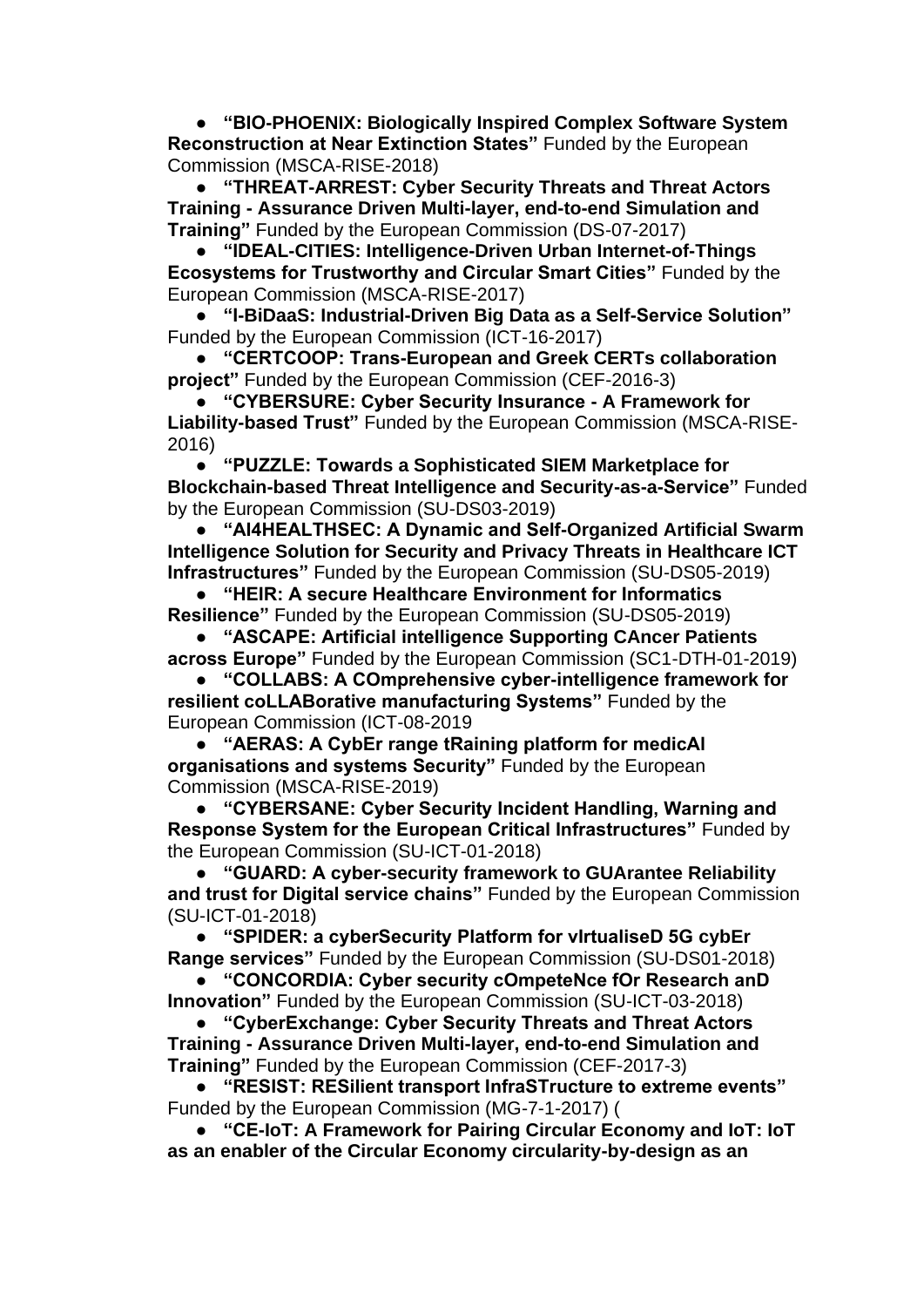**enabler for the IoT"** Funded by the European Commission (MSCA-RISE-2017)

● **"SEMIoTICS: Smart End-to-end Massive IoT Interoperability, Connectivity and Security"** Funded by the European Commission (IOT-03- 2017)

● **"EUNITY: Cybersecurity and privacy dialogue between Europe and Japan"** Funded by the European Commission (H2020-DS-2016- 2017/DS-05-2016)

● **"SMESEC: Protecting Small and Medium-sized Enterprises digital technology through and innovative cyber-SECurity framework"** Funded by the European Commission (H2020-DS-2016-2017/H2020-DS-SC7-2016)

● **"VISORSURF: A Hardware Platform for Software-driven Functional Metasurfaces"** Funded by the European Commission (H2020- FETOPEN-1-2016-2017)

● **"UNICORN: A Novel Framework for Multi-cloud Services Development, Orchestration and Continuous Management Fostering Cloud Technologies Uptake from Digital SMEs/Startups"** Funded by the European Commission (H2020-ICT-2016-1/ICT-06-2016)

● "**CIPSEC: Enhancing Critical Infrastructure Protection with innovative SECurity framework"** Funded by the European Commission (H2020-DS-2015-1/DS-3-2015)

● Project proposals submitted:

### **E – Professional service**

- Associate Editor duties
	- International Journal of Information Security
- Society Technical Committee duties
- Conference Technical Program Committee service
	- ACM Cloud Computing Security Workshop (CCSW)

● ACM Symposium on Information, Computer and Communication Security (ASIACCS),

● IEEE International Conference on Cloud Computing (CLOUD)

● IEEE International Conference on Communication and Network Security (CNS),

- International Conference on World Wide Web (WWW)
- International Workshop on Smart Circular Economy (SmaCE),
- Usenix Security Conference
- Conference Organization (specify role)

● European Workshop on System Security (EuroSec), Steering **Committee** 

● ENISA-FORTH Network and Information Security Summer School (Program Chair)

● Workshop on Model-driven Simulation and Training Environments for Cybersecurity (Program Chair)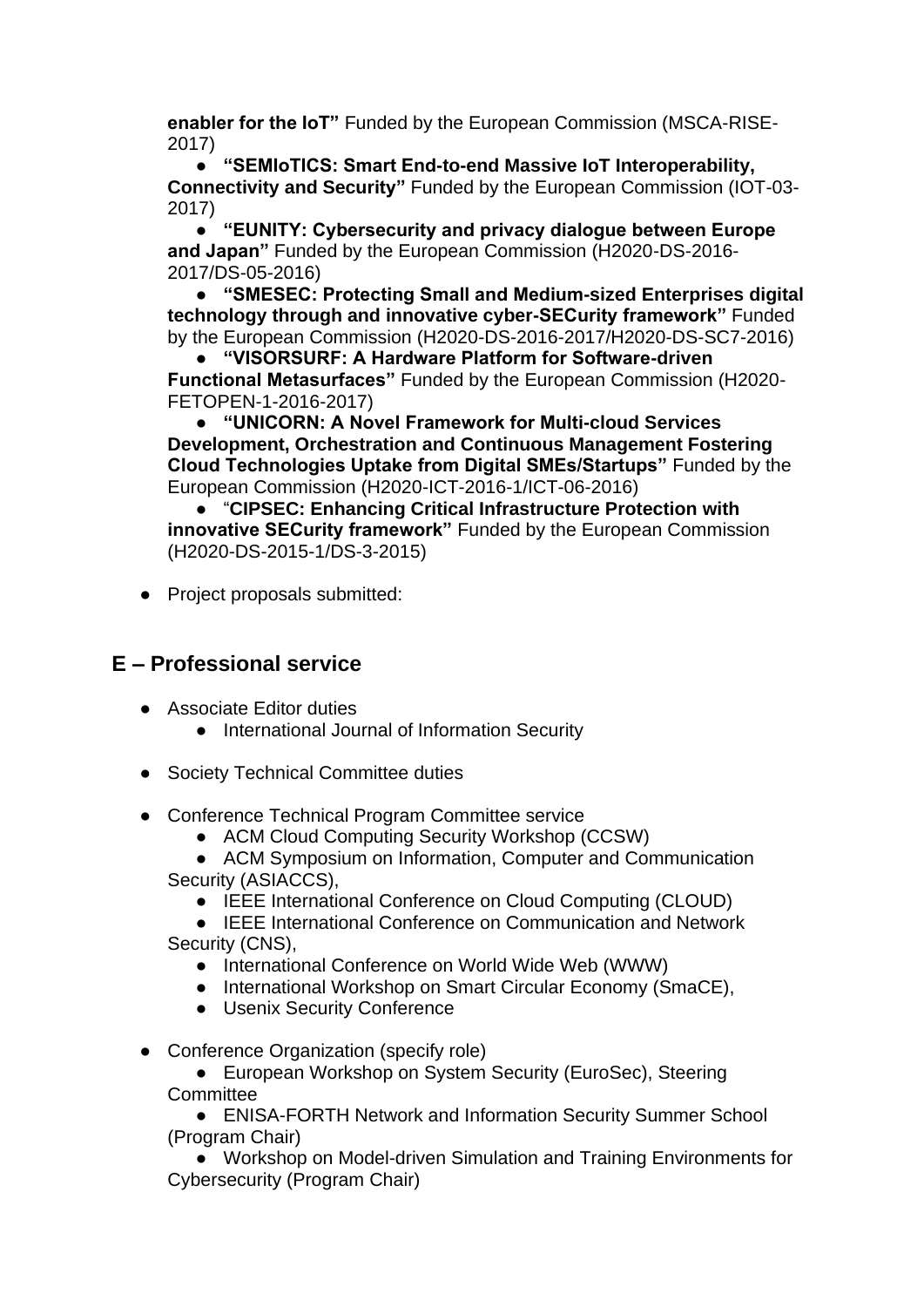● Reviewing activities

#### **F – Service to the School and the University**

- School level responsibilities
- University responsibilities

- Active graduate students supervised
	- o Ph.D. and M.Sc. students completed (supervisor)
		- Despoina Antonakaki
	- o Ph.D. and M.Sc. theses in progress (supervisor)
		- 1. Giorgos Christou, Ph.D
		- 2. Dimitris Deyannis, Ph.D
		- 3. Michalis Diamantaris, Ph.D.
		- 4. Kostas Drakonakis, Ph.D.
		- 5. Evangelia Papadogiannaki, Ph.D.
		- 6. Panagiotis-Elias Papadopoulos, Ph.D.
		- 7. Alexander Shevtsov, Ph.D.
		- 8. Giorgos Anagnopoulos, M.Sc.
		- 9. Ioannis Giakoumakis, M.Sc.
		- 10.Apostolos-Paraschos Karambelas, M.Sc.
		- 11.Dimitris Karnikis, M.Sc.
		- 12.Christophoros Leventis, M.Sc.
		- 13.Serafeim Moustakas, M.Sc.
		- 14.Alexandros Savvopoulos, M.Sc.
		- 15.Rafael Tsirbas, M.Sc.
	- o Ph.D. and M.Sc. Degrees completed (committee member)
	- o Ph.D. and M.Sc. Degrees in progress (committee member)
- Undergraduate students supervised
	- o Diploma theses in progress
		- ▪
	- o Diploma theses completed (supervisor)
		- Nikolaos Chalkiadakis
		- Manolis Chatzimpyrros
		- Ioannis Tsiakkas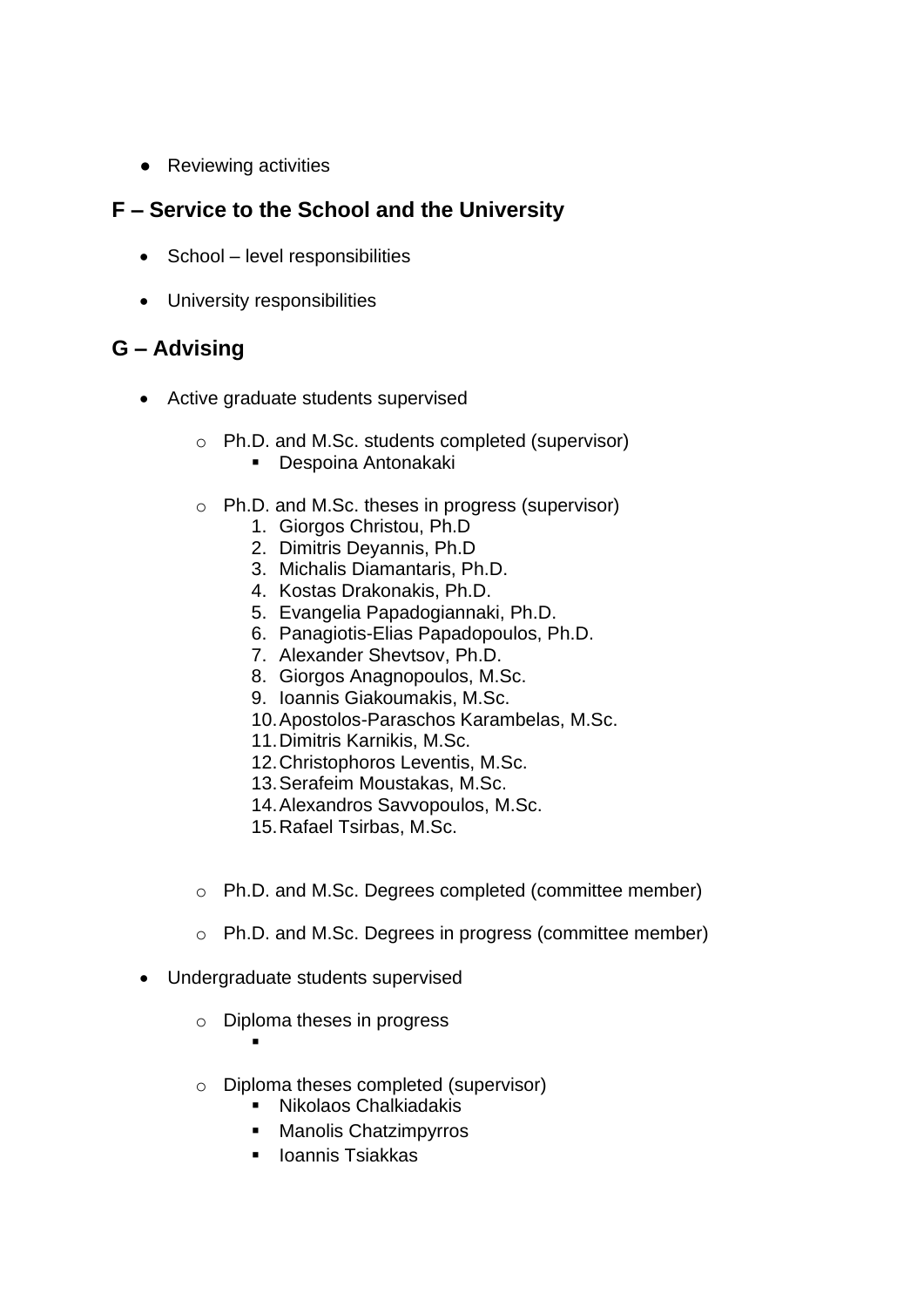- o Diploma theses in progress (committee member)
- o Diploma theses completed (committee member)  $\blacksquare$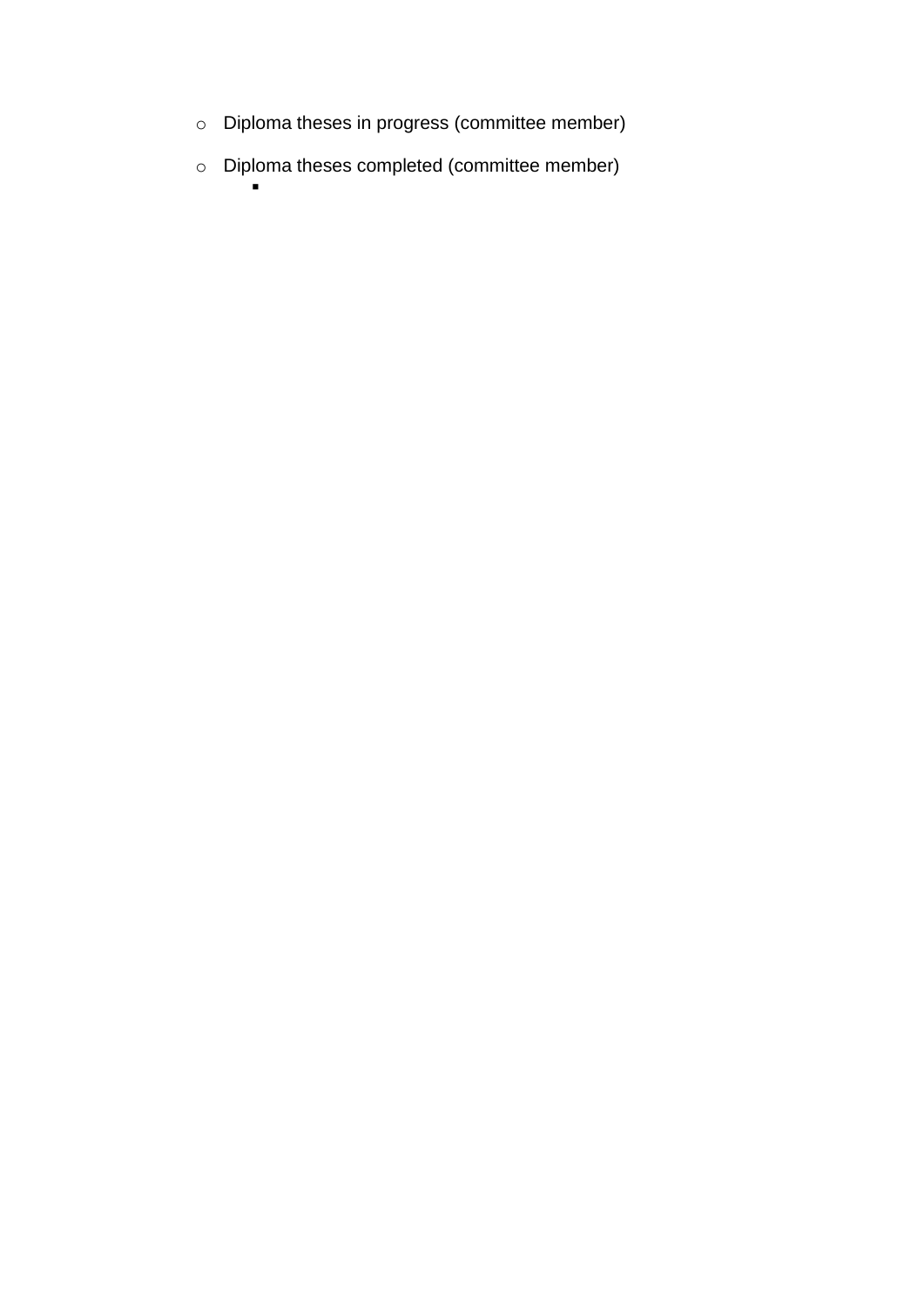

**Technical University of Crete School of Electronic & Computer Engineering**

# **Annual Activity Report**

*For the period: Sep. 1, 2019 to Aug. 31, 2020*

**Name:** Kostas Kalaitzakis **Rank:** Full Professor **Years in rank:** 17 **Full-time or part-time:** Full-time **Division:** Electronic and Computer Architecture **Lab affiliation:** Circuits, Sensors and Renewable Energy Sources (CSRES) Laboratory (www.elci.tuc.gr)

## **A – Teaching**

- Undergraduate courses taught
	- o ACE 202: Electric Circuits Analysis (mandatory)
	- o ACE 414 : Electric Measurements and Sensors
- Graduate courses taught
	- o ACE 602 : Special Topics on Electric Measurement Systems
- Labs taught
- Curriculum & course development
	- o Lecture notes / slides developed
		- **Electric Circuits Analysis (ACE 202)**
		- Electric Measurements and Sensors (ACE 414)
- Authored textbooks : None

#### **B – Publications**

- **Publications in refereed journals**
	- O **Published:**

● Kampelis N., Sifakis N., Kolokotsa D., Gobakis K., Kalaitzakis K., Isidori D., Cristalli C., "HVAC Optimization Genetic Algorithm for Industrial Near-Zero-Energy Building Demand Response", Energies, 12(11), 2177, https://www.mdpi.com/1996-1073/12/11/2177, 2019.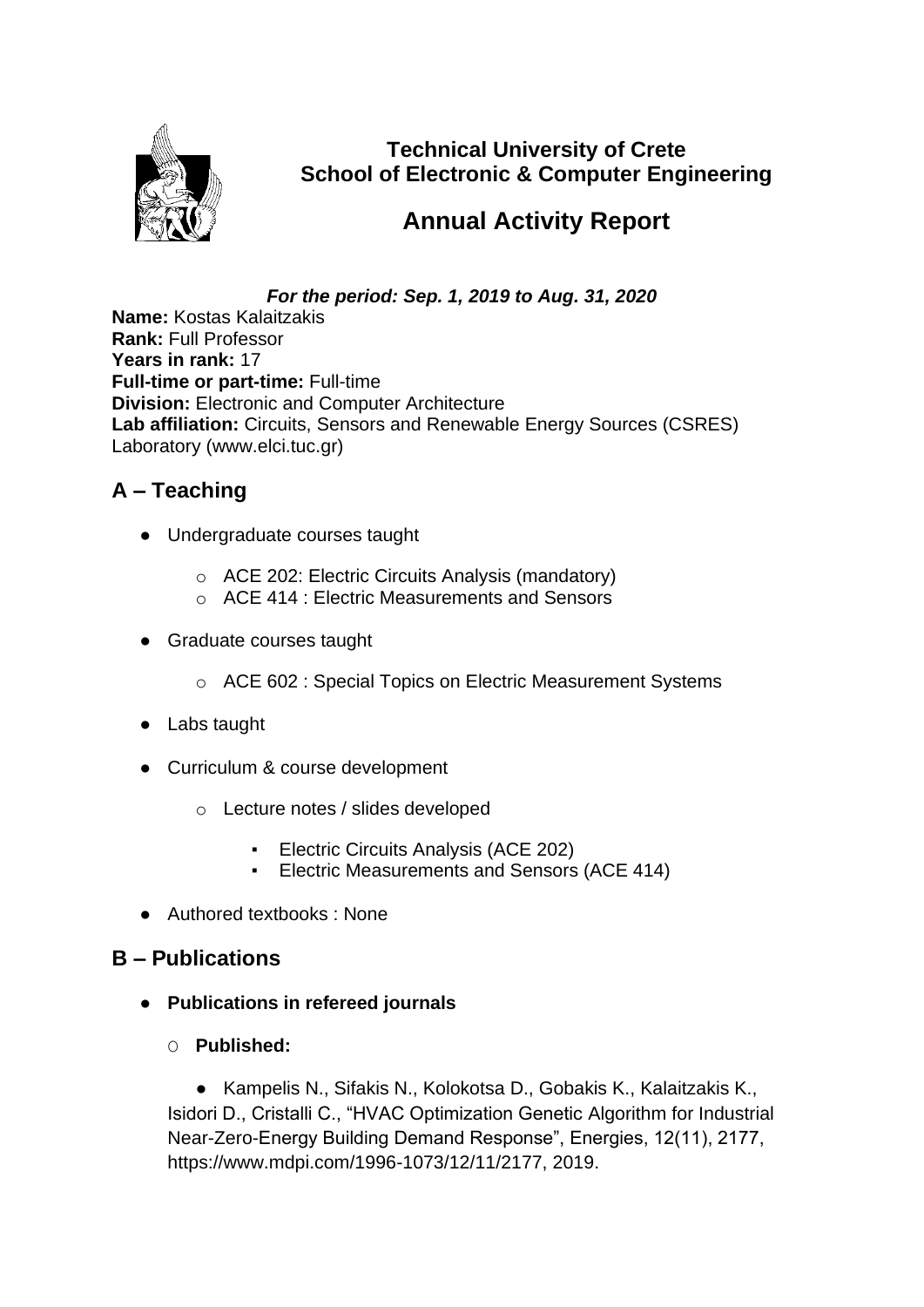● Mavrigiannaki A., Gobakis K., Kolokotsa D., Kalaitzakis K., Pisello A. L., Piselli C., Gupta R., Gregg M., Laskari M., Saliari M., Assimakopoulos M. N., Synnefa A., "Measurement and Verification of Zero Energy Settlements: Lessons Learned from Four Pilot Cases in Europe", Sustainability, 12(22), 9783, https://doi.org/10.3390/su12229783, 2020.

#### ● **Publications in refereed conferences:**

● Mavrigiannaki A., Gobakis K., Kolokotsa D., Kalaitzakis K., "An Integrated Design Approach for Planning the Measurement and Verification of Zero Energy Settlements", Proc. Int. Conf. on Innovative Applied Energy (IAPE '19), Oxford, United Kingdom, 14-15 March, 2019.

#### ● **Books and edited book chapters**

● Kampelis N, Tsekeri E., Kolokotsa D, Kalaitzakis K., Isidori D., Cristalli C., "Demand-Response in Smart Buildings", MDPI, Energies, 2020, ISBN 978-3-03928-266-1 (Pbk), ISBN 978-3-03928-267-8 (PDF), pp. 45-66.

● Edited by Kolokotsa D. and Kampelis N., "Smart Buildings, Smart Communities and Demand Response", Engineering, Energy and Architecture Set, Vol. 8, Chapters 4 and 5, Wiley, 2020, ISBN 978-1-78630-426-1, pp. 1- 191.

● **Patents: --**

#### **C – Awards & Distinctions: --**

#### **D – Funded Projects**

■ *Current projects:* 

● "Smart Grids Energy management Staff MSCA-RISE-2014", Marie Skłodowska - Curie, χρηματοδοτούμενο από την ΕΕ στα πλαίσια του "Research and Innovation Staff Exchange" (Horizon RISE), 2015-2019.

● "Achieving near Zero and Positive Energy Settlements in Europe using Advanced Energy Technology", H2020-EE-2015-1-PPP, χρηματοδοτούμενο από την ΕΕ, 2015-2019.

● "SAVES2-Students Achieving Valuable Energy Savings 2", Horizon 2020, H2020-EE-2016-2017 Energy Efficiency Call, No. 754203, χρηματοδοτούμενο από την ΕΕ, 2017-2019.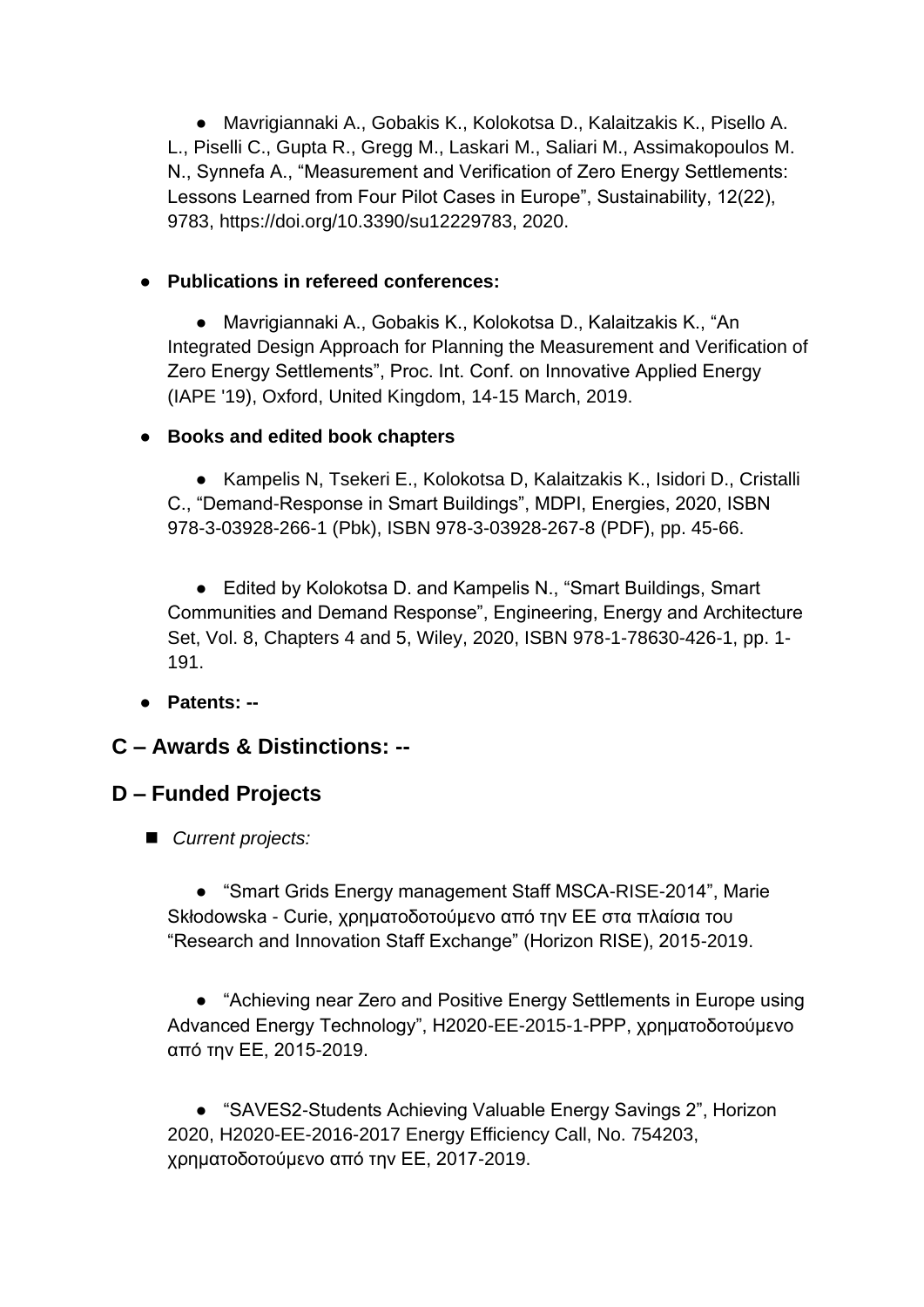#### **E – Professional service**

● Regular Reviewer in high quality international Journals with referees

#### **F – Service to the School and the University**

- School level responsibilities:
	- Member of the Deanery Committee
- $\bullet$  University level responsibilities:
	- Chair of the Ethics and Deontology of Research Committee

### **G – Advising**

- **Active graduate students supervised**
	- o Ph.D. students supervised **(advisor**, in progress)
	- o M.Sc. students supervised (**advisor**, in progress)
		- Fytraki Evangelia
		- Zorbas Alexandros
	- o M.Sc. Degrees (committee member)
	- o Ph.D. Degrees (committee member)

#### ● **Undergraduate students supervised**

- o **Diploma theses completed (supervisor):** 
	- Ioannou Vasileios
	- Smyrnaios Dimitrios
	- Vratsanos Georgios
	- Ardit Neli
	- Paterakis Emmanouil
	- Kalogridis Stylianos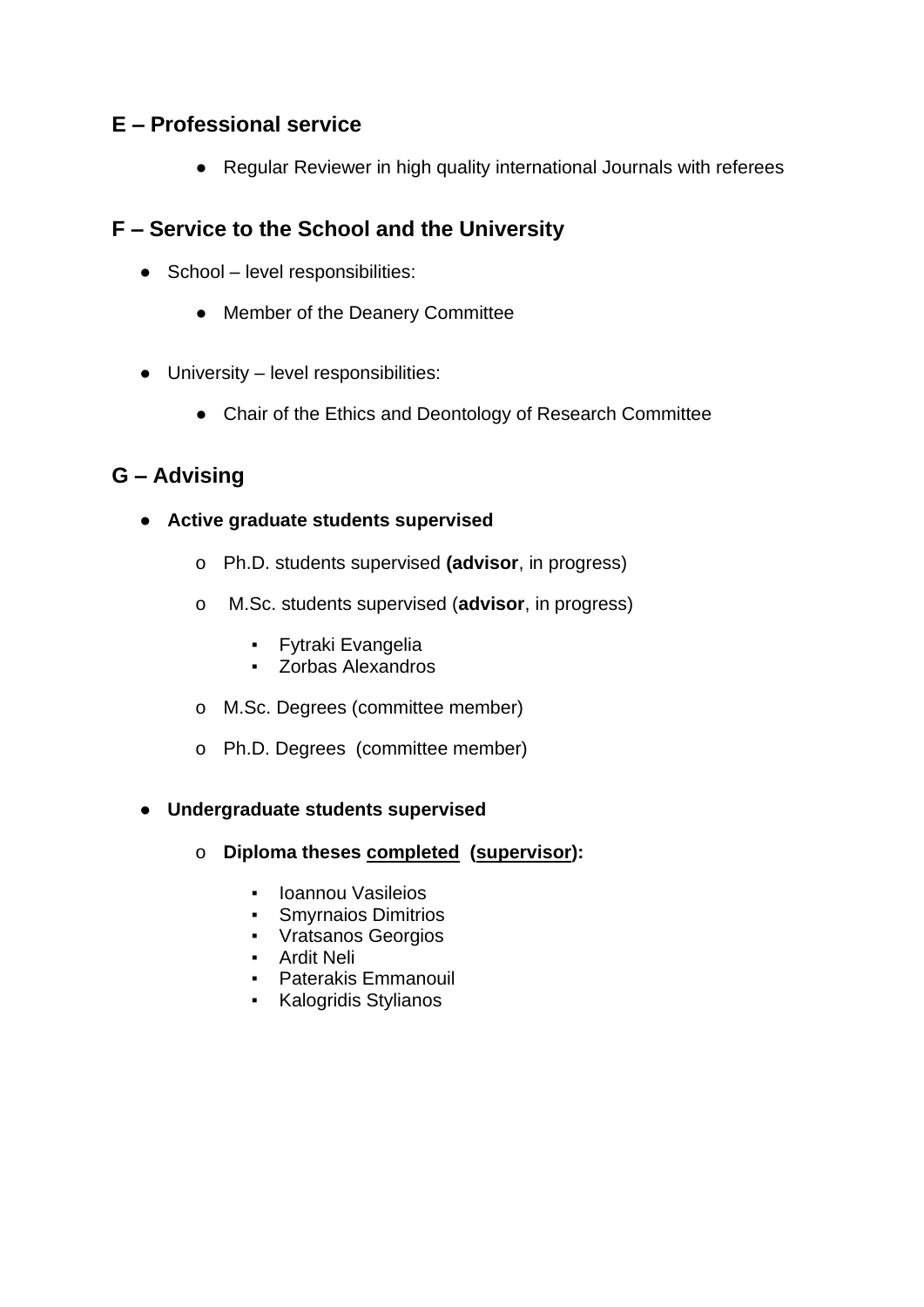

### **Technical University of Crete School of Electronic & Computer Engineering**

# **Annual Activity Report**

*For the period: Sep. 1, 2019 to Aug. 31, 2020*

**Name:** Fotios D. Kanellos **Rank:** Associate Professor **Years in rank:** 2 **Full-time or part-time:** Full-time **Division:**  Lab affiliation: Electric Energy Systems

## **A – Teaching**

- Undergraduate courses taught
	- o ENE 401 : Analysis of Electrical Installations and Electric Energy Systems (mandatory)
	- o ENE 412 : Analysis of Electric Power Systems
	- o ACE 419 : Power Electronics
- Graduate courses taught
	- o ECE 172 : Special Topics on Electric Power Systems
- Labs taught
	- o ACE 419 : Power Electronics
	- o ENE 412 : Analysis of Electric Power Systems
- Curriculum & course development
	- o Labs developed
	- o Lecture notes / slides developed

- Publications in refereed journals
	- o Published:
		- Kanellos, F.D., "Multiagent-System-Based Operation Scheduling of Large Ports' Power Systems with Emissions Limitation", (2019) IEEE Systems Journal, 13 (2), art. no. 8411546, pp. 1831-1840.
		- Gennitsaris, S.G., Kanellos, F.D., "Emission-Aware and Cost-Effective Distributed Demand Response System for Extensively Electrified Large Ports", (2019) IEEE Transactions on Power Systems, 34 (6), art. no. 8730511, pp. 4341-4351.
		- Kanellos, F.D., Volanis, E.-S.M., Hatziargyriou, N.D., "Power management method for large ports with multi-agent systems", (2019) IEEE Transactions on Smart Grid, 10 (2), art. no. 8064731, pp. 1259-1268.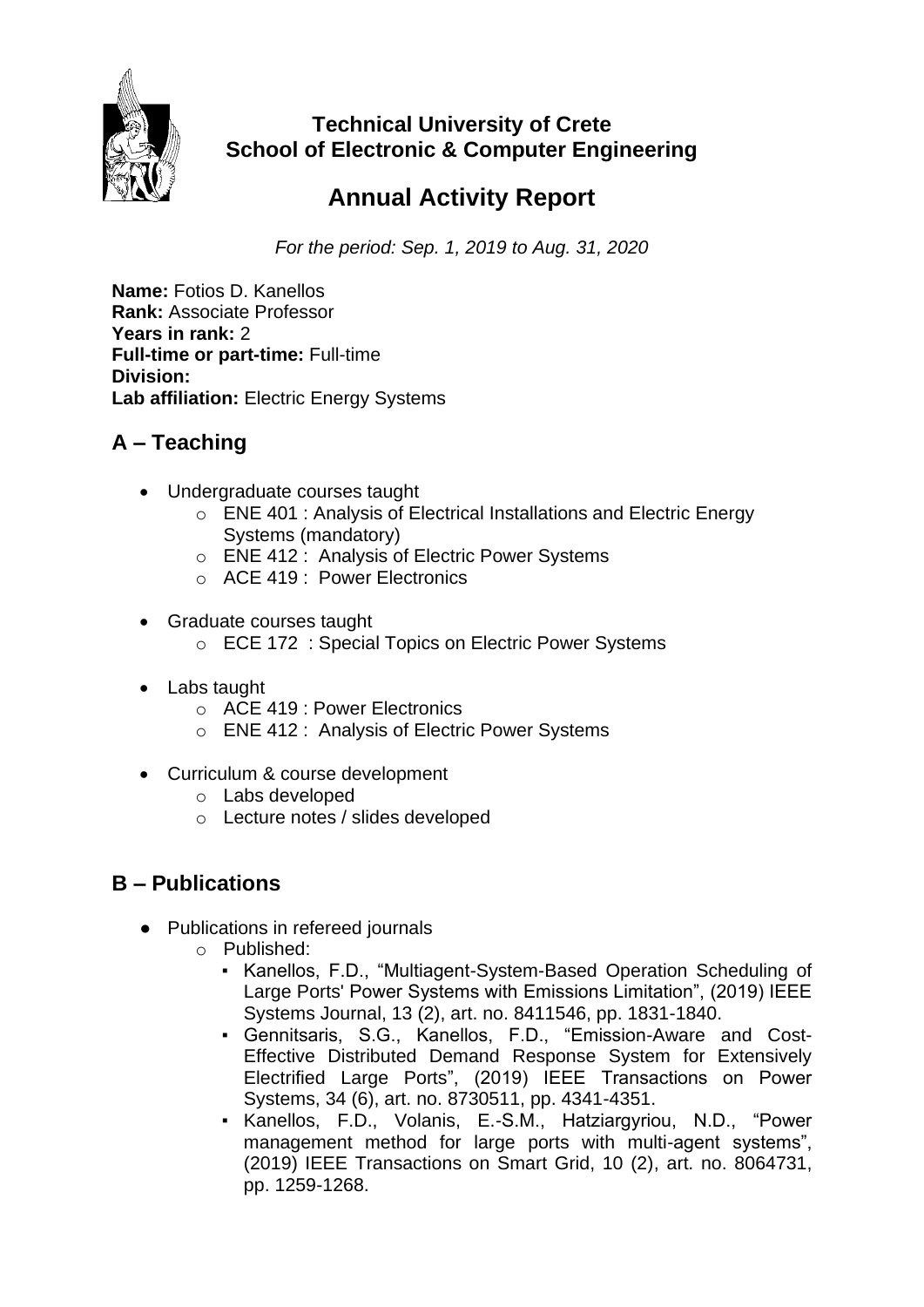- Deligianni, P.M., Tsekouras, G.J., Tsirekis, C.D., Kontargyri, V.T., Kanellos, F.D., Kontaxis, P.A. "Techno-economic optimization analysis of an autonomous photovoltaic power system for a shoreline electrode station of HVDC link: Case study of an electrode station on the small Island of Stachtoroi for the Attica-Crete interconnection", (2020) Energies, 13 (21), art. no. 5550.
- Publications in refereed conferences
	- o Published:
		- Prousalidis, J., Kanellos, F., Lyridis, D., Dallas, S., Spathis, D., Georgiou, V., Mitrou, P., "Optimizing the operation of port energy systems", (2019) Proceedings - 2019 IEEE International Conference on Environment and Electrical Engineering and 2019 IEEE Industrial and Commercial Power Systems Europe, EEEIC/I and CPS Europe 2019, art. no. 8783476.
		- J. Prousalidis, D. Spathis , V. Papaspilitopoulos , V Georgiou, T. Kourmpelis, F. Kanellos, "Facing safety challenges towards smart ships and ports", MECSS 2019/ EAAW VIII.
		- John Prousalidis , Vassilis Georgiou, Dimosthenis Spathis , Dimitrios Lyridis , Fotios Kanellos, Panos Mitrou , Stefanos Dallas, "Elaborating Sustainable Port services for Greener Shipping", International Conference on Marine Engineering and Technology Oman (ICMET), Oman, 2019.
- Books and edited book chapters
- Patents

### **C – Awards & Distinctions**

#### **D – Funded Projects**

- Current projects:
	- o e-Power/Τ2ΕΔΚ-01775, "Smart power converter for the provision of integrated services to electric networks and consumers", Telecommunication Systems Research Institute (T.S.I.), TUC, Role: Research Group Member
	- o "INVESTIGATION OF THE ELECTRODES CONFIGURATION OF THE ATTICA-CRETE DC HIGH VOLTAGE WIRING SYSTEM", University of West Attica, Department of Electrical and Electronics Engineering. Role: Research Group Member
- Project proposals submitted: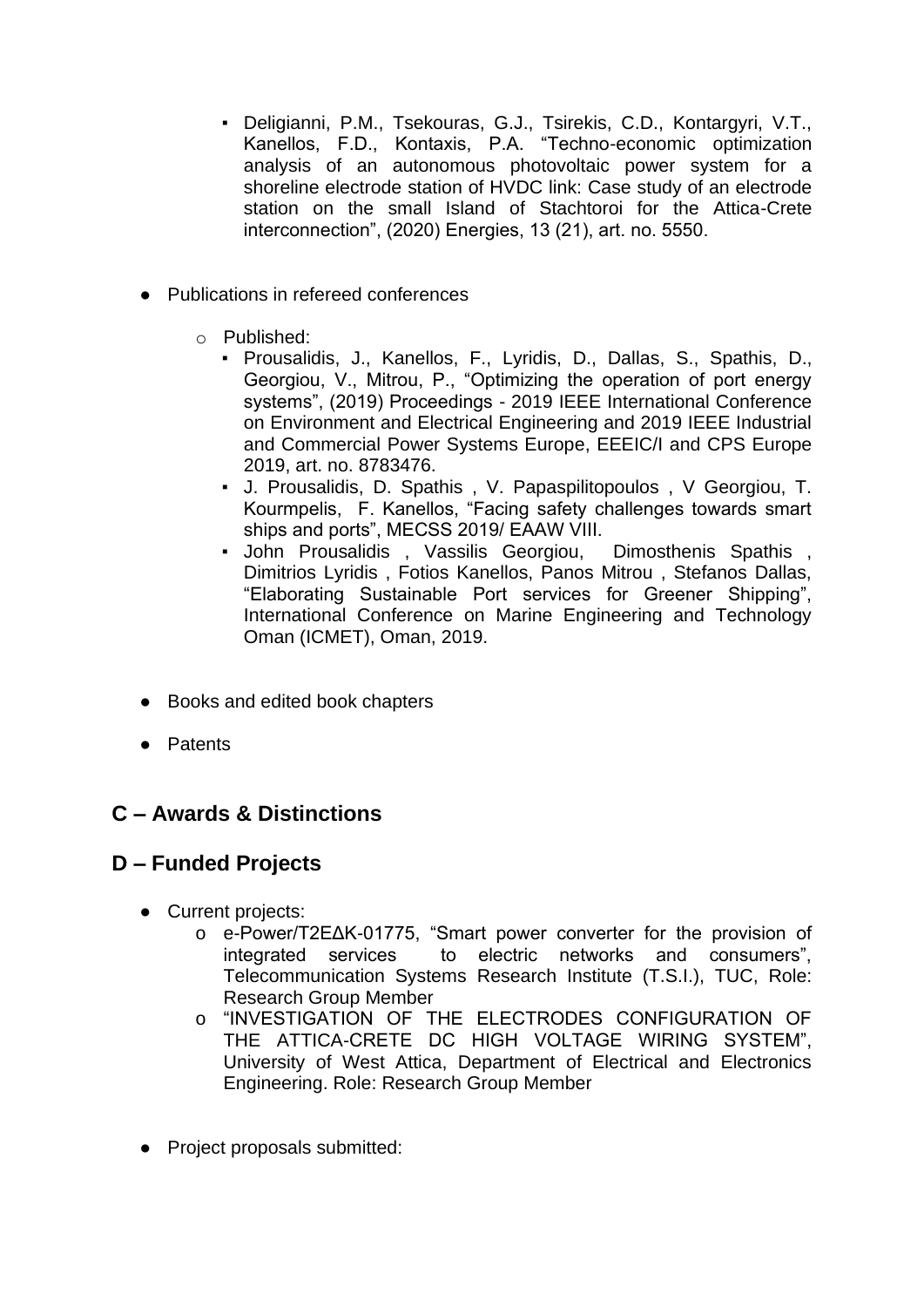#### **E – Professional service**

- Associate Editor duties
- Society Technical Committee duties
- Conference Technical Program Committee service
- Conference Organization (specify role)
- Reviewing activities
	- o IEEE Transactions on Power Systems
	- o IEEE Transactions on Smart Grid
	- o IEEE Systems Journal
	- o IEEE Transactions on Sustainable Energy
	- o Electric Power Systems Research
	- o Journal of Intelligent & Robotic Systems
	- o IEEE IAS Publications

#### **F – Service to the School and the University**

- School level responsibilities
	- o Director of Electric Energy Systems Laboratory
	- o School coordinator for the ERASMUS+ program
- University responsibilities
	- o Member of TUC Technical Council

- Active graduate students supervised
	- o Ph.D. and M.Sc. theses completed (supervisor)
	- o Ph.D. and M.Sc. theses in progress (supervisor)
		- Kalaitzakis Iason-Christos (M.Sc)
		- Dakanalis Michael (M.Sc)
		- Peponakis Emanuel (M.Sc)
	- o Ph.D. and M.Sc. Degrees completed (examination committee member)
		- Kampelis Nikolaos (Ph.D.) (School of Chemical and Environmental Engineering)
		- Gianakis George (Ph.D.) (School of Production Engineering and Management)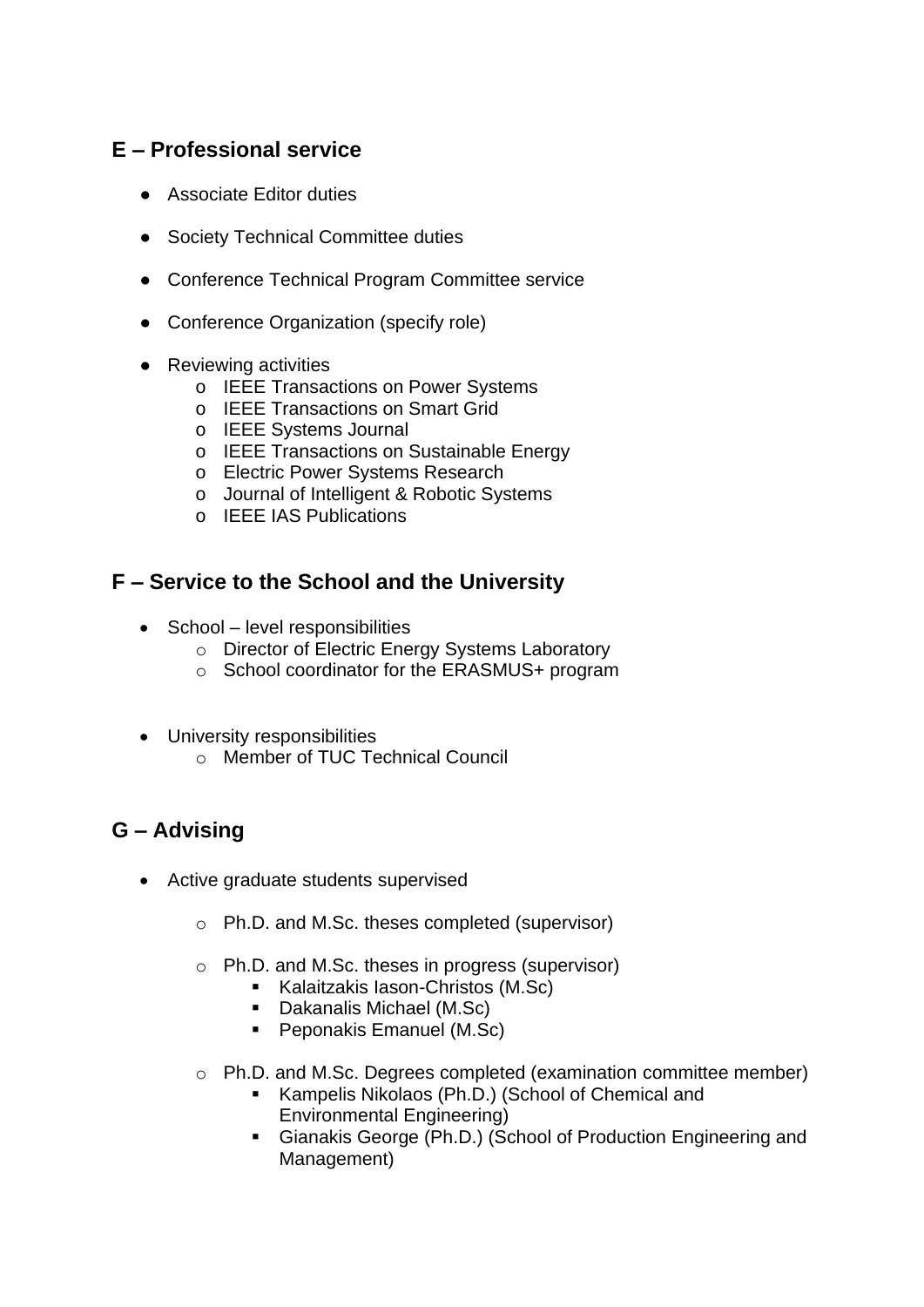- o Ph.D. and M.Sc. Degrees in progress (committee member)
	- Roditis Ioannis (M.Sc)
	- Bardaksis Ioannis (M.Sc)
	- Konstantinidis George (M.Sc)
	- Tsamoudalis Konstantinos (M.Sc)
- Undergraduate students supervised
	- o Diploma theses in progress
		- Delakis Nikolaos
		- Laskaris Andreas
		- Komitopoulos Nikolaos
		- Sartzetakis Antonios
		- Christofolakis Tryfon
		- Pitta Eleni
		- Rampias Sarantis
	- o Diploma theses completed (supervisor)
		- Kalaitzakis Iason-Christos
		- Christena Ageliki
		- Dakanalis Michael
		- Moudiri Konstantina
		- Karandinou Ekaterini-Agapi
		- Farinis George
		- Goumagias Konstantinos
	- o Diploma theses in progress (committee member)
		- Kontos Stefanos
		- Stefanakis Konstantinos
		- Demerzis Eleftherios
		- **Triantafylou Panagiotis**<br>Tsaparas Christos
		- **Tsaparas Christos**
		- Konidari Iro
		- Vardaksis Ioannis
		- Saoulis Lampros
		- Mavrovatis Stylianos
		- Sdoukos Thomas
		- **E** Litsios Sotirios
		- **Rousakis Skouloudis**
		- Moraitis Ioannis
		- **Lagoudakis Marios**
		- Saloustros Vassilios
	- o Diploma theses completed (committee member)
		- Paterakis Emanuel
		- Koutsaki Eleni
		- Antoninis Ioannis
		- Ioannou Vassilios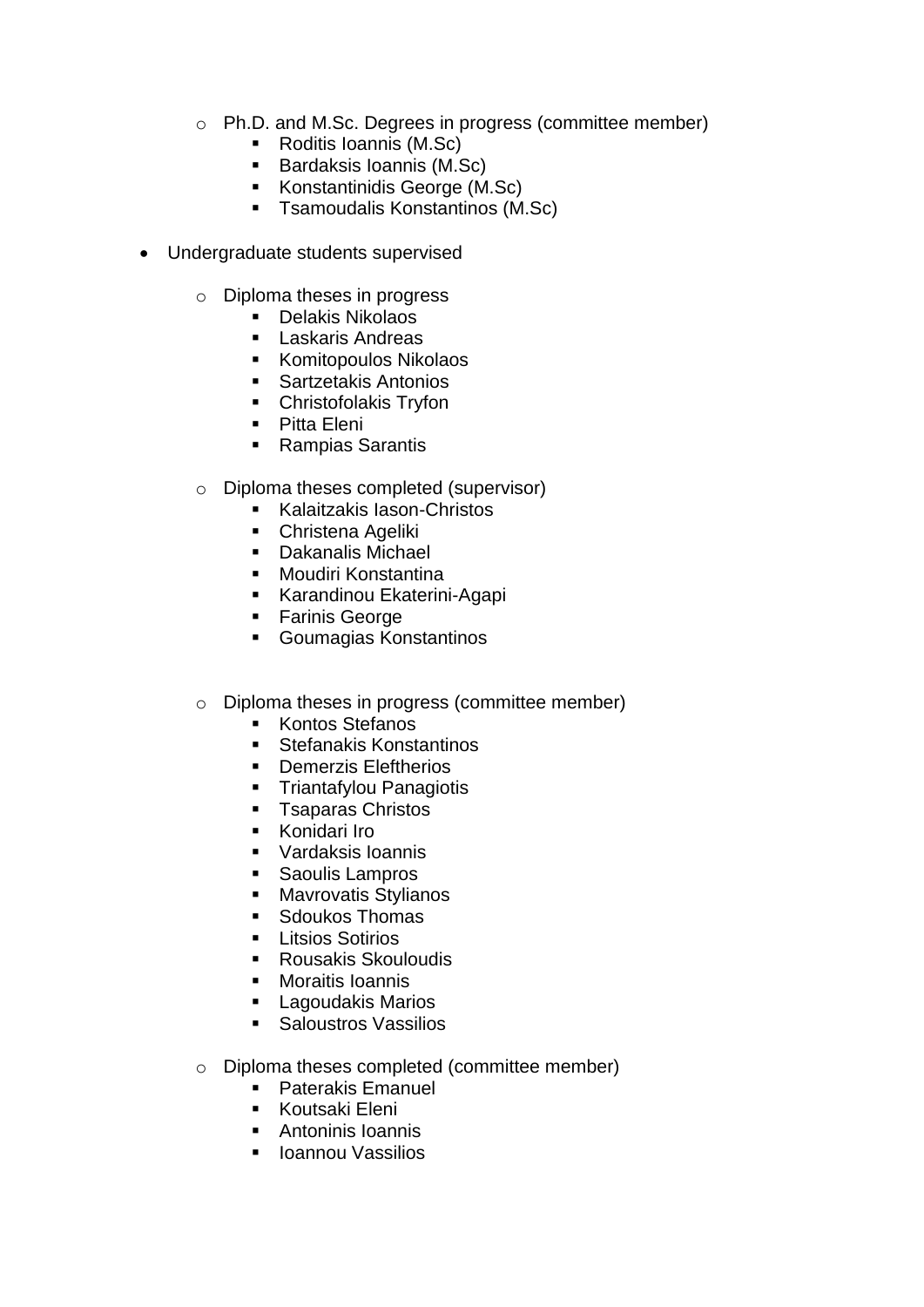

**Technical University of Crete School of Electrical & Computer Engineering**

# **Annual Activity Report**

*For the period: Sep. 1, 2019 to Aug. 31, 2020*

**Name:** Eftichios Koutroulis **Rank:** Associate Professor **Years in rank:** 4 **Full-time or part-time:** Full – Time **Division:** Electronics and Computer Architecture **Lab affiliation:** Circuits, Sensors and Renewable Energy Sources Laboratory

## **A – Teaching**

- Undergraduate courses taught
	- o ACE 101: Logic Design (mandatory)
	- o ACE 102: Basic Circuit Theory (mandatory)
- Graduate courses taught
	- o ENE 602: Electronic Energy Management Systems
- Curriculum & course development
	- o Lecture notes / slides developed
		- ACE 101 Logic Design: developed new slides
		- ACE 102 Basic Circuit Theory: updated the existing slides
		- ENE 602 Electronic Energy Management Systems: updated the existing slides

- Publications in refereed journals
	- o Published:
		- C. Kalogerakis, E. Koutroulis and M. G. Lagoudakis, "Global MPPT Based on Machine-Learning for PV Arrays Operating under Partial Shading Conditions", *Applied Sciences*, vol. 10, no. 2, pp. 1-19, 2020.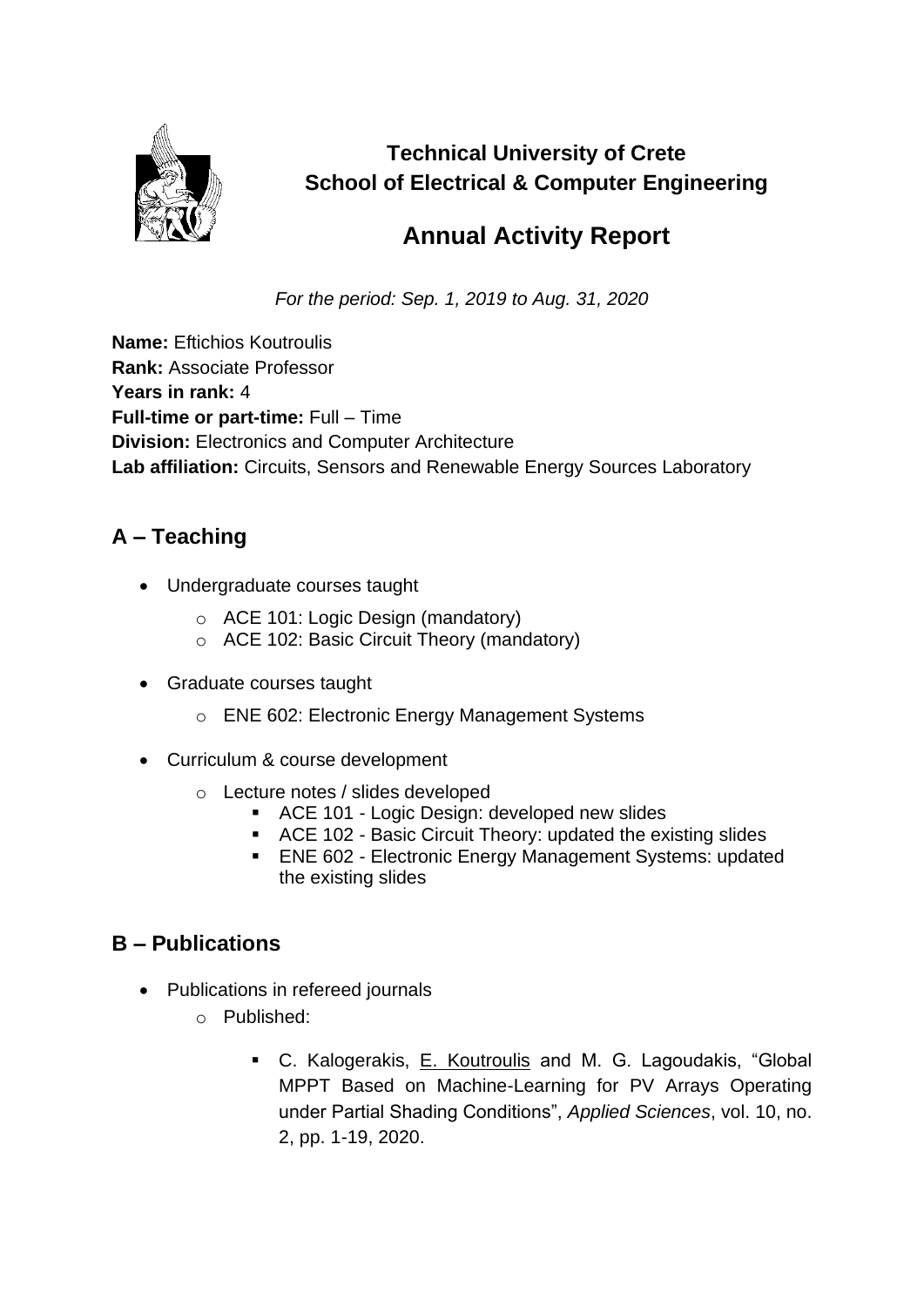- A. Malisovas, E. Koutroulis, "Design Optimization of RES-Based Desalination Systems Cooperating With Smart Grids", *IEEE Systems Journal*, vol. 14, no. 4, pp. 4706-4717, 2020.
- Publications in refereed conferences
	- o Published:
		- A. Boubaris, N. Rigogiannis, Z. Agorastou, N. Papanikolaou, S. Siskos and E. Koutroulis, "Analysis, Design and Simulation of an On-Chip DC/DC/AC Conversion System for PV Applications," *2019 Panhellenic Conference on Electronics & Telecommunications (PACET)*, 2019, pp. 1-6.

## **C – Awards & Distinctions**

#### **D – Funded Projects**

- Current projects:
	- o DES<sup>2</sup>iRES project, ERANETMED "Energy-Water Nexus": Project Coordinator.
	- o SmartPV project, "Research Create Innovate" call: Project **Coordinator**
	- o eSOLAR project, "Bilateral and Multilateral Research & Technology Cooperation between Greece and China" GSRT call: Project Coordinator.
	- o ePOWER project, "Research Create Innovate" call: Project Coordinator.
	- o PERPS project, "Research Create Innovate" call: Research team member.
- Project proposals approved for funding:
	- o AID4PV project, "SOLAR-ERA.NET Cofund 2 Additional Joint Call": Project Coordinator.

#### **E – Professional service**

● Associate Editor duties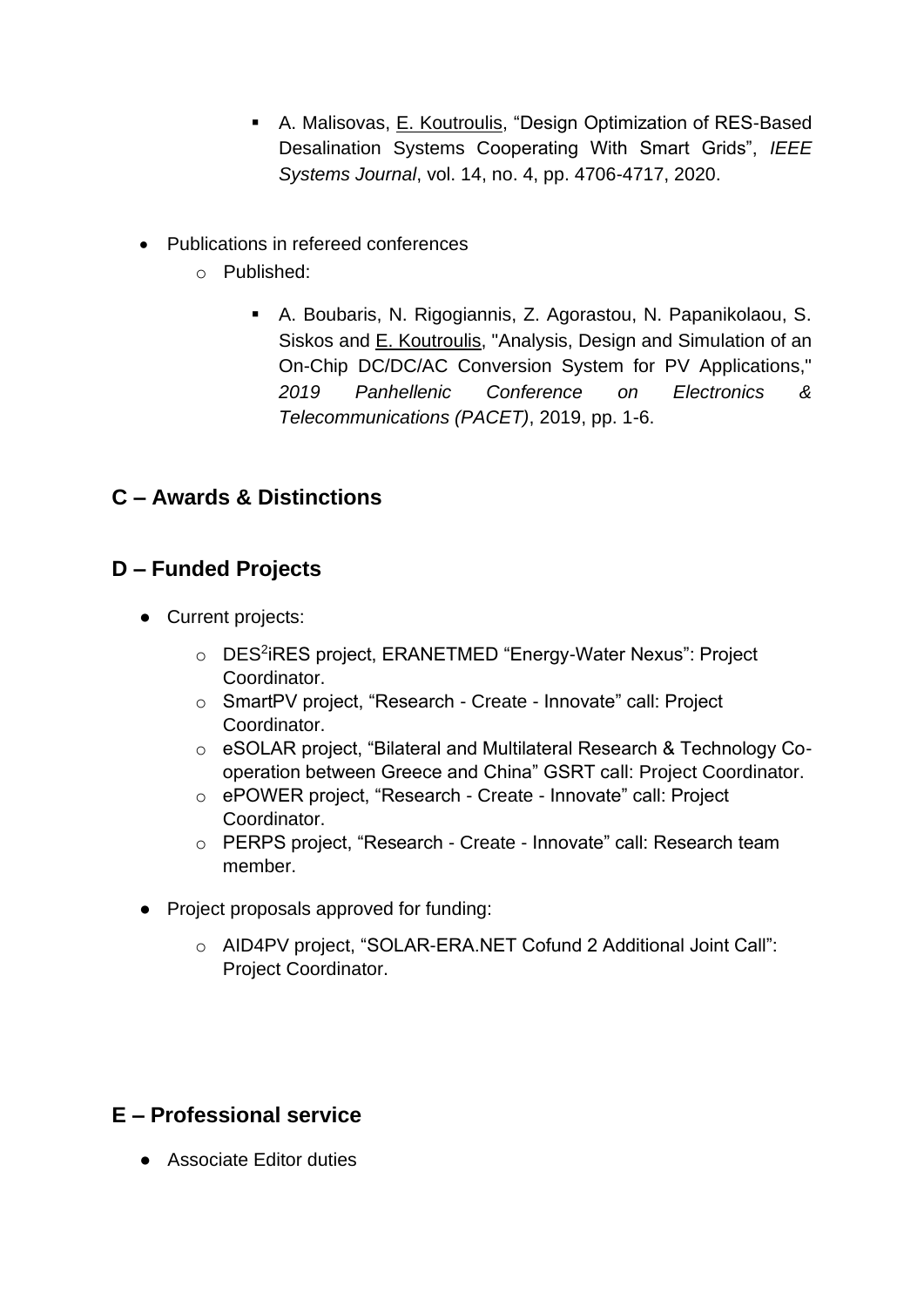- o Associate Editor of the *"Renewable Energy and Environmental Sustainability"* journal (publisher: EDP Sciences).
- o Member of the Editorial Board of the *"Renewable Energy"* journal (publisher: Elsevier).
- Conference Technical Program Committee service
	- o Program Committee member, "9th International Conference on Modern Circuits and Systems Technologies (MOCAST 2020)".
- Reviewing activities
	- o Performed 30 reviews of journal papers (including revisions) for:

IEEE Transactions on Power Electronics IEEE Journal of Emerging and Selected Topics in Power Electronics IEEE Journal of Photovoltaics IEEE Transactions on Industrial Electronics IET Power Electronics Renewable Energy

o Reviewed 1 book proposal for Springer.

#### **F – Service to the School and the University**

- School responsibilities
	- o Director of the "Circuits, Sensors & Renewable Energy Sources Laboratory"
	- o Dean's Committee member
	- o Member of Board of Directors of the Telecommunication Systems Research Institute
	- o ECE School coordinator of the undergraduate students practical training program
	- o Member of the Technical Council of the Technical University of Crete
	- o Undergraduate studies advisor

- Active graduate students supervised
	- o Ph.D. and M.Sc. theses in progress (supervisor)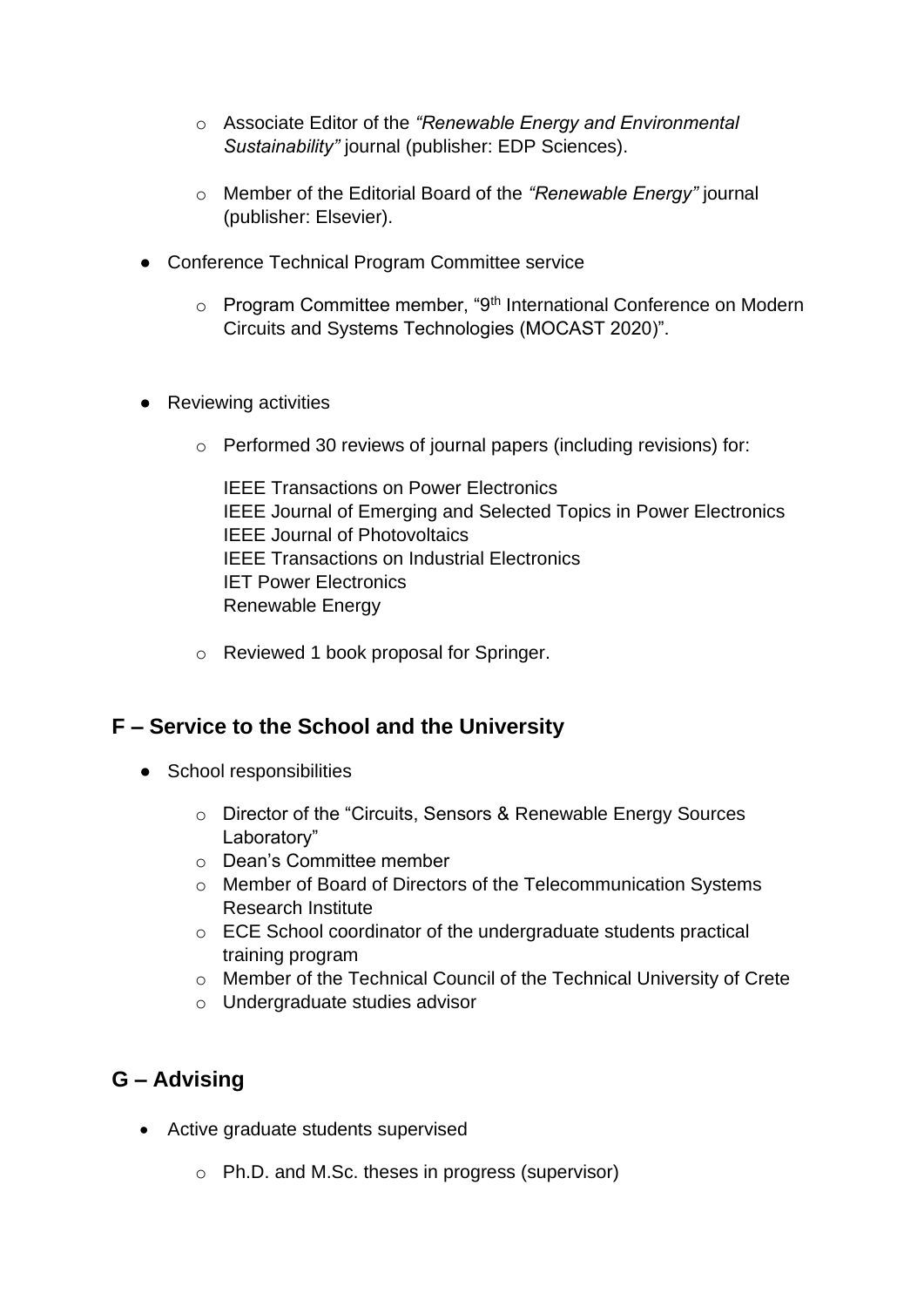- 1. Mandourarakis Ioannis (Ph.D.)
- 2. Malisovas Athanasios (M.Sc.)
- 3. Antonis Peristeropoulos (M.Sc.)
- Undergraduate students supervised
	- o Diploma theses in progress (supervisor)
		- 1. Stefanakis Costas
		- 2. Demertzis Eleftherios
		- 3. Litsios Sotiris
		- 4. Mikel Ropi
		- 5. Tsaparas Christos
		- 6. Mavrommatis Stylianos
		- 7. Stasinos Apostolos
		- 8. Constantinidou Andria
		- 9. Almpantis Anastasios
		- 10.Sdoukos Thomas
		- 11.Kosmopoulos Stefanos
		- 12.Petrakis Emmanuel
		- 13.Politis Vasilios
		- 14.Koukouzas Christos
	- o Diploma theses completed (supervisor)
		- 1. Kalogerakis Christos
		- 2. Iskis Nikolaos
		- 3. Glykis Theodoros
		- 4. Papargiriou Athanasios
		- 5. Vrouvakis Ioannis
		- 6. Tepelidis Avraam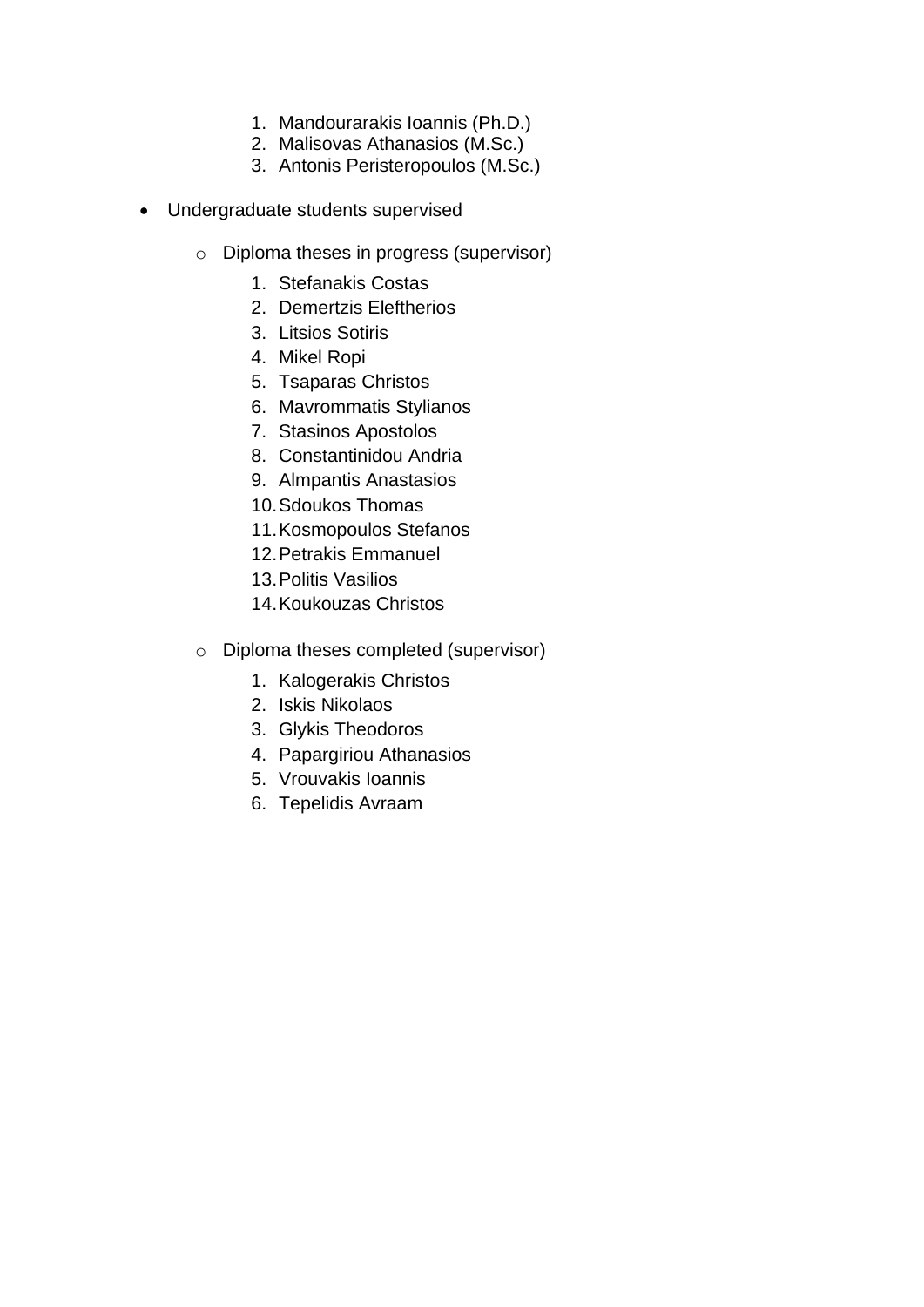

**Technical University of Crete**

# **School of Electronic & Computer Engineering**

# **Annual Activity Report**

*For the period: Sep. 1, 2019 to Aug. 31, 2020*

**Name:** George S. Stavrakakis **Rank:** Full Professor **Years in rank:** 25 **Full-time or part-time:** Full-time **Division:** Electronic and Computer Architecture **Lab affiliation:** Circuits, Sensors and Renewable Energy Sources (CSRES) Laboratory (www.elci.tuc.gr)

# **A – Teaching**

- Undergraduate courses taught
	- o ENE 301: Introduction to Power Systems/Power Systems I (mandatory)
	- o ENE 511: Renewable Energy Sources (optional mandatory)
- Graduate courses taught o **SYS 601: Advanced Topics in Optimal Control**
- Labs taught
	- o **Introduction to Power Systems /Power Systems I (ENE 301)**
	- o **Renewable Energy Sources (ENE 511)**
- Curriculum & course development o Introduction to Power Systems (ENE 301)
	- o Renewable Energy Sources (ENE 511)
- Authored textbooks : None

- **Publications in refereed journals**
	- o Submitted : 6
	- o Accepted : 6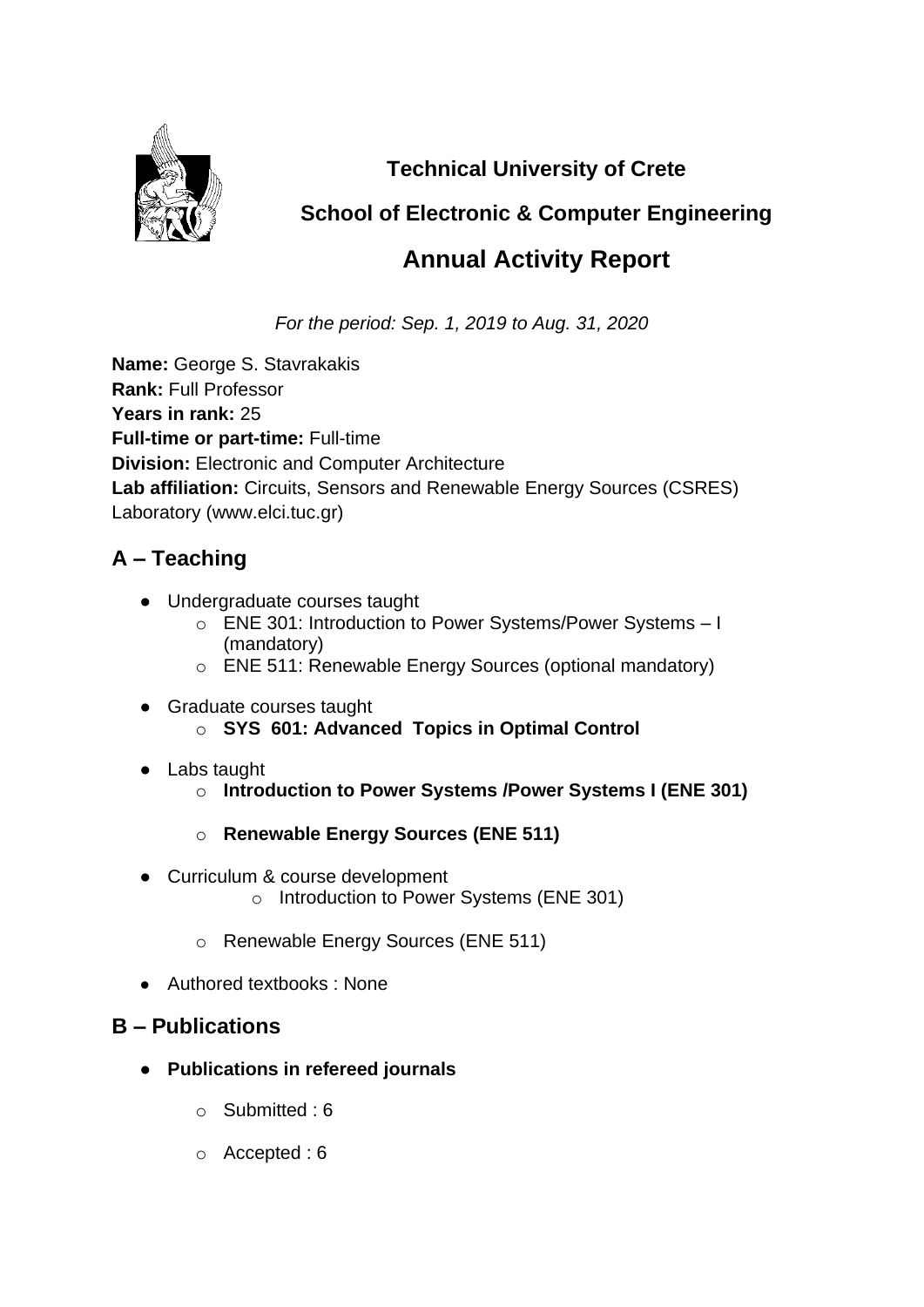O **Published : 6**

EMMANOUEL N. ANTONIDAKIS, EMMANOUIL N. MARKOULAKIS, GEORGE S. STAVRAKAKIS "A Simulated Frequency Based Electric Single Phase Power Consumption Digital Metering Method" WSEAS Transaction on Power Systems, Vol. 14, pp209-215, 2019.

KONSTANTINOS FIORENTZIS, ANTONIOS TSIKALAKIS, EMMANUEL KARAPIDAKIS, YIANNIS KATSIGIANNIS, GEORGE **STAVRAKAKIS** 

 "Improving Reliability Indices of the Autonomous Power System of Crete Island Utilizing Extended Photovoltaic Installations", Energies 2020, 13(1):64, DOI: [10.3390/en13010064.](https://www.researchgate.net/deref/http%3A%2F%2Fdx.doi.org%2F10.3390%2Fen13010064?_sg%5B0%5D=dafNUpjqokmOqNVd31D2dHpOBU6LTsnd7c8XpMZlq7XqqgOH2R42wcIl4gXNWxeYziV70nNoE-IbW-saWZRmPZIhAg.M5qTQtqfhd-_GvkvTiQTl7O8FoRv4jLBOyEFxPl_UG7Bfu-fPTi58oENI18UZEkDBXCttOo3jcxfEEAFrvDPDQ)

● TRIANTAFYLLIA NIKOLAOU, GEORGE S.STAVRAKAKIS, KONSTANTINOS TSAMOUDALIS "Modeling and Optimal Dimensioning of a Pumped Hydro Energy Storage System for the Exploitation of the Rejected Wind Energy in the Non-Interconnected Electrical Power System of the Crete Island, Greece", Energies 2020, 13, 2705; doi:10.3390/en13112705.

KONSTANTINOS V. BLAZAKIS, THEODOROS N. KAPETANAKIS, GEORGE S. STAVRAKAKIS "Effective Electricity Theft Detection in Power Distribution Grids Using an Adaptive Neuro Fuzzy Inference System", Energies 2020, 13, 3110; doi:10.3390/en13123110.

IASON S. MAVROMATAKIS, SOTIRIOS G. LILIOPOULOS, GEORGE S. STAVRAKAKIS "Optimized Intermittent Pharmaceutical Treatment of Cancer Using Non-Linear Optimal Control Techniques", WSEAS TRANSACTIONS on BIOLOGY and BIOMEDICINE, Volume 17, 2020, DOI: 10.37394/23208.2020.17.9.

● SOTIRIOS [G. LILIOPOULOS,](http://ar.iiarjournals.org/search?author1=SOTIRIOS+G.+LILIOPOULOS&sortspec=date&submit=Submit) [GEORGE S. STAVRAKAKIS,](http://ar.iiarjournals.org/search?author1=GEORGE+S.+STAVRAKAKIS&sortspec=date&submit=Submit)

[KONSTANTINOS S. DIMAS](http://ar.iiarjournals.org/search?author1=KONSTANTINOS+S.+DIMAS&sortspec=date&submit=Submit) «Advanced Non-linear Mathematical Model for the Prediction of the Activity of a Putative Anticancer Agent in Human-to-mouse Cancer Xenografts», ANTICANCER RESEARCH 40: 5181- 5189 ,2020, doi:10.21873/anticanres.14521.

#### ● **Publications in refereed conferences: 1**

● SOTIRIOS G. LILIOPOULOS and GEORGE S. STAVRAKAKIS "Adaptive short term ahead tumor growth inhibition prediction subjected in anticancer

agents given in combination", IEEE 19th International Conference on Bioinformatics and Bioengineering (BIBE 2019), Proccedings DOI 10.1109/BIBE.2019.00039 pp 174- 181, 27-30 October 2019, Athens, Greece.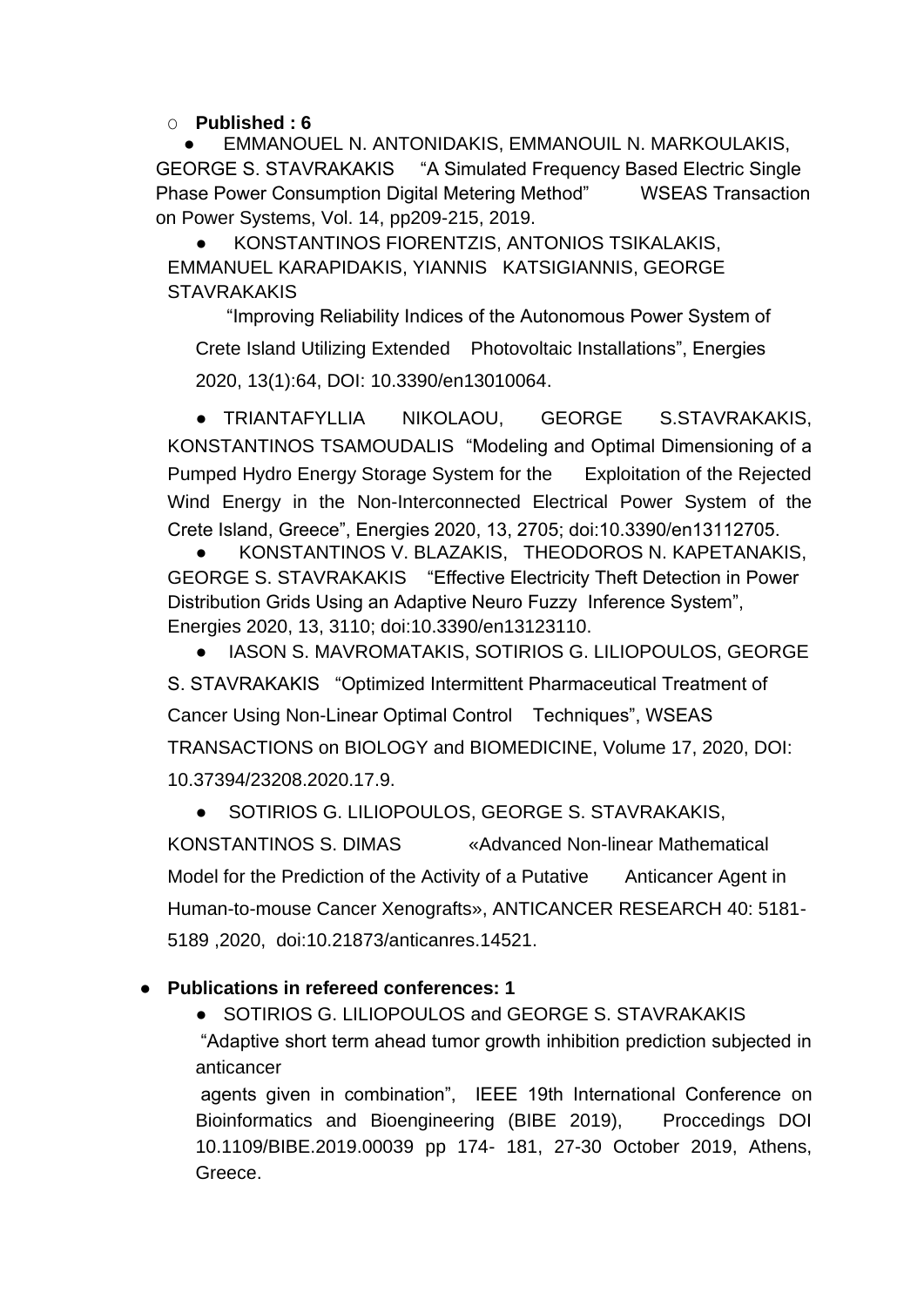● Publications in conferences on abstract review: **1**

● TRIANTAFYLLIA NIKOLAOU, KONSTANTINOS TSAMOUDALIS, GEORGE STAVRAKAKIS

 "Modeling and Optimal Design of a Pump–Storage System for the Exploitation of the Rejected Energy in Non – Interconnected Electrical Power Systems. Case - Study in the "Potamon" Dam, Rethymnon of Crete Island, Greece", 11th ICOLD European Club Symposium, 2 - 4 October 2019, Crete island, Greece.

● **Patents:**one in the national level (see below) *GR:Έξυπνη μέθοδος και ολοκληρωμένη ηλεκτρονική διάταξη διαχείρισης* 

*πληροφοριών σε συστήματα εξασφάλισης εσωτερικής άνεσης με ταυτόχρονη ενεργειακή διαχείριση κτιρίων. (OBI2004010045)*

*EN:Intelligent methodology and integrated electronic device of information processing ensuring the indoor comfort with simultaneous energy management in buildings. (OBI2004010045)*

### **C – Awards & Distinctions: --**

#### **D – Funded Projects**

■ *Current projects:* 

---"Centre for the study and sustainable exploitation of Marine Biological Resources (CMBR)", GSRT-Greece financing, Started January 2018-Duration until 31Match 2022.Senior Researcher.

---"Energy-aware Factory Analytics for Process Industries (FACTLOG)-code of the [Special Account of T](https://www.elke.tuc.gr/fileadmin/users_data/elke/_uploads/profile%CE%95%CE%9B%CE%9A%CE%95_2018_SITE-en.pdf)UC: 82081, Horizon 2020 (Η2020)-Innovation Action. Duration of the contract: 01-01-2020 until 31-12-2020. Senior researcher.

■ Project proposals submitted: 2 (still waiting for the submitted proposals evaluation results)

#### **E – Professional service**

- Member of the Editorial Board and permanent reviewer of the peer review international journal "ENERGIES" i.e. <http://www.mdpi.com/journal/energies/editors#editorialboard>
- Society Technical Committee duties : once in the International Committee of Electrical Machines- ICEM
- Conference Organization (specify role) : none

*Regular Reviewer in eight high quality international Journals with referees:*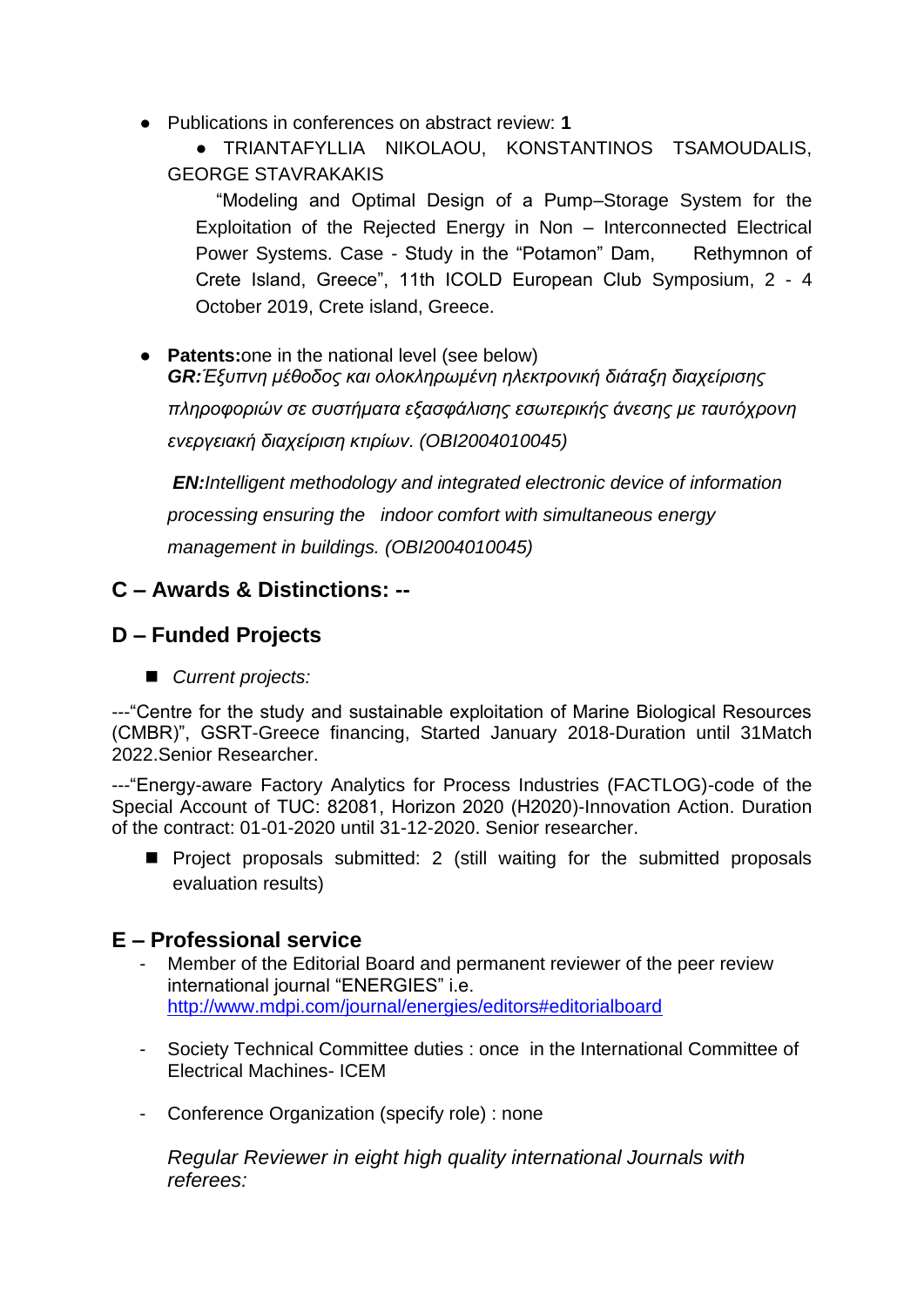- Journal of Intelligent and Robotic Systems.
- IEEE Transactions on Energy Conversion.
- Electric Power Systems Research
- International Journal of Distributed Sensor Networks
- Renewable Energy journal
- Reviewer on call basis IEEE Transactions on Automation Science and **Engineering**
- Neural Computing and Applications
- Applied Sciences
- Participation in National Committees (e.g. EΔΕΤ) : one
- *"Member of the Permanent Committee of the Prefecture of Crete for the Energy Planning of Crete Island"*

#### **F – Service to the Department and the School**

- Departmental responsibilities: none
- School level responsibilities: none

- **Active graduate students supervised**
	- o Ph.D. students supervised **(advisor**, in progress)
		- Blazakis Constantinos
		- Yotis Thomas
	- o M.Sc. students supervised (**advisor**, in progress)
		- Liliopoulos Sotirios
		- Kladou Anastasia
		- Vardaxis Ioannis
	- o M.Sc. Degrees (committee member)
		- Fytraki Evangelia (M.Sc.)
			- Peristeropoulos Antonios
			- Polomarkaki Sofia
			- Papanikolaou Marios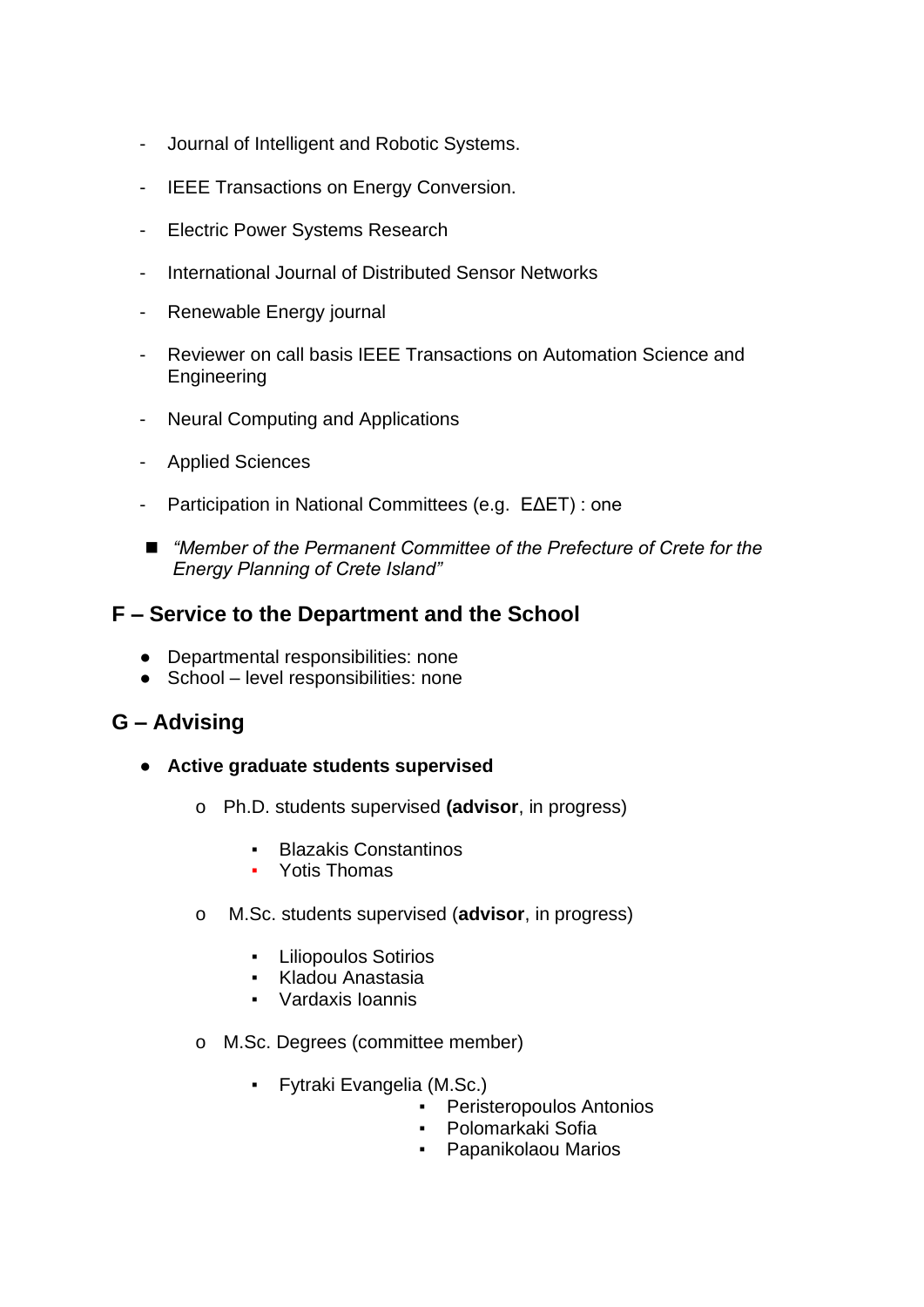- Argyriou Ioannis (School of Chemical & Environmental Engineering of TUC)
- o Ph.D. Degrees (committee member)
	- Member of the Intermediate 5 members Examination Committeeand of the 7 members final Examination Committee of ECE School -N.T.U.A. Athens for the PhD supervising and examination of Mr. Alaa Zaky Hussein.

#### **Undergraduate students supervised**

#### o **Diploma theses in progress (supervisor)**:

- Gioumatzidis Meletios
- Sgourou Maria
- Chalevidis Dimitrios
- Grigoriadis Theodoros
- Charalabous Ioulia (Iliana)
- Iosifidou Marina

#### o **Diploma theses completed (supervisor):**

- Kefalas Vasilios
- Kalliaras Apostolos
- Lagoudakis Marios
- **Titakis Georgios**
- Kiriakakis Thomas
- Roditis Ioannis
- Mavromatakis lasson
- Koutsaki Eleni
- Mpardoutsou Artemis
- Efstathopoulos Nikolaos
- o Diploma theses in progress & completed (committee member):
	- Asimakis Giannopoulos
	- Papargyriou Athanasios
	- Glikis Theodoros
	- Mparpagiannis Christos
	- Kalergis Georgios
	- Patikos Ioannis
	- Kormpi Konstantina
	- Tepelidis Avraam
	- Papadomanolakis Theodoros
	- Moydiri Konstantina
	- Christena Aggeliki
	- Kalaitzakis Iason-Christos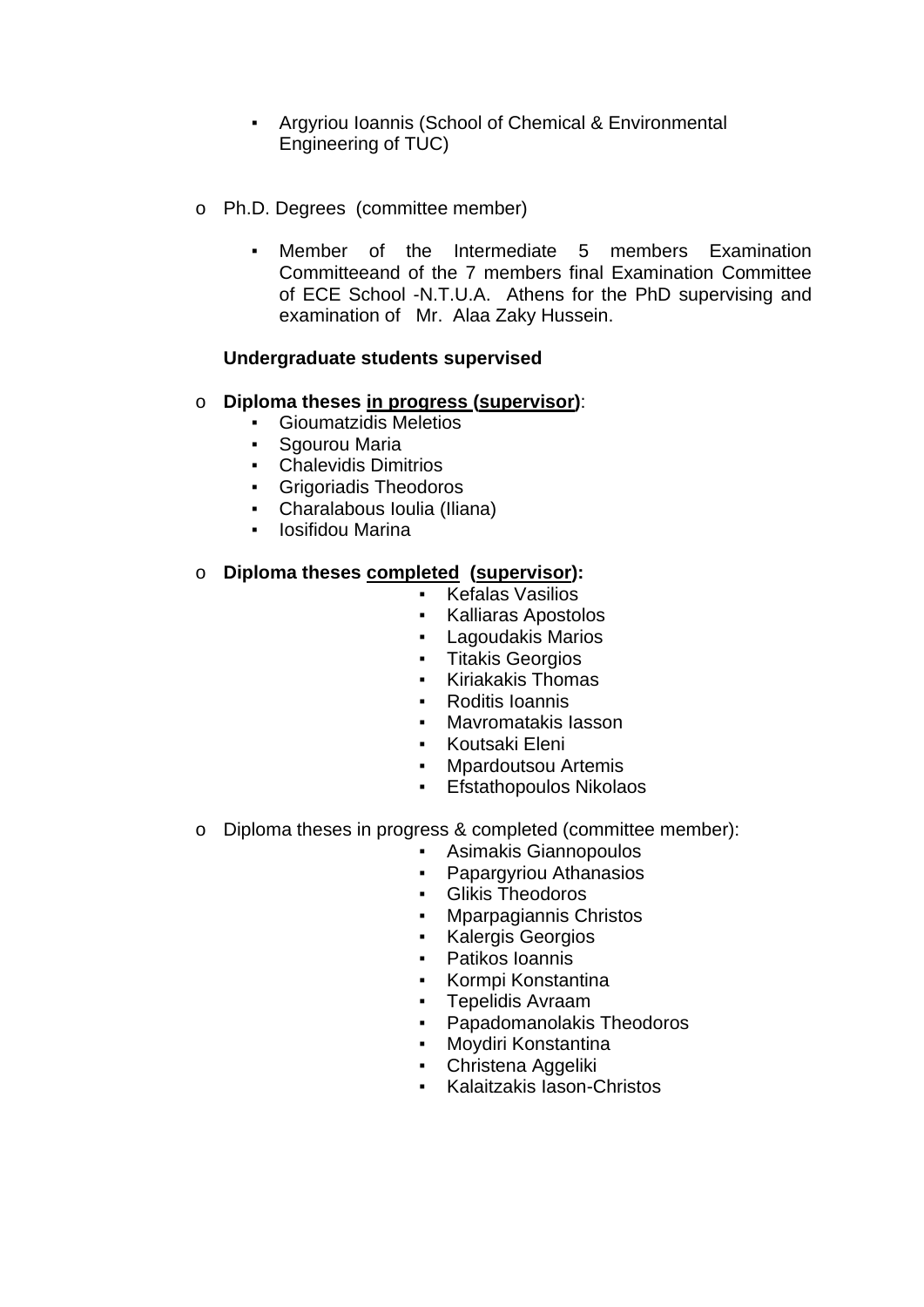

**Technical University of Crete School of Electrical & Computer Engineering**

# **Annual Activity Report**

*For the period: Sep. 1, 2019 to Aug. 31, 2020*

**Name:** Nikolaos Bekiaris-Liberis **Rank:** Assistant Professor **Years in rank:** 2 **Full-time or part-time:** Full – Time **Division:** Systems **Lab affiliation:** Automation Laboratory

## **A – Teaching**

- Undergraduate courses taught
	- o SYS 401: Linear Systems (mandatory)
	- o SYS 402: Control Theory With Applications (mandatory)
- Graduate courses taught
	- o SYS 603: Nonlinear Systems
- Curriculum & course development
	- o Lecture notes / homework / exam / lab exercises
		- SYS 401: Linear Systems: Homework and exam development. Update of lab exercises.
		- SYS 402: Control Theory With Applications: Homework and exam development. Update of lab exercises.
		- SYS 603: Nonlinear Systems: Homework and exam development.

- Publications in refereed journals
	- o Published:
		- I. Papamichail, N. Bekiaris-Liberis, A. I. Delis, D. Manolis, K.-S. Mountakis, I. K. Nikolos, C. Roncoli, & M. Papageorgiou, "Motorway traffic flow modelling, estimation and control with vehicle automation and communication systems," *Annual Reviews in Control, vol. 48, pp. 325—246, 2019.*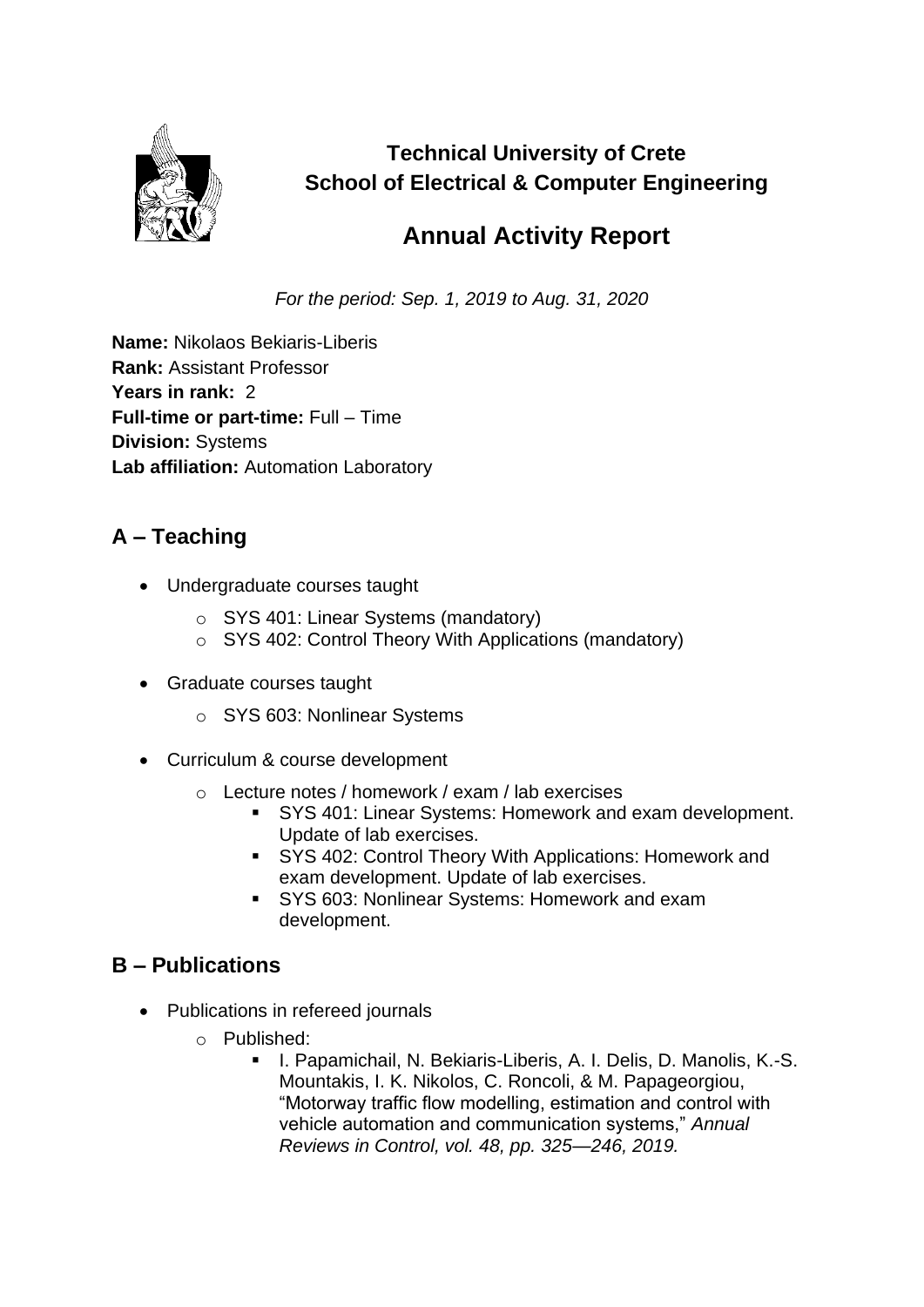- I. Karafyllis, N. Bekiaris-Liberis, and M. Papageorgiou, "Feedback control of nonlinear hyperbolic PDE systems inspired by traffic flow models," *IEEE Transactions on Automatic Control, vol. 64, pp. 3647—3662, 2019.*
- o Submitted:
	- N. Bekiaris-Liberis and A. Delis, "PDE-based feedback control of freeway traffic flow via time-gap manipulation of ACC-equipped vehicles," *IEEE Transactions on Control Systems Technology.*
	- N. Bekiaris-Liberis, "Hybrid boundary stabilization of linear firstorder hyperbolic PDEs despite almost quantized measurements and control input," *Systems and Control Letters*.
- Publications in refereed conferences
	- o Published:
		- Y. Zhang, M. Wang, J. Hu, and N. Bekiaris-Liberis, "Semiconstant spacing policy for leader-predecessor-follower platoon control via delayed measurements synchronization," *IFAC World Congress,* 2020.

#### **C – Awards & Distinctions**

● Grade A (fully meets the European Research Council's excellence criterion and is recommended for funding if sufficient funds are available) awarded for 2020 ERC Starting Grant proposal INSPIRA, ERC (PE7 panel).

#### **D – Funded Projects**

- Submitted proposals:
	- o *Secure control of infinite-dimensional systems with application to vehicular traffic.* HORIZON 2020 ERC Starting Grant. Role: PI. (Proposal not funded due to budget limitations.)
	- o *Data-driven control of delay systems with application to connected and automated vehicles platoons.* Hellenic Foundation of Research and Innovation*;* Research Projects to Support Faculty Members & Researchers. Role: PI. (Proposal under review.)

#### **E – Professional service**

- Editorial duties
	- o Associate Editor member of the Editorial Board of International Federation of Automatic Control (IFAC) journal *Automatica* (publisher: Elsevier).
	- o Associate Editor member of the Editorial Board of the *IEEE Transactions on Intelligent Transportation Systems* (publisher: IEEE).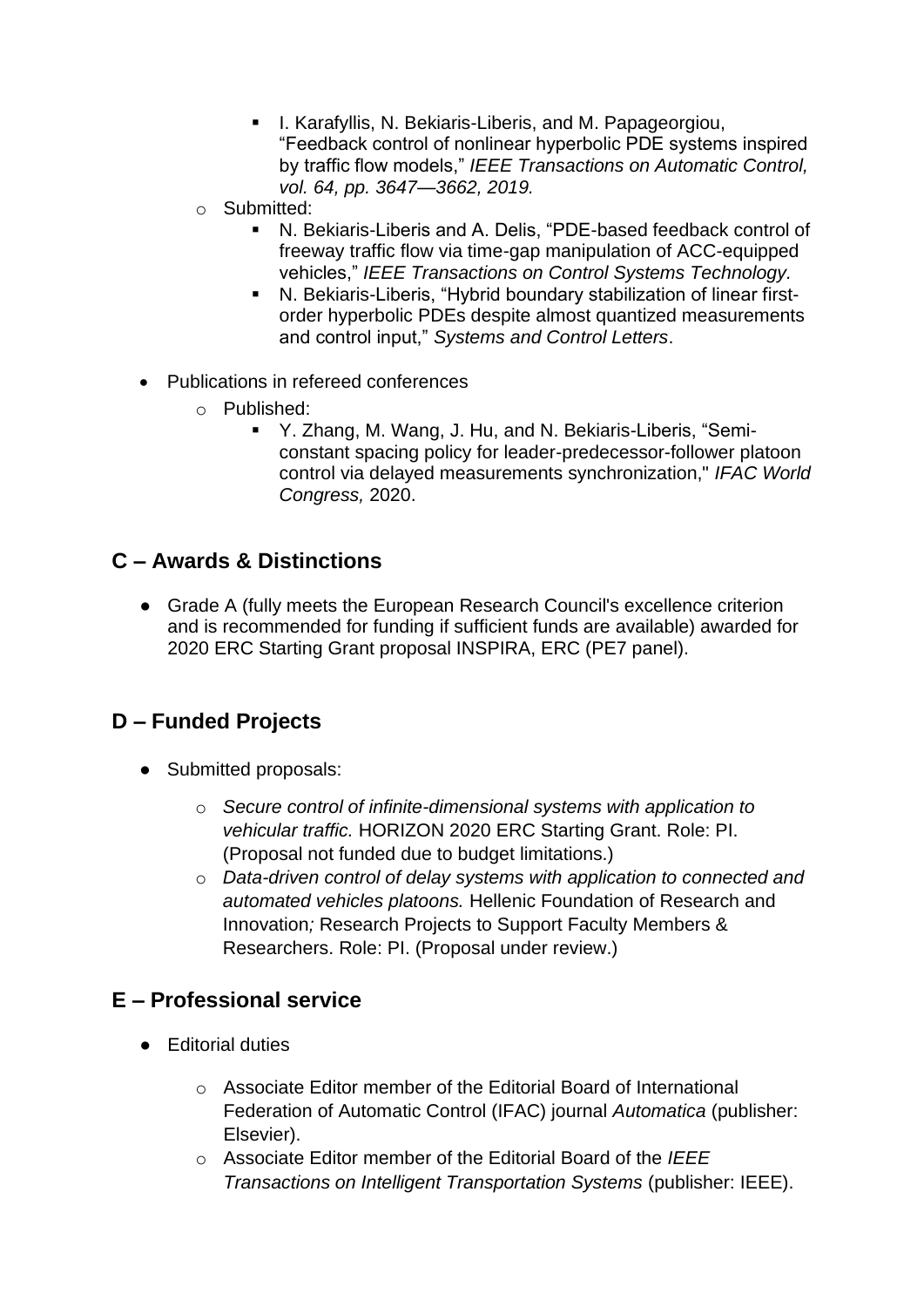- o Associate Editor member of the Editorial Board of the *2020 European Control Conference* (publisher: IEEE).
- Technical committees member
	- o Member of the IEEE Control Systems Society Technical Committee on Distributed Parameter Systems.
	- o Member of the IFAC Technical Committee on Transportation Systems.
	- o Member of the IFAC Technical Committee on Distributed Parameter Systems.
- International program committees member
	- o 2019 IFAC Workshop on Time Delay Systems.
	- o 2020 Symposium on Management of Future Motorway and Urban Traffic Systems.
- Invited session organization
	- o Control for Large Scale Traffic Networks, 2019 IEEE Conference on Decision and Control.
- PhD Committees
	- o Kallirroi Porfyri, Department of Production Engineering and Management, TUC.
- Reviewing activities
	- $\circ$  Performed  $\sim$  25 reviews of journal papers (including revisions) for:

IEEE Transactions on Automatic Control IEEE Transactions on Intelligent Transportation Systems IEEE Transactions on Control Systems Technology IFAC Automatica Society of Industrial and Applied Mathematics (SIAM) Journal on Control and Optimization Systems and Control Letters (publisher: Elsevier) IET Control Theory and Applications (publisher: IEEE) International Journal of Control (publisher: Taylor and Francis) The Canadian Journal of Chemical Engineering (publisher: Wiley) Journal of Optimization Theory and Applications (publisher: Springer) Physica A (publisher: Elsevier) Transportation Research Part B (publisher: Elsevier) Transportation Research Part C (publisher: Elsevier)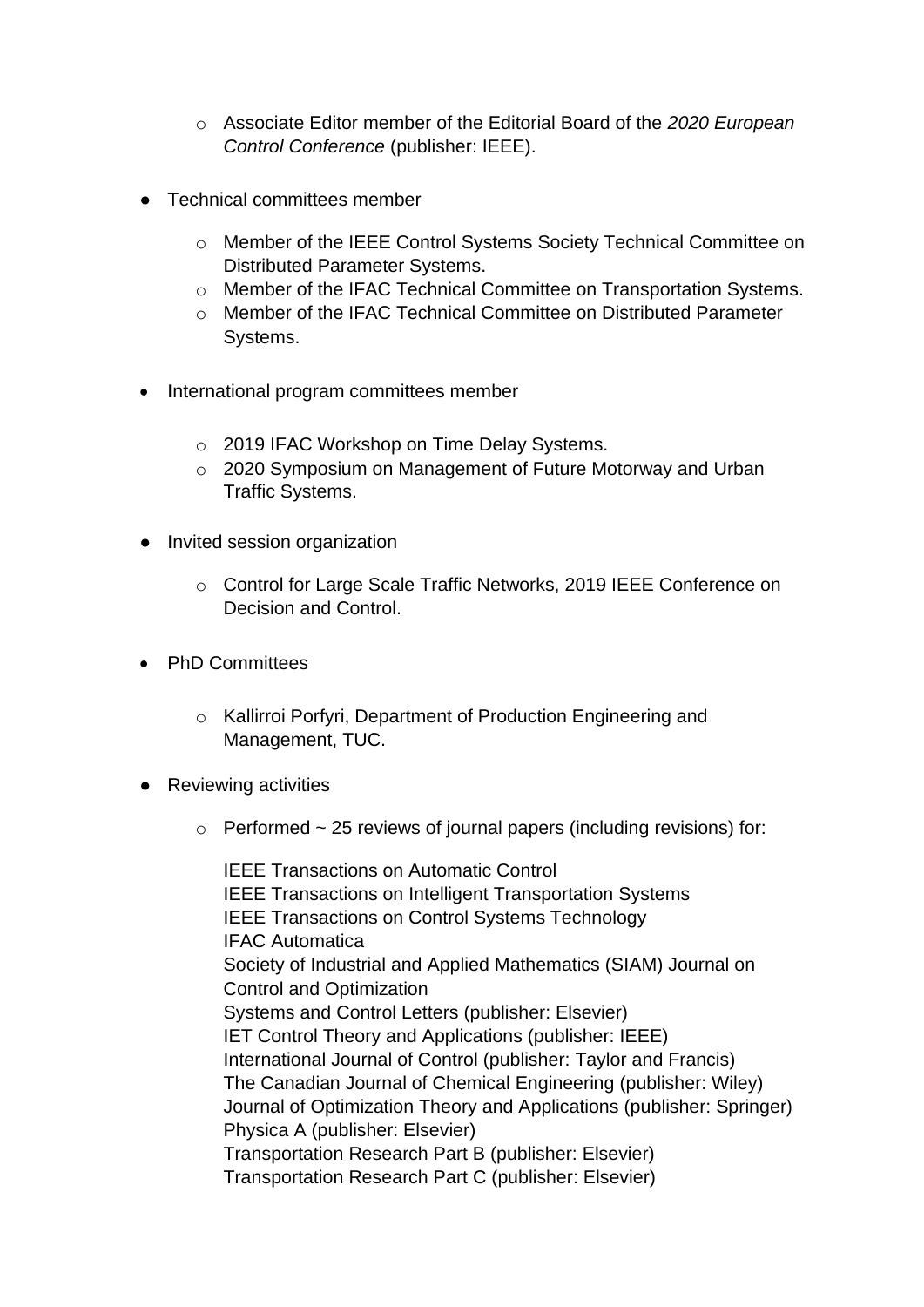# **F – Service to the School and the University**

- School responsibilities
	- o Member of undergraduate diploma theses examining committees.
	- o Undergraduate studies student advisor.
- University responsibilities
	- o Member of equipment supply and delivery committees.

- Graduate students supervised
	- o PhD (as distant co-advisor)
		- 1. Y. Zhang (Tongji University, China)
- Undergraduate students supervised
	- o Diploma theses in progress (supervisor)
		- 1. Stavros Katsaras
		- 2. Nikos Intas
		- 3. Triantafyllia Sampani
	- o Diploma theses completed (supervisor)
		- 1. Manolis Proestakis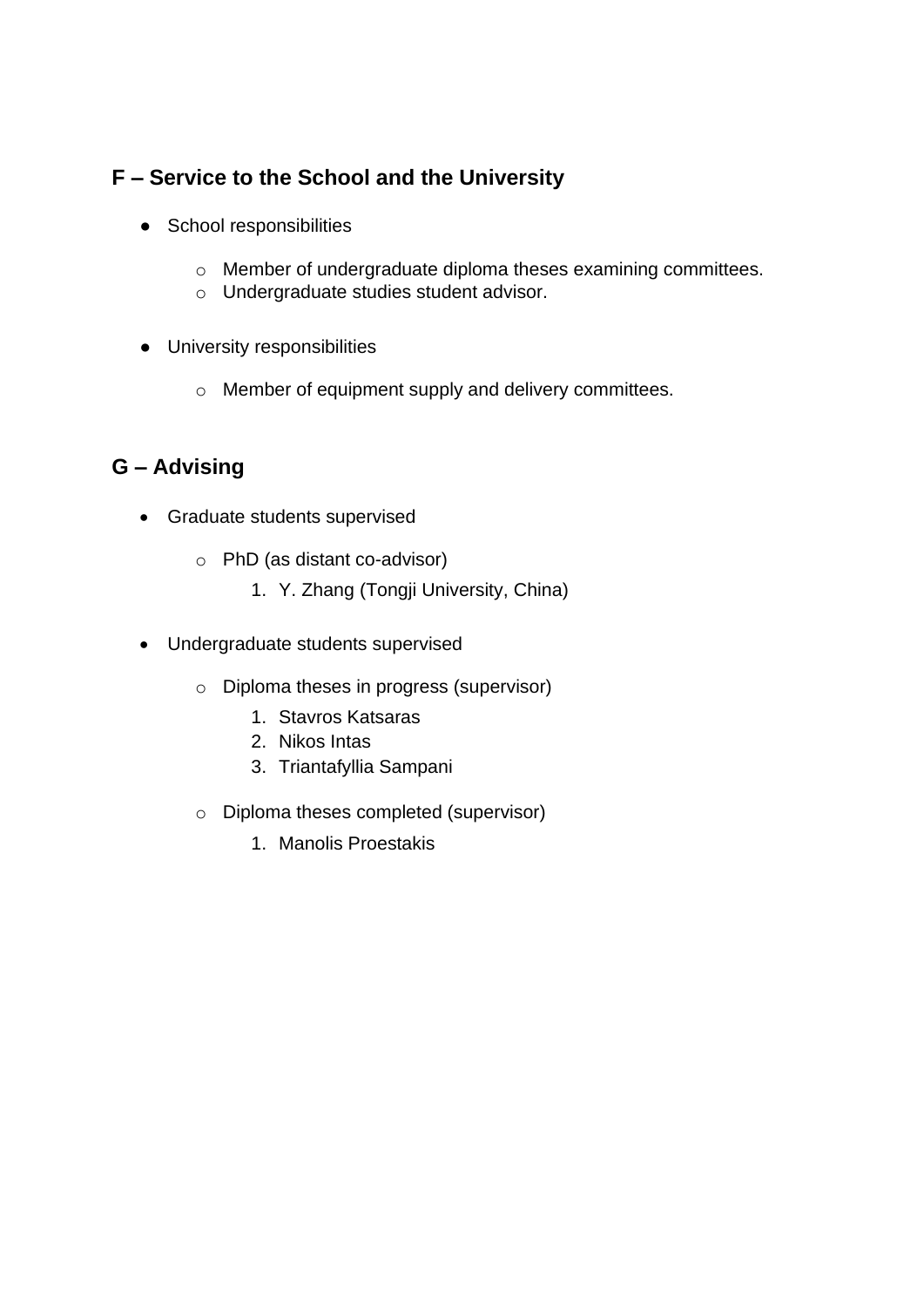

**Technical University of Crete**

# **School of Electrical & Computer Engineering**

# **Annual Activity Report**

*For the period: Sep. 1, 2019 to Aug. 31, 2020*

**Name:** Aggelos Bletsas **Rank:** Full Professor **Years in rank:** 1.5 **Full-time or part-time:** Full-time **Division:** Telecommunications **Lab affiliation:** Telecommunications Laboratory

# **A – Teaching**

- Undergraduate courses taught
	- o TEL 303: Telecommunication Systems II (mandatory, 25 lectures + mandatory midterm + 10 problem sets)
	- o TEL513 Satellite Communications (elective, 13 theory lectures + 4 labs taught by instructor)
- Graduate courses taught
	- o TEL606 Introduction to Probabilistic Graphical Models & Inference Algorithms
		- (24 lectures + 8 problem sets)

- Publications in refereed journals
	- 1. Submitted:
		- M. Ouroutzoglou, G. Vougioukas, G. N. Karystinos and **A. Bletsas**, "Multistatic Noncoherent Linear Complexity Miller Sequence Detection For Gen2 RFID/IoT", IEEE Transactions on Wireless Communications (TWC).
- Publications in refereed conferences
	- 1. Published:
		- S. Siachalou, S. Megalou, A. Tzitzis, E. Tsardoulias, **A. Bletsas**, J.N. Sahalos, T. Yioultsis and A.G. Dimitriou, "Robotic Inventorying and Localization of RFID Tags, Exploiting Phase-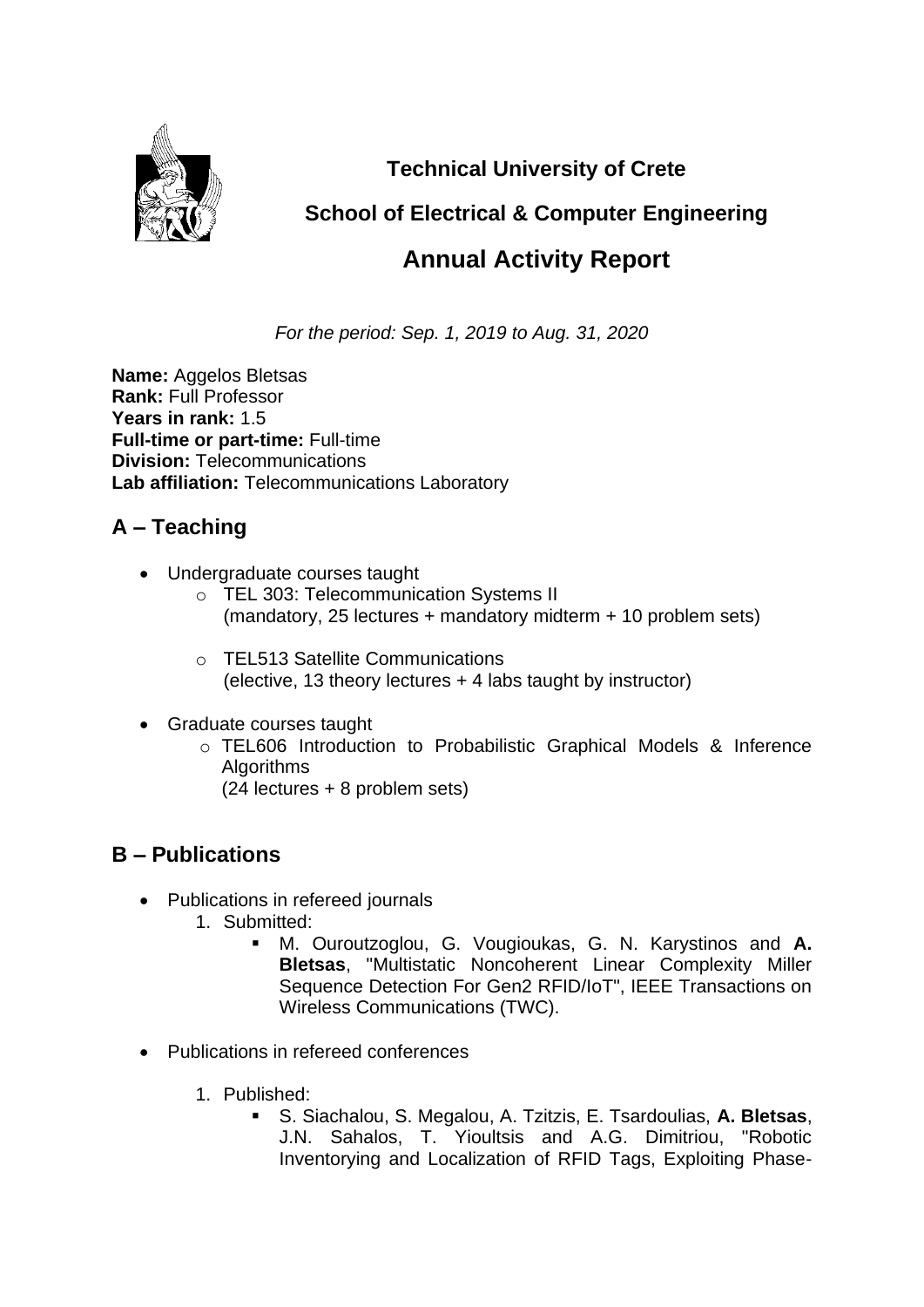Fingerprinting", *IEEE International Conference on RFID-Technology and Applications (RFID-TA)*, Sept. 2019, Pisa, Italy.

■ M. Ouroutzoglou, G. Vougioukas, P.N. Alevizos, A.G. Dimitriou and **A. Bletsas**, "Multistatic Gen2 RFID over Ethernet with Commodity SDRs", IEEE International Conference on RFID-Technology and Applications (RFID-TA), Sept. 2019, Pisa, Italy. Selected in the list of best papers / candidate for best paper award  $\mathbb{Y}$ 

## **C – Awards & Distinctions**

o **Sept. 2019:** M. Ouroutzoglou, G. Vougioukas, P.N. Alevizos, A.G. Dimitriou and **A. Bletsas**, "Multistatic Gen2 RFID over Ethernet with Commodity SDRs", IEEE International Conference on RFID-Technology and Applications (RFID-TA), Sept. 2019, Pisa, Italy. **Selected in the list of best papers / candidate for best paper award**

## **D – Funded Projects**

- Current projects:
	- o 1 Project funded through Action "Research-Create-Innovate", *Operational Program Competitiveness, Entrepreneurship and Innovation, under the call RESEARCH - CREATE - INNOVATE (project code: T1EDK-03032).*

Role: TUC Principal Investigator.

o 1 Project through Hellenic Foundation of Research & Innovation (HFRI), *First Call for H.F.R.I. Research Projects to support Faculty members and Researchers and the Procurement of High-cost research equipment" (Project #: 2846).* Role: Project Coordinator.

## **E – Professional service**

- Associate Editor duties
	- o **Associate Editor,** *IEEE Transactions on Wireless Communications***.**
- Conference Technical Program Committee (TPC) service
	- o IEEE International Conference on Communications (ICC) 2020 (Ad-hoc & Sensor Networks Track).
	- o IEEE International Conference on Communications (ICC) 2020 (Mobile Wireless Networks Track).
	- o IEEE International Conference on Communications (ICC) 2020 (Cognitive Radio & Networks Track).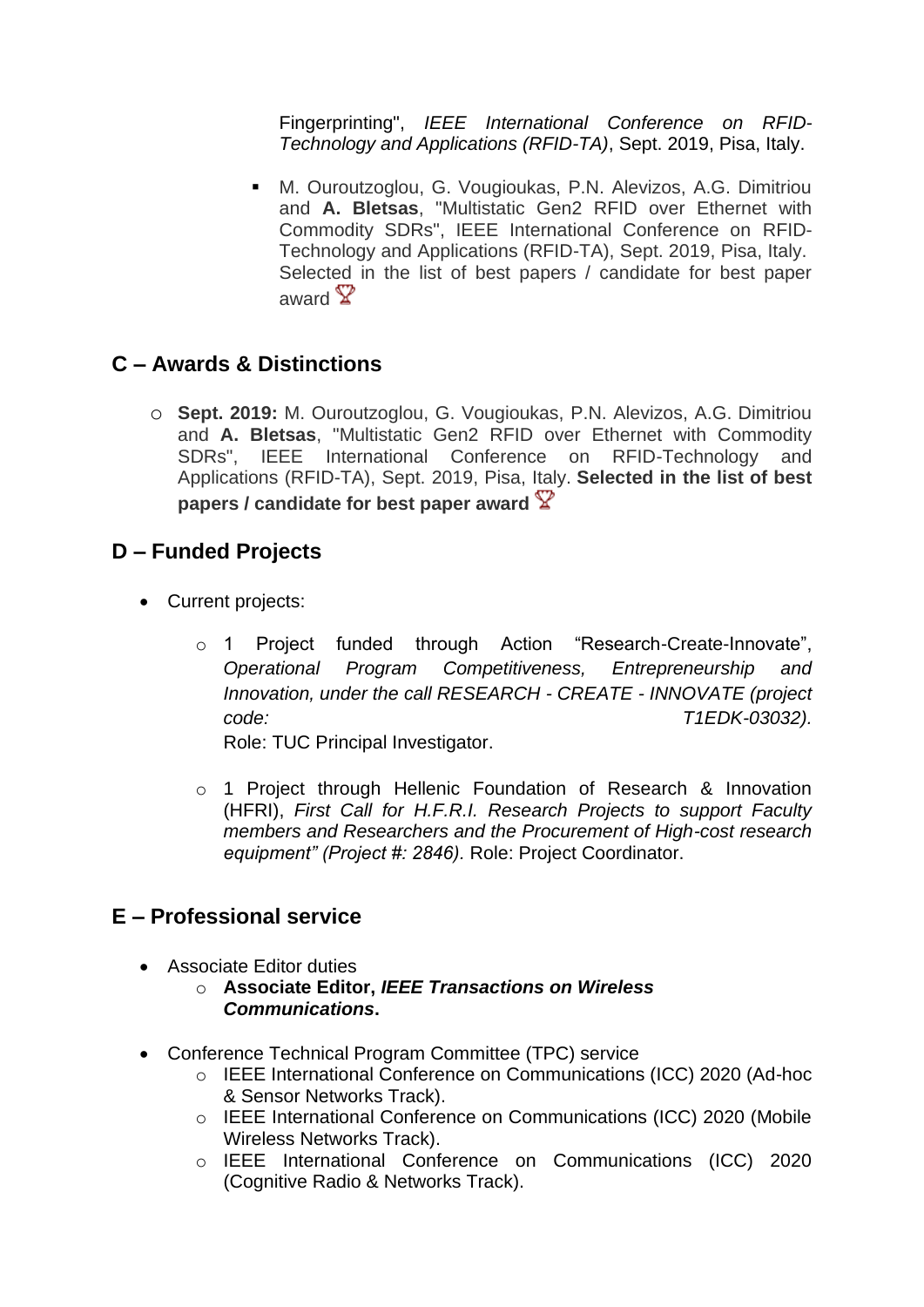- o IEEE Global Communications Conference (Globecom) 2020 (Communications Theory Track).
- o IEEE Global Communications Conference (Globecom) 2020 (Ad-hoc & Sensor Networks Track).
- o IEEE Global Communications Conference (Globecom) 2020 (Mobile Wireless Networks Track).
- Reviewing activities
	- o Reviewer for various class A IEEE Journals.

## **F – Service to the School and the University**

- School responsibilities
	- o Member of TUC Research Committee Objections Evaluation **Committee.**
	- o Substitute Member of the School of ECE Graduate Studies Committee.
	- o Member of the TUC Library Committee.
	- o Member of various procurement committees.

- **Diploma** theses supervised as **principal advisor – COMPLETED Diploma THESES:**
	- o Completed Diploma theses supervisor for
		- 1. Georgios Apostolakis
		- 2. Iosif Vardakis
		- 3. Orestis Konstantinos Giannakopoulos
		- 4. Panagiotis Bellonias
		- 5. Roza Chatzigeorgiou
		- 6. Emmanouil Andrianakis
- **Ph.D., M.Sc. or Diploma theses principal advisor**, in progress: Various students
- **Ph.D., M.Sc. or Diploma theses committee member**, completed or in progress: Various students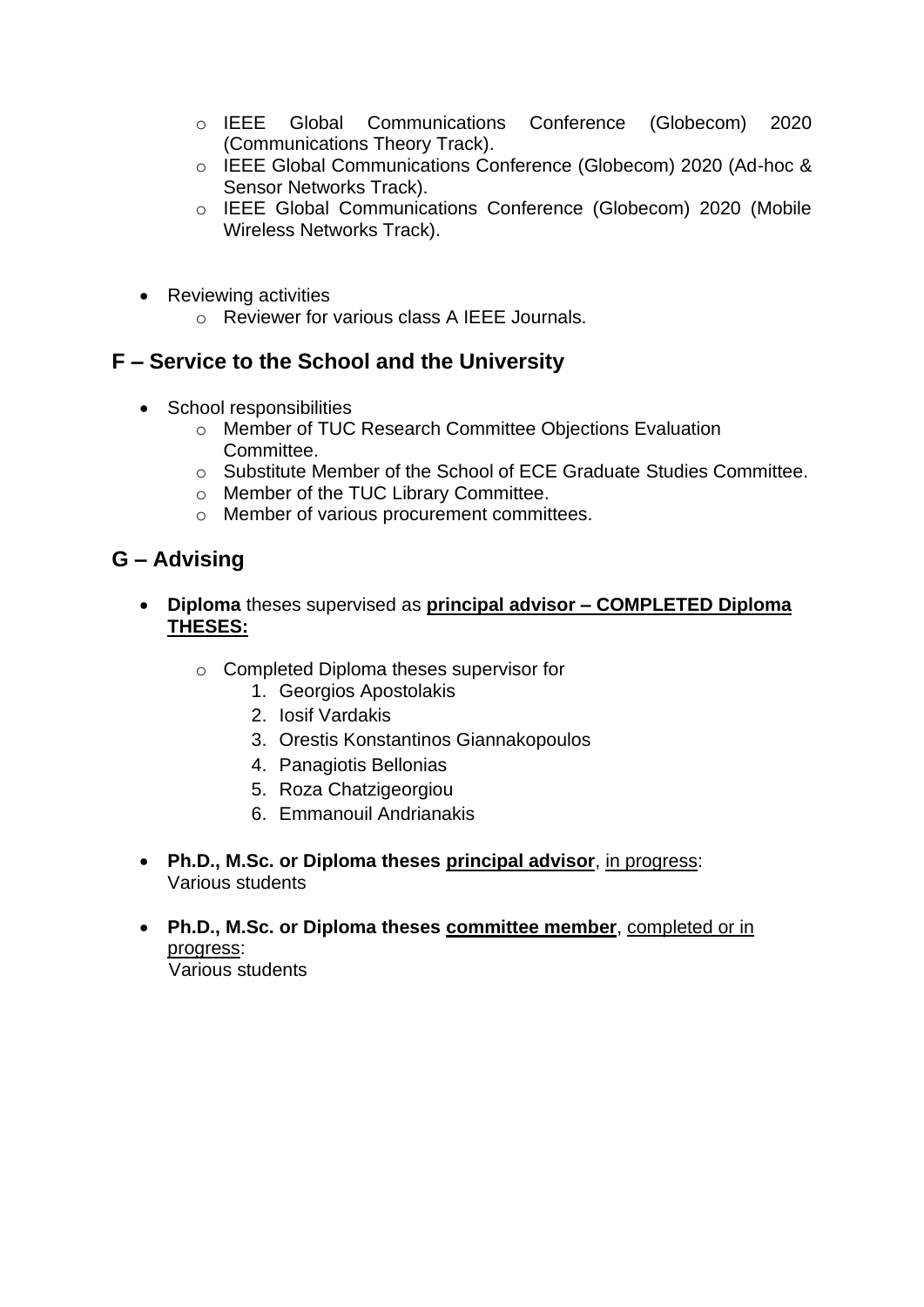

# **Technical University of Crete School of Electrical & Computer Engineering**

# **Annual Activity Report**

*For the period: Sep. 1, 2019 to Aug. 31, 2020*

**Name:** George Karystinos **Rank:** Professor **Years in rank:** 2 **Full-time or part-time:** Full-time **Division:** Telecommunications **Lab affiliation:** Telecommunications Laboratory

# **A – Teaching**

- Undergraduate courses taught
	- o TEL 201: Signals and Systems (mandatory)
	- o TEL 415: Statistical Signal Processing for Communications (elective)
	- o TEL 416: Information Theory and Coding (elective)
- Labs taught
- Curriculum & course development
	- o New courses / labs developed
	- o Lecture notes / slides developed
	- o Authored textbooks

- Publications in refereed journals
	- o Submitted:
		- H. Kamrani, A. Zolghadr Asli, P. P. Markopoulos, M. Langberg, D. A. Pados, and **G. N. Karystinos**, "Reduced-rank L1-norm principal-component analysis with performance guarantees," *IEEE Transactions on Signal Processing*, submitted Sept. 2019.
	- o Accepted:
	- o Published:
- Publications in refereed conferences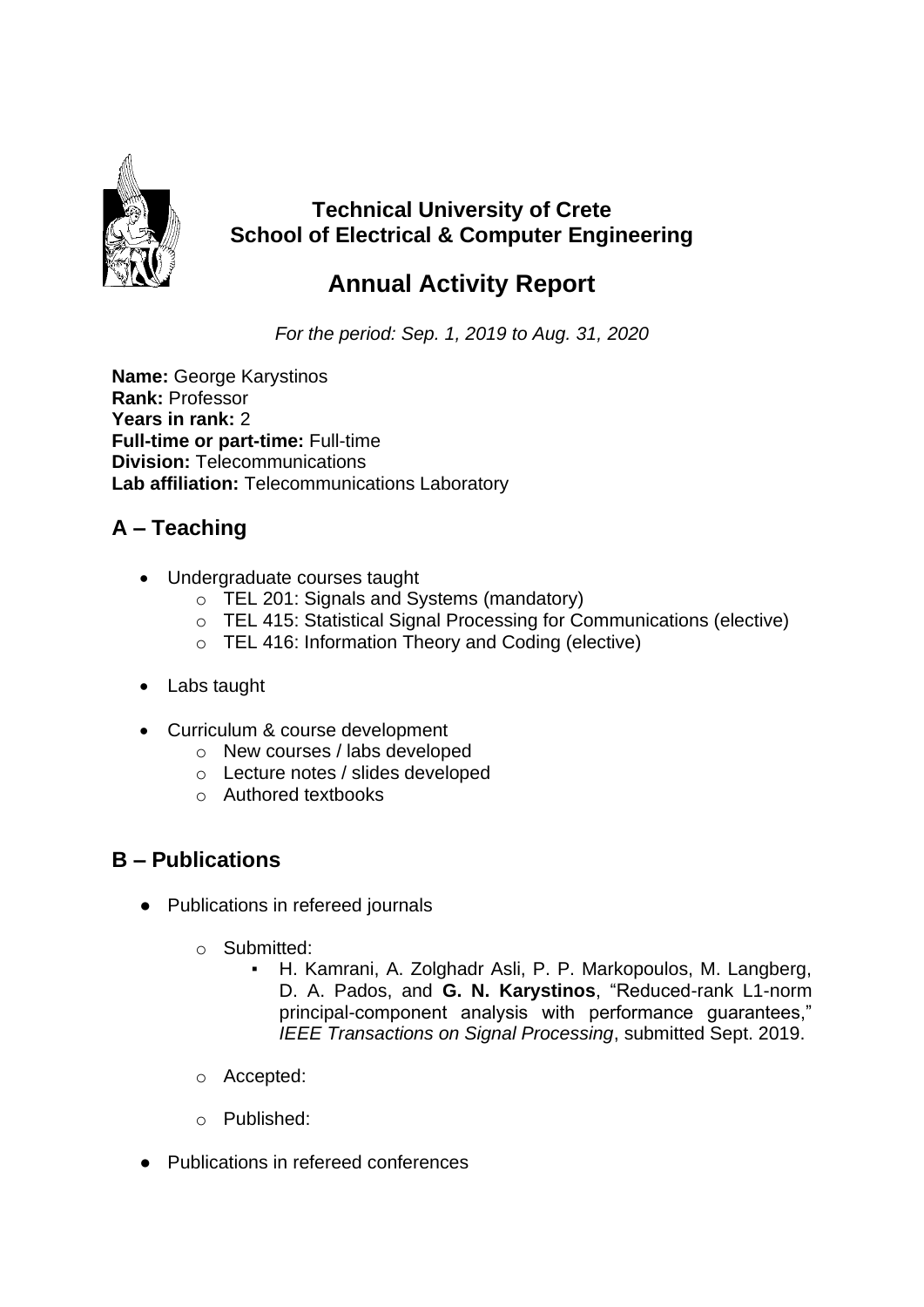- o Submitted:
- o Accepted:
- o Published:
- Books and edited book chapters
- Patents

## **C – Awards & Distinctions**

## **D – Funded Projects**

- Current projects:
	- o *"Plasma Antenna Technologies,"* Funding Source: European Commission, Horizon 2020 Program, Budget: € 153.000,00, Duration: Jan. 1, 2017 – Mar. 31, 2022.
- Project proposals submitted:

## **E – Professional service**

- Associate Editor duties
- Society Technical Committee duties
	- o Programme Committee Expert, European Research Council (ERC), Future and Emerging Technologies (FET), and Marie Skłodowska-Curie Actions (MSCA) Programme Committee, European Commission's Horizon2020 Framework Programme, 2019 - present.
- Conference Technical Program Committee service
- Conference Organization (specify role)
- Reviewing activities

## **F – Service to the School and the University**

- School level responsibilities
- University responsibilities
	- o Member of the Research Committee, Technical University of Crete, 2017 - present.
	- o Member of the Board of Directors, Property Development and Management Company, Technical University of Crete, 2015 - present.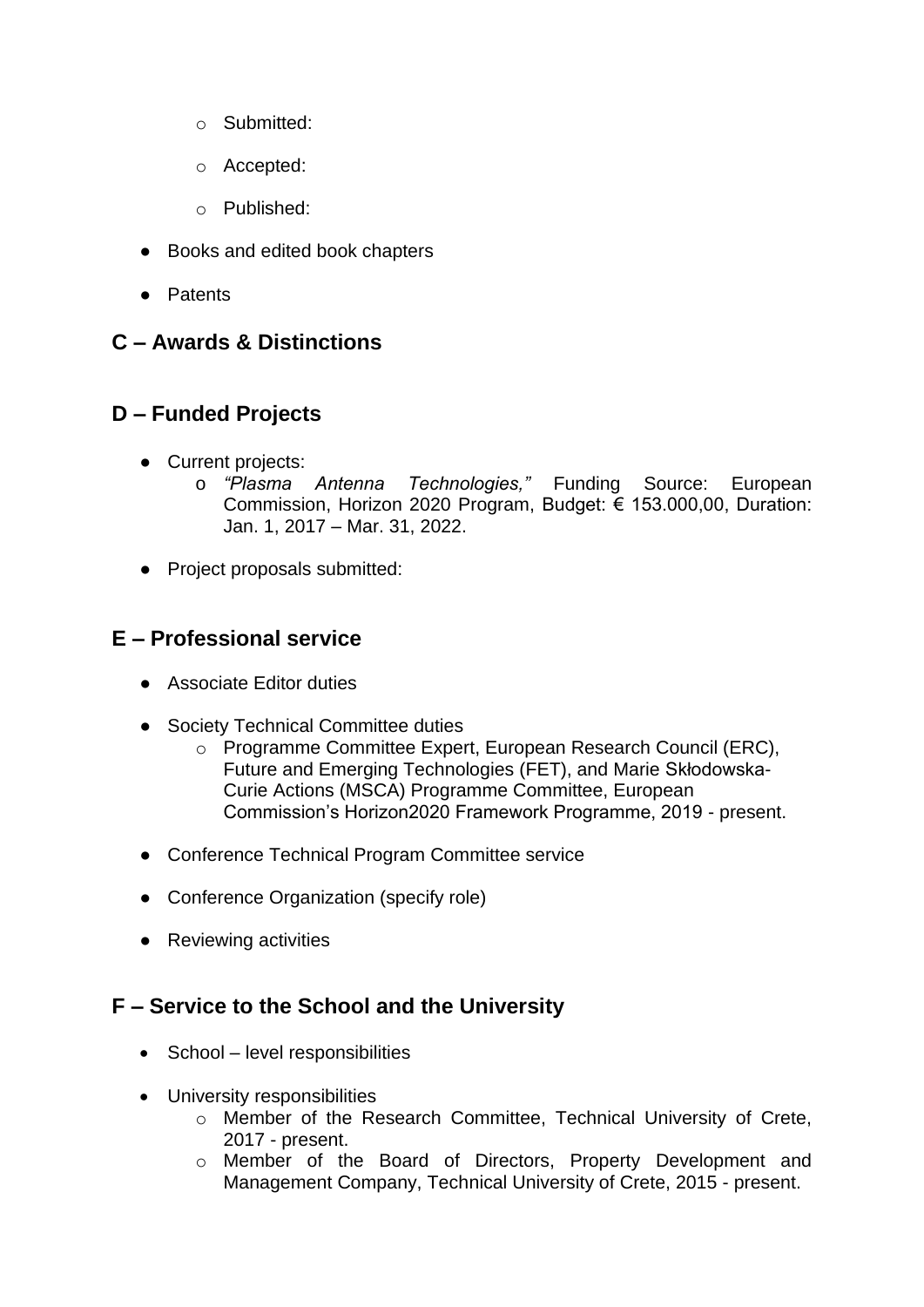- Active graduate students supervised
	- o Ph.D. and M.Sc. students completed (supervisor)
	- o Ph.D. and M.Sc. theses in progress (supervisor)
		- Fountzoulas Ioannis (Ph.D.)
		- Grypiotis Ioannis (Ph.D.)
		- Koupatsiaris Dimitrios (Ph.D.)
	- o Ph.D. and M.Sc. Degrees completed (committee member)
		- Karakasis Paris (M.Sc.)
		- Logothetis Fragkoulis (M.Sc.)
		- Vougioukas Georgios (Ph.D.)
	- o Ph.D. and M.Sc. Degrees in progress (committee member)
		- Giannelos Evangelos (Ph.D.)
		- Karatarakis Evangelos (M.Sc.)
		- Kolomvakis Christos (M.Sc.)
		- Papagiannakos Ioannis-Marios (M.Sc.)
		- Siaminou Ioanna (M.Sc.)
		- Skyvalakis Konstantinos (M.Sc.)
- Undergraduate students supervised
	- o Diploma theses in progress
		- Dafoulis Nikolaos
		- Nasoulis Nikolaos
		- **•** Theofilou Eleni
	- o Diploma theses completed (supervisor)
		- Vasilopoulos Alkiviadis
	- o Diploma theses in progress (committee member)
		- Algiannaki Maria
		- Giakoumais Pavlos-Paris
		- Iliadis Stylianos
		- Paktitis Spyridon
		- Paschalidou Christina
		- Polyzos Christos
		- Psychountaki Margarita-Antonia
	- o Diploma theses completed (committee member)
		- Boras Charalampos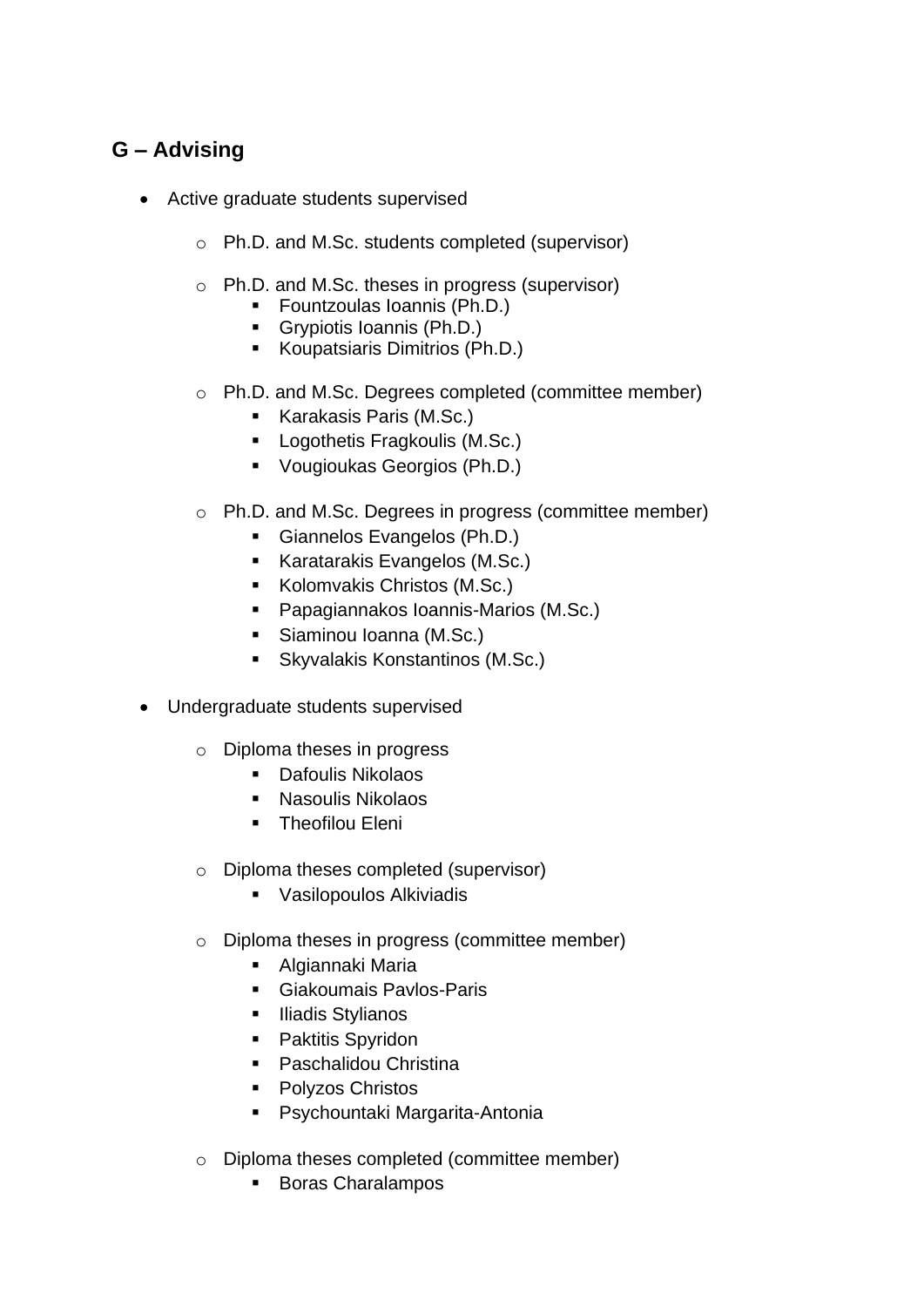- Chatzigeorgiou Roza
- Dovrou Aikaterini
- Giannakopoulos Konstantinos-Orestis
- Kolomvakis Christos
- Papagiannakos Ioannis-Marios
- Tsekos Nikolaos
- Vardakis losif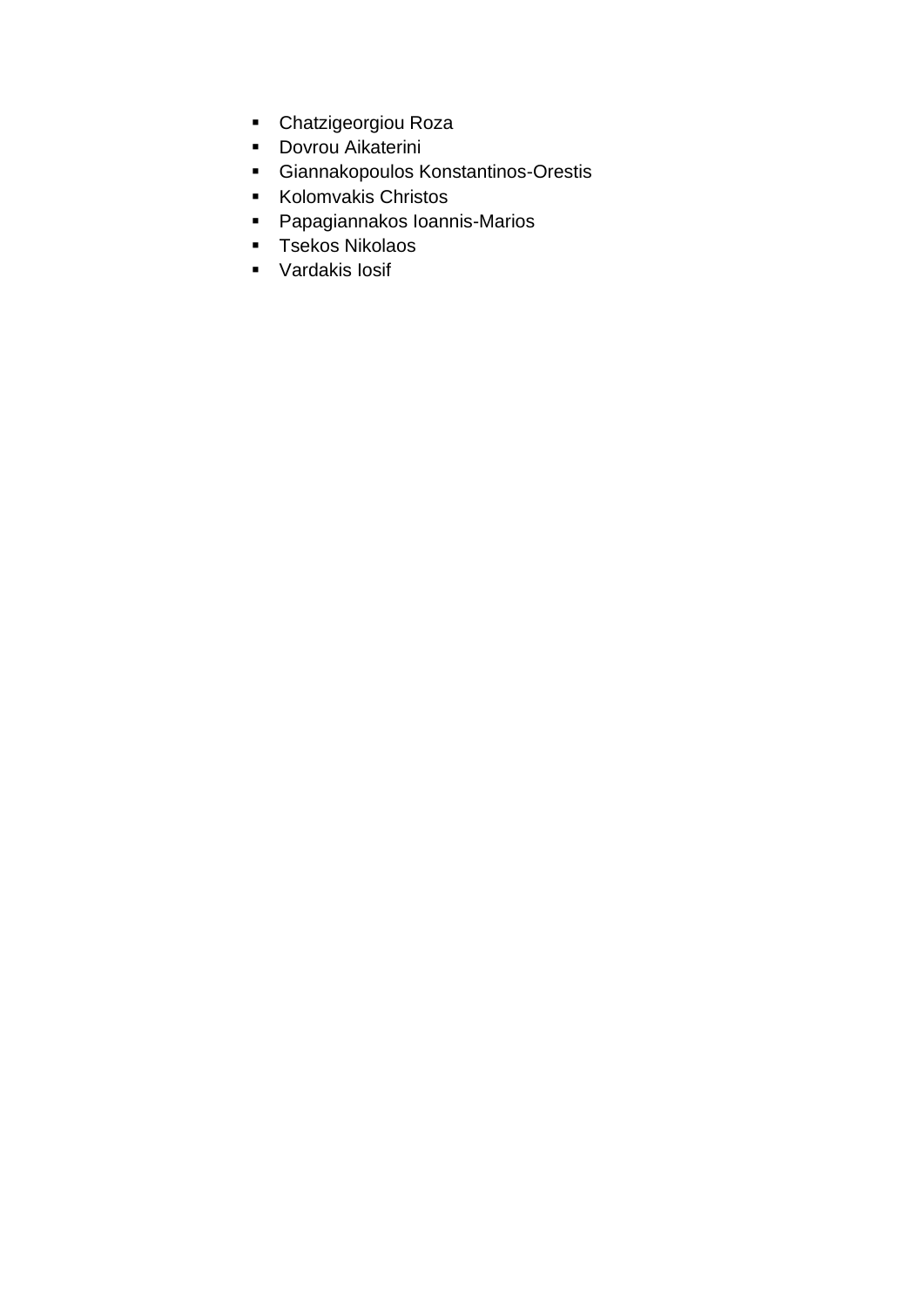

# **Technical University of Crete School of Electronic & Computer Engineering**

# **Annual Activity Report**

*For the period: Sep. 1, 2019 to Aug. 31, 2020*

**Name:** Liavas Athanasios **Rank:** Professor Years in rank: Ten (10) **Full-time or part-time:** Full-time **Division:** Telecommunications **Lab affiliation:** Telecommunications Laboratory

# **A – Teaching**

- Undergraduate courses taught
	- o TEL 301 Telecommunications Systems I (mandatory)
	- $\circ$  PLH 421 Randomized Algorithms (X-listed)
- Graduate courses taugh
	- o Advanced Topics in Convex Optimization
	- o Randomized Algorithms (X-listed)
- Labs taught
- Curriculum & course development
	- o New exercises-lab in Advanced Topics in Convex Optimization
	- o Lecture notes in Randomized Algorithms (updated)

- Publications in refereed journals
	- o Published:
- Publications in refereed conferences
	- o Published:
		- Paris A. Karakasis, Athanasios P. Liavas, Nicholas D. Sidiropoulos, Panagiotis G. Simos, and Efrosyni Papadaki "Multi-subject Task-related fMRI Data Analysis via Generalized Canonical Correlation Analysis," *42nd Annual International Conferences of the IEEE Engineering in Medicine and Biology Society,* Montreal, July 2020.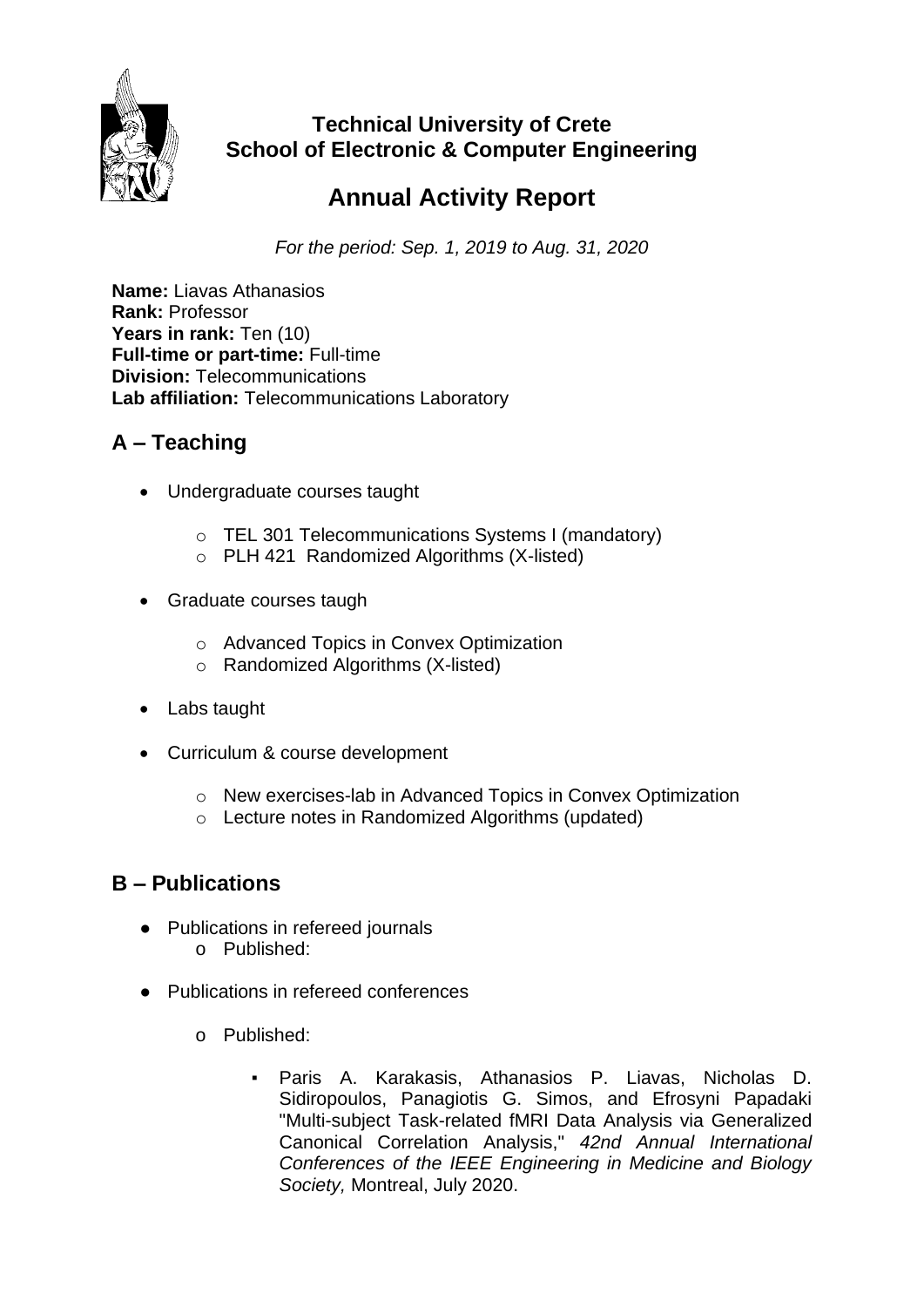- Paris A. Karakasis, Athanasios P. Liavas, Nicholas D. Sidiropoulos, Panagiotis G. Simos, and Efrosyni Papadaki "Multi-subject Resting-State fMRI Data Analysis via Generalized Canonical Correlation Analysis," *EUSIPCO 2020,* Amsterdam, 24-28 August, 2020.
- Books and edited book chapters
- Patents

## **C – Awards & Distinctions**

## **D – Funded Projects**

- Current projects:
	- o PARTENSOR: parallel algorithms for very large tensor processing (Τ1ΕΔΚ-03366) (Duration: 2018-2021).

# **E – Professional service**

- Associate Editor duties
- Society Technical Committee duties
- Conference Technical Program Committee service
- Conference Organization (specify role)
- Reviewing activities
	- o IEEE Transactions on Signal Processing, ICASSP 2021, EUSIPCO 2020.

## **F – Service to the School and the University**

- School level responsibilities
	- o Dean, School ECE
- University responsibilities
	- o Member of the Senate of the Technical University of Crete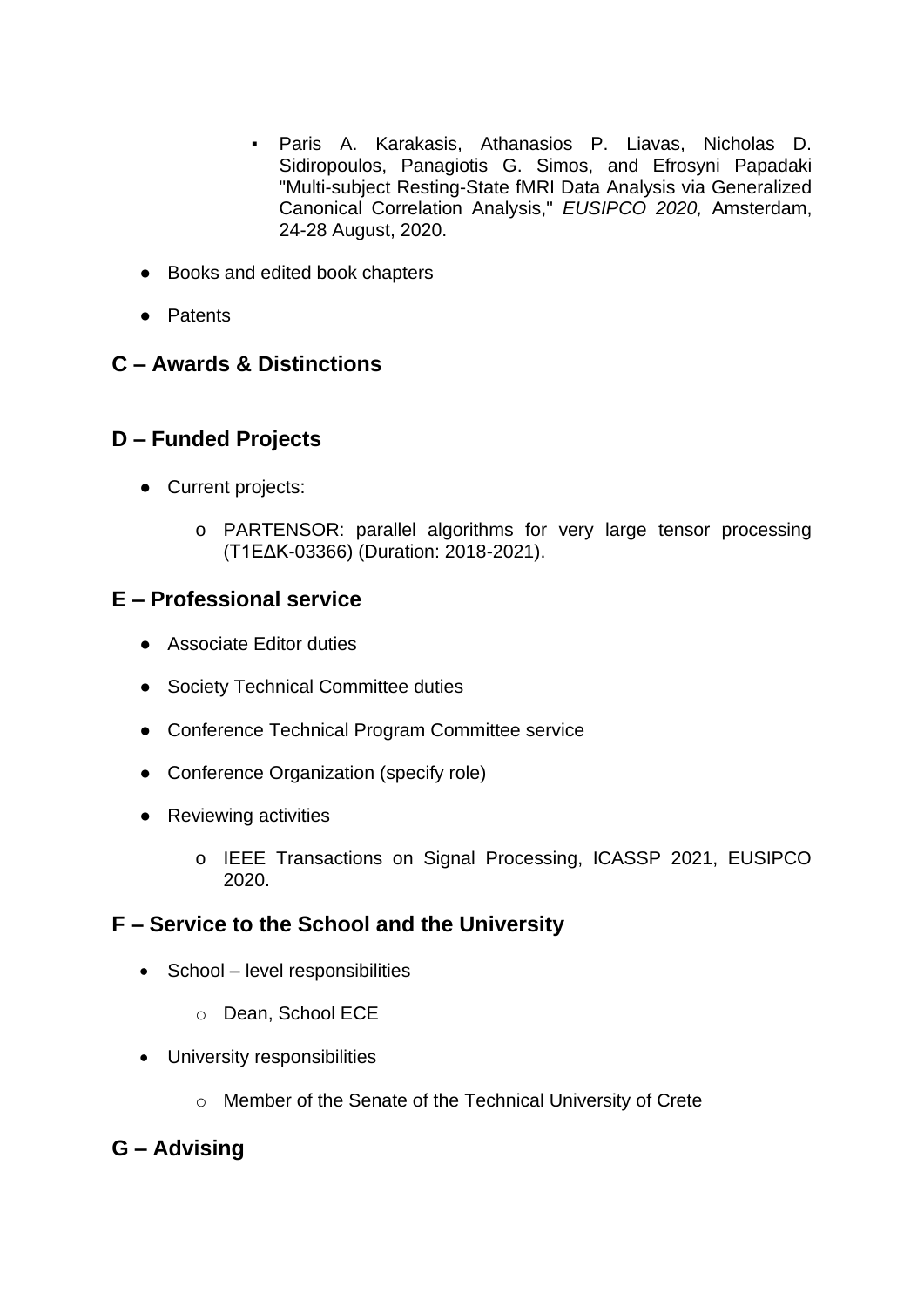- Active graduate students supervised
	- o Ph.D. and M.Sc. students completed (supervisor)
		- Paris Karakasis (MSc)
	- o Ph.D. and M.Sc. theses in progress (supervisor)
		- Aleksandros Georgogiannis (PhD Student)
		- Ioanna Siaminou (MSc Student)
		- Christos Kolomvakis (MSc Student)
		- Ioannis-Maris Papagiannakos (MSc Student)
- Undergraduate students supervised
	- o Diploma theses in progress
		- Christos Polyzos
		- Margarita-Antonia Psychountaki
	- o Diploma theses completed (supervisor)
		- Ioanna Siaminou
		- Ioannis-Marios Papagiannakos
		- Christos Kolomvakis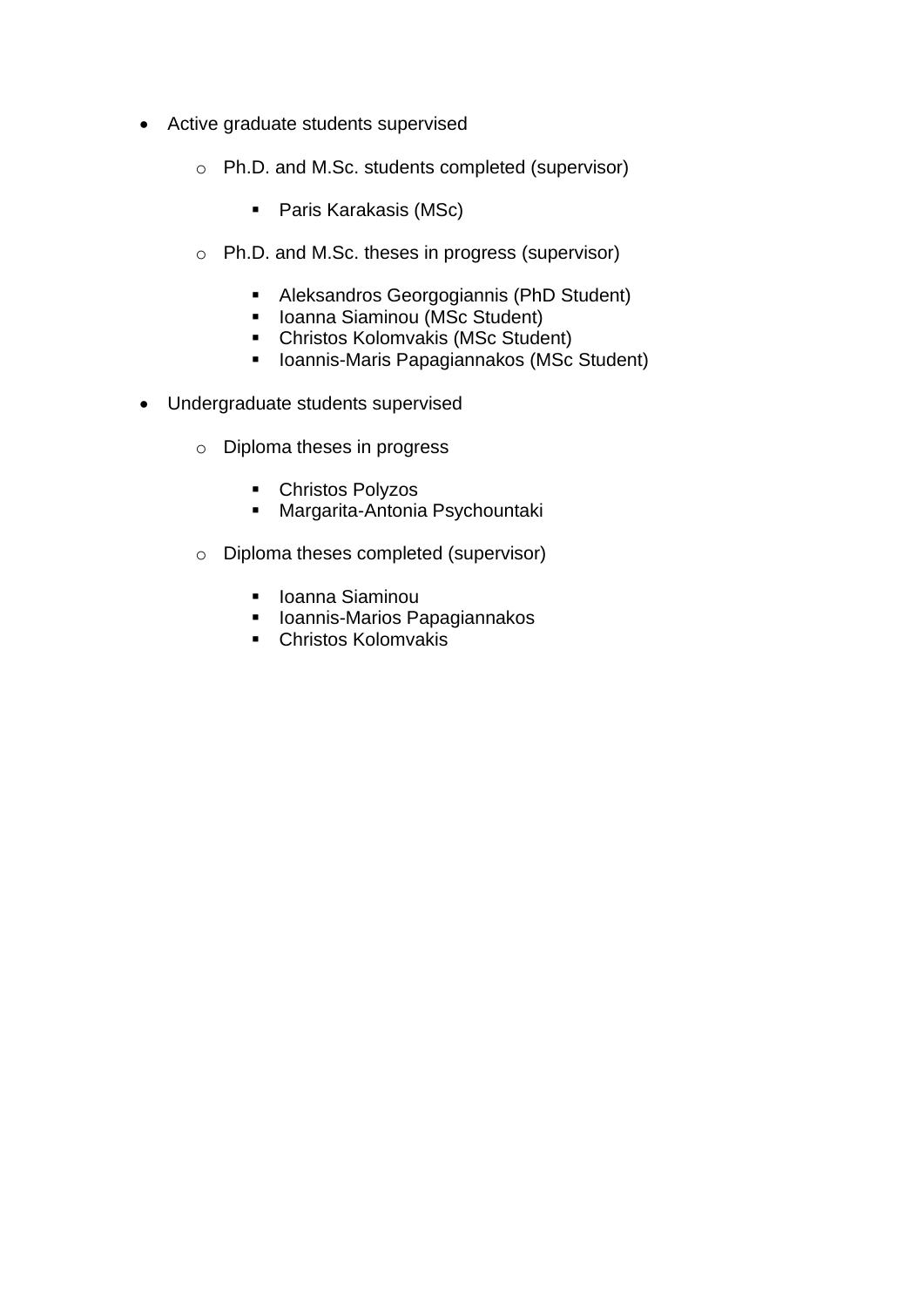

**Technical University of Crete**

# **School of Electrical & Computer Engineering**

# **Annual Activity Report**

*For the period: Sep. 1, 2019 to Aug. 31, 2020*

**Name:** Michael Paterakis **Rank:** Professor **Years in rank:** 21 **Full-time or part-time:** Full-time **Division:** Telecommunications **Lab affiliation:** Information and Computer Networks Laboratory

# **A – Teaching**

- Undergraduate courses taught
	- o TEL 202: Probability and Random Signals (Mandatory)
	- o TEL 401: Computer Networks I (Mandatory)
- Graduate courses taught
	- o TEL 601: Probability Theory and Stochastic Processes

# **B – Publications**

# **C – Awards & Distinctions**

# **D – Funded Projects**

- Current projects:
	- o Independent Auditor for the Project: "Development of Broadband Infrastructure in Rural "White" Areas of Greek Territory and Operations Services – Development of Infrastructure", Public Private Partnerships Project. Funded for the period 1/1/2015 – 31/12/2031 by the special purpose entities "OTE Rural North" and "OTE Rural South". Budget: 1.843.208 €.

# **E – Professional Service**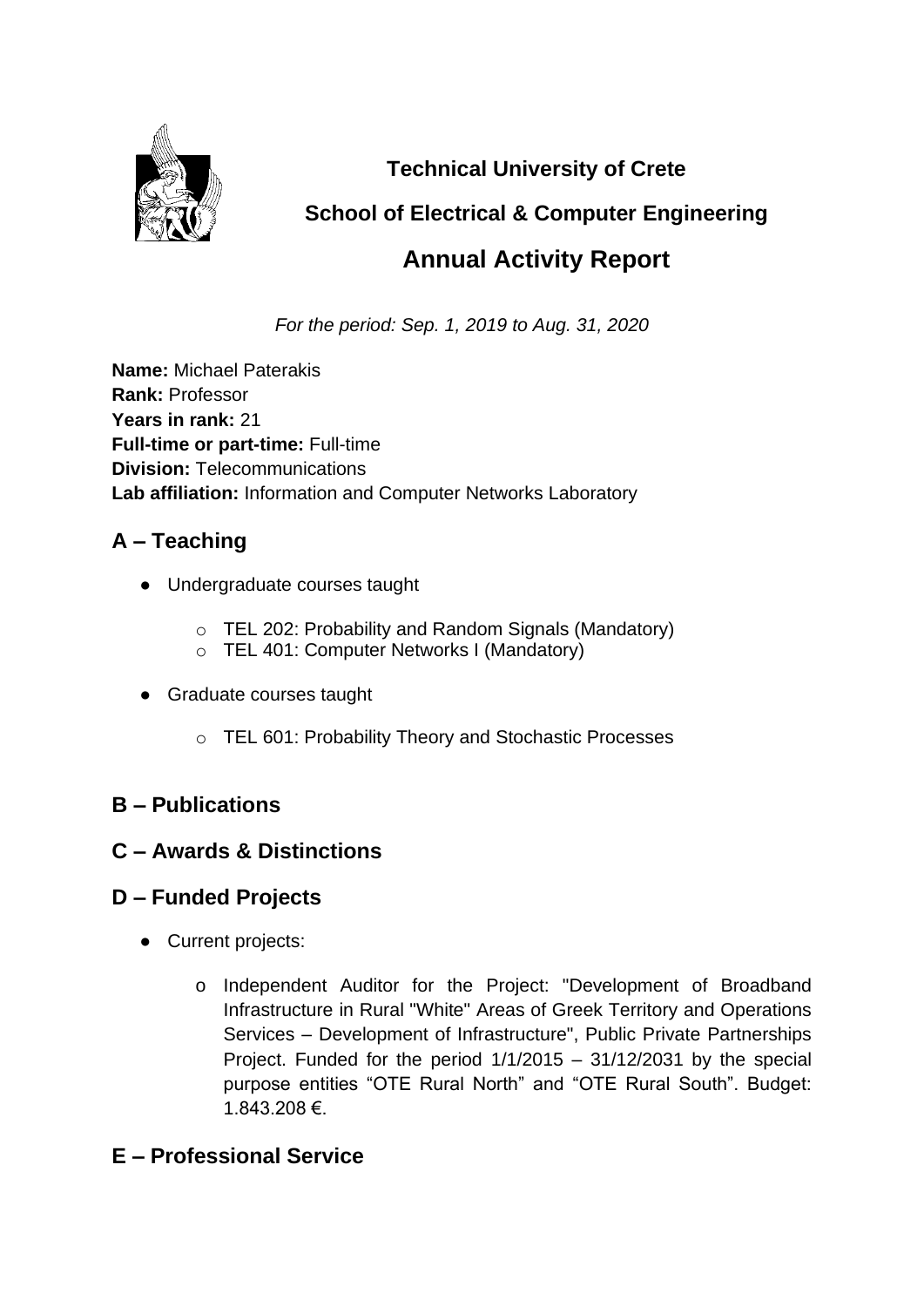## **F – Service to the School and the University**

- School responsibilities
	- o 2013 2021, Member, Graduate Committee, ECE School, Technical University of Crete.
	- o 2017 2021, Member of the Deanery, ECE School, Technical University of Crete.
	- o 2019 2022, Director, Information and Computer Networks Laboratory, ECE School, Technical University of Crete.
- University responsibilities
	- o June 2013 December 2021, Director and Chairman of the Board, Telecommunication Systems Research Institute (T.S.I.), Technical University of Crete.
	- o 2013 2017, Member of the Quality Assurance Unit for Higher Education, Technical University of Crete.
	- o 2017 2021, Deputy Member of the University Senate.

- Active graduate students supervised
	- o Ph.D. and M.Sc. Degrees in progress (supervisor)
		- Sofikitis Emmanuel (M.Sc.)
	- o Ph.D. and M.Sc. Degrees in progress (committee member)
		- Skyvalakis Konstantinos
- Undergraduate students supervised
	- o Diploma theses completed (supervisor)
		- Motos Michail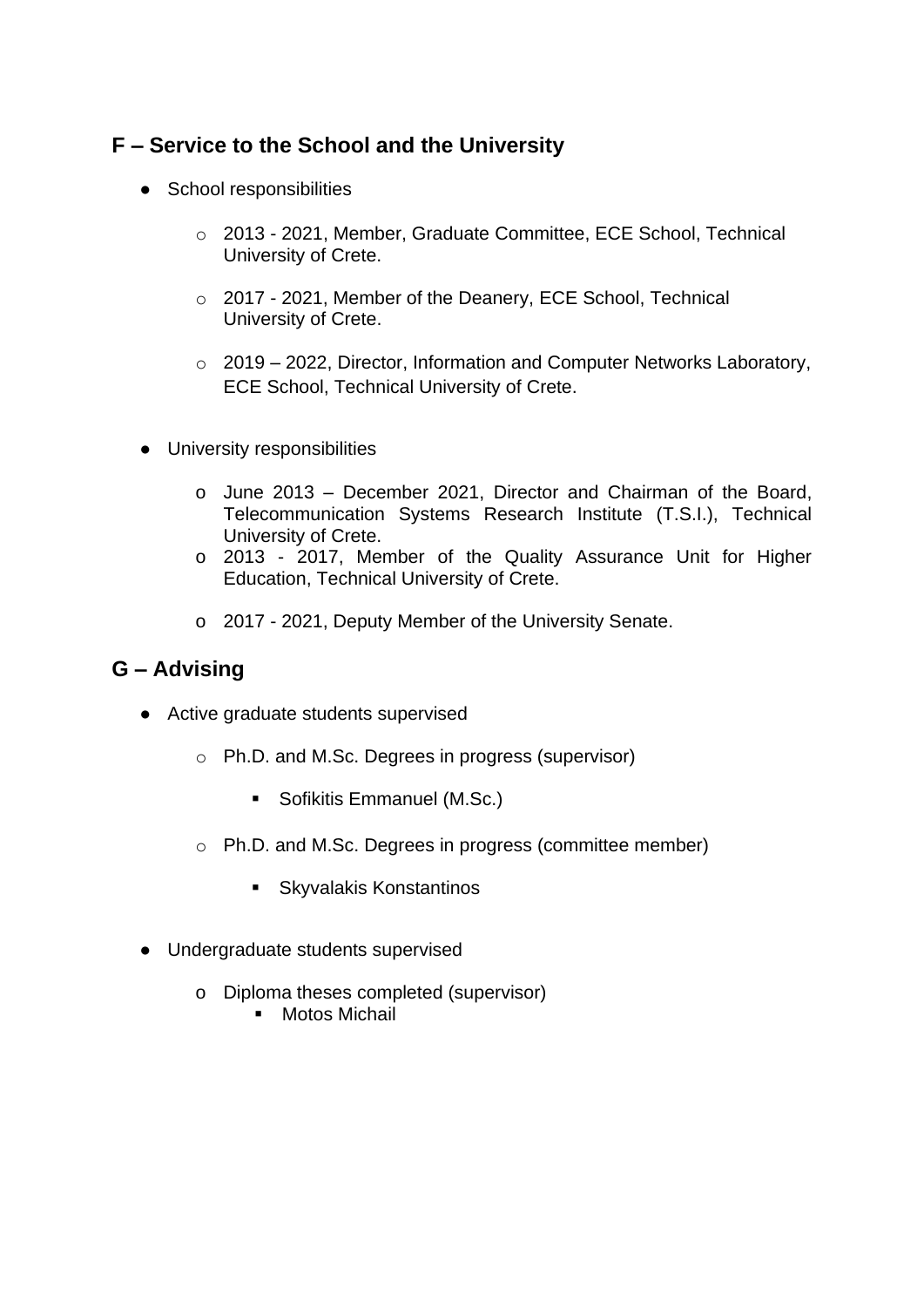

# **Technical University of Crete School of Electrical & Computer Engineering**

# **Annual Activity Report**

*For the period: Sep. 1, 2019 to Aug. 31, 2020*

**Name:** Michalis Zervakis **Rank:** Professor **Years in rank:** 20 **Full-time or part-time:** Full-time **Division:** Telecommunications Lab affiliation: 1. Digital Image and Signal Processing Lab 2. Lab of Automation

# **A – Teaching**

- Undergraduate courses taught
	- o TEL 302: Digital Signal Processing (mandatory)
	- o TEL 311: Machine Learning and Pattern recognition
- Graduate courses taught
- Labs taught
- Curriculum & course development
	- o New courses / labs developed
	- o Lecture notes / slides developed
		- **TEL 311: Machine Learning and Pattern recognition**
	- o Authored textbooks

- Publications in refereed journals
	- o Submitted: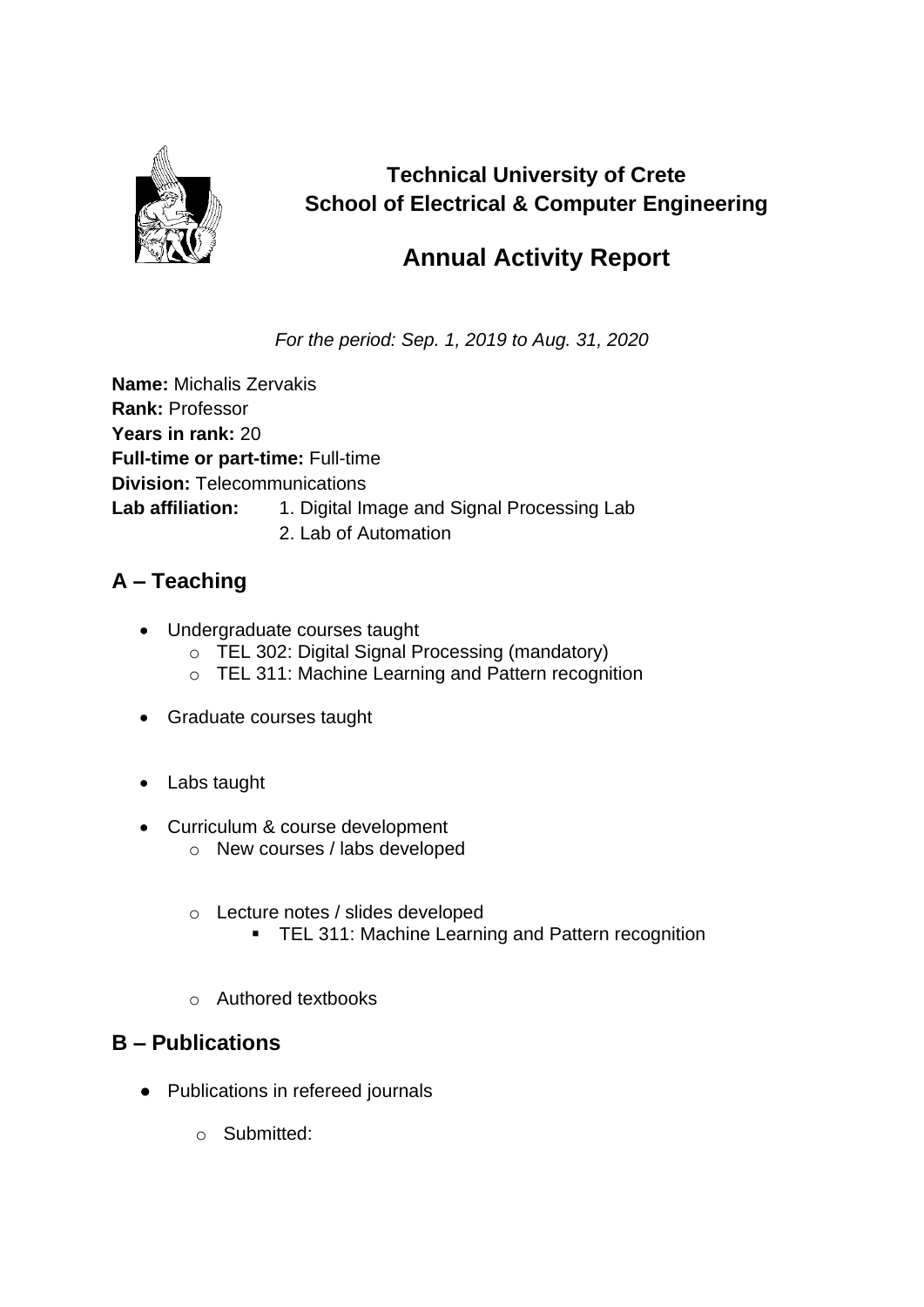o Published:

o **[1]** G Kallergi, V Tsintari, S Sfakianakis, E Bei, E Lagoudaki, A Koutsopoulos, N. Zacharopoulou, S. Alkahtani, S. Alarifi, C. Stournaras, M. Zervakis, V. Georgoulias, ["The prognostic value of JUNB-positive CTCs in metastatic breast cancer: from](javascript:void(0))  [bioinformatics to phenotypic characterization"](javascript:void(0)), Breast Cancer Research 21 (1), 86, Dec 2019

**[2]** M Antonakakis, SI Dimitriadis, M Zervakis, AC Papanicolaou, G Zouridakis, "Aberrant Whole-Brain Transitions and Dynamics of Spontaneous Network Microstates in Mild Traumatic Brain Injury", Frontiers in Computational Neuroscience 13, 90, 2020

**[3]** A Lytos, T Lagkas, P Sarigiannidis, M Zervakis, G Livanos, "Towards Smart Farming: Systems, Frameworks and Exploitation of Multiple Sources", Computer Networks, 172, pp. 107-147, 2020

**[4]** Dimakopoulos, V; Antonakakis, M; Wolters, CH; Zervakis, M, "P69 Combined EEG & MEG Source Analysis coupled with a Two-Phase Spike Clustering Approach: A multifocal epilepsy case", Clinical Neurophysiology, 131, 4, 2020,Elsevier

**[5]** Kallergi G; Hoffmann O; Bittner A-K; Papadimitriou L; Katsarou S; Zacharopoulou N; Zervakis M; Sfakianakis S; Stournaras, C; Georgoulias V, "CXCR4 and JUNB double-positive disseminated tumor cells are detected frequently in breast cancer patients at primary diagnosis", Therapeutic Advances in Medical Oncology, 12, 2020, SAGE Publications UK

**[6]** Klados, M; Konstantinidi, P; Dacosta-Aguayo, R; Kostaridou, V; Vinciarelli, A; Zervakis, M; "Automatic Recognition of Personality Profiles Using EEG Functional Connectivity During Emotional Processing", Brain sciences, 10, 5, p.278, 2020

**[7]** Panayides, A; Amini, A; Filipovic, N; Sharma, A; Tsaftaris, S; Young, A; Foran, D; Do, N; Golemati, S; Kurc, T; Huang, K; Nikita, K; Veasey, B; Zervakis M; Saltz, J; Pattichis C; "Ai in medical imaging informatics: Current challenges and future directions", IEEE Journal of Biomedical and Health Informatics, 24, 7, pp. 1837- 1857, 2020

**[8]** Paspalakis, S; Moirogiorgou, K; Papandroulakis, N; Giakos, G; Zervakis, M; "Automated fish cage net inspection using image processing techniques", IET Image Processing, 14, 10, pp. 2028-2034, 2020

- Submited:
- **[1]** Antonakakis, M; Schrader, S; Aydin, Ü; Khan, A; Gross, J; Zervakis, M; Rampp, S; Wolters, C; "Inter-subject variability of skull conductivity and thickness in calibrated realistic head models", Neuroimage,

**[2]** de Lastic, H-X; Liampa, I; Georgakilas, A; Zervakis, M; Chatziioannou, A; "Entropic Ranks: A Methodology for Enhanced, Threshold-Free, Information-Rich Data Partition and Interpretation", Applied Sciences,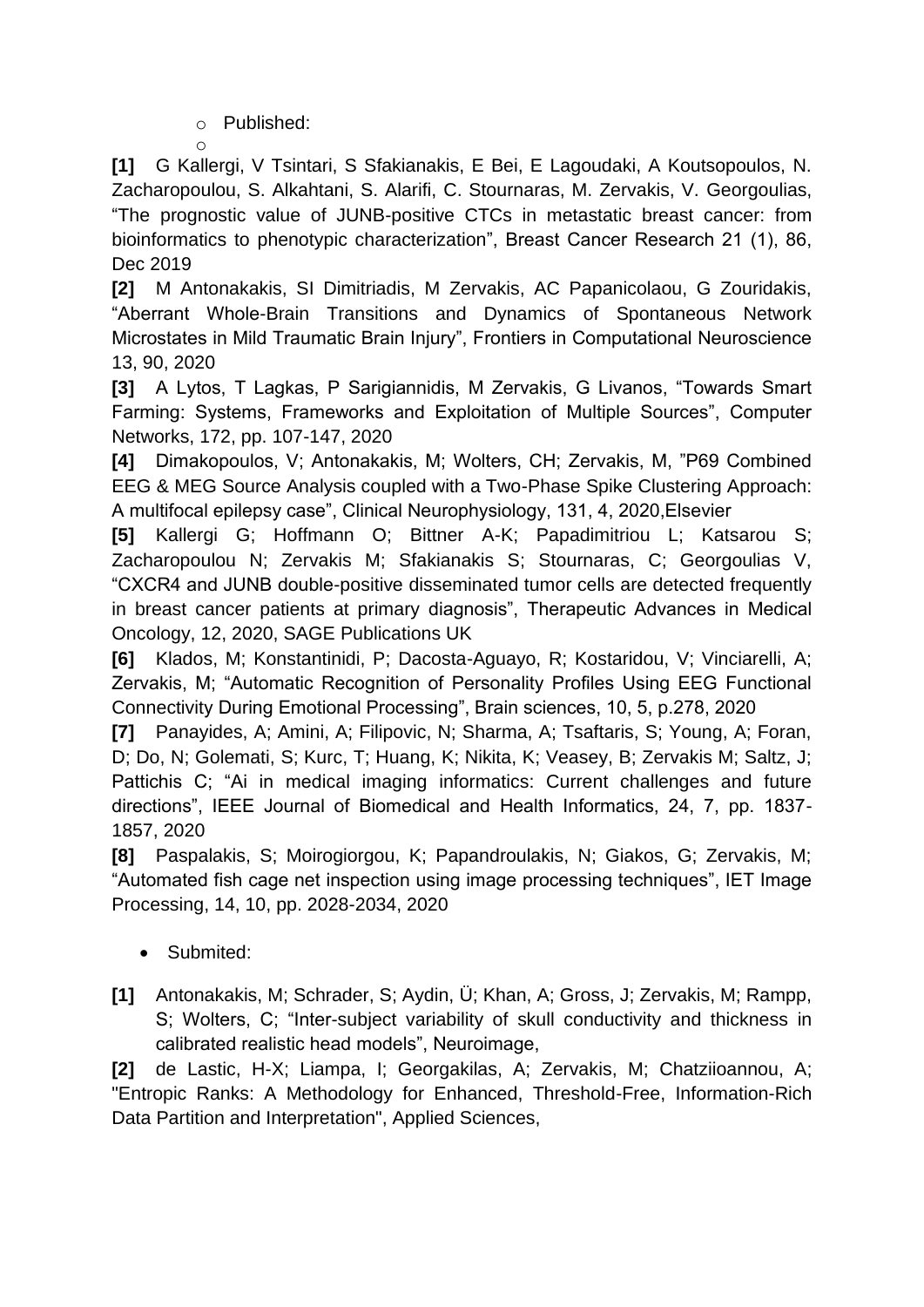**[3]** Giannakaki, K; Giannakakis, G; Vorgia, P; Zervakis, M; "Absence seizure detection classifying matching pursuit features of EEG signals", EAI Trans. on Bioengineering and Bioinformatics,

● Publications in refereed conferences

o Published:

o

**[1]** GA Klados, M Zervakis, R Dacosta-Aguayo, A Fratini, MA Klados, "Towards a Novel Way to Predict Deficits After a Brain Lesion: A Stroke Example", 2019 IEEE 19th International Conference on Bioinformatics and Bioengineering (BiBe2019), Oct 28-30, Athens, Greece

**[2]** K Giannakaki, G Giannakakis, P Vorgia, M Klados, M Zervakis, "Automatic absence seizure detection evaluating matching pursuit features of EEG signals", 2019 IEEE 19th International Conference on Bioinformatics and Bioengineering (BiBe2019), Oct 28-30, Athens, Greece

**[3]** G Giannakakis, K Michalopoulos, N Tsekos, P Vorgia, K Giannakaki, M. Zervakis, "Seizure detection using common spatial patterns and classification techniques", 2019 IEEE 19th International Conference on Bioinformatics and Bioengineering (BiBe2019), Oct 28-30, Athens, Greece

**[4]** VS Dimakopoulos, M Antonakakis, G Moeddel, J Wellmer, S Rampp, M Zervakis, C Wolters, "Combined EEG/MEG Source Reconstruction of Epileptic Activity using a Two-Phase Spike Clustering Approach", 2019 IEEE 19th International Conference on Bioinformatics and Bioengineering (BiBe2019), Oct 28-30, Athens, Greece

**[5]** K Politof, M Antonakakis, A Wollbrink, M Zervakis, CH Wolters "Effective Connectivity in the Primary Somatosensory Network using Combined EEG and MEG", 2019 IEEE 19th International Conference on Bioinformatics and Bioengineering (BiBe2019), Oct 28-30, Athens, Greece

**[6]** Kakamoukas, G; Sariciannidis, P; Livanos, Georgios; Zervakis, M; Ramnalis, D; Polychronos, V; Karamitsou, T; Folinas, A; Tsitsiokas, N; "A Multi-collective, IoT-enabled, Adaptive Smart Farming Architecture", 2019 IEEE International Conference on Imaging Systems and Techniques (IST), 8- 10 Dec. 2019, Abu Dhabi, UAE

**[7]** N Badogiannis, K Moirogiorgou, M Zervakis, A Dollas, N Papandroulakis, "Real-Time Embedded System for Hole Detection in Fish Cage Nets", 2019 IEEE International Conference on Imaging Systems and Techniques (IST), 8-10 Dec. 2019, Abu Dhabi, UAE

**[8]** Papadogiorgaki, M; Mezaris, V; Grammalidis, Grigoriadis, K; Bei, E; Livanos, G; Zervakis, M; "Quality of life support system for people with intellectual disability", Proceedings of the 13th ACM International Conference on PErvasive Technologies Related to Assistive Environments, PETRA 2020

**[9]** Livanos, G; Ramnalis, D; Polychronos, V; Balomenou, P;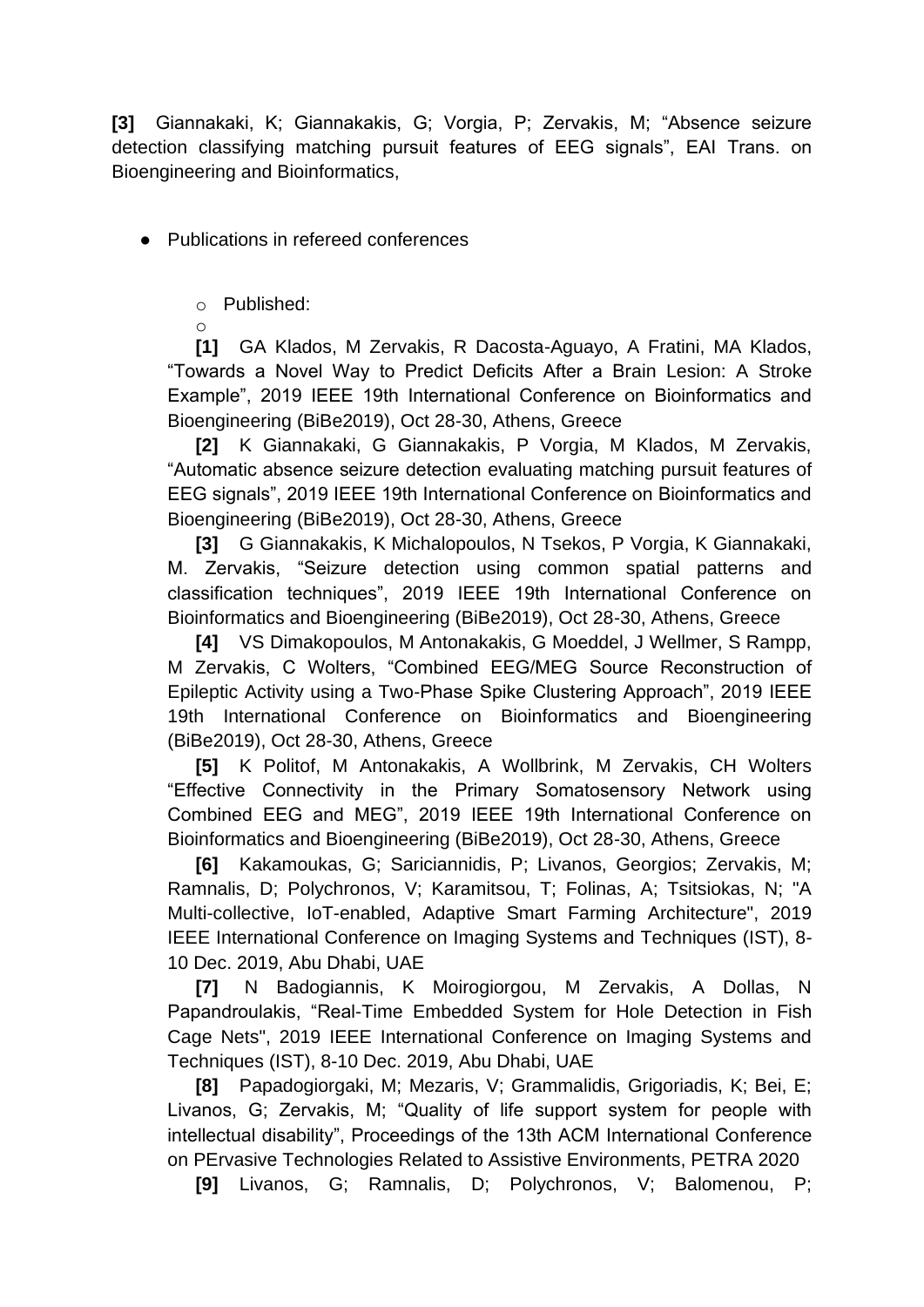Sarigiannidis, P; Kakamoukas, G; Karamitsou, T; Angelidis, P; Zervakis, M; "Extraction of Reflectance Maps for Smart Farming Applications Using Unmanned Aerial Vehicles", IEEE 12th International Symposium on Communication Systems, Networks and Digital Signal Processing (CSNDSP), 2020

**[10]** Torakis, I; Bei, E; Sfakianakis, S; Pateras, I; Zervakis, M; "Pancreatic Cancer and Its Correlation with Embryogenesis: Identification of Biomolecular Markers Using Machine Learning Methods", European Medical and Biological Engineering Conference, pp. 952-961, 2020, Springer

- Books and edited book chapters
- Patents

## **D – Funded Projects**

- Current projects:
	- o *Automatic detection and localization of High frequency Oscillation in Paediatric Epilepsy (HOPE) ; Leader of ECE team for TUC, Funding Agency: Η2020- Marie Skłodowska-Curie Actions Research and Innovation Staff Exchange (RISE)*
	- o *ΥΠΟΥΡΓΕΙΟ ΑΓΡΟΤΙΚΗΣ ΑΝΑΠΤΥΞΗΣ ΚΑΙ ΤΡΟΦΙΜΩΝ, "ΚΑΙΝΟΤΟΜΙΑ ΣΤΗΝ ΥΔΑΤΟΚΑΛΛΙΕΡΓΕΙΑ", «Εφαρμογή έξυπνων συστημάτων για τη βελτίωση της διαχείρισης και της ευζωίας των ψαριών σε συνθήκες καλλιέργειας σε κλωβούς (iFish)»*
	- o *ΥΠΕΠΘ, ΕΡΕΥΝΩ – ΔΗΜΙΟΥΡΓΩ – ΚΑΙΝΟΤΟΜΩ, «ΠΡΟΤΥΠΕΣ ΥΠΗΡΕΣΙΕΣ ΙΑΤΡΙΚΗΣ ΑΞΙΟΛΟΓΗΣΗΣ, ΠΡΟΛΗΨΗΣ ΚΑΙ ΔΙΑΣΤΡΩΜΑΤΩΣΗΣ ΣΤΡΑΤΕΥΣΙΜΩΝ ΚΑΙ ΕΚΤΙΜΗΣΗ ΔΕΙΚΤΩΝ ΥΓΕΙΑΣ (e-Mass)»*
	- o *ΥΠΕΠΘ, ΕΡΕΥΝΩ – ΔΗΜΙΟΥΡΓΩ – ΚΑΙΝΟΤΟΜΩ, «Προηγμένο Σύστημα Πρόληψης Επικίνδυνων Καταστάσεων για Βρέφη - x (επι) ΒΛΕΨΙΣ)»*
	- o *ΥΠΕΠΘ, ΕΡΕΥΝΩ – ΔΗΜΙΟΥΡΓΩ – ΚΑΙΝΟΤΟΜΩ, «Αυτόνομο ρομποτικό σύστημα για ανακύκλωση αστικών απορριμμάτων (ΑΝΑΣΑ)»*
	- o *ΥΠΕΠΘ, ΕΡΕΥΝΩ – ΔΗΜΙΟΥΡΓΩ – ΚΑΙΝΟΤΟΜΩ, «Έξυπνη Γεωργία με την χρήση Drones - (MARS)»*
	- o *Αυτοματοποιημένη εποπτεία εναέριας λήψης του Ελληνικού Δικτύου γραμμών μεταφοράς ρεύματος - AdVISEr' @ Τ2ΕΔΚ*
	- o *'Σύστημα Υποστήριξης Ποιότητας Ζωής για Άτομα με Νοητική Αναπηρία – QuaLiSID' @ Τ2ΕΔΚ*
- Project proposals submitted:
- •
- 2020-2023 Horizon 2020; BES-2-2019 BorderUAS Semi-autonomous border surveillance platform combining next generation unmanned aerial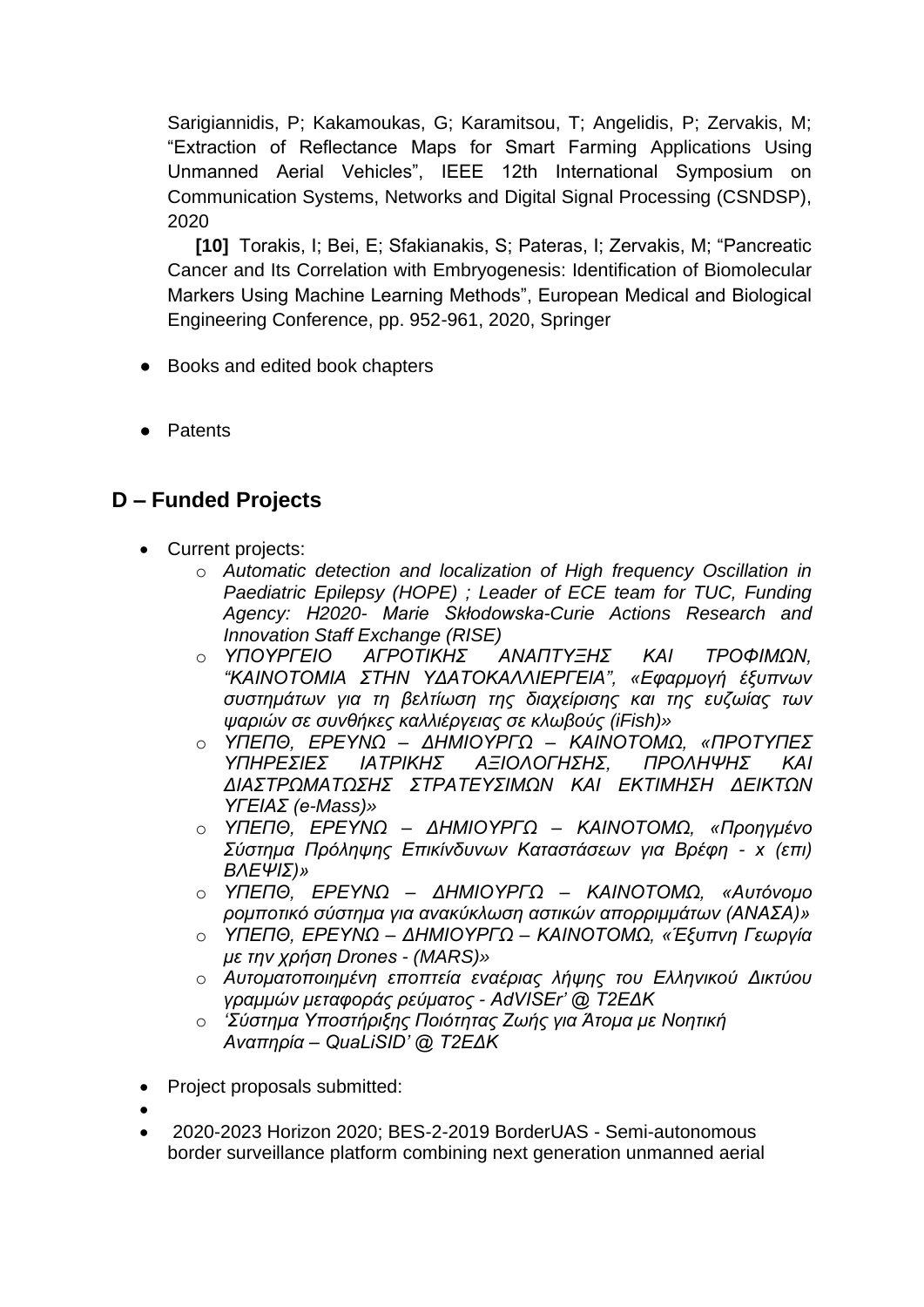vehicles with ultra-high-resolution multi-sensor surveillance payload; Leader of ECE team for TUC

- 2020- ICT-AgriFood, "ICT-based monitoring system for precision viticulture"
- ΕΛΙΔΕΚ ΔΕΠ στην κατηγορία μας (ΕΠ.2: Επιστήμες Μηχανικού και Τεχνολογίας, Κατηγορία ΙΙ): Integrated Modular Building Facilities Management Services, Proposal Number: 03241
- LIFE20-ENV, "Furniture-4-Life", Proposal number LIFE20-ENV\_CY\_000023
- PRIMA S2 2020, "Smart tablE vitiCUlture faRming in a changing Environment"
- European Pattent Office EPO Project Sword Group and TUC collaboration, "RfO VM-454 2.1.3.1 Computer Vision"

## **E – Professional service**

- Associate Editor duties
	- *Associate Editor*, since 1/1/2017, Journal of Biomedical Signal Processing and Control,<https://ees.elsevier.com/bspc>

● *Associate Editor*, since 1/1/2017, IEEE Journal of Biomedical and Health Informatics, http://jbhi.embs.org/editorial-board/associate-editors/

● Society Technical Committee duties

● Technical Committee co-chair, IEEE Instrumentation and Measurement Society, TC-19 Imaging Measurements and Systems, since 20/1/2017

● Conference Technical Program Committee service

● Honorary Chair, Steering Committee member, International Technical Committee member, 2019 IEEE Intl Conference on Imaging Systems and Techniques, Dec. 8-10, Abu-Dhabi, UAE, https://ist2019.ieee-ims.org/

● Guest Editor, Journal Multimedia Tools and Applications, Special Issue on "Multimedia Systems for Critical Engineering Applications", 2018 [http://static.springer.com/sgw/documents/1597858/application/pdf/Full+Call+S](http://static.springer.com/sgw/documents/1597858/application/pdf/Full+Call+Special+Issue+of+MTAP.pdf) [pecial+Issue+of+MTAP.pdf](http://static.springer.com/sgw/documents/1597858/application/pdf/Full+Call+Special+Issue+of+MTAP.pdf)

- Conference Organization (specify role) o
- Reviewing activities
	- o Reviewer for IEEE BHI2017, IEEE EMBC2017, IEEE IST2017, HealthCom2017

## **F – Service to the School and the University**

- School responsibilities
	- o Vice-Rector of Research and Life-long Learning, TUC
	- o Digital Image and Signal Processing Laboratory, Director
	- o Automation Laboratory, Director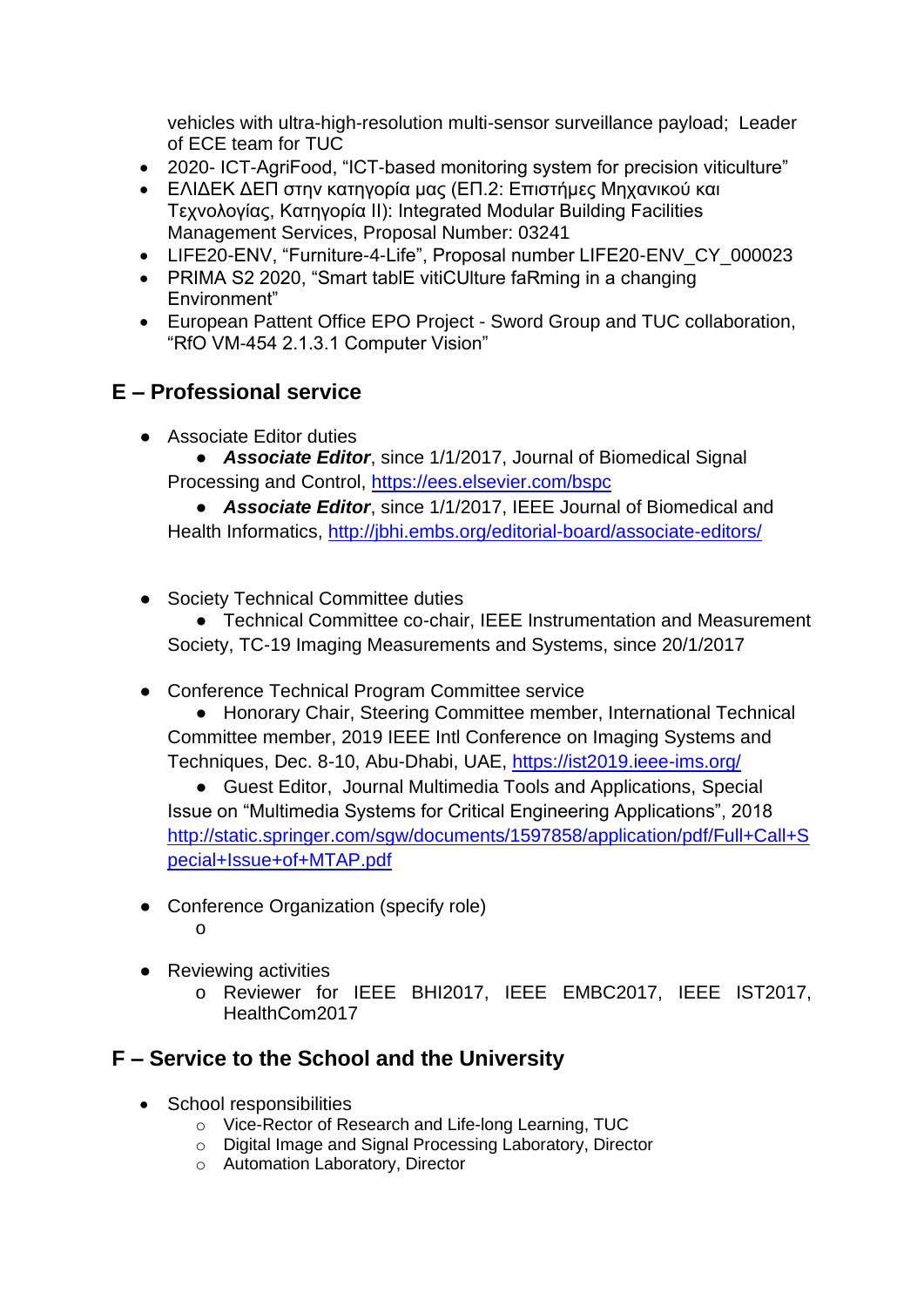- University responsibilities
	- o President of ELKE
	- o Member of the Senate, TUC

# **G – Advising**

Undergraduate students supervised

- Active graduate students supervised
	- o Ph.D. and M.Sc. students completed (supervisor)
	- o Ph.D. and M.Sc. theses in progress (supervisor)
		- Liaba Irini (Ph.D.)
		- Livanos Georgios (Ph.D.)
		- Moirogiorgou Constantia (Ph.D.)
		- **E** Tsakaneli Stavroula (M.Sc.)
		- Klados Georgios (M.Sc.)
		- Politof Konstantinos (M.Sc.)
		- **•** Tsellou Aikaterini (M.Sc.)
		- Ζορμπάς Αλέξανδρος (M.SC.)
	- o Ph.D. και M.Sc. φοιτητές που ολοκλήρωσαν (μέλος επιτροπής)
		- ΡΕΞΑΚΗΣ ΙΩΑΝΝΗΣ (PH.D.)
		- ΓΙΑΚΟΥΜΑΚΗΣ ΠΑΥΛΟΣ (M.SC.)
		- ΛΙΛΙΟΠΟΥΛΟΣ ΣΩΤΗΡΙΟΣ (M.SC.)
		- Θάλεια Ντινιάκου (M.SC.)
		- ΧΛΕΙΑΟΥΤΑΚΗΣ ΑΓΓΕΛΟΣ (PH.D.)
	- o Ph.D. και M.Sc. φοιτητές με διατριβή σε εξέλιξη (μέλος επιτροπής)
		- ΚΑΛΑΝΤΖΑΚΗ ΚΑΛΛΙΟΠΗ (PH.D.)
		- ΟΙΚΟΝΟΜΙΔΗΣ ΔΗΜΗΤΡΙΟΣ (PH.D.)
		- ΤΣΑΠΡΑΣ ΑΘΑΝΑΣΙΟΣ (PH.D.)
- Ενεργοί προπτυχιακοί φοιτητές
	- o Ολοκληρωμένη διατριβή (επιβλέπων)
		- ΖΟΡΜΠΑΣ ΑΛΕΞΑΝΔΡΟΣ
		- Δόβρου Αικατερίνη
		- Τσέλλου Αικατερίνη
		- Καδίτης Εμμανουήλ
		- Παπαδομανωλάκης Θεόδωρος
		- Πατίκος Ιωάννης
		- Μπάντρα Κωνσταντίνα
		- Γιακουμάκης Παύλος
		- Τζανάκης Σάββας
		- Πασπαλάκης Σταύρος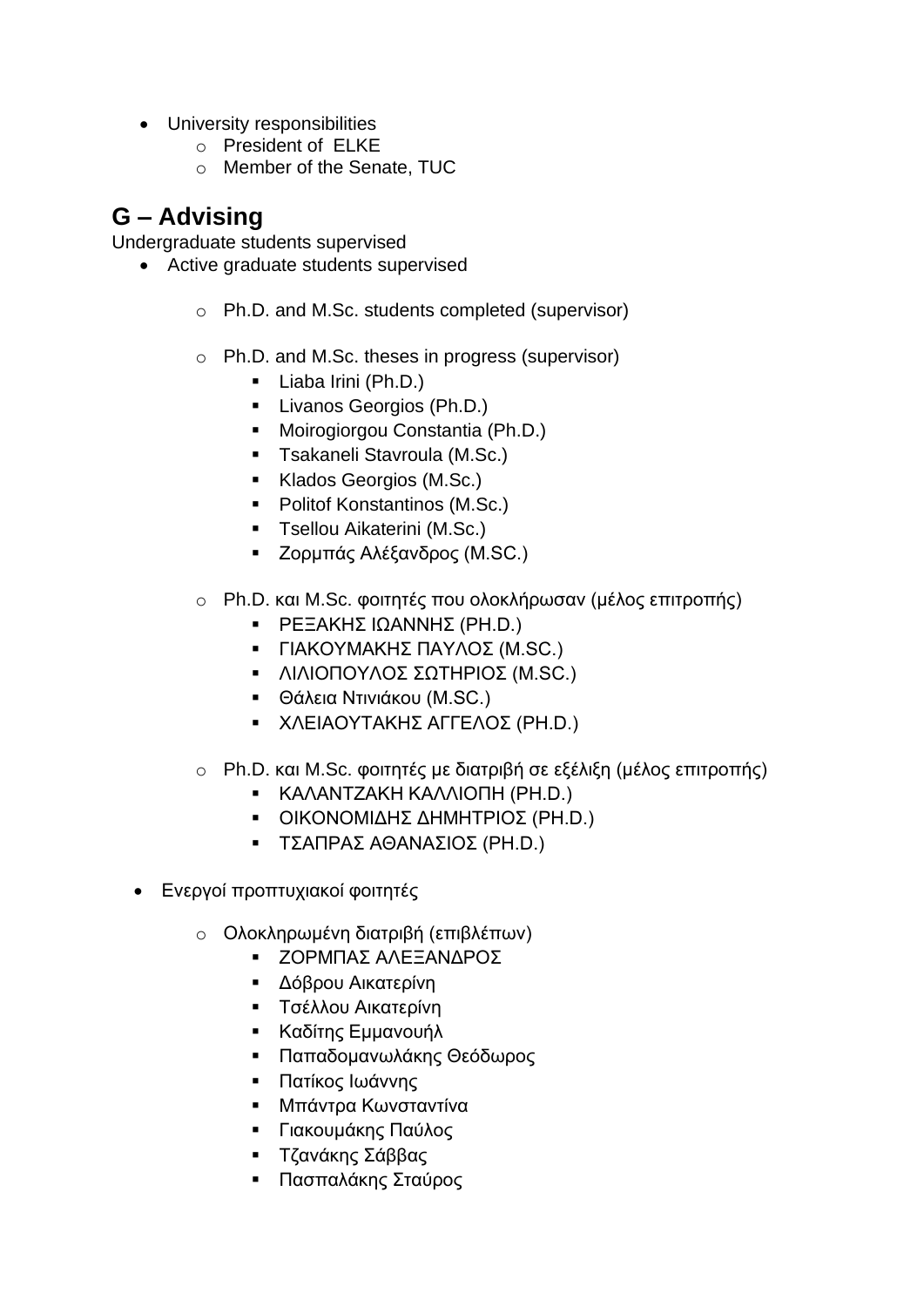- Ζουριδάκης Στυλιανός-Νεκτάριος
- Δημακόπουλος Βασίλειος
- Καλέργης Γιώργος
- Κορμπή Κωνσταντίνα
- o Διατριβή σε εξέλιξη (επιβλέπων)
	- Σίμος Νικόλαος
	- Ζαφείρης Στυλιανός
	- Σδουκοπούλου Γλυκερία
	- ΠΑΣΧΑΛΙΔΟΥ ΧΡΙΣΤΙΝΑ
	- ΤΣΕΚΟΣ ΝΙΚΟΛΑΟΣ
	- **Αντωνιάδης Θέόδωρος**
	- Μαλεφιουδάκης Βανιαμίν
	- +5 περίπου
- o Ολοκληρωμένη διατριβή (μέλος επιτροπής)
	- Καβρουλάκης Δημήτριος
	- Σουφλάκης Εμμανουήλ
	- Ζαχαροπούλου Ηλιάνα
	- **Κυριακάκης Θωμάς**
	- Μαυροματάκης Ιάσων
	- Μαργώνη Ιωάννα
	- **Ναρδάκης Ιωσήφ**
	- Μιχαήλ Μάριος
	- Παντελιδάκης Μηνάς
	- **Κυπαισσάς Νίκος**
	- Λυτρίδης Νίκος
	- Μανώλης Νικόλαος
	- Γιαννακόπουλος Παναγιώτης
	- Χατζηγεωργίου Ρόζα
	- Λούκας Χαρίσιος
	- Φεωργακοπούλου ¨αρτεμις
	- Τίγκς Αργύριος
	- Τιτάκης Γεώργιος
	- Χατζηδάκη Ελευθερία
	- Μπρέλλας Ιωάννης
	- Χασαπάς Κωνσταντίνος
	- Φανουριάδης Μιχαήλ
- o Διατριβή σε εξέλιξη (μέλος επιτροπής)
	- Μπαρδούτσου Άρτεμις
	- Κεφάλας Βασίλειος
	- +10 περίπου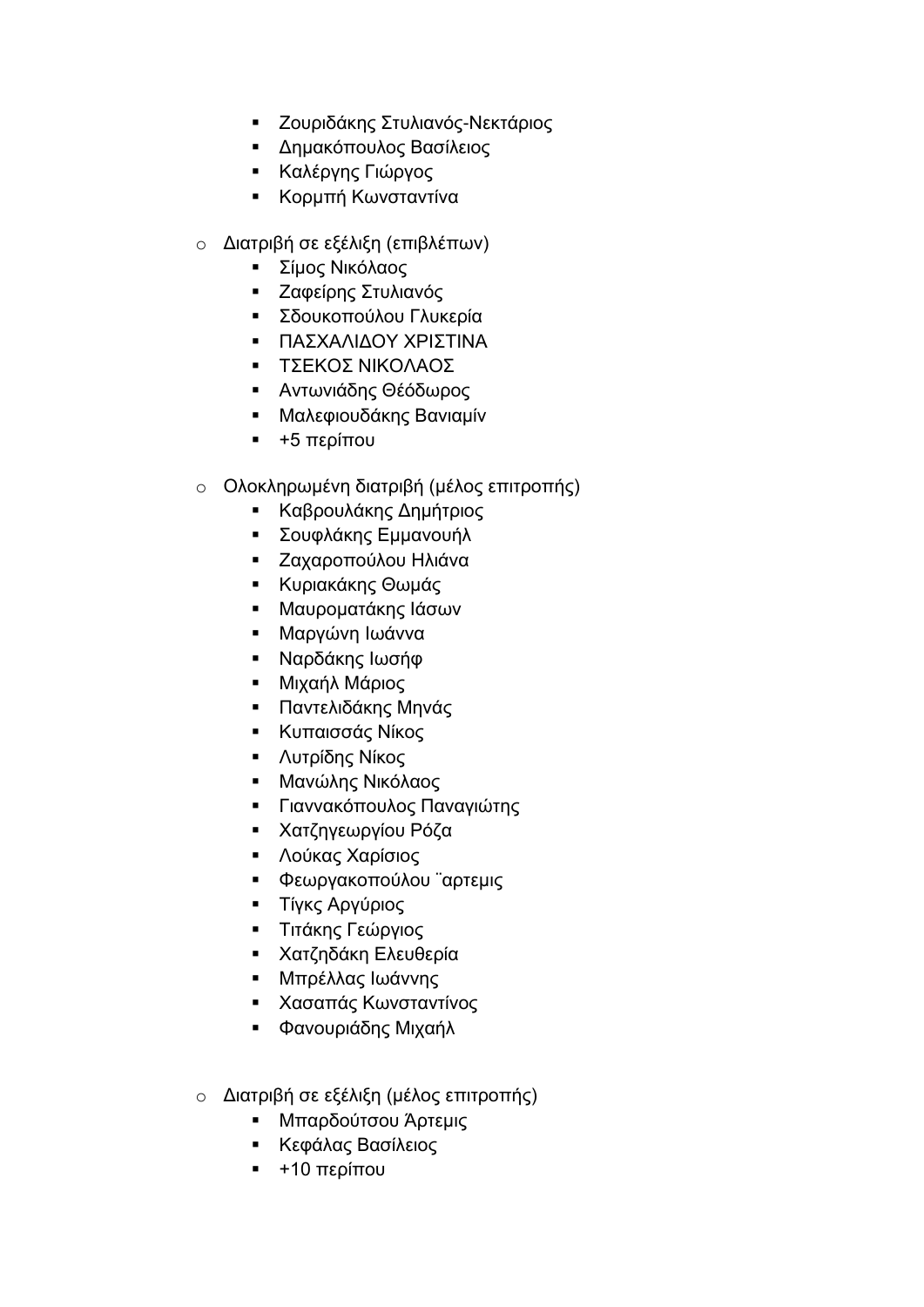

**Technical University of Crete School of Electrical & Computer Engineering**

#### **Annual Activity Report**

*For the period: Sep. 1, 2019 to Aug. 31, 2020*

**Name:** Dimitris Angelakis **Rank:** Associate Professor **Years in rank:** 3 **Full-time or part-time:** Full-time **Division: Lab affiliation:** 

#### **A – Teaching**

- Undergraduate courses taught
	- o FYS 102: Physics (Electromagnetism) (mandatory)
	- o FYS 411: Quantum Technology
	- o Physics II, School of Mineral Resources Engineering
- Graduate courses taught o FYS 602: Quantum Technology (FYS 602)
- Labs taught
- Curriculum & course development
	- 1. New courses / labs developed
	- 2. Lecture notes / slides developed
		- Updated "An introduction to quantum computing for FYS 411 and FYS 602"
		- Updated "Lectures slides for Physics 102"
	- 3. Authored textbooks

- Publications in refereed journals
- Accepted
- 1. D. Leykam, D. G. **Angelakis\* "P**hotonic band structure design using persistent homology"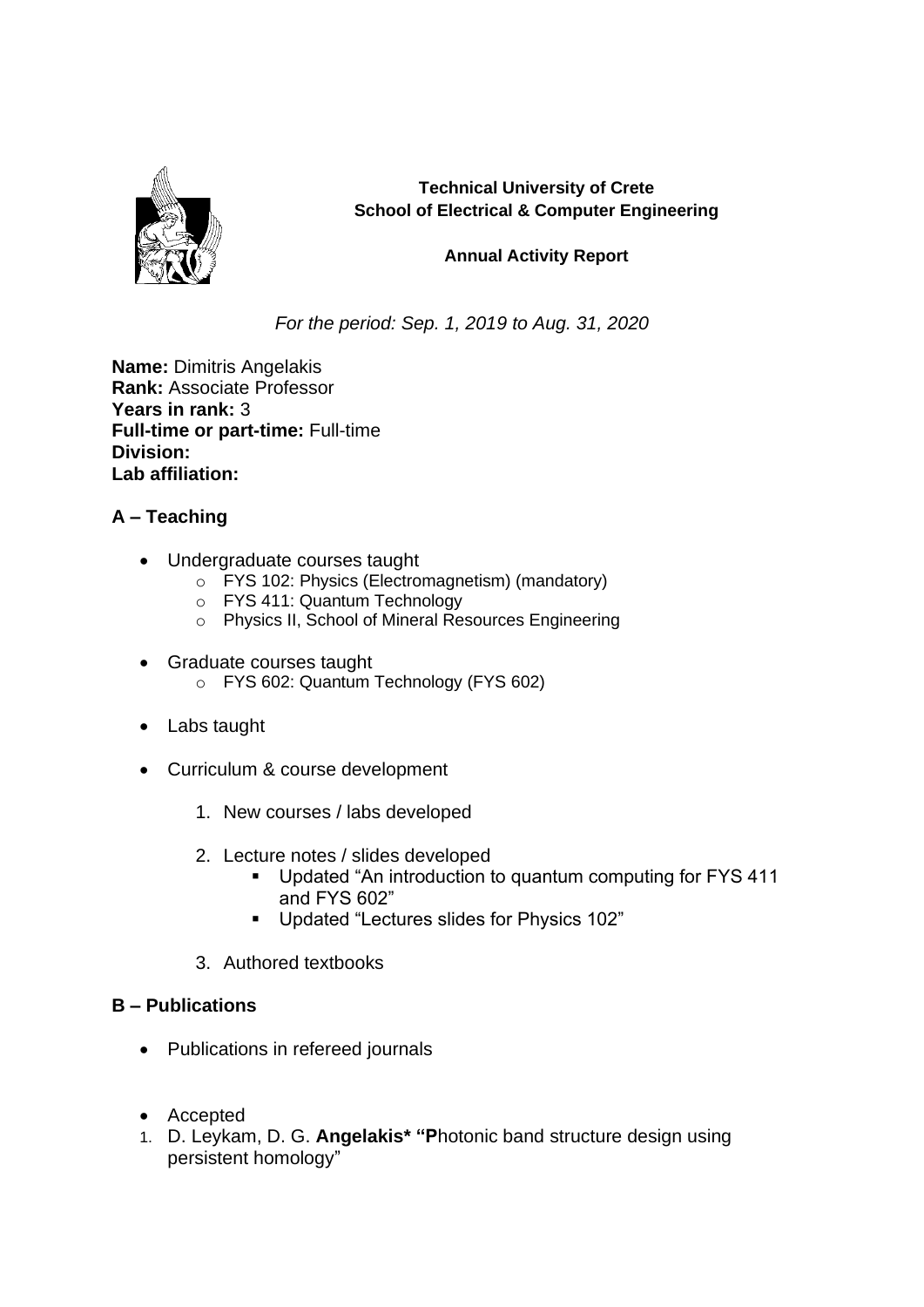• Quantum supremacy with analog quantum processors for material science and machine learning J. Tangpanitanon, S. Thanasilp, M. A. Lemonde, D. G. **Angelakis**\* [arxiv.org/1906.03860](https://arxiv.org/abs/1906.03860)

**Published** 

1. J. Marc-Antoine Lemonde, Vittorio Peano, Peter Rabl, **Dimitris G. Angelakis\*** " Quantum state transfer via acoustic edge states in a 2D optomechanical array"

[New J. Phys. 21 \(11\), 113030](http://dimitrisangelakis.org/wp-content/uploads/2020/01/Quantum-state-transfer-via-acoustic-edge-states-in-a-2D-optomechanical-array.pdf) (2020)

- 2. Expressibility and trainability of parameterized analog quantum systems for machine learning applications J. Tangpanitanon, S. Thanasilp, M. A. Lemonde, N. Dangiam, D. G. **Angelakis**[\\*Phys. Rev. Research 2, 043364](https://journals.aps.org/prresearch/abstract/10.1103/PhysRevResearch.2.043364) 2020
- 3. The Dirac equation in 2+1 dimensional gravity with classical electromagnetic background, the gravitational Aharonov-Bohm effect and coupled waveguide arrays C. Koke, C. Noh, **D. G. Angelakis\*** Phys. Rev. A 102, 013514 (2020), [arxiv.org/1909.12543](https://arxiv.org/abs/1909.12543)
- 4. I. D'Amico, **D. G. Angelakis**, et al., "Nanoscale Quantum Optics", Riv. Nuovo Cimento 42, 153 (2019)
- Publications in refereed conferences
- 1. "Characterizing Photonic Band Structures Using Topological Data Analysis", CLEO/Europe (online), June 2021
- 2. "Quantum supremacy with driven many-body systems", CQT Webinars Series on Quantum Computation and Quantum Simulation, NUS, Singapore, June 2020
- 3. "Quantum Technologies in the noisy intermediate-scale quantum (NISQ) era", guest speaker for a physics undergraduate course at Chulalongkorn university, April 2020.
- Invited talks and colloquia
- 4. "Qubit-efficient encoding schemes for binary optimisation problems", CQT Webinars Series on Quantum Computation and Quantum Simulation, NUS, Singapore, June 2020 .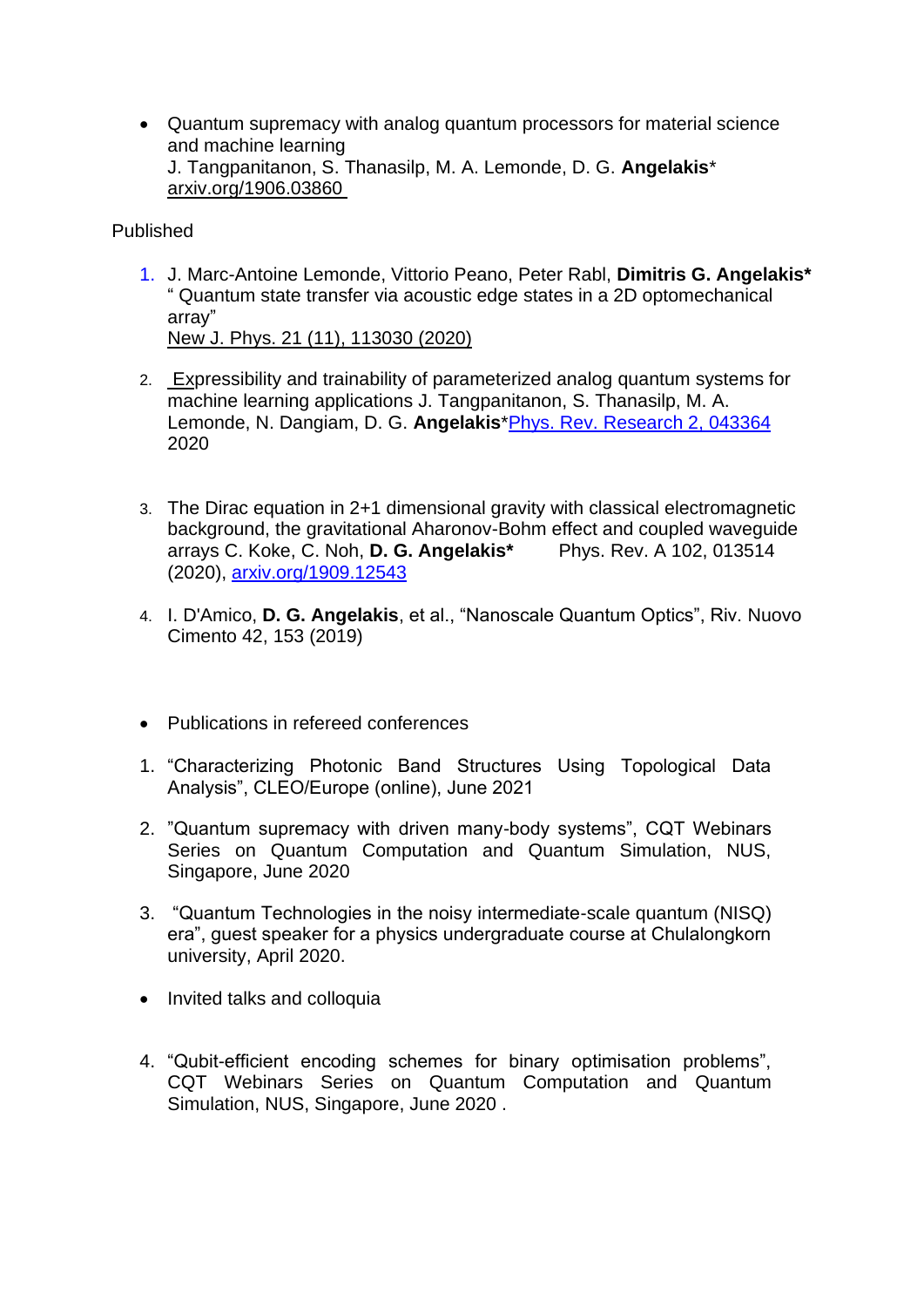#### **C – Awards & Distinctions**

- Invited Research Professor Centre at Quantum Technologies, National University of Singapore September 2019 to January 2020
- Member of **[EU Quantum Network Governing Board](https://qt.eu/about-quantum-flagship/the-quantum-flagship-community/quantum-community-network/)** for the European Flagship in Quantum Technologies, representing Greece (one scientist per EU country).

#### **D – Funded Projects**

• Current projects:

Ministry of Education, Greece, Funding for Greek-Russia Bilateral Collaboration in Quantum Technologies. Participating PI with budget 56K Euros, total proposal budget 496K Euros

#### **E – Professional service**

- Associate Editor duties
	- Member of the editorial board of European Physical Journal: Quantum Technology, Springer, since 2014

• Member of the editorial board of Advanced Quantum Technology, Wiley, since 2018

- Society Technical Committee duties • Member of the Management Committee, the Core group and WG4 deputy leader for the EU COST Action "Nanoscale Quantum Optics", 2014- 2018
- Conference Technical Program Committee service
- Reviewing activities

• Referee for research proposals submitted to: the EU ERC Starting Grant scheme, the EU ERC Consolidator Grant scheme, the European Young Investigators Award Scheme, the Netherlands Organization for Scientific Research, Swiss Research Council, Polish Research Council, Austrian Research Council, the FET open Proactive Call H2020

#### **Invited and Keynote talks in international conferences and advanced schools**

"Quantum advantage in analog quantum processors for material science and machine learning, The New Trends in Contemporary Optics Conference, Hanoi, Vietnam, September 2019.

#### **F – Service to the School and the University**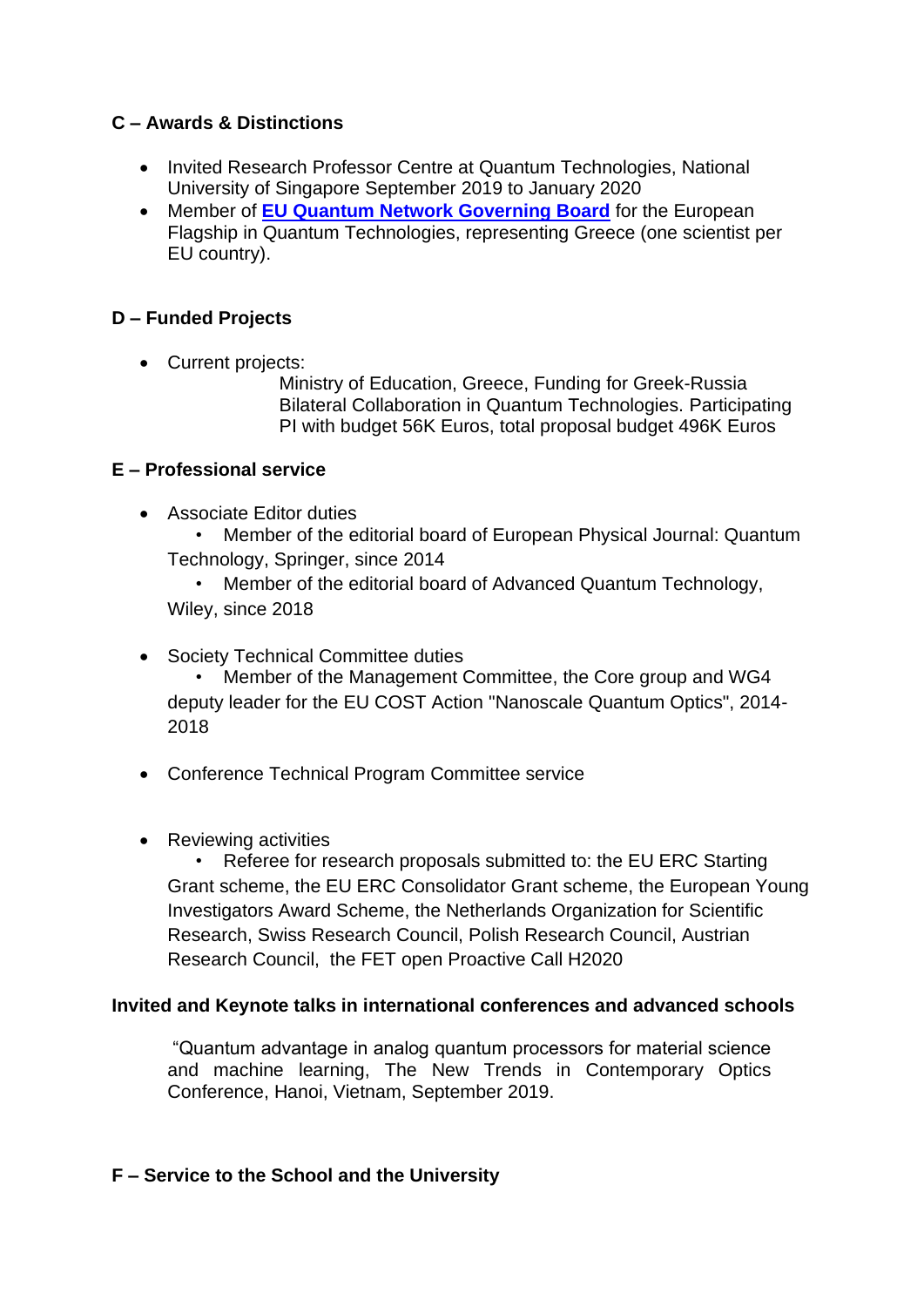- School responsibilities
	- o Member of the ECE School Executive Committee
- University responsibilities
	- o Participation in TUC Open Day
	- o Participation in Science Day for primary school students

- Active graduate students supervised
	- o Ph.D. and M.Sc. students completed (supervisor)
- **1.** Jirawat Tangapatinanon, PhD, 2014- 2019 NUS. "Towards quantum simulations with strongly interacting photons". Part of the work was published in Science Dec. 2017. Now CEO QTFT Thailand
- 2. Tian Feng See (PhD), started August 2014, graduate of DAMTP, Cambridge UK, defended 2019. "Scattering and multiphoton transport in many-body photonic systems:" Now working at semiconductors industry
	- o Ph.D. and M.Sc. theses in progress (supervisor)
- 3. Supanut Thanasilp, PhD "Quantum simulation and computation with near term quantum devices", NUS
- 4. Benjamin Tan, PhD, "Quantum computation and quantum optimization", NUS
- 5. Beng Yee Tan, PhD, "Quantum machine learning with photonic devices and applications", NUS
- 6. Chee Chong Hian Tan, PhD,. "Variational quantum algorithms and applications in quantum chemistry and machine learning", NUS
- 7. Shetakis Nikolaos "Quantum simulations in light matter systems" (Ph.D.), TUC ▪
	- o Ph.D. and M.Sc. Degrees completed (committee member)
		- Konstantakis Christos (Ph.D.) TUC
		- Tan Senmao, (PhD ) TUC
	- o Ph.D. and M.Sc. Degrees in progress (committee member)
		- Mr Tan Senmao, NUS
		- Mr Yu Xianquan NUS
		- Yap Han How NUS
- Undergraduate students supervised
	- o Diploma theses ongoing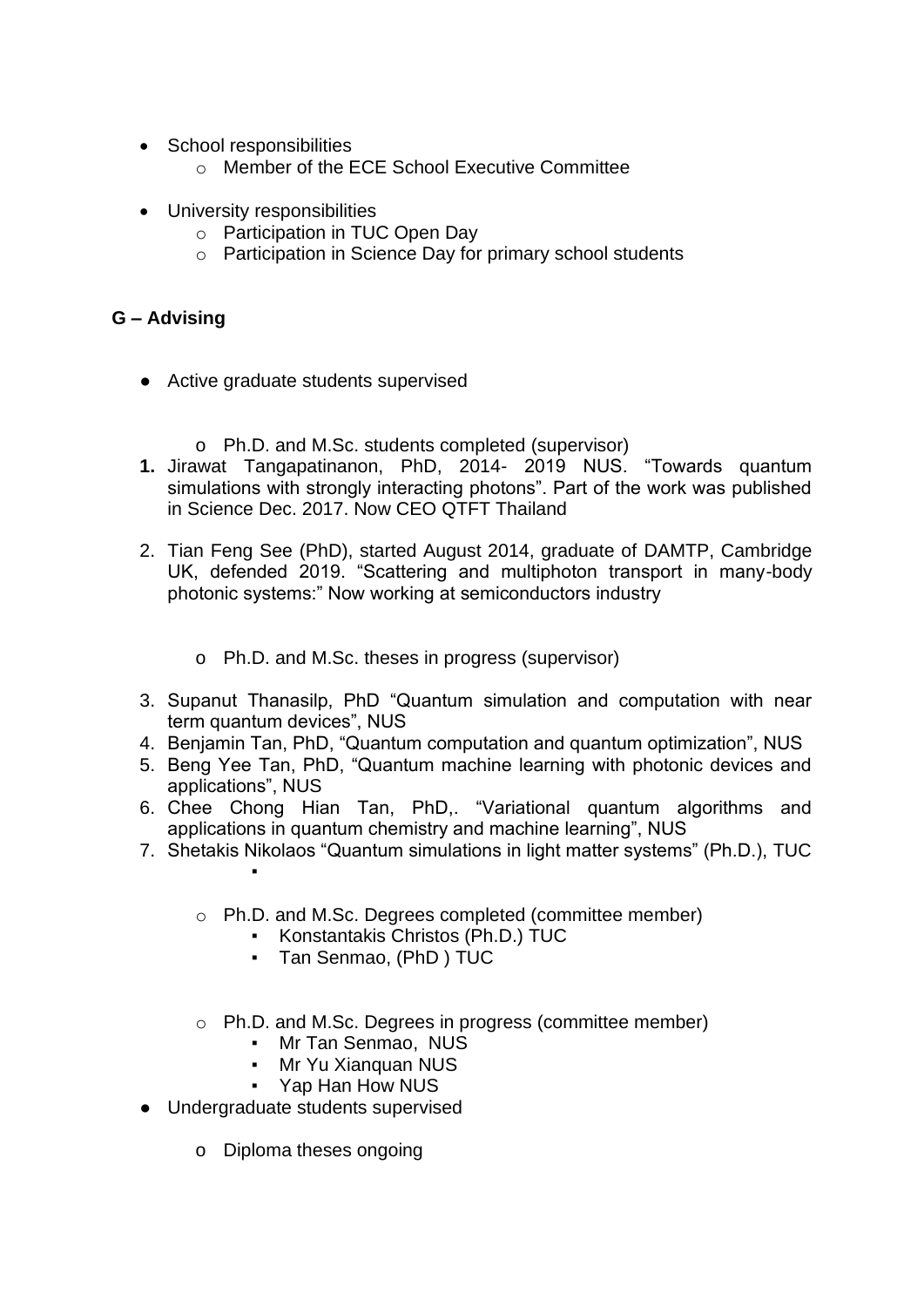Alexandros Politis TUC, "Variational hybrid quantum-classical algorithms and photonic implementations", οngoing

Ioannis Leonidas, ECE, TUC, "Quantum optimization with NISQ processors", ongoing,

o Diploma theses completed (supervisor) Themistoklis Skordias, TUC, "Quantum machine learning and applications",

- o Diploma theses in progress (committee member)
- o Diploma theses completed (committee member)
	- Devetzakis Georgios TUC
	- Vardakis Konstantinos TUC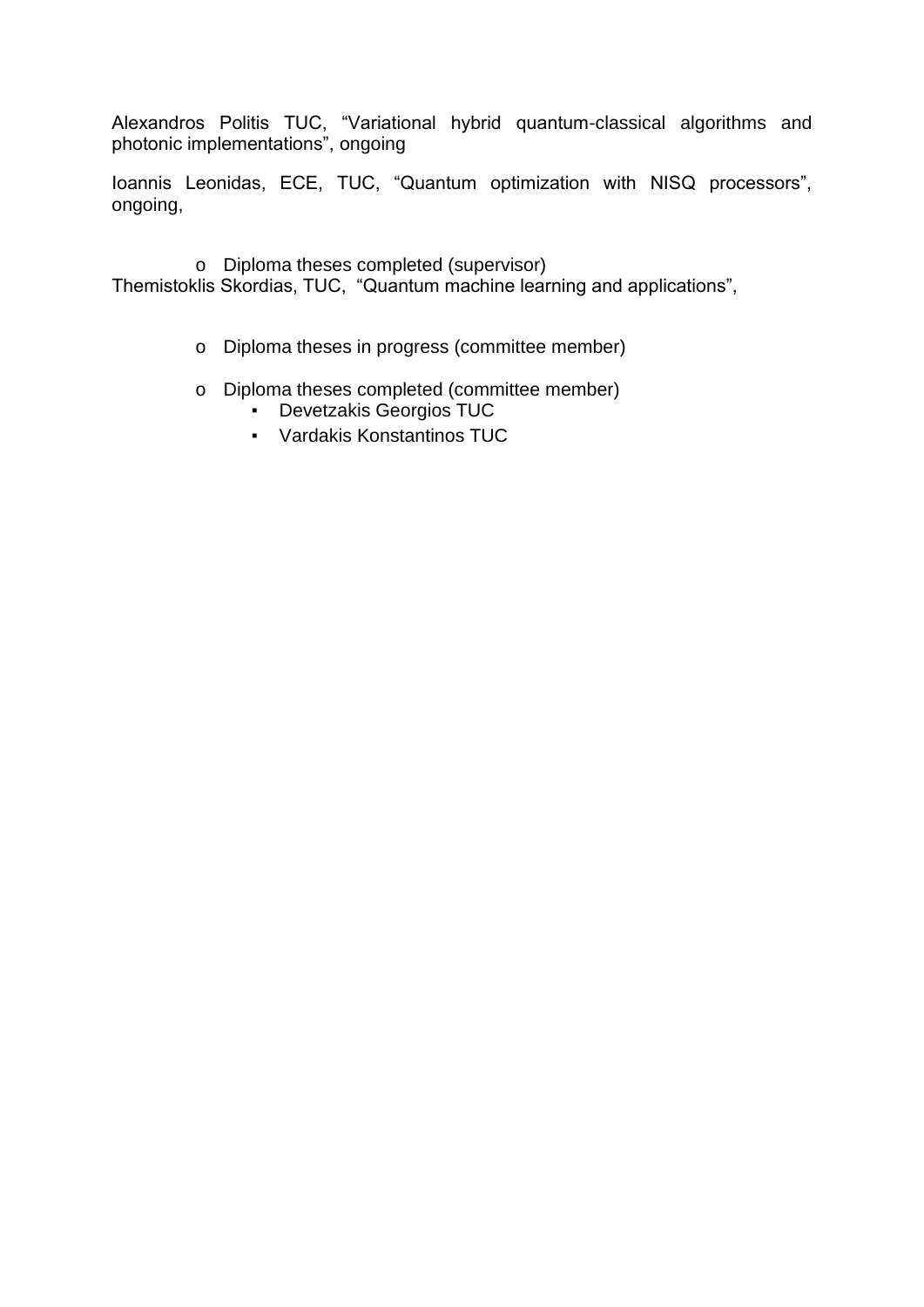

# **Technical University of Crete School of Electrical & Computer Engineering**

# **Annual Activity Report**

*For the period: Sep. 1, 2019 to Aug. 31, 2020*

**Name:** Daphne Manoussaki **Rank:** Assistant Professor **Years in rank:** 14 **Full-time or part-time:** Full **Division: Lab affiliation: None**

# **A – Teaching**

Undergraduate courses Technical University of Crete (E.C.E.)

- MATH 101: Mathematics I (mandatory)
- MATH 203: Differential Equations
- MATH 411: Mathematical Biology

### *University of Crete (Medical School)*

- o Mathematical Biology
- Graduate courses taught

# **B – Publications**

- Publications in refereed journals
- Submitted:

# **C – Awards & Distinctions**

# **D – Funded Projects**

"Pressure measurements in the endolymphatic sac"

Beneficiary of a \$56.000 equipment donation from the National Institutes of Health to Fo.R.T.H., Heraklion

# **E – Professional service**

# **F – Service to the School and the University**

# **G – Advising**

● Active graduate students supervised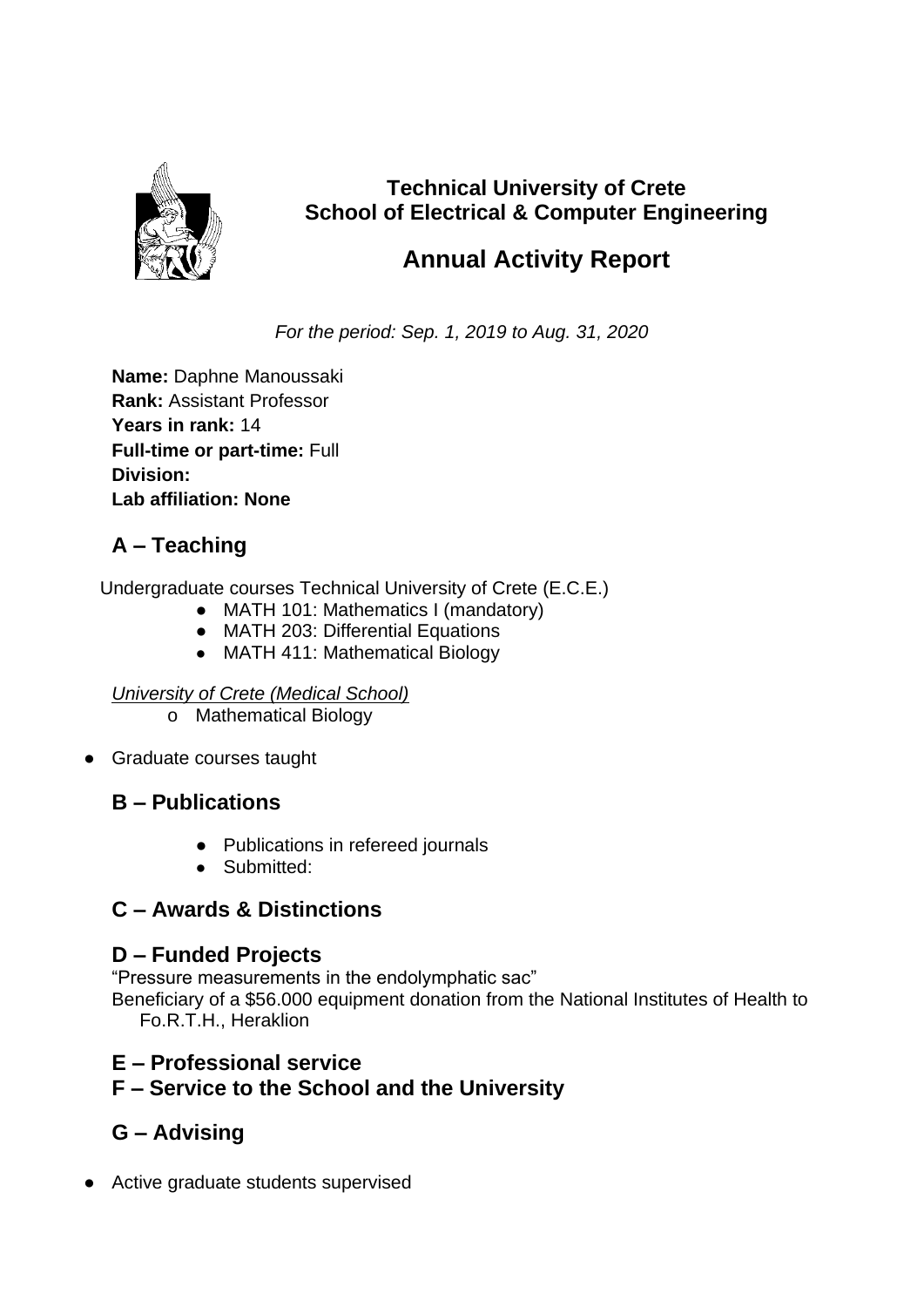- o Ph.D. and M.Sc. students completed (supervisor)
- o Ph.D. and M.Sc. theses in progress (supervisor)
- o Ph.D. and M.Sc. Degrees completed (committee member)
- o Ph.D. and M.Sc. Degrees in progress (committee member) 1) Alexandros Dimitriadis
- Undergraduate students supervised
- o Diploma theses in progress (supervisor)
- o Diploma theses in progress (committee member)
- o Diploma theses completed (committee member)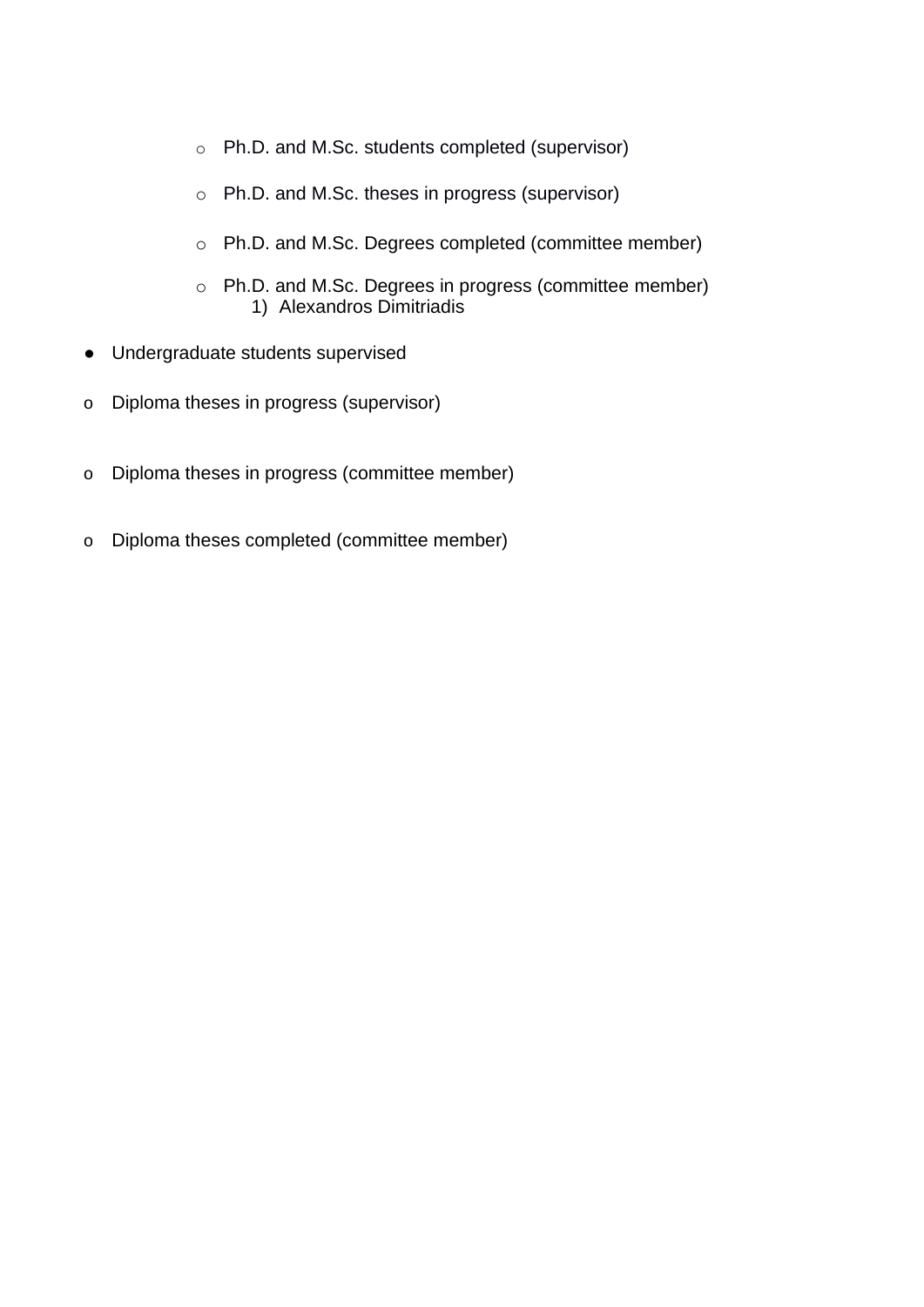

**Technical University of Crete School of Electronic & Computer Engineering**

# **Annual Activity Report**

*For the period: Sep. 1, 2019 to Aug. 31, 2020*

**Name:** Minos Petrakis **Rank:** Associate Professor **Years in rank: 4,5 Full-time or part-time:** Full-time **Division: Lab affiliation:** 

# **A – Teaching**

- Undergraduate courses taught
- MATH 104 : Elements of Mathematics (mandatory)
- MATH 511 : Elements of Mathematical Analysis
- Graduate courses taught Σειρες Fourier και Μιγαδικη Ανάλυση

Eφαρμοσμένη Συναρτησιακή Ανάλυση Curriculum & course development

- New courses / labs developed
- Lecture notes / slides developed
	- Authored textbooks

- Publications in refereed journals
- Submitted: those published/appeared (see below)
- Accepted:
- Published:
- Publications in refereed conferences
- Published:
- Patents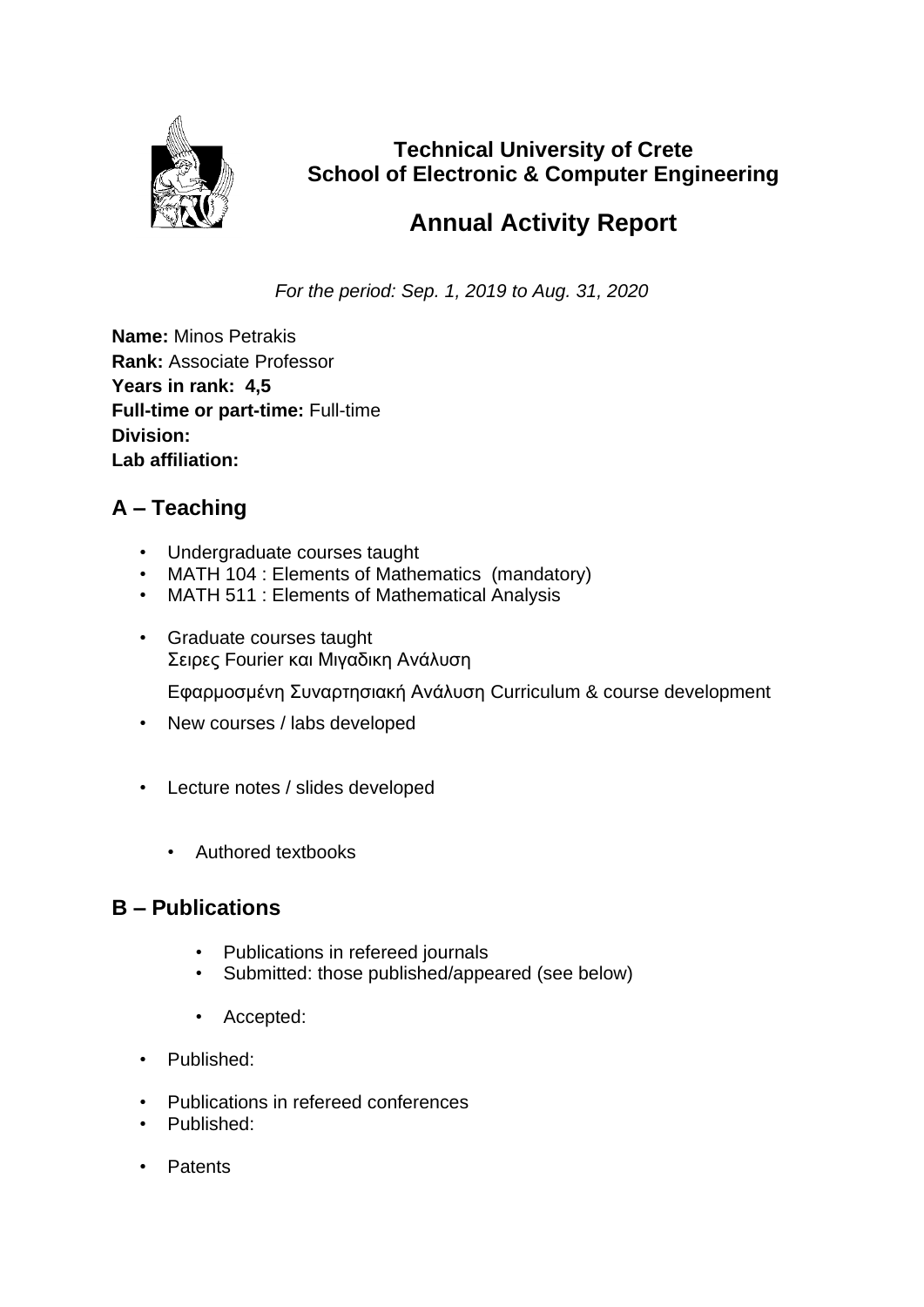• *GRANTED*

# **C – Awards & Distinctions**

## **D – Funded Projects**

- Current projects:
- Project proposals submitted:

### **E – Professional service**

- Associate Editor duties
- Society Technical Committee duties
- Conference Technical Program Committee service
- Conference Organization (specify role)
- Reviewing activities Reviews στο zentralblatt-math

# **F – Service to the School and the University**

- School level responsibilities
- University responsibilities

## **G – Advising**

- Active graduate students supervised
- Ph.D. and M.Sc. students supervised (advisor, completed)

Ph.D. and M.Sc. students supervised

- Ph.D. and M.Sc. degrees awarded (committee member)
- Ph.D. and M.Sc. Degrees (committee member)
- Undergraduate students supervised
- Diploma theses in progress
- 5
- Diploma theses completed (supervisor)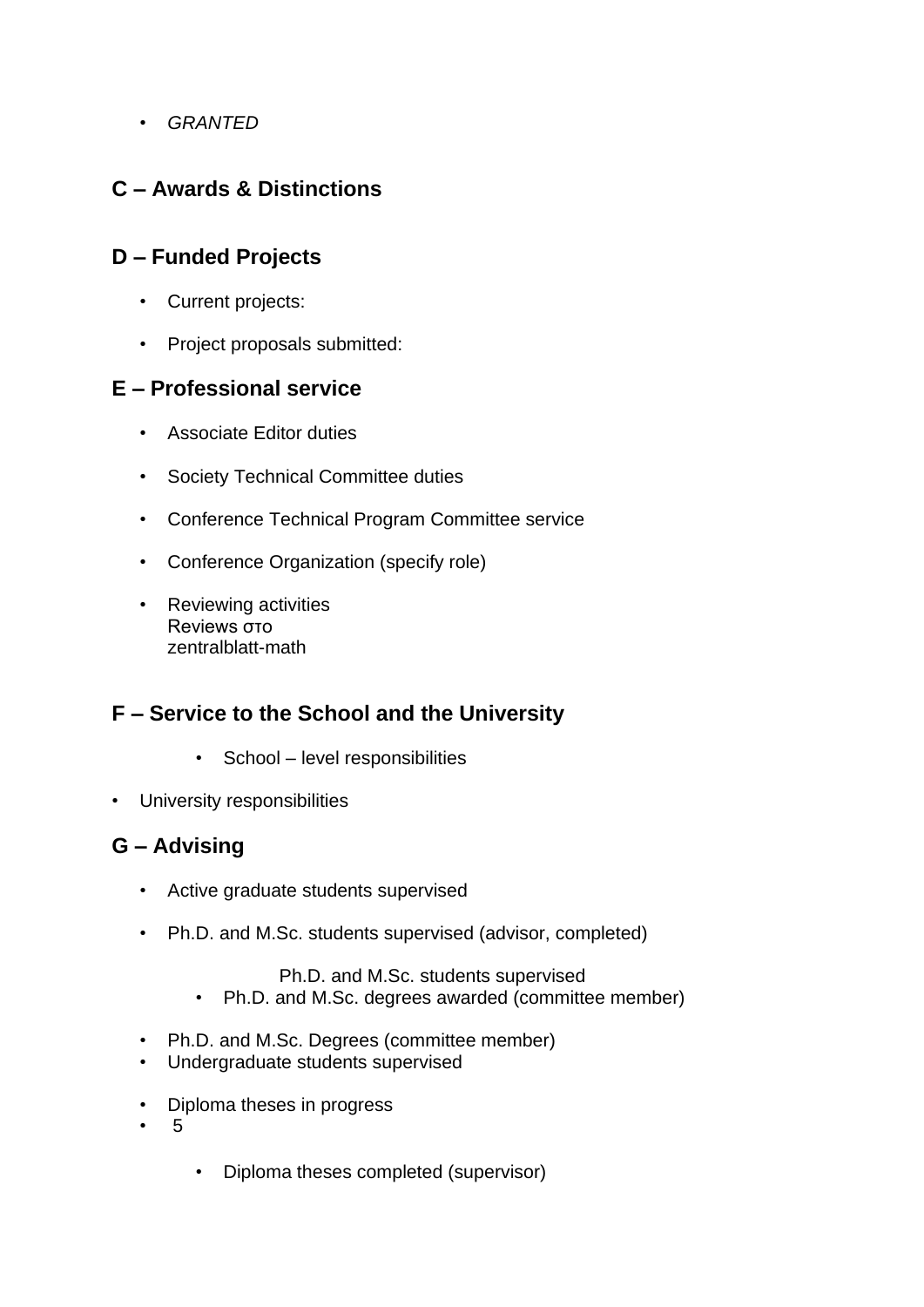- Diploma theses in progress (committee member)
	- Diploma theses completed (committee member)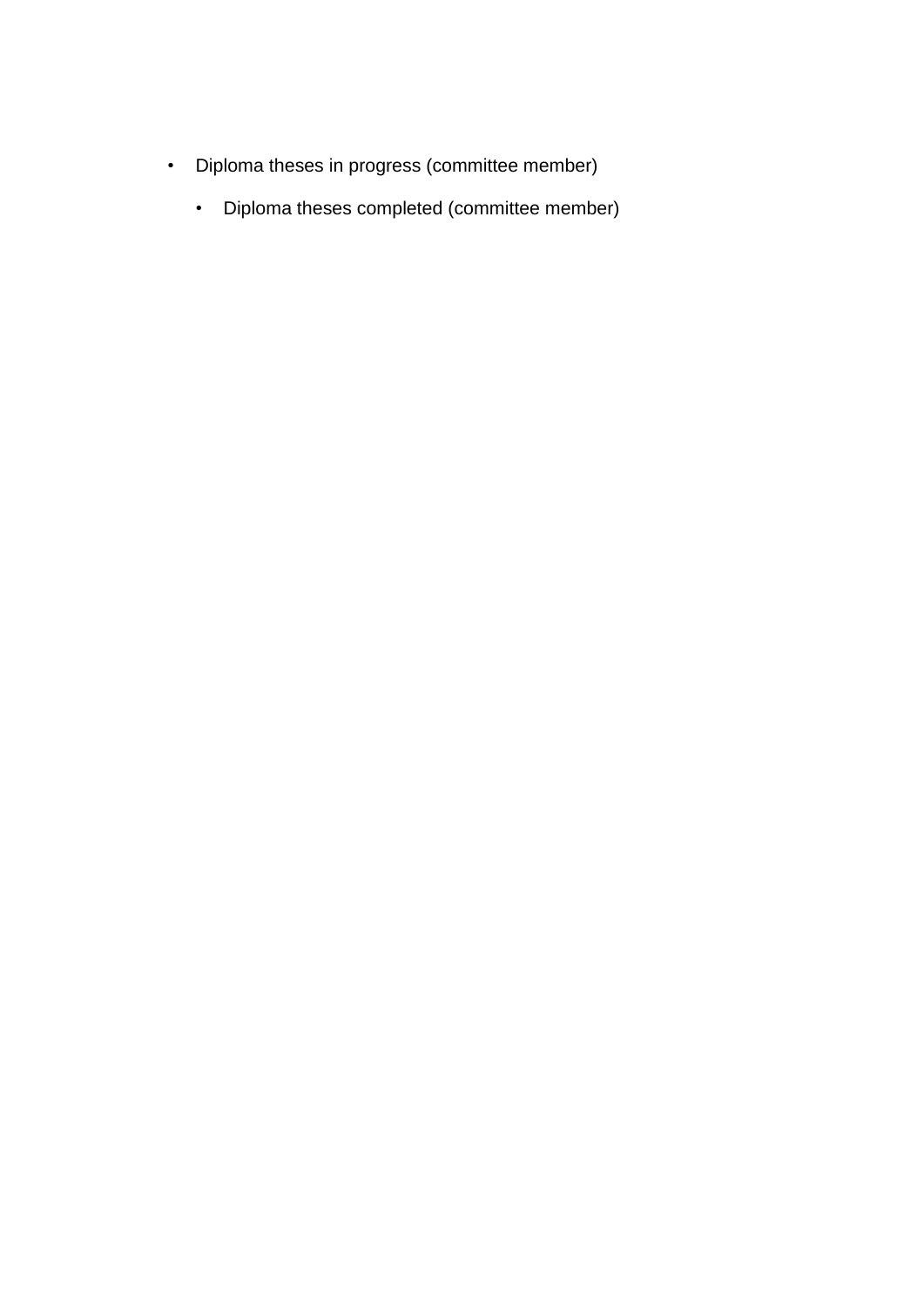

**Technical University of Crete School of Electronic & Computer Engineering**

# **Annual Activity Report**

*For the period: Sep. 1, 2019 to Aug. 31, 2020*

**Name:** Christodoulakis Stavros **Rank:** Emeritus professor **Years in rank: Full-time or part-time: Division: Lab affiliation:** 

# **A – Teaching**

- Moumoutzis, N., Paneva-Marinova, D., Xanthaki, C., Arapi, P., Pappas, N., Christodoulakis, S.: "Using the PerFECt Framework to Establish an Onlife Community for Theatre in Mathematics to Teach Principles of Computing." In 2020 IEEE 44th Annual Computers, Software, and Applications Conference (COMPSAC 2020). 13-17 July 2020. Virtual Event.
- Moumoutzis, N., Koukis, A., Christoulakis, M., Maragkoudakis, I., Christodoulakis, S., Paneva-Marinova, D. PerFECt: "A Performative Framework to Establish and Sustain Onlife Communities and its Use to Design a Mobile App to Extend a Digital Storytelling Platform with New Capabilities." In Special Session: "Designing and Developing Mobile Serious Games for Augmenting Arts and STEM competencies, capabilities and skills (DG-STEAM)" of the IMCL2019 - International Conference on Interactive Mobile Communication Technologies and Learning, Thessaloniki, Greece, 31 October – 1 November 2019.
- Moumoutzis, N., Sifakis, Y., Christodoulakis, S., & Paneva-Marinova, D. : "A Reference Framework to Establish and Sustain Onlife Communities and Its Use. Rich Learning Experiences in History with ViSTPro." In DiPP 2019 Conference on Digital Presentation and Preservation of Cultural and Scientific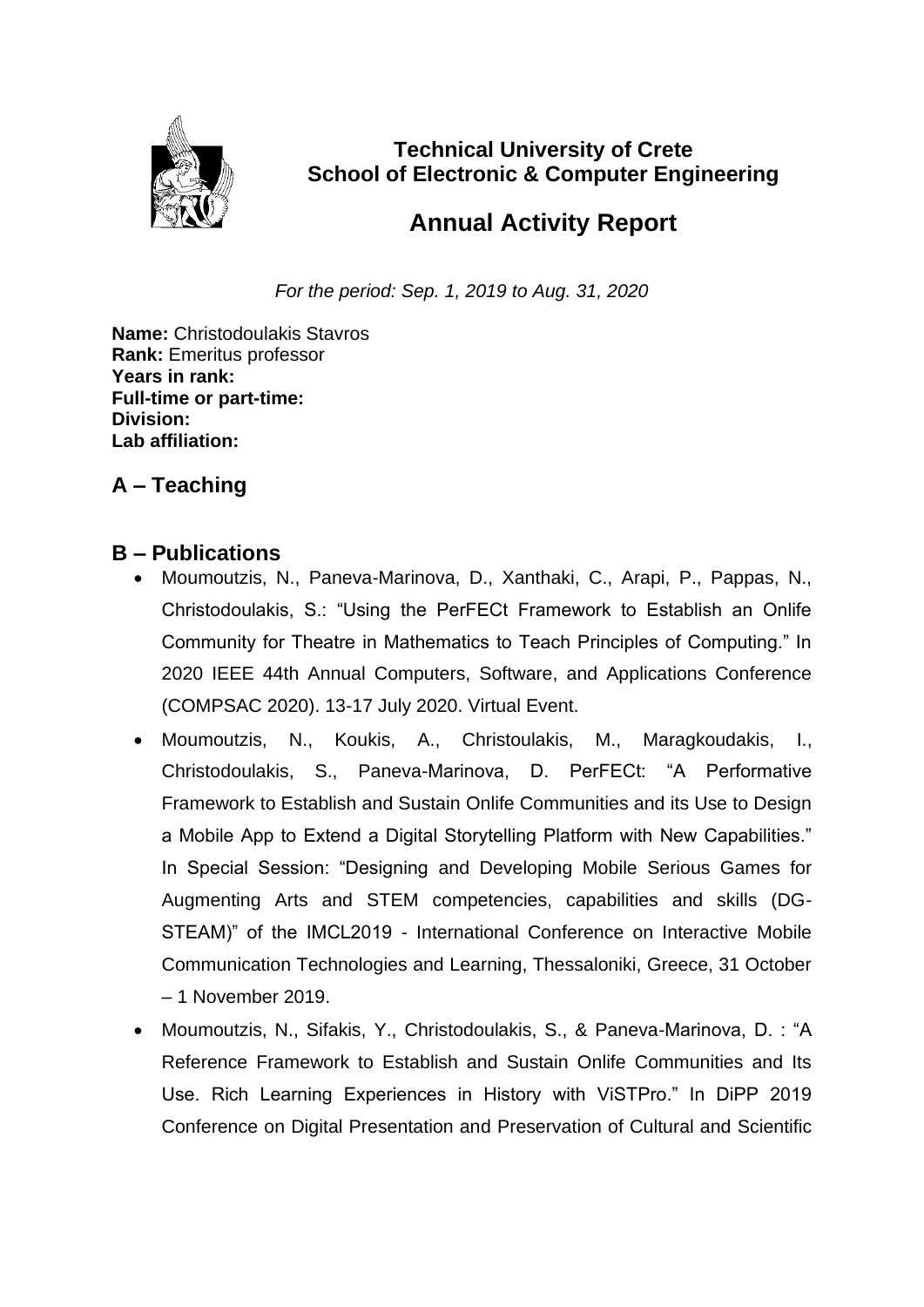Heritage. Conference Proceedings. Sofia, Bulgaria: Institute of Mathematics and Informatics – BAS, 2019.

# **C – Awards & Distinctions**

### **D – Funded Projects**

- **[DISCOVER]** " Developing Innovative Science Outreach for Vocational Education to Encourage STEM Careers and Education" Budget: € 37.597 Duration: 1/10/2017 - 30/9/2019 Project Type: ERASMUS+
- **[G4M]** «Ανάπτυξη Πλατφόρμας Δημιουργίας και Αναπαραγωγής Ψηφιακών Παιχνιδιών για την Προώθηση Προϊόντων και Υπηρεσιών» Budget: € 198.786,27 € Duration: 15/3/2019 - 14/3/2022 Project Type: ΕΣΠΑ
- **[STSP]** «Ψηφιακή Πλατφόρμα Χωροχρονικής Διαμεσικής Αφήγησης Ιστορικών και Πολιτιστικών Γεγονότων για την Προώθηση Προϊόντων και Υπηρεσιών ΜμΕ» Budget: € 220.700 € Duration: 23/4/2020 - 22/4/2023 Project Type: ΕΣΠΑ
- **[MILAN]** "Multifunctional Innovative Learning Assisting Network for VET in Advanced Manufacturing" Budget: € 77.765,00 Duration: 1/11/2018 - 30/4/2021 Project Type: ERASMUS+
- **[TIM]** "Theatre in Mathematics" Budget: € 64.159,00 Duration: 1/9/2018 - 31/8/2021 Project Type: ERASMUS+
- **[MUSILIB]** "Music for children's multicultural learning " Budget: € 32.710,00 Duration: 1/9/2018 - 28/2/2021 Project Type: ERASMUS+